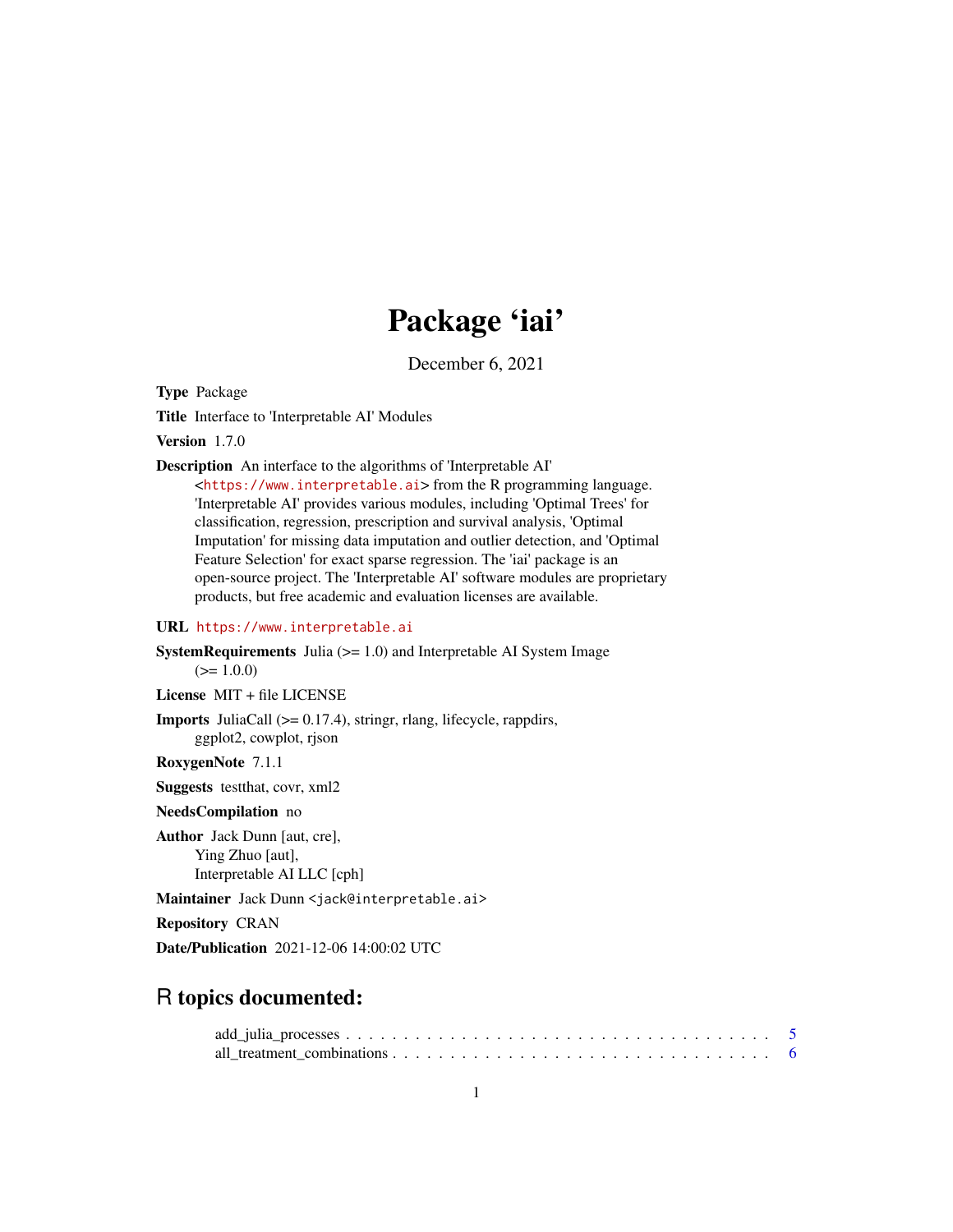| apply                                                                                            | 6  |
|--------------------------------------------------------------------------------------------------|----|
|                                                                                                  | 7  |
|                                                                                                  | 7  |
|                                                                                                  | 8  |
|                                                                                                  | 9  |
|                                                                                                  | 9  |
|                                                                                                  | 10 |
|                                                                                                  | 11 |
|                                                                                                  | 11 |
|                                                                                                  | 12 |
|                                                                                                  | 13 |
|                                                                                                  | 13 |
|                                                                                                  | 14 |
|                                                                                                  | 14 |
|                                                                                                  | 15 |
|                                                                                                  | 15 |
|                                                                                                  | 16 |
|                                                                                                  | 16 |
| fit                                                                                              | 17 |
|                                                                                                  | 18 |
|                                                                                                  | 18 |
|                                                                                                  | 19 |
|                                                                                                  | 20 |
|                                                                                                  | 20 |
|                                                                                                  | 21 |
|                                                                                                  | 22 |
|                                                                                                  | 22 |
|                                                                                                  | 23 |
|                                                                                                  | 23 |
|                                                                                                  | 24 |
|                                                                                                  | 24 |
|                                                                                                  | 25 |
|                                                                                                  | 26 |
|                                                                                                  | 26 |
|                                                                                                  | 27 |
|                                                                                                  | 27 |
|                                                                                                  | 28 |
|                                                                                                  | 28 |
|                                                                                                  | 29 |
| get_num_fits                                                                                     | 29 |
|                                                                                                  | 30 |
| $get\_num\_samples \ldots \ldots \ldots \ldots \ldots \ldots \ldots \ldots \ldots \ldots \ldots$ | 30 |
|                                                                                                  | 31 |
|                                                                                                  | 31 |
|                                                                                                  | 32 |
|                                                                                                  | 32 |
|                                                                                                  | 33 |
|                                                                                                  | 34 |
|                                                                                                  |    |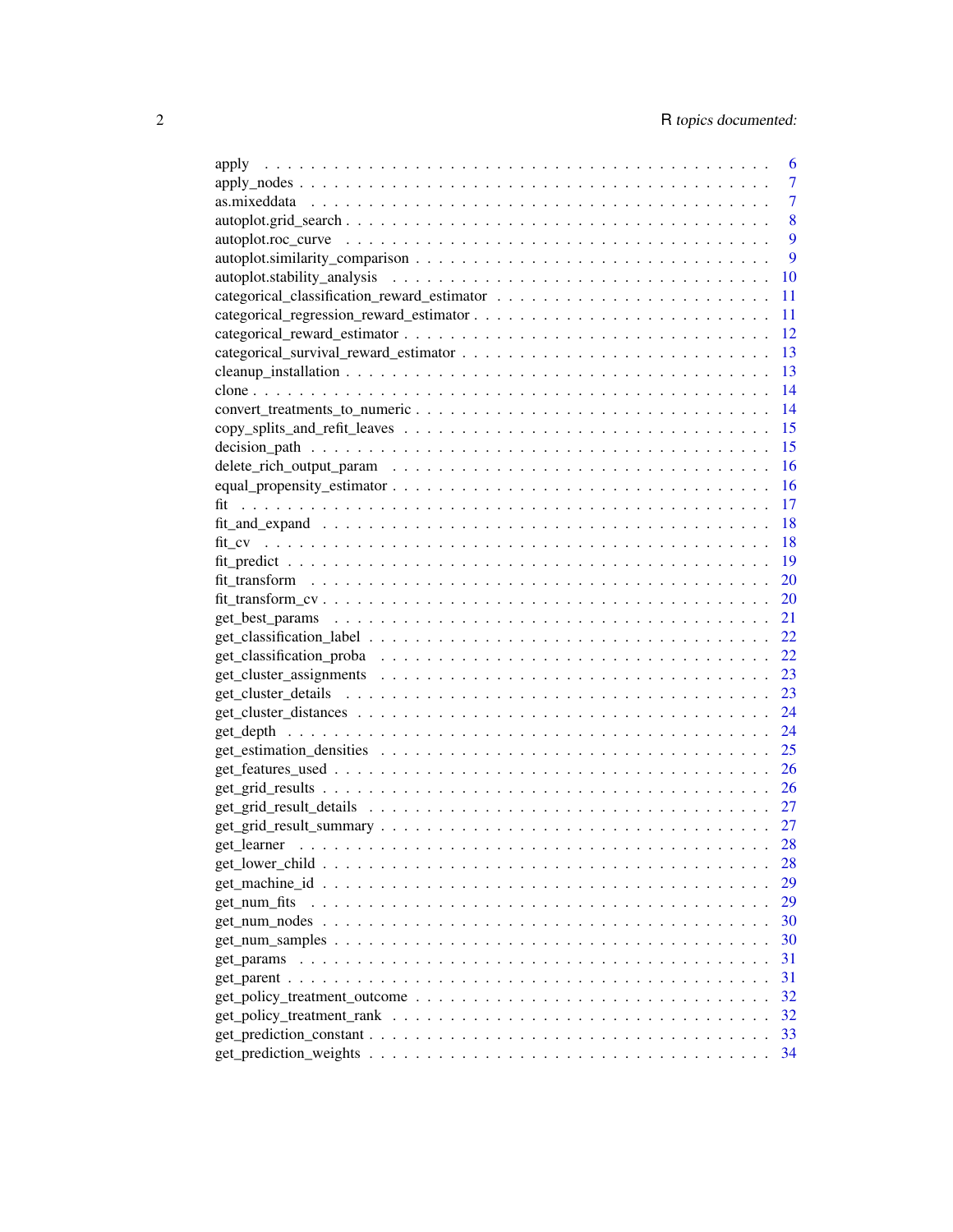|                                      | 34 |
|--------------------------------------|----|
|                                      | 35 |
|                                      | 35 |
|                                      | 36 |
|                                      | 36 |
|                                      |    |
|                                      |    |
|                                      |    |
|                                      |    |
|                                      |    |
|                                      |    |
|                                      |    |
|                                      |    |
|                                      |    |
|                                      |    |
|                                      |    |
|                                      |    |
|                                      |    |
|                                      |    |
|                                      |    |
|                                      | 45 |
|                                      | 46 |
|                                      | 46 |
|                                      | 47 |
|                                      | 48 |
|                                      |    |
|                                      |    |
|                                      |    |
|                                      | 50 |
|                                      | 50 |
|                                      | 51 |
|                                      | 51 |
|                                      | 52 |
|                                      | 52 |
|                                      |    |
|                                      |    |
|                                      | 54 |
|                                      | 54 |
|                                      | 55 |
| multi_tree_plot                      | 56 |
|                                      | 56 |
|                                      | 57 |
|                                      | 58 |
|                                      | 58 |
|                                      | 59 |
|                                      | 60 |
| optimal_feature_selection_classifier | 60 |
|                                      | 61 |
|                                      |    |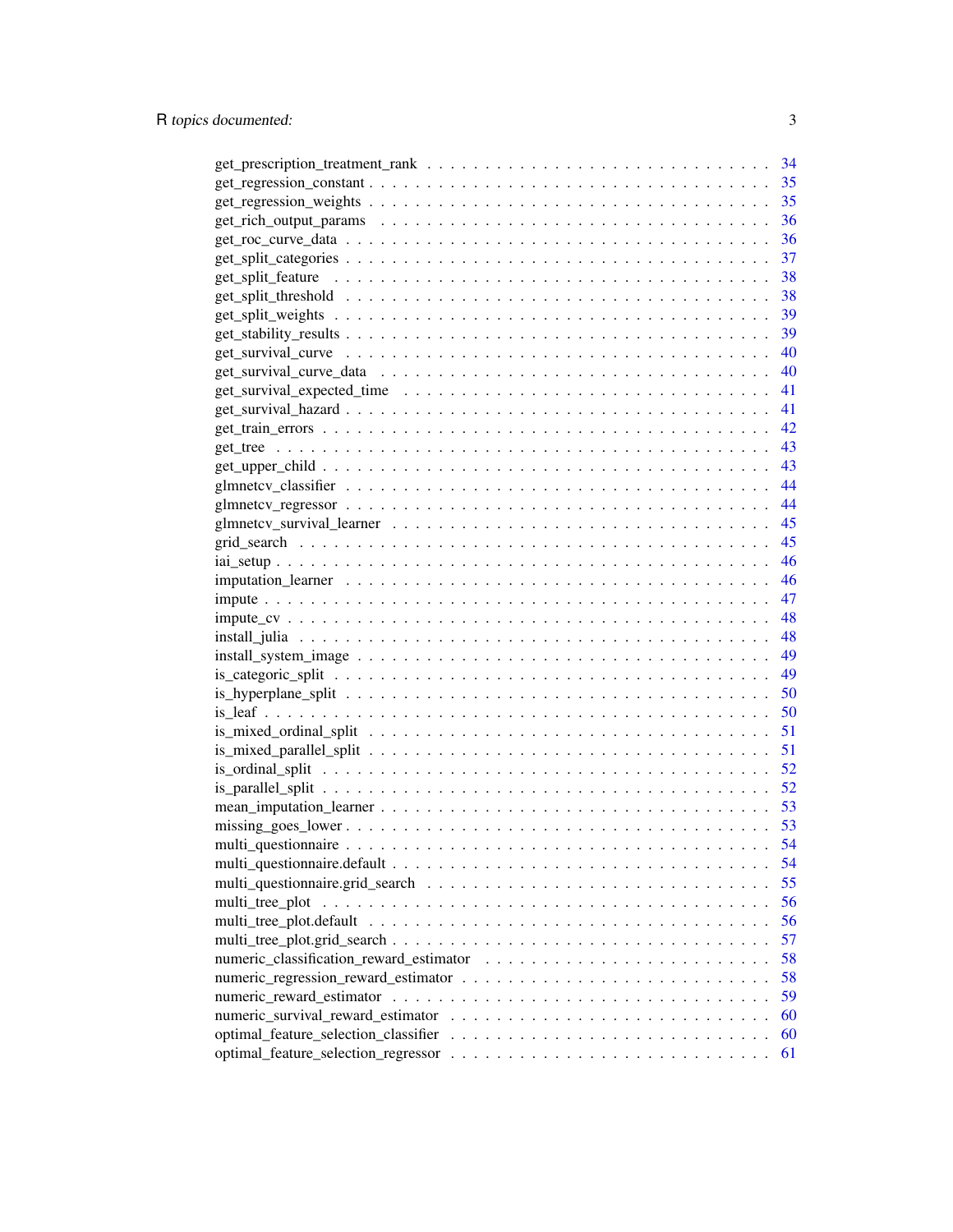|                                                                                                                 | 62 |
|-----------------------------------------------------------------------------------------------------------------|----|
|                                                                                                                 | 62 |
|                                                                                                                 | 63 |
|                                                                                                                 | 63 |
| optimal_tree_prescription_minimizer                                                                             | 64 |
|                                                                                                                 | 64 |
|                                                                                                                 | 65 |
|                                                                                                                 | 65 |
|                                                                                                                 | 66 |
|                                                                                                                 | 66 |
|                                                                                                                 | 67 |
|                                                                                                                 | 67 |
|                                                                                                                 | 68 |
|                                                                                                                 | 68 |
|                                                                                                                 | 69 |
|                                                                                                                 | 70 |
|                                                                                                                 | 70 |
|                                                                                                                 | 71 |
|                                                                                                                 | 72 |
|                                                                                                                 | 72 |
|                                                                                                                 | 73 |
|                                                                                                                 | 73 |
|                                                                                                                 |    |
|                                                                                                                 | 74 |
|                                                                                                                 | 74 |
|                                                                                                                 | 75 |
|                                                                                                                 | 76 |
|                                                                                                                 | 76 |
|                                                                                                                 | 77 |
|                                                                                                                 | 77 |
|                                                                                                                 | 78 |
|                                                                                                                 | 78 |
|                                                                                                                 | 79 |
|                                                                                                                 | 79 |
|                                                                                                                 | 80 |
|                                                                                                                 | 80 |
|                                                                                                                 | 81 |
|                                                                                                                 | 81 |
|                                                                                                                 | 82 |
| score $\ldots$ $\ldots$ $\ldots$                                                                                | 82 |
| $score.default \dots \dots \dots \dots \dots \dots \dots \dots \dots \dots \dots \dots \dots \dots \dots \dots$ | 83 |
|                                                                                                                 | 83 |
|                                                                                                                 | 84 |
|                                                                                                                 | 84 |
| set params                                                                                                      | 85 |
| set reward kernel bandwidth                                                                                     | 85 |
|                                                                                                                 | 86 |
|                                                                                                                 |    |
| set threshold                                                                                                   | 86 |
|                                                                                                                 | 87 |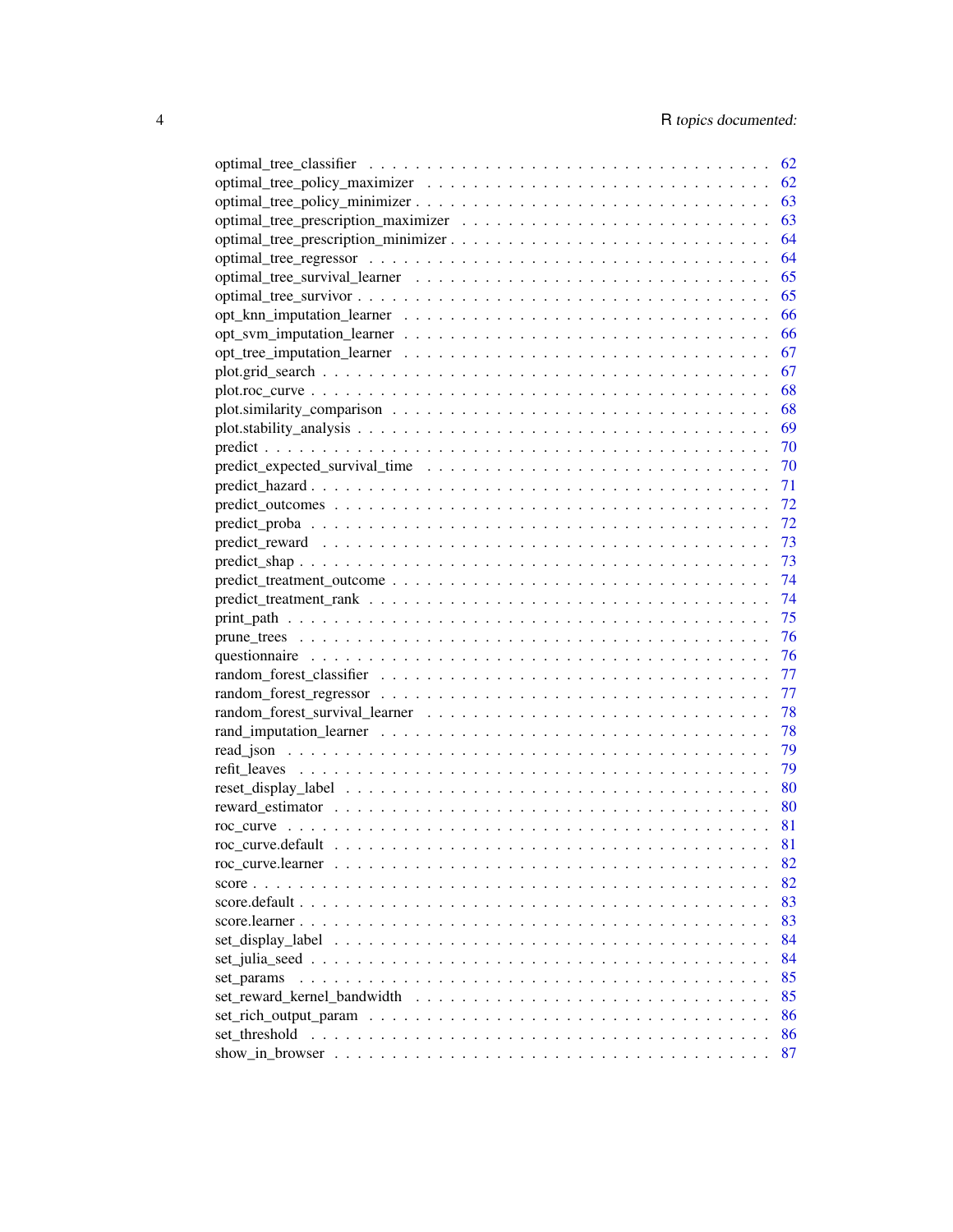<span id="page-4-0"></span>

| Index | 102 |
|-------|-----|
|       |     |

add\_julia\_processes *Add additional Julia worker processes to parallelize workloads*

# Description

Julia Equivalent: [Distributed.addprocs!](https://docs.julialang.org/en/v1/stdlib/Distributed/#Distributed.addprocs)

#### Usage

```
add_julia_processes(...)
```
# Arguments

... Refer to the Julia documentation for available parameters

# Details

For more information, refer to the [documentation on parallelization](https://docs.interpretable.ai/stable/IAIBase/advanced/#IAIBase-Parallelization-1)

# Examples

## Not run: iai::add\_julia\_processes(3)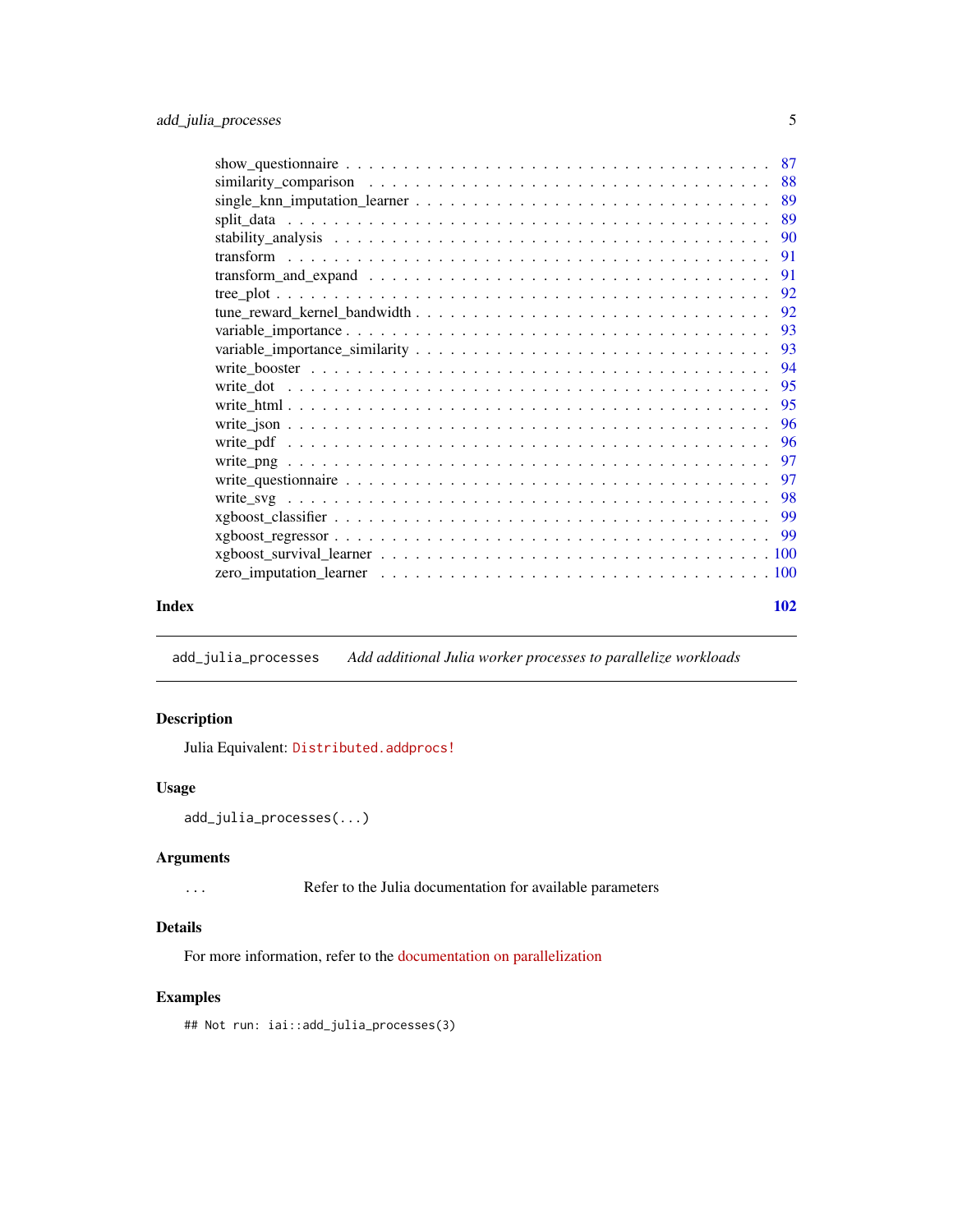```
all_treatment_combinations
```
*Return a dataframe containing all treatment combinations of one or more treatment vectors, ready for use as treatment candidates in 'fit\_predict¡ or 'predict'*

# Description

Julia Equivalent: [IAI.all\\_treatment\\_combinations](https://docs.interpretable.ai/v3.0.0/RewardEstimation/reference/#IAI.all_treatment_combinations)

#### Usage

all\_treatment\_combinations(...)

#### Arguments

... A vector of possible options for each treatment

# Examples

## Not run: iai::all\_treatment\_combinations(c(1, 2, 3))

| apply | Return the leaf index in a tree model into which each point in the fea- |
|-------|-------------------------------------------------------------------------|
|       | tures falls                                                             |

# Description

Julia Equivalent: [IAI.apply](https://docs.interpretable.ai/v3.0.0/IAITrees/reference/#IAI.apply)

#### Usage

apply(lnr, X)

# Arguments

| 1nr | The learner or grid to query. |
|-----|-------------------------------|
|     | The features of the data.     |

# Examples

## Not run: iai::apply(lnr, X)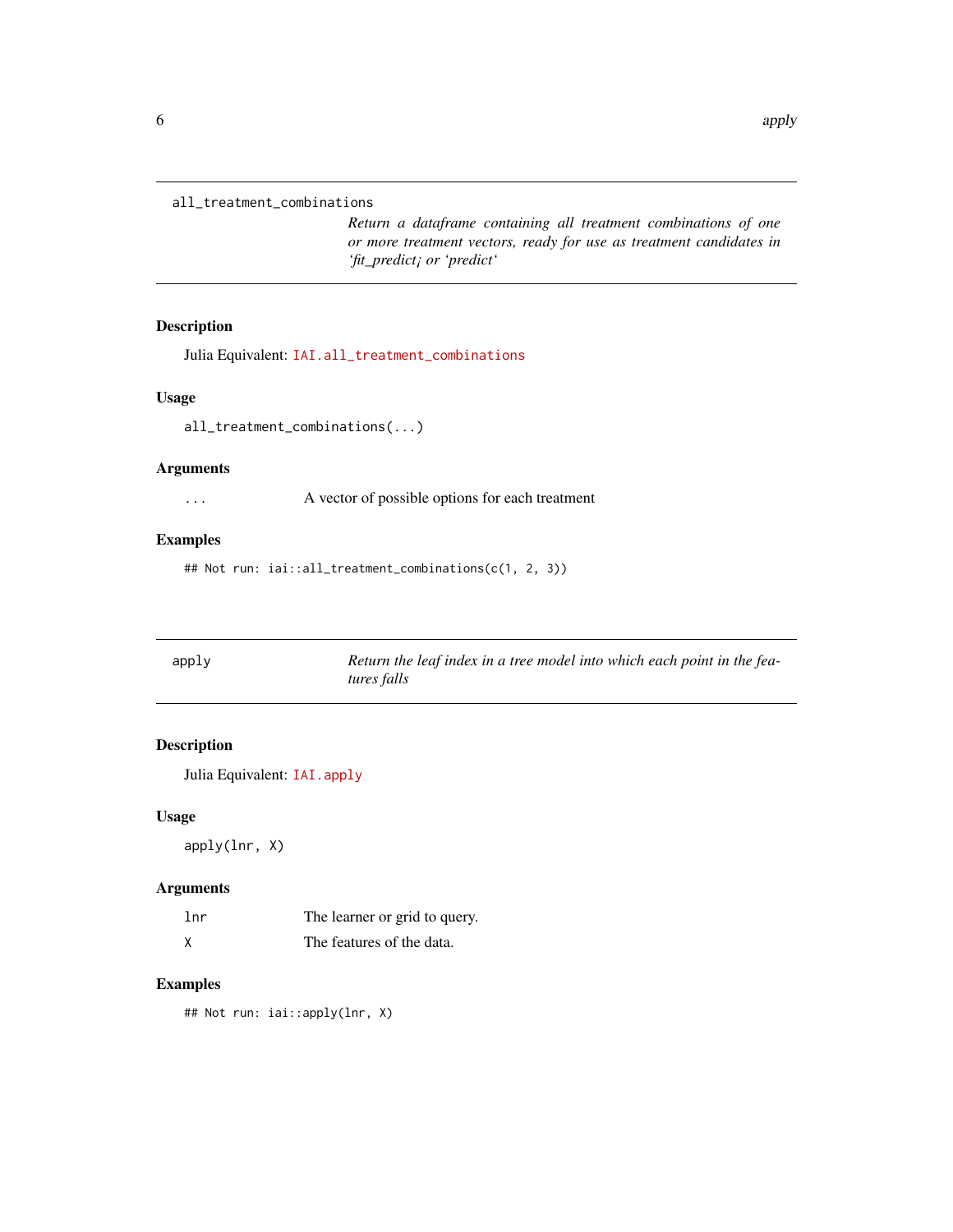<span id="page-6-0"></span>apply\_nodes *Return the indices of the points in the features that fall into each node of a trained tree model*

#### Description

Julia Equivalent: [IAI.apply\\_nodes](https://docs.interpretable.ai/v3.0.0/IAITrees/reference/#IAI.apply_nodes)

#### Usage

apply\_nodes(lnr, X)

#### Arguments

| 1nr | The learner or grid to query. |
|-----|-------------------------------|
|     | The features of the data.     |

#### Examples

## Not run: iai::apply\_nodes(lnr, X)

as.mixeddata *Convert a vector of values to IAI mixed data format*

#### Description

Julia Equivalent: [IAI.make\\_mixed\\_data](https://docs.interpretable.ai/v3.0.0/IAIBase/reference/#IAI.make_mixed_data)

#### Usage

```
as.mixeddata(values, categorical_levels, ordinal_levels = c())
```
# Arguments

values The vector of values to convert categorical\_levels The values in values to treat as categoric levels ordinal\_levels (optional) The values in values to treat as ordinal levels, in the order supplied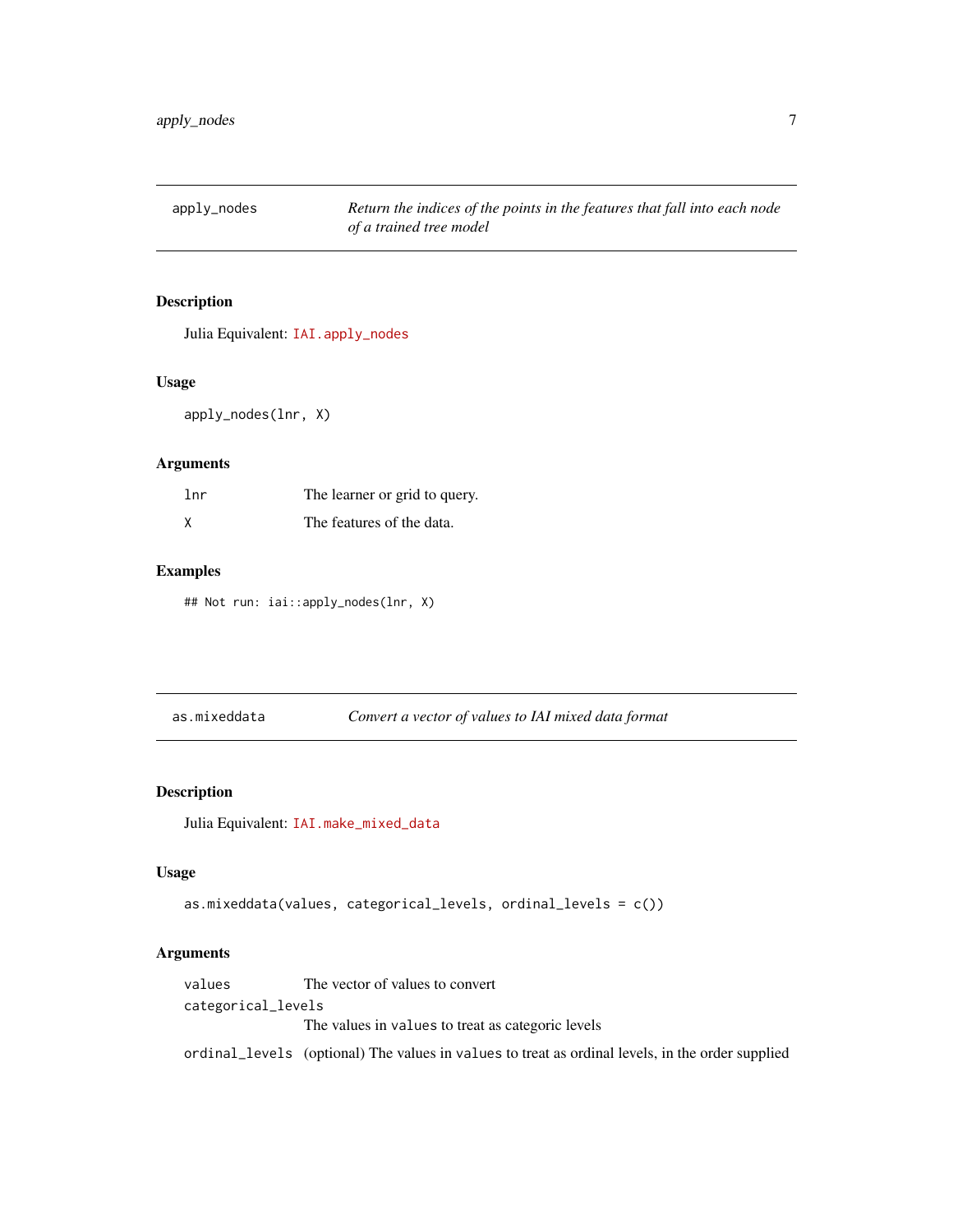# Examples

```
## Not run:
df <- iris
set.seed(1)
df$mixed <- rnorm(150)
df$mixed[1:5] <- NA # Insert some missing values
df$mixed[6:10] <- "Not graded"
df$mixed <- iai::as.mixeddata(df$mixed, c("Not graded"))
## End(Not run)
```

| autoplot.grid_search | Construct a Rhrefhttps://ggplot2.tidyverse.org/reference/ggplot.htmlggplot2::ggplot |
|----------------------|-------------------------------------------------------------------------------------|
|                      | object plotting grid search results for Optimal Feature Selection learn-            |
|                      | ers                                                                                 |

# Description

Construct a [ggplot2::ggplot](https://ggplot2.tidyverse.org/reference/ggplot.html) object plotting grid search results for Optimal Feature Selection learners

# Usage

## S3 method for class 'grid\_search'  $autoplot(x, type = stop(" 'type' is required"), ...)$ 

# Arguments

|                         | The grid search to plot                                                                                                                                        |
|-------------------------|----------------------------------------------------------------------------------------------------------------------------------------------------------------|
| type                    | The type of plot to construct (either "validation" or "importance", for more<br>information refer to the Julia documentation for plotting grid search results) |
| $\cdot$ $\cdot$ $\cdot$ | Additional arguments (unused)                                                                                                                                  |

# IAI Compatibility

Requires IAI version 2.2 or higher.

# Examples

## Not run: ggplot2::autoplot(grid)

<span id="page-7-0"></span>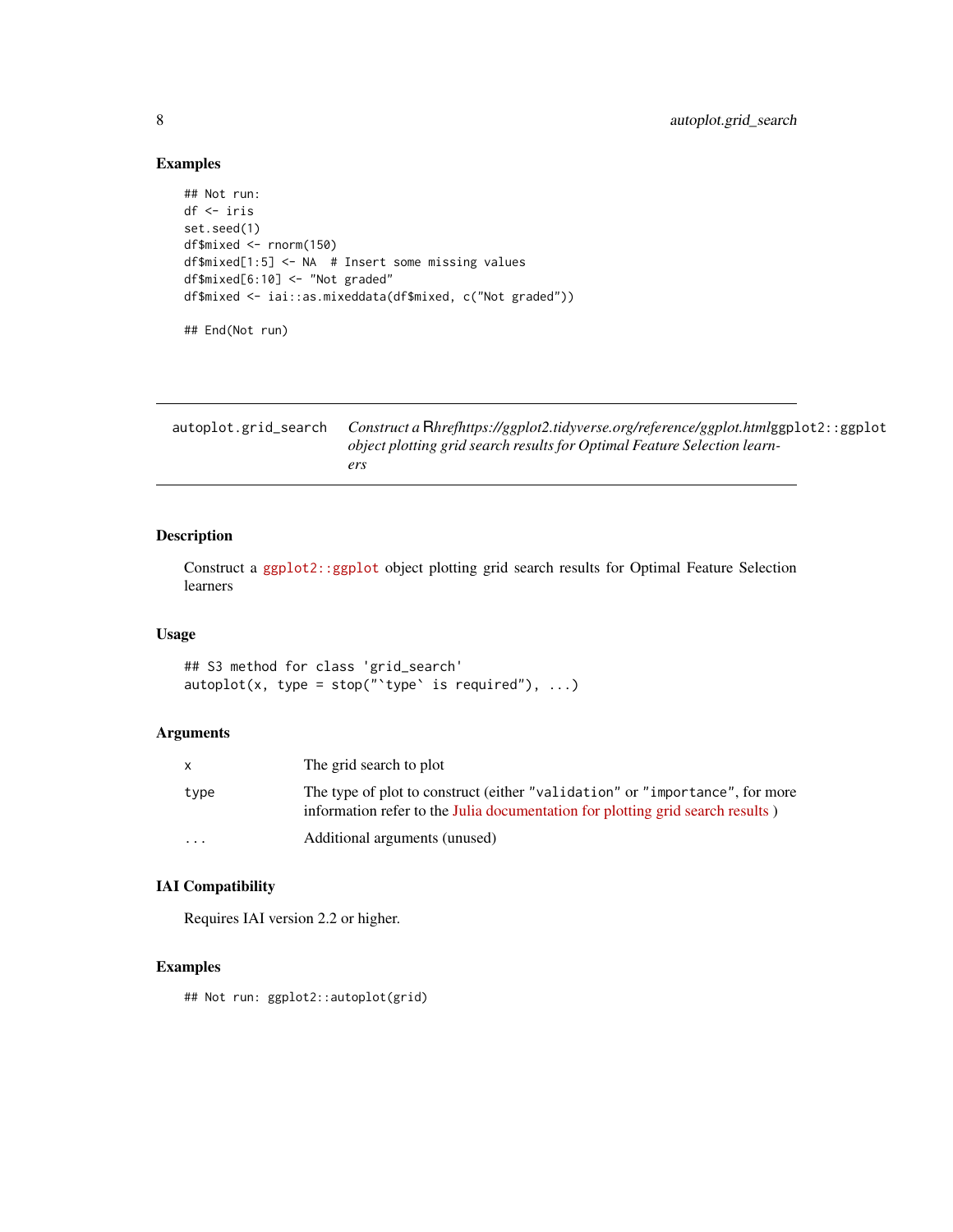<span id="page-8-0"></span>autoplot.roc\_curve *Construct a* R*hrefhttps://ggplot2.tidyverse.org/reference/ggplot.html*ggplot2::ggplot *object plotting the ROC curve*

#### Description

Construct a [ggplot2::ggplot](https://ggplot2.tidyverse.org/reference/ggplot.html) object plotting the ROC curve

#### Usage

## S3 method for class 'roc\_curve' autoplot(x, ...)

#### Arguments

| x                       | The ROC curve to plot         |
|-------------------------|-------------------------------|
| $\cdot$ $\cdot$ $\cdot$ | Additional arguments (unused) |

#### IAI Compatibility

Requires IAI version 2.1 or higher.

#### Examples

## Not run: ggplot2::autoplot(roc)

autoplot.similarity\_comparison

*Construct a* R*hrefhttps://ggplot2.tidyverse.org/reference/ggplot.html*ggplot2::ggplot *object plotting the results of the similarity comparison*

# Description

Construct a [ggplot2::ggplot](https://ggplot2.tidyverse.org/reference/ggplot.html) object plotting the results of the similarity comparison

#### Usage

```
## S3 method for class 'similarity_comparison'
autoplot(x, ...)
```
#### Arguments

| X                       | The similarity comparison to plot |
|-------------------------|-----------------------------------|
| $\cdot$ $\cdot$ $\cdot$ | Additional arguments (unused)     |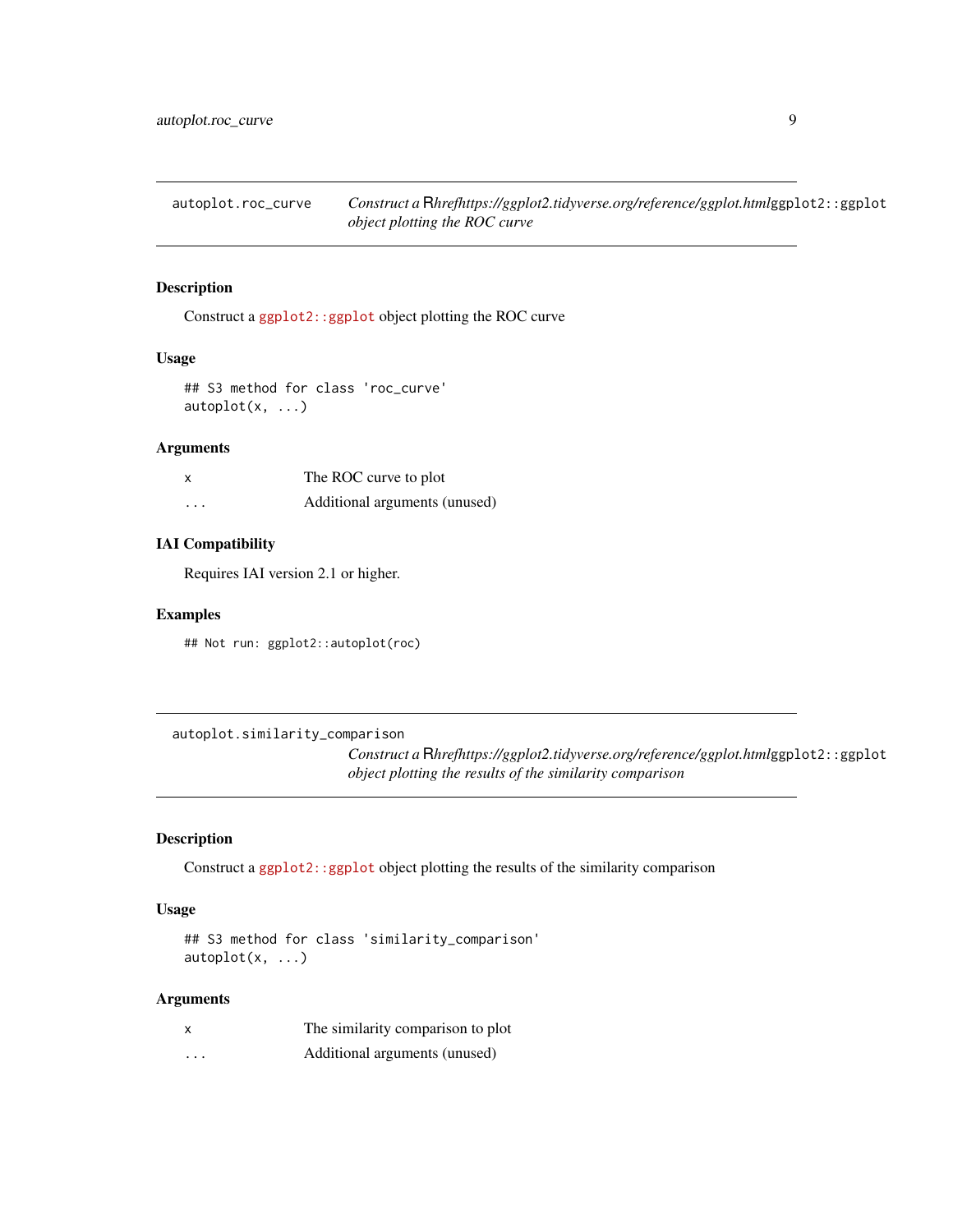# <span id="page-9-0"></span>IAI Compatibility

Requires IAI version 2.2 or higher.

#### Examples

## Not run: ggplot2::autoplot(similarity)

autoplot.stability\_analysis

*Construct a* R*hrefhttps://ggplot2.tidyverse.org/reference/ggplot.html*ggplot2::ggplot *object plotting the results of the stability analysis*

# Description

Construct a [ggplot2::ggplot](https://ggplot2.tidyverse.org/reference/ggplot.html) object plotting the results of the stability analysis

#### Usage

## S3 method for class 'stability\_analysis' autoplot(x, ...)

# Arguments

| $\boldsymbol{\mathsf{x}}$ | The stability analysis to plot |
|---------------------------|--------------------------------|
| $\cdots$                  | Additional arguments (unused)  |

# IAI Compatibility

Requires IAI version 2.2 or higher.

# Examples

## Not run: ggplot2::autoplot(stability)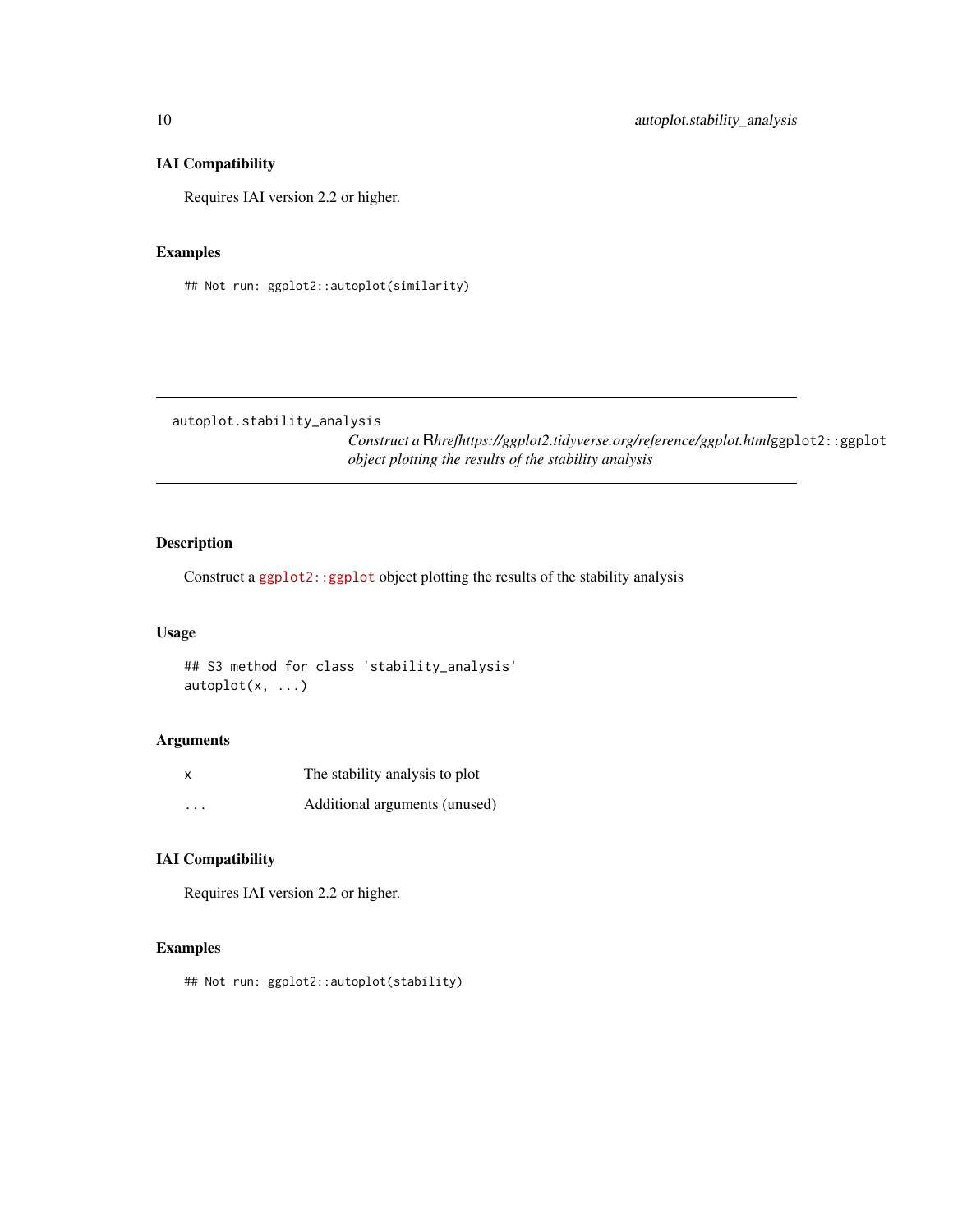<span id="page-10-0"></span>categorical\_classification\_reward\_estimator

*Learner for conducting reward estimation with categorical treatments and classification outcomes*

#### Description

Julia Equivalent: [IAI.CategoricalClassificationRewardEstimator](https://docs.interpretable.ai/v3.0.0/RewardEstimation/reference/#IAI.CategoricalClassificationRewardEstimator)

#### Usage

```
categorical_classification_reward_estimator(...)
```
#### Arguments

... Use keyword arguments to set parameters on the resulting learner. Refer to the Julia documentation for available parameters.

#### IAI Compatibility

Requires IAI version 2.2 or higher.

#### Examples

## Not run: lnr <- iai::categorical\_classification\_reward\_estimator()

categorical\_regression\_reward\_estimator

*Learner for conducting reward estimation with categorical treatments and regression outcomes*

#### Description

Julia Equivalent: [IAI.CategoricalRegressionRewardEstimator](https://docs.interpretable.ai/v3.0.0/RewardEstimation/reference/#IAI.CategoricalRegressionRewardEstimator)

#### Usage

```
categorical_regression_reward_estimator(...)
```
#### Arguments

... Use keyword arguments to set parameters on the resulting learner. Refer to the Julia documentation for available parameters.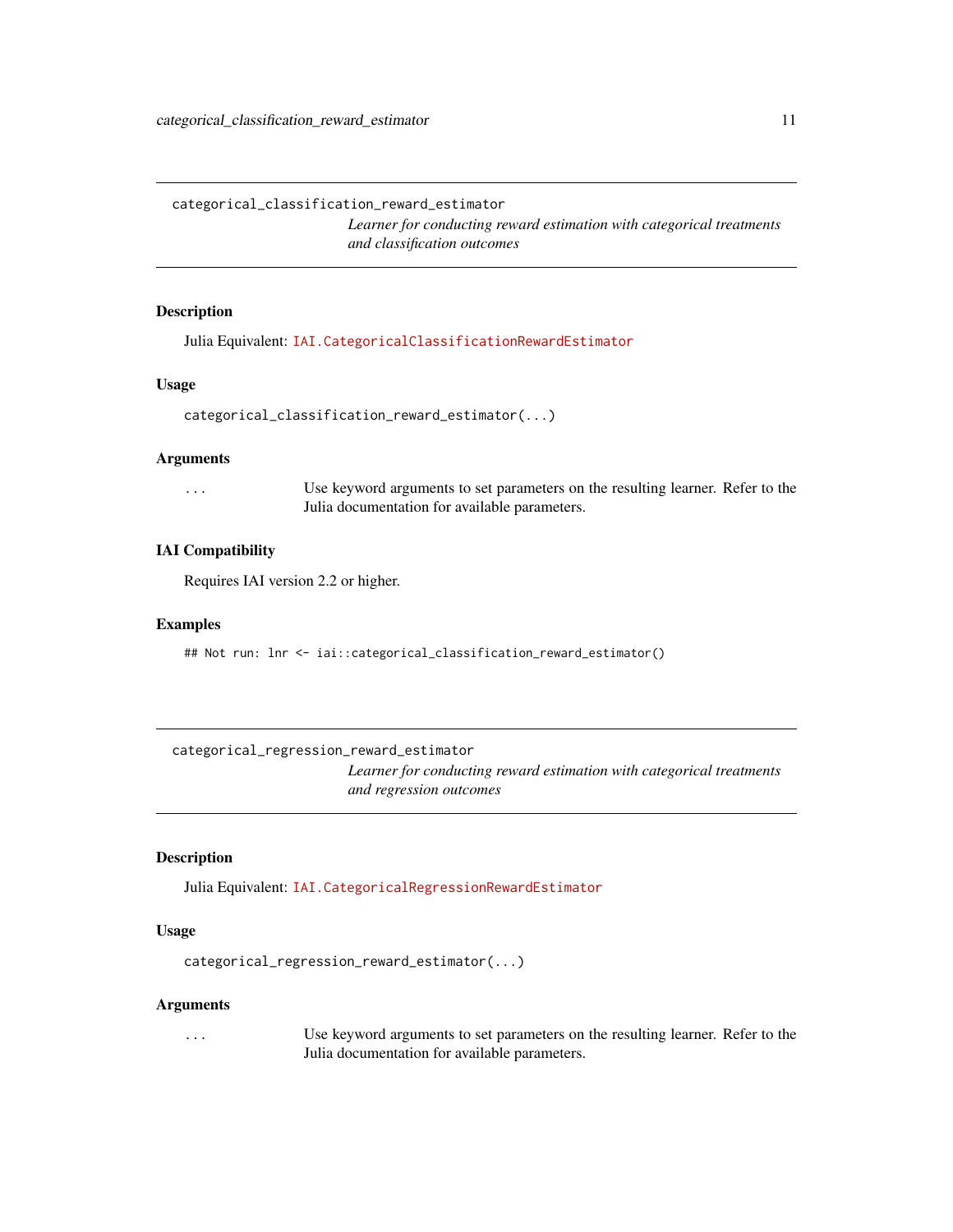#### IAI Compatibility

Requires IAI version 2.2 or higher.

#### Examples

## Not run: lnr <- iai::categorical\_regression\_reward\_estimator()

categorical\_reward\_estimator

*Learner for conducting reward estimation with categorical treatments*

#### Description

This function was deprecated in iai 1.6.0, and [categorical\_classification\_reward\_estimator()] or [categorical\_classification\_reward\_estimator()] should be used instead.

#### Usage

```
categorical_reward_estimator(...)
```
#### Arguments

... Use keyword arguments to set parameters on the resulting learner. Refer to the Julia documentation for available parameters.

#### Details

This deprecation is no longer supported as of the IAI v3 release.

#### IAI Compatibility

Requires IAI version 2.0, 2.1 or 2.2.

# Examples

## Not run: lnr <- iai::categorical\_reward\_estimator()

<span id="page-11-0"></span>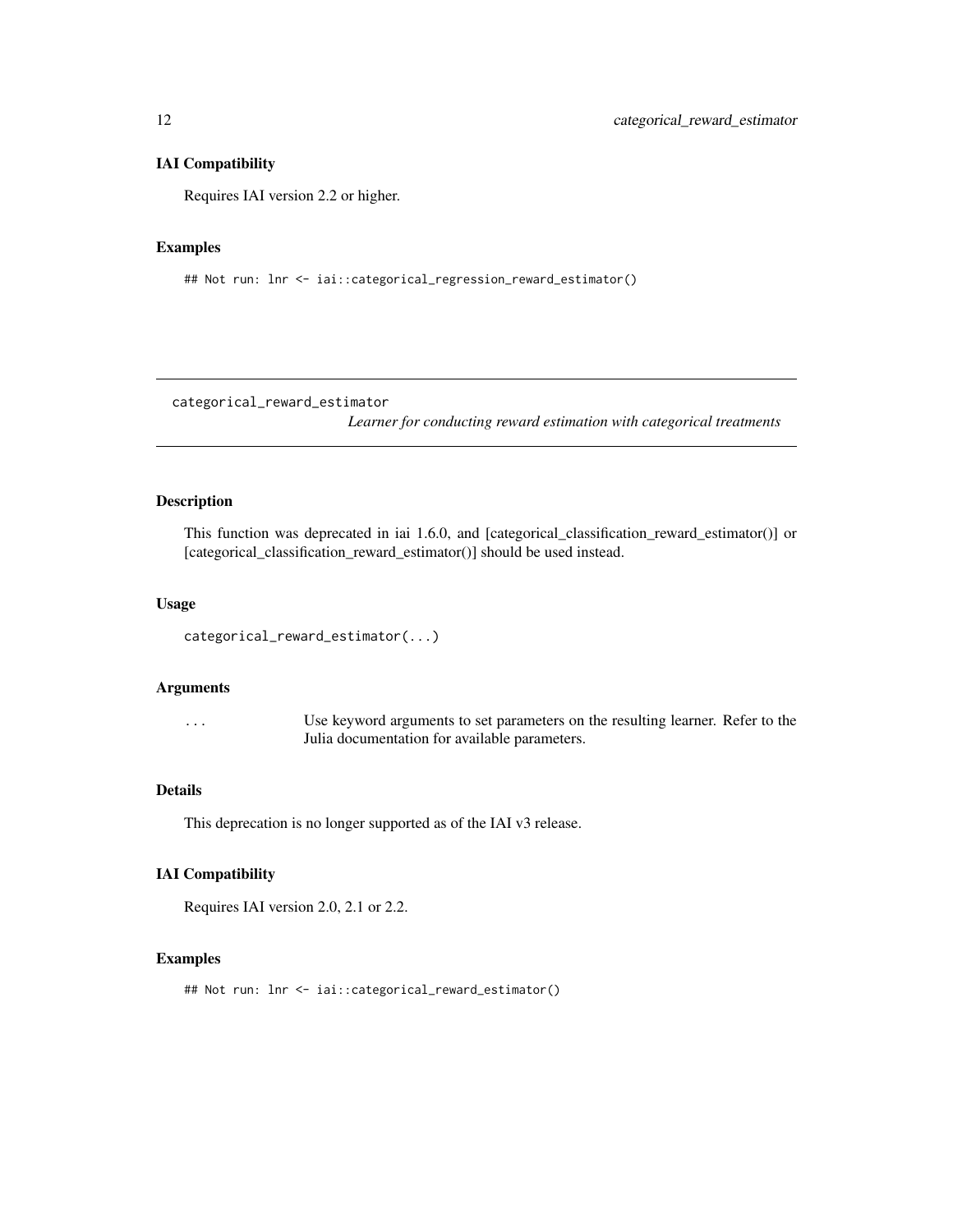<span id="page-12-0"></span>categorical\_survival\_reward\_estimator

*Learner for conducting reward estimation with categorical treatments and survival outcomes*

# Description

Julia Equivalent: [IAI.CategoricalSurvivalRewardEstimator](https://docs.interpretable.ai/v3.0.0/RewardEstimation/reference/#IAI.CategoricalSurvivalRewardEstimator)

#### Usage

```
categorical_survival_reward_estimator(...)
```
#### Arguments

... Use keyword arguments to set parameters on the resulting learner. Refer to the Julia documentation for available parameters.

#### IAI Compatibility

Requires IAI version 2.2 or higher.

#### Examples

## Not run: lnr <- iai::categorical\_survival\_reward\_estimator()

cleanup\_installation *Remove all traces of automatic Julia/IAI installation*

#### Description

Removes files created by [install\\_julia](#page-47-1) and [install\\_system\\_image](#page-48-1)

#### Usage

cleanup\_installation()

#### Examples

## Not run: iai::cleanup\_installation()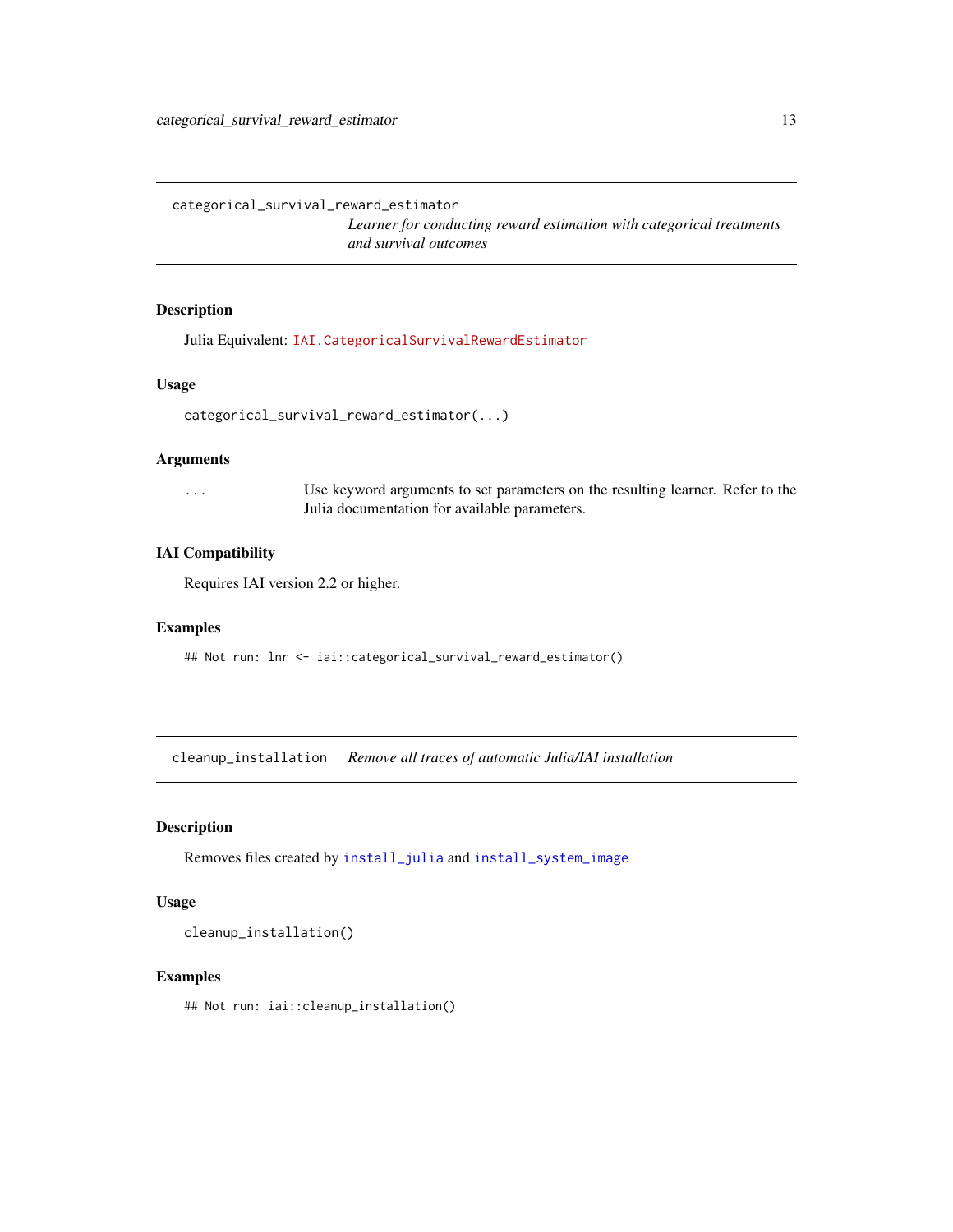<span id="page-13-0"></span>

# Description

Julia Equivalent: [IAI.clone](https://docs.interpretable.ai/v3.0.0/IAIBase/reference/#IAI.clone)

# Usage

clone(lnr)

# Arguments

lnr The learner to copy.

# Examples

## Not run: new\_lnr <- iai::clone(lnr)

convert\_treatments\_to\_numeric

*Convert 'treatments' from symbol/string format into numeric values.*

# Description

Julia Equivalent: [IAI.convert\\_treatments\\_to\\_numeric](https://docs.interpretable.ai/v3.0.0/RewardEstimation/reference/#IAI.convert_treatments_to_numeric)

#### Usage

convert\_treatments\_to\_numeric(treatments)

#### Arguments

treatments The treatments to convert

#### Examples

## Not run: iai::convert\_treatments\_to\_numeric(c("1", "2", "3"))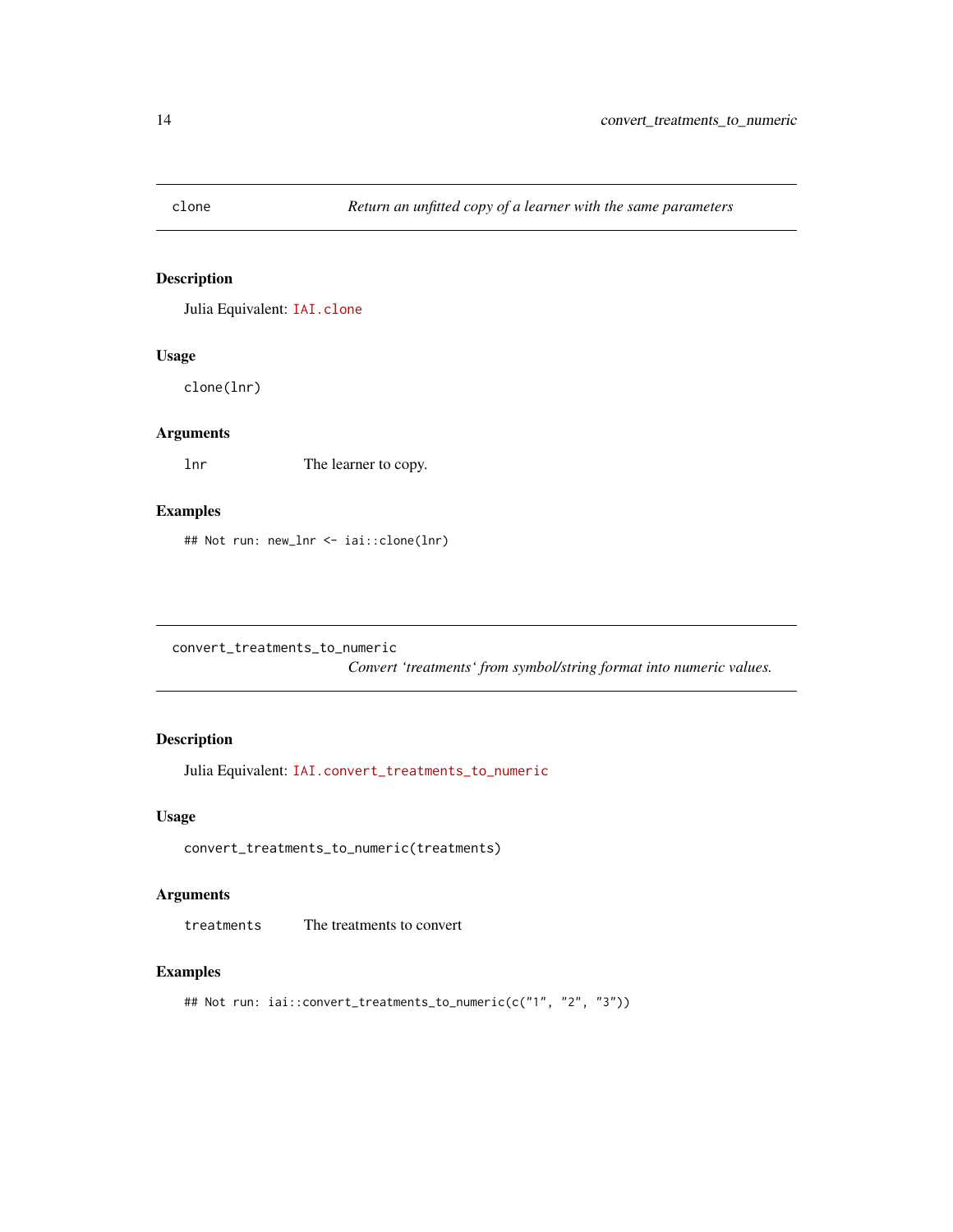<span id="page-14-0"></span>copy\_splits\_and\_refit\_leaves

*Copy the tree split structure from one learner into another and refit the models in each leaf of the tree using the supplied data*

# Description

Julia Equivalent: [copy\\_splits\\_and\\_refit\\_leaves!](https://docs.interpretable.ai/v3.0.0/OptimalTrees/reference/#IAI.copy_splits_and_refit_leaves!)

#### Usage

copy\_splits\_and\_refit\_leaves(new\_lnr, orig\_lnr, ...)

# Arguments

| new lnr  | The learner to modify and refit                           |
|----------|-----------------------------------------------------------|
| orig_lnr | The learner from which to copy the tree split structure   |
| .        | Refer to the Julia documentation for available parameters |

# IAI Compatibility

Requires IAI version 3.0 or higher.

#### Examples

```
## Not run: iai::copy_splits_and_refit_leaves(new_lnr, orig_lnr, ...)
```

| decision_path | Return a matrix where entry $(i, j)$ is true if the ith point in the fea- |
|---------------|---------------------------------------------------------------------------|
|               | tures passes through the jth node in a trained tree model.                |

# Description

Julia Equivalent: [IAI.decision\\_path](https://docs.interpretable.ai/v3.0.0/IAITrees/reference/#IAI.decision_path)

#### Usage

decision\_path(lnr, X)

# Arguments

| 1nr | The learner or grid to query. |
|-----|-------------------------------|
| X   | The features of the data.     |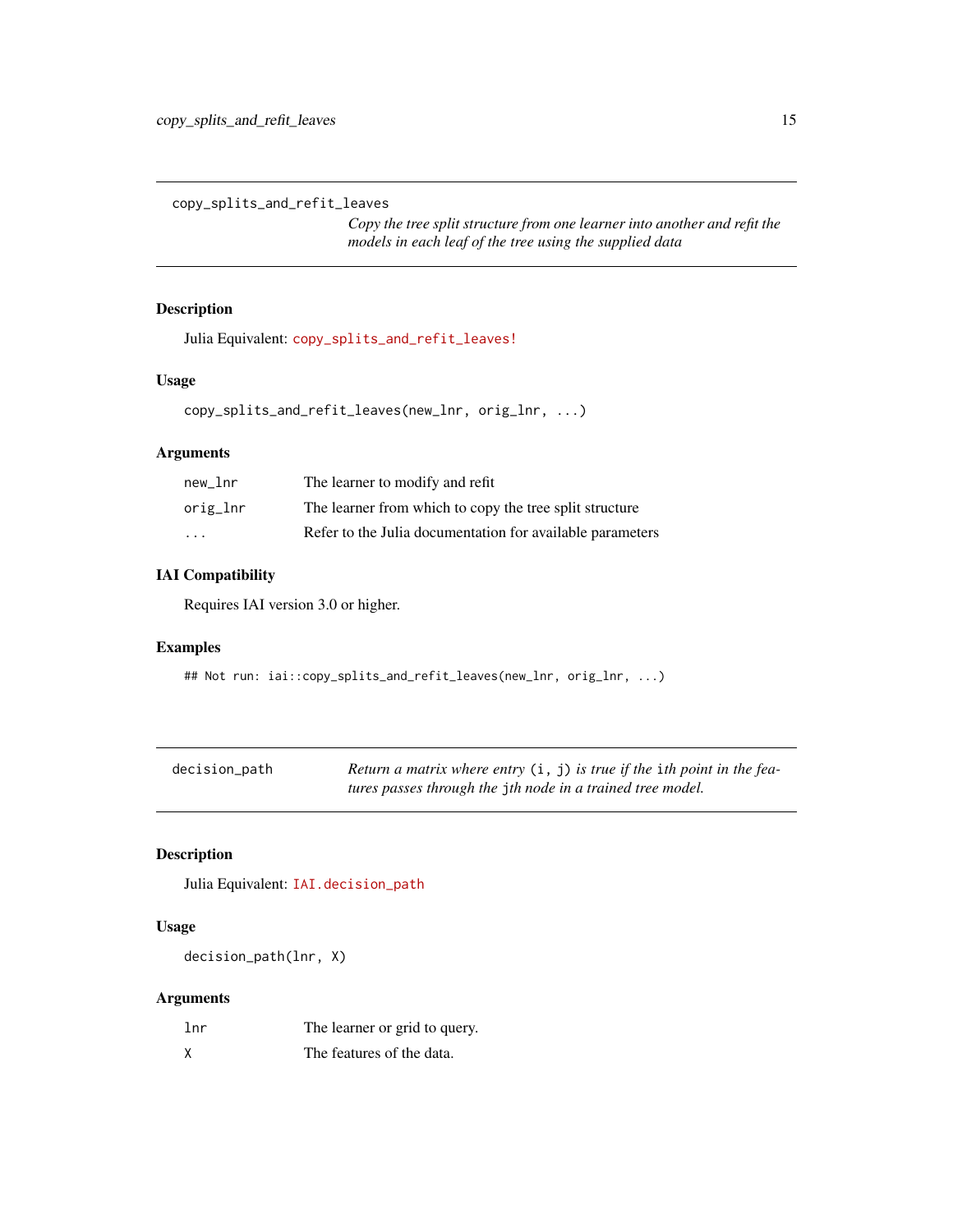#### <span id="page-15-0"></span>Examples

## Not run: iai::decision\_path(lnr, X)

delete\_rich\_output\_param

*Delete a global rich output parameter*

#### Description

Julia Equivalent: [IAI.delete\\_rich\\_output\\_param!](https://docs.interpretable.ai/v3.0.0/IAIBase/reference/#IAI.delete_rich_output_param!)

#### Usage

delete\_rich\_output\_param(key)

# Arguments

key The parameter to delete.

#### Examples

## Not run: iai::delete\_rich\_output\_param("simple\_layout")

equal\_propensity\_estimator

*Learner that estimates equal propensity for all treatments.*

#### Description

For use with data from randomized experiments where treatments are known to be randomly assigned.

#### Usage

```
equal_propensity_estimator(...)
```
#### Arguments

... Use keyword arguments to set parameters on the resulting learner. Refer to the Julia documentation for available parameters.

#### Details

Julia Equivalent: [IAI.EqualPropensityEstimator](https://docs.interpretable.ai/v3.0.0/RewardEstimation/reference/#IAI.EqualPropensityEstimator)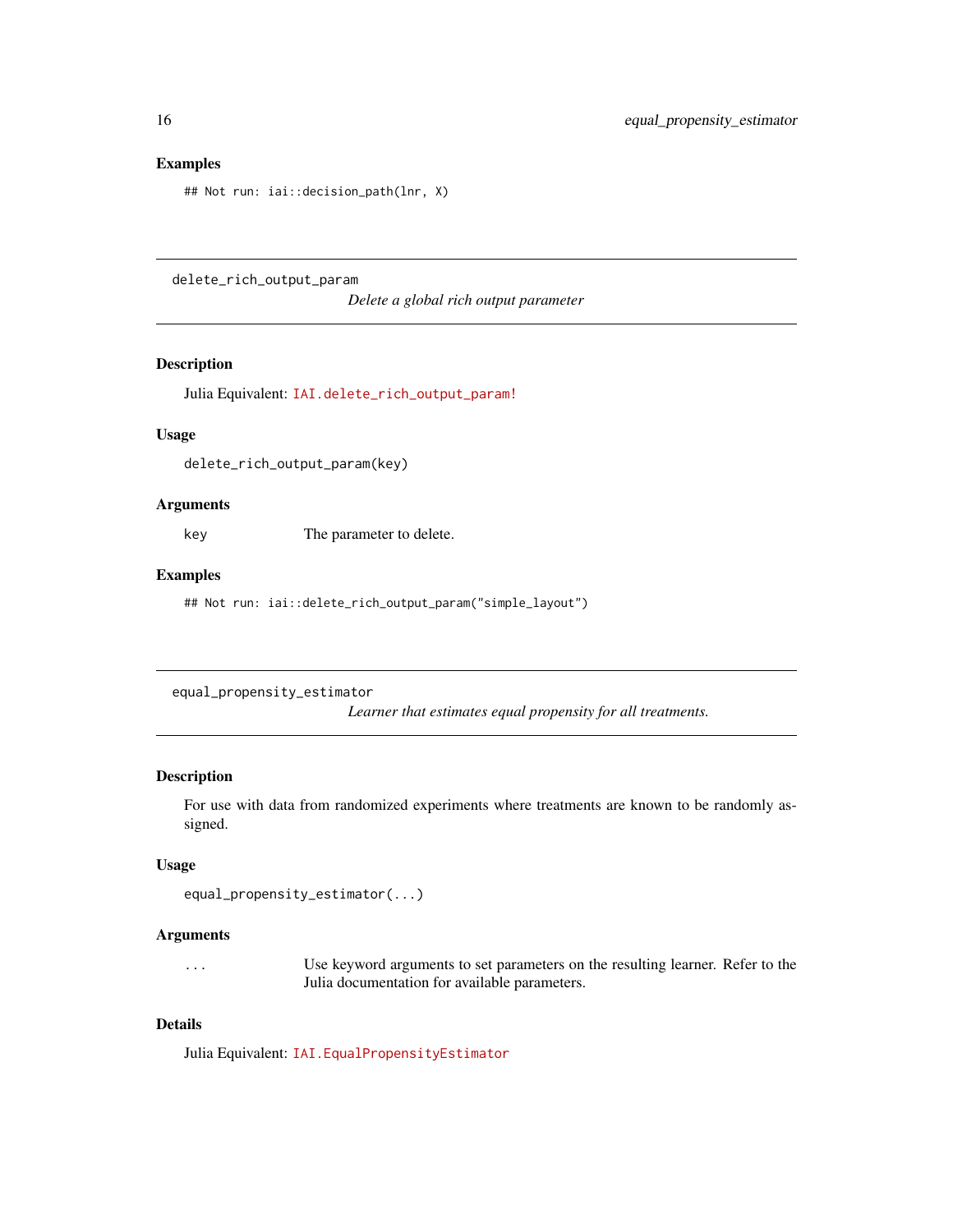# <span id="page-16-0"></span>IAI Compatibility

Requires IAI version 2.1 or higher.

# Examples

## Not run: lnr <- iai::equal\_propensity\_estimator()

# fit *Fits a model to the training data*

# Description

Julia Equivalent: [IAI.fit!](https://docs.interpretable.ai/v3.0.0/IAIBase/reference/#IAI.fit!)

# Usage

fit(lnr,  $X, \ldots$ )

# Arguments

| 1 <sub>nr</sub> | The learner or grid to fit.                                                                                                                              |
|-----------------|----------------------------------------------------------------------------------------------------------------------------------------------------------|
| X               | The features of the data.                                                                                                                                |
| $\cdots$        | Other parameters, including zero or more target vectors as required by the prob-<br>lem type. Refer to the Julia documentation for available parameters. |

# Examples

```
## Not run:
X \leftarrow \text{iris}[, 1:4]y <- iris$Species
grid <- iai::grid_search(
    iai::optimal_tree_classifier(max_depth = 1),
\mathcal{L}iai::fit(grid, X, y)
## End(Not run)
```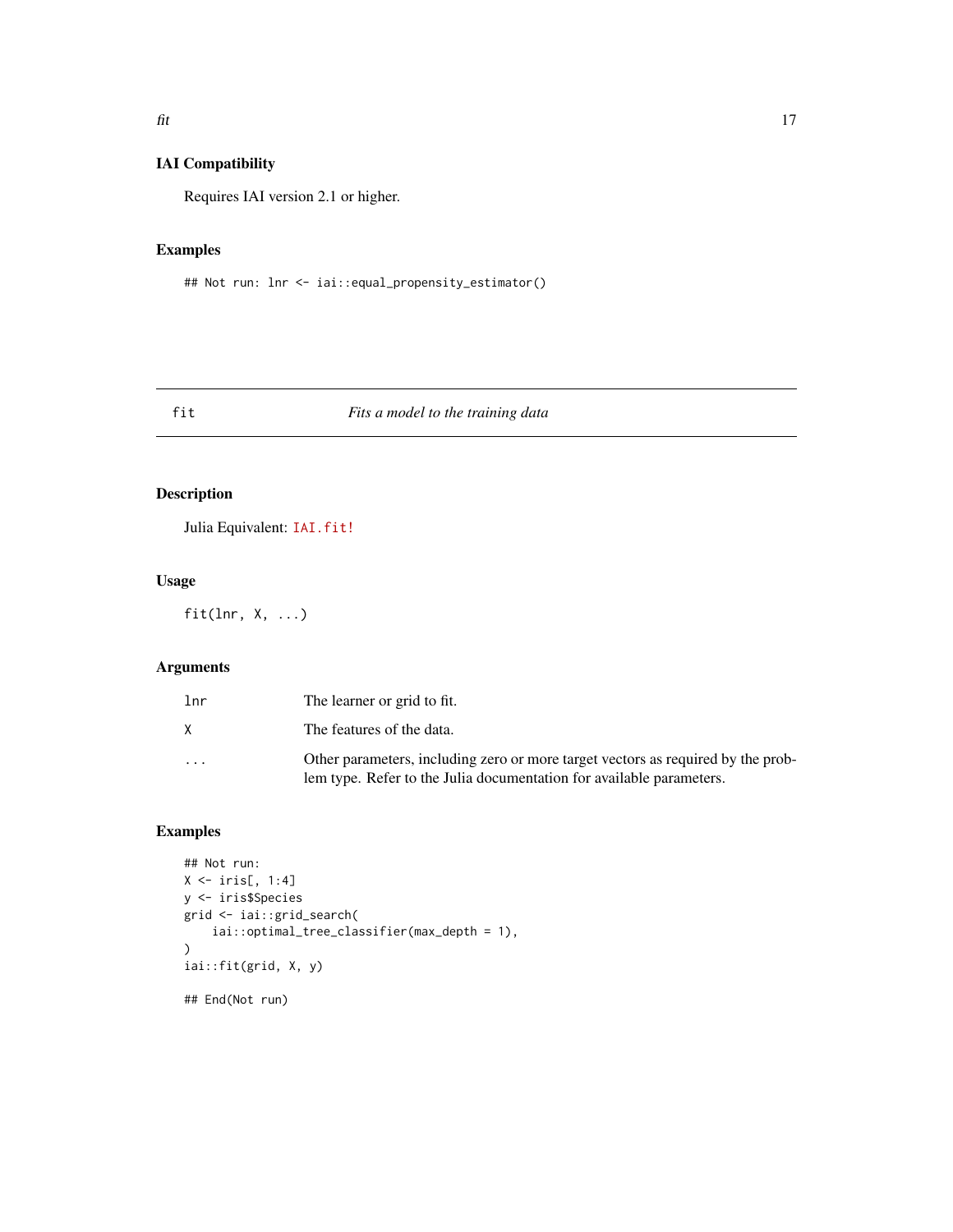<span id="page-17-0"></span>

# Description

Julia Equivalent: [IAI.fit\\_and\\_expand!](https://docs.interpretable.ai/v3.0.0/OptImpute/reference/#IAI.fit_and_expand!)

#### Usage

fit\_and\_expand(lnr, X, ...)

# Arguments

| lnr      | The learner to use for imputation.                         |
|----------|------------------------------------------------------------|
|          | The dataframe in which to impute missing values.           |
| $\cdots$ | Refer to the Julia documentation for available parameters. |

# IAI Compatibility

Requires IAI version 3.0 or higher.

#### Examples

## Not run: lnr <- iai::fit\_and\_expand(lnr, X, type = "finite")

fit\_cv *Fits a grid search to the training data with cross-validation*

# Description

Julia Equivalent: [IAI.fit\\_cv!](https://docs.interpretable.ai/v3.0.0/IAIBase/reference/#IAI.fit_cv!)

#### Usage

fit\_cv(grid, X, ...)

# Arguments

| grid     | The grid to fit.                                                                                                                                         |
|----------|----------------------------------------------------------------------------------------------------------------------------------------------------------|
| X        | The features of the data.                                                                                                                                |
| $\cdots$ | Other parameters, including zero or more target vectors as required by the prob-<br>lem type. Refer to the Julia documentation for available parameters. |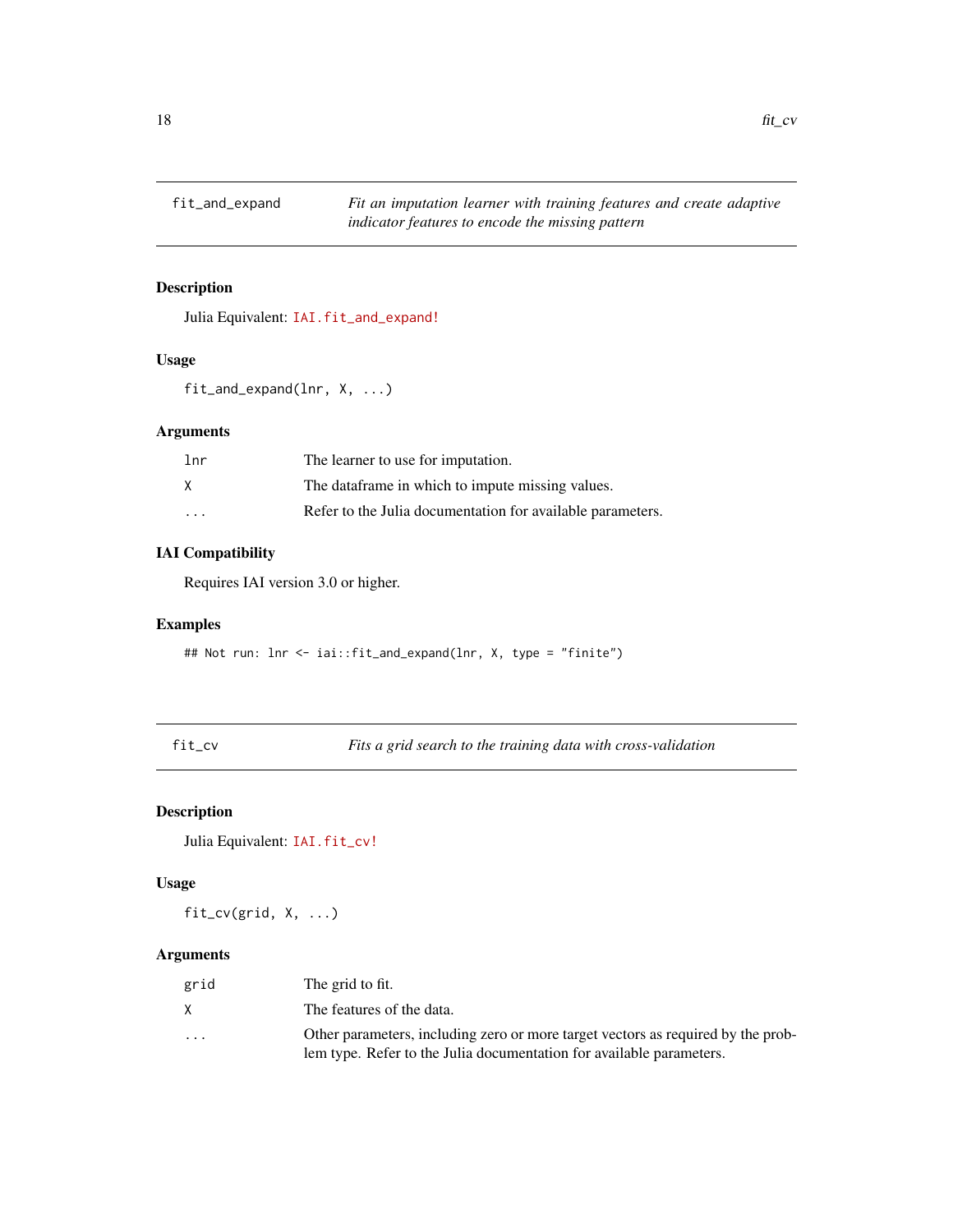# <span id="page-18-0"></span>fit\_predict 19

# Examples

```
## Not run:
X \leftarrow \text{iris}[, 1:4]y <- iris$Species
grid <- iai::grid_search(
    iai::optimal_tree_classifier(max_depth = 1),
)
iai::fit_cv(grid, X, y)
## End(Not run)
```

| fit_predict | Fit a reward estimation model on features, treatments and outcomes   |
|-------------|----------------------------------------------------------------------|
|             | and return predicted counterfactual rewards for each observation, as |
|             | well as the score of the internal estimators.                        |

# Description

For categorical treatments, returns the estimated reward under each treatment observed in the data. For numeric treatments, returns the estimated reward under each treatment candidate.

#### Usage

```
fit_predict(lnr, X, treatments, ...)
```
#### Arguments

| lnr        | The learner or grid to use for estimation                                                                                    |
|------------|------------------------------------------------------------------------------------------------------------------------------|
| X          | The features of the data.                                                                                                    |
| treatments | The treatment applied to each point in the data.                                                                             |
| .          | Additional arguments depending on the treatment and outcome types. Refer to<br>the Julia documentation for more information. |

# Details

Julia Equivalent: [IAI.fit\\_predict!](https://docs.interpretable.ai/v3.0.0/RewardEstimation/reference/#IAI.fit_predict!)

#### Examples

```
## Not run: iai::fit_predict(lnr, X, treatments, outcomes)
```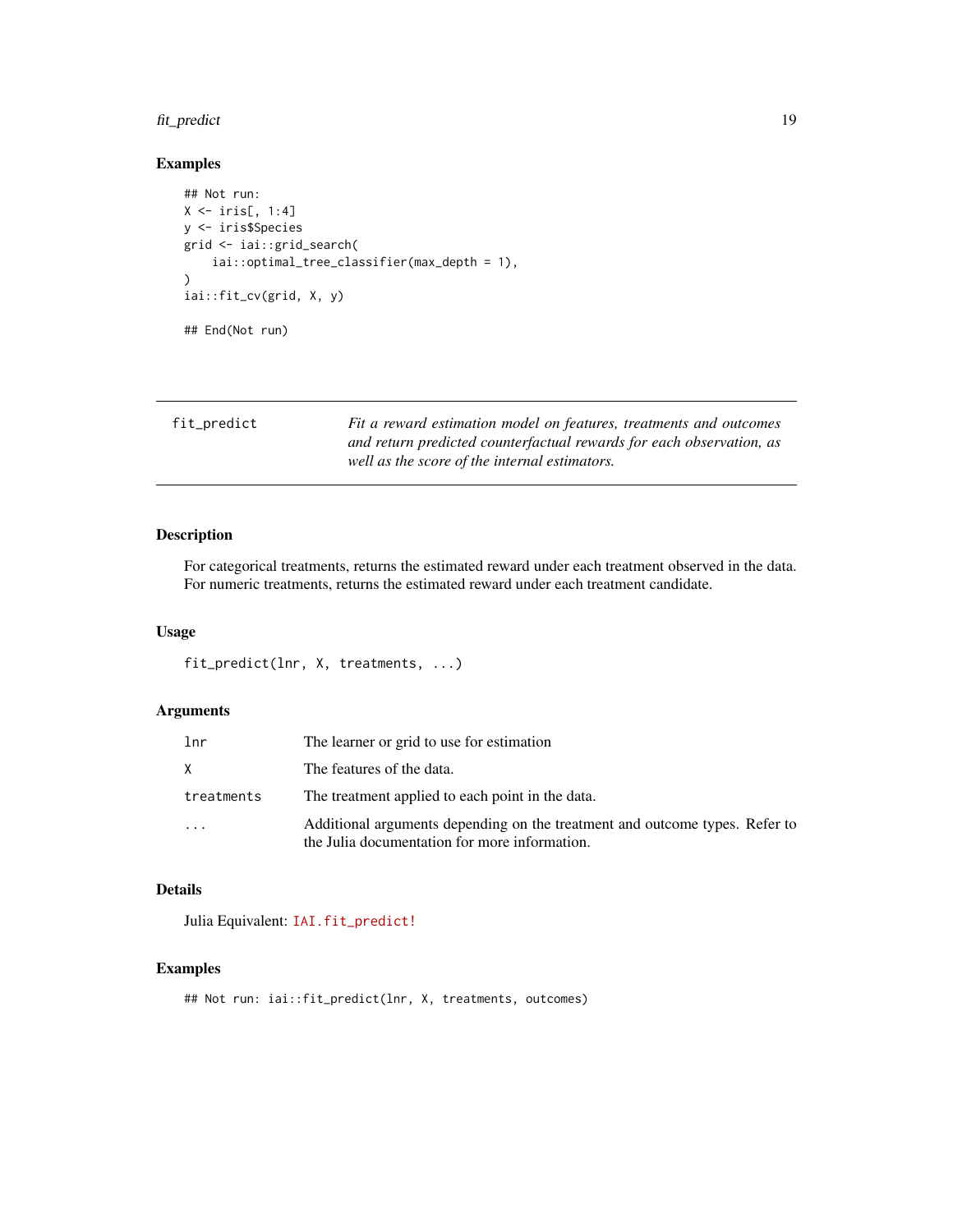<span id="page-19-0"></span>

#### Description

Similar to calling [fit](https://docs.interpretable.ai/v3.0.0/IAI-R/reference/#iai::fit) followed by [transform](https://docs.interpretable.ai/v3.0.0/IAI-R/reference/#iai::transform)

#### Usage

```
fit_transform(lnr, X, ...)
```
# Arguments

| 1 <sub>nr</sub> | The learner or grid to use for imputation                  |
|-----------------|------------------------------------------------------------|
| X               | The features of the data.                                  |
| $\cdots$        | Refer to the Julia documentation for available parameters. |

# Details

Julia Equivalent: [IAI.fit\\_transform!](https://docs.interpretable.ai/v3.0.0/IAIBase/reference/#IAI.fit_transform!)

#### Examples

```
## Not run:
X <- iris
X[1, 1] <- NA
grid <- iai::grid_search(
    iai::imputation_learner(),
   method = c("opt_knn", "opt_tree"),
)
iai::fit_transform(grid, X)
## End(Not run)
```

| fit_transform_cv | Train a grid using cross-validation with features and impute all miss- |
|------------------|------------------------------------------------------------------------|
|                  | ing values in these features                                           |

# Description

Julia Equivalent: [IAI.fit\\_transform\\_cv!](https://docs.interpretable.ai/v3.0.0/IAIBase/reference/#IAI.fit_transform_cv!)

# Usage

fit\_transform\_cv(grid, X, ...)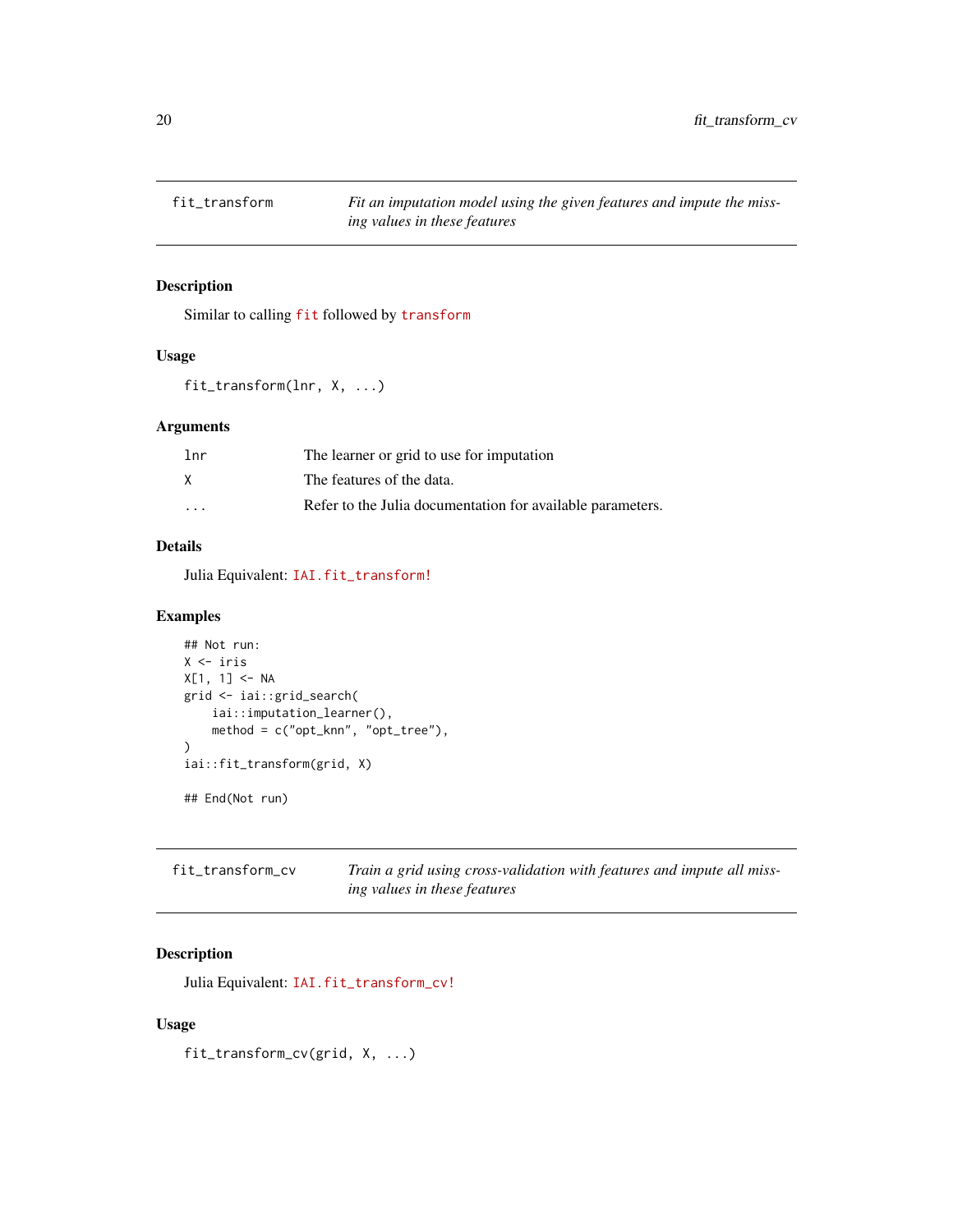# <span id="page-20-0"></span>get\_best\_params 21

# Arguments

| grid                    | The grid to use for imputation                             |
|-------------------------|------------------------------------------------------------|
| X                       | The features of the data.                                  |
| $\cdot$ $\cdot$ $\cdot$ | Refer to the Julia documentation for available parameters. |

# Examples

```
## Not run:
X <- iris
X[1, 1] <- NA
grid <- iai::grid_search(
    iai::imputation_learner(),
    method = c("opt_knn", "opt_tree"),
\lambdaiai::fit_transform_cv(grid, X)
## End(Not run)
```
get\_best\_params *Return the best parameter combination from a grid*

# Description

Julia Equivalent: [IAI.get\\_best\\_params](https://docs.interpretable.ai/v3.0.0/IAIBase/reference/#IAI.get_best_params)

# Usage

```
get_best_params(grid)
```
# Arguments

grid The grid search to query.

# Examples

## Not run: iai::get\_best\_params(grid)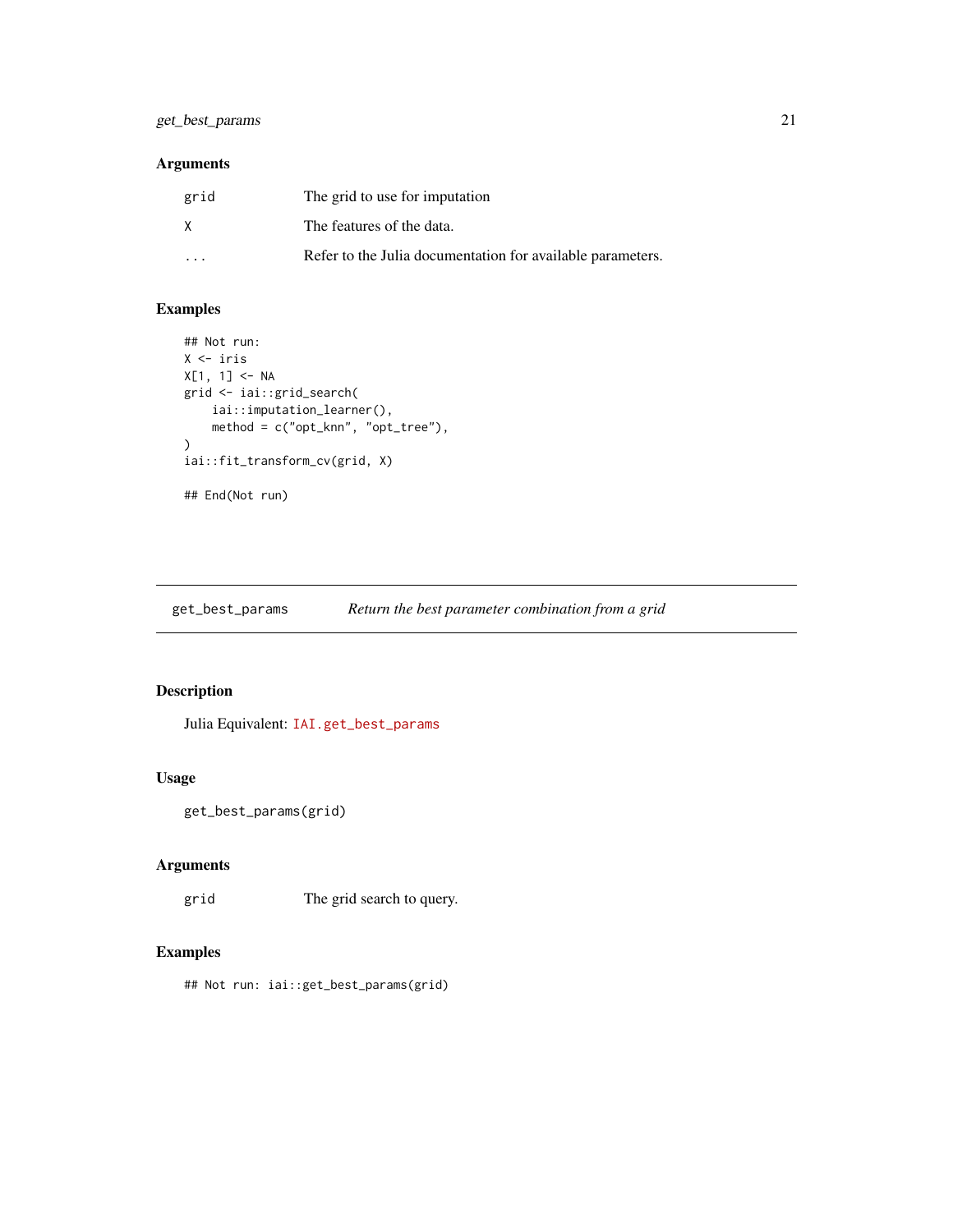```
get_classification_label
```
*Return the predicted label at a node of a tree*

# Description

Julia Equivalent: [IAI.get\\_classification\\_label](https://docs.interpretable.ai/v3.0.0/IAITrees/reference/#IAI.get_classification_label)

#### Usage

```
get_classification_label(lnr, node_index, ...)
```
# Arguments

| lnr                     | The learner to query.                                      |
|-------------------------|------------------------------------------------------------|
| node index              | The node in the tree to query.                             |
| $\cdot$ $\cdot$ $\cdot$ | Refer to the Julia documentation for available parameters. |

#### Examples

## Not run: iai::get\_classification\_label(lnr, 1)

```
get_classification_proba
```
*Return the predicted probabilities of class membership at a node of a tree*

#### Description

Julia Equivalent: [IAI.get\\_classification\\_proba](https://docs.interpretable.ai/v3.0.0/IAITrees/reference/#IAI.get_classification_proba)

#### Usage

```
get_classification_proba(lnr, node_index, ...)
```
# Arguments

| lnr                     | The learner to query.                                      |
|-------------------------|------------------------------------------------------------|
| node index              | The node in the tree to query.                             |
| $\cdot$ $\cdot$ $\cdot$ | Refer to the Julia documentation for available parameters. |

#### Examples

## Not run: iai::get\_classification\_proba(lnr, 1)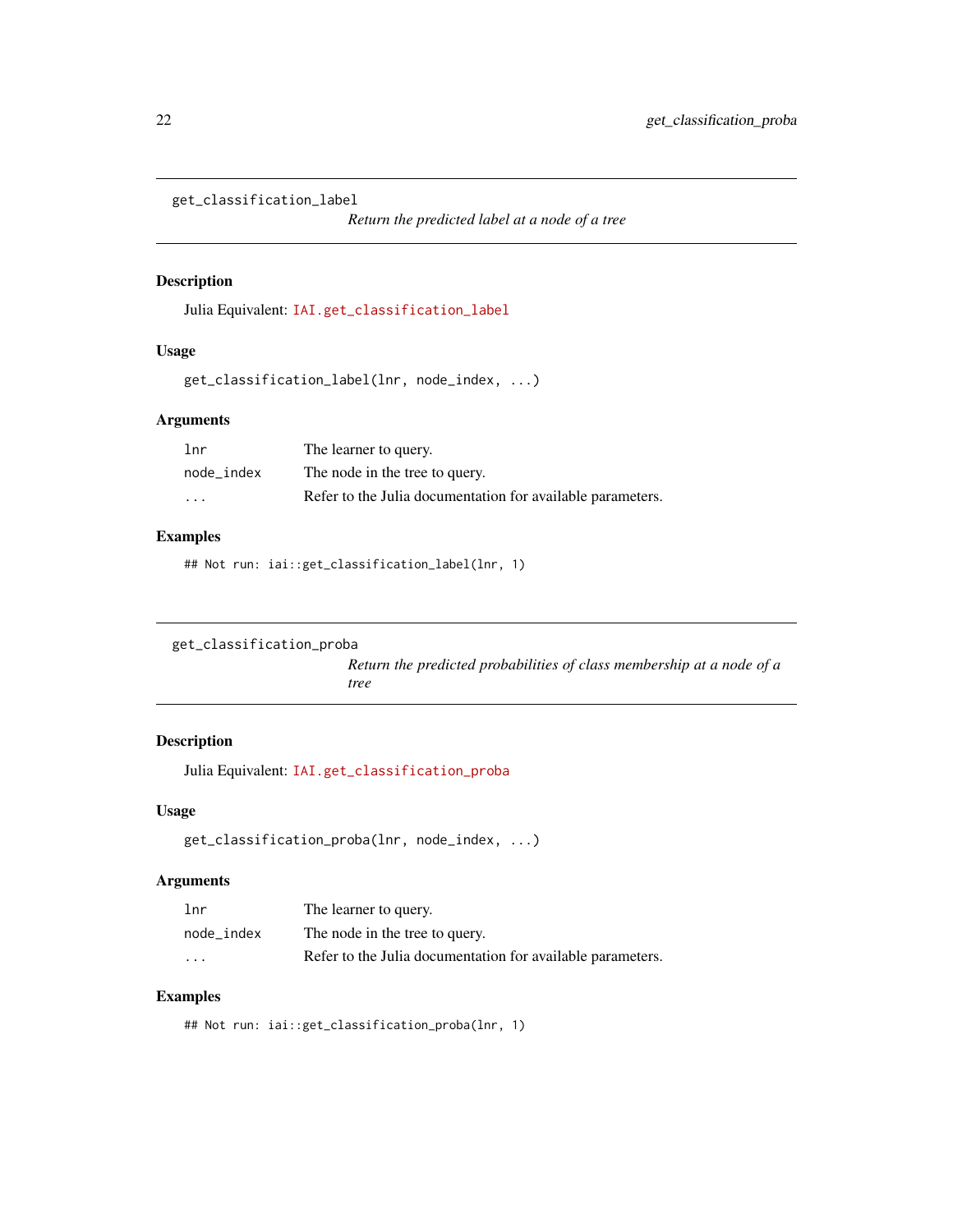<span id="page-22-0"></span>get\_cluster\_assignments

*Return the indices of the trees assigned to each cluster, under the clustering of a given number of trees*

# Description

Julia Equivalent: [get\\_cluster\\_assignments](https://docs.interpretable.ai/v3.0.0/IAITrees/reference/#IAI.get_cluster_assignments)

#### Usage

```
get_cluster_assignments(stability, num_trees)
```
# Arguments

| stability | The stability analysis to query                  |
|-----------|--------------------------------------------------|
| num_trees | The number of trees to include in the clustering |

# IAI Compatibility

Requires IAI version 2.2 or higher.

#### Examples

## Not run: iai::get\_cluster\_assignments(stability, num\_trees)

get\_cluster\_details *Return the centroid information for each cluster, under the clustering of a given number of trees*

#### Description

Julia Equivalent: [get\\_cluster\\_details](https://docs.interpretable.ai/v3.0.0/IAITrees/reference/#IAI.get_cluster_details)

#### Usage

get\_cluster\_details(stability, num\_trees)

#### Arguments

| stability | The stability analysis to query                  |
|-----------|--------------------------------------------------|
| num_trees | The number of trees to include in the clustering |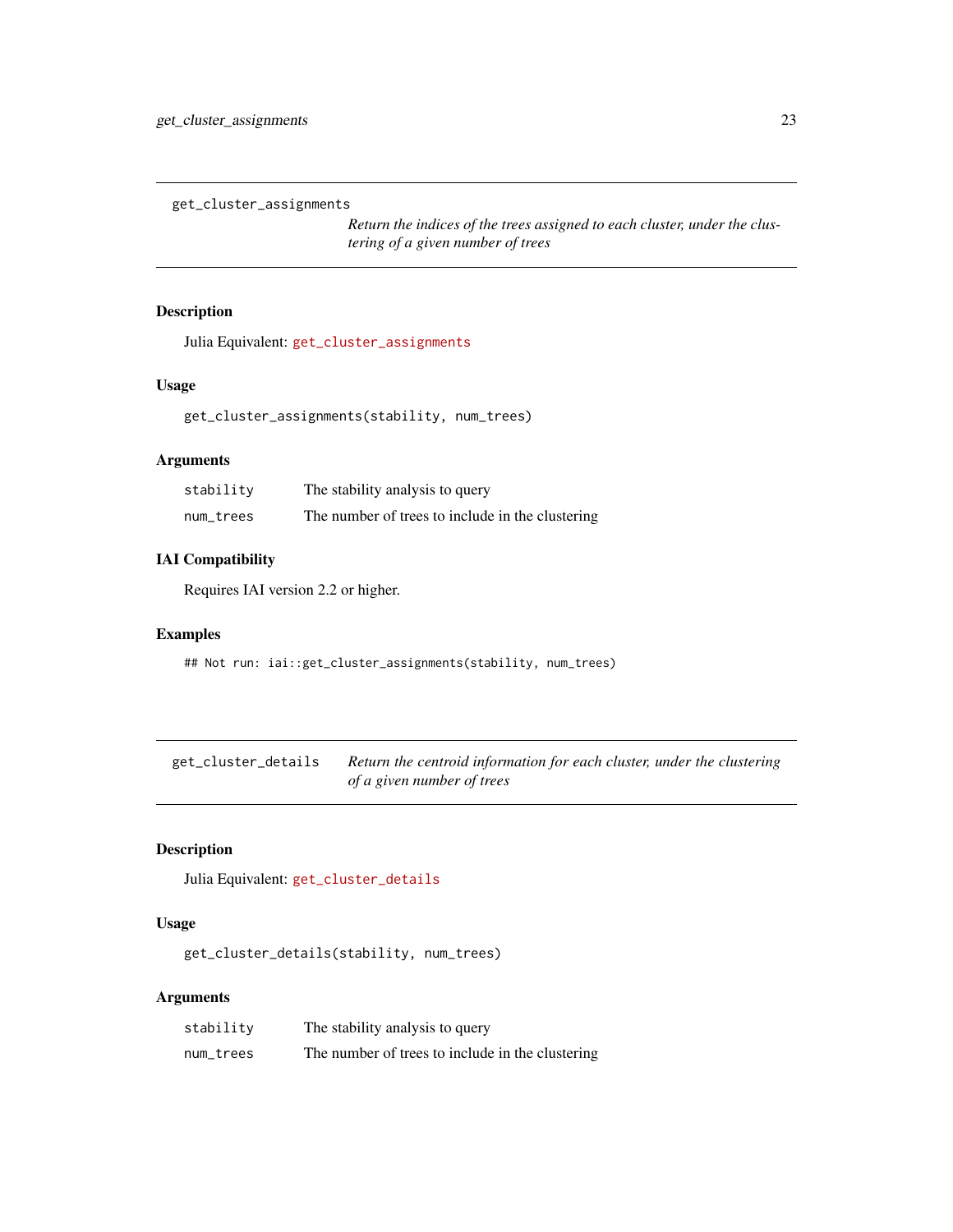#### <span id="page-23-0"></span>IAI Compatibility

Requires IAI version 2.2 or higher.

#### Examples

## Not run: iai::get\_cluster\_details(stability, num\_trees)

get\_cluster\_distances *Return the distances between the centroids of each pair of clusters, under the clustering of a given number of trees*

# Description

Julia Equivalent: [get\\_cluster\\_distances](https://docs.interpretable.ai/v3.0.0/IAITrees/reference/#IAI.get_cluster_distances)

#### Usage

get\_cluster\_distances(stability, num\_trees)

# Arguments

| stability | The stability analysis to query                  |
|-----------|--------------------------------------------------|
| num_trees | The number of trees to include in the clustering |

#### IAI Compatibility

Requires IAI version 2.2 or higher.

# Examples

## Not run: iai::get\_cluster\_distances(stability, num\_trees)

get\_depth *Get the depth of a node of a tree*

# Description

Julia Equivalent: [IAI.get\\_depth](https://docs.interpretable.ai/v3.0.0/IAITrees/reference/#IAI.get_depth)

#### Usage

get\_depth(lnr, node\_index)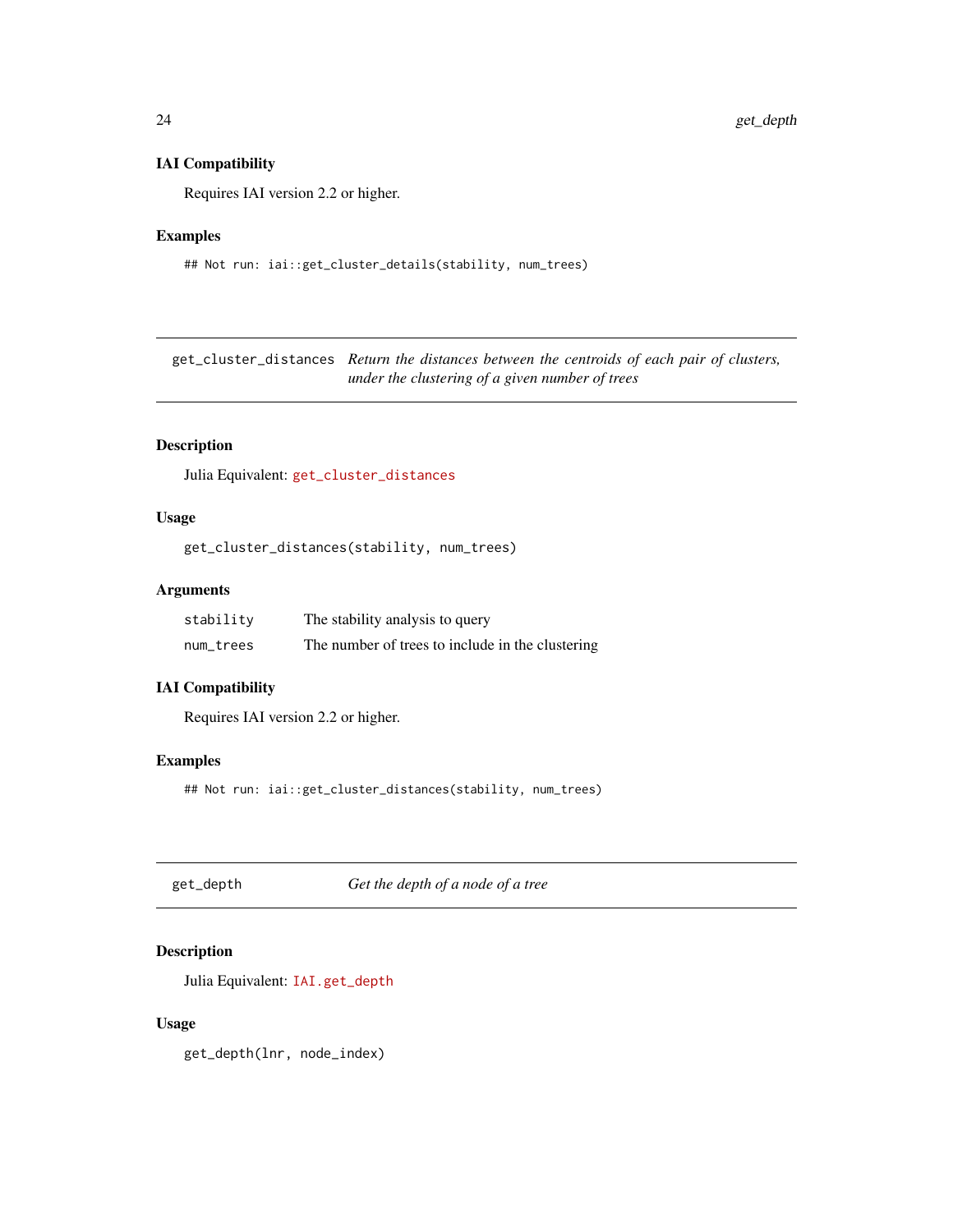# <span id="page-24-0"></span>Arguments

| 1 <sub>nr</sub> | The learner to query.          |
|-----------------|--------------------------------|
| node_index      | The node in the tree to query. |

# Examples

## Not run: iai::get\_depth(lnr, 1)

get\_estimation\_densities

*Return the total kernel density surrounding each treatment candidate for the propensity/outcome estimation problems in a fitted learner.*

# Description

Julia Equivalent: [IAI.get\\_estimation\\_densities](https://docs.interpretable.ai/v3.0.0/RewardEstimation/reference/#IAI.get_estimation_densities)

#### Usage

```
get_estimation_densities(lnr, ...)
```
# Arguments

| 1 <sub>nr</sub> | The learner from which to extract densities           |
|-----------------|-------------------------------------------------------|
| $\cdots$        | Refer to the Julia documentation for other parameters |

# IAI Compatibility

Requires IAI version 2.2 or higher.

# Examples

```
## Not run: iai::get_estimation_densities(lnr, ...)
```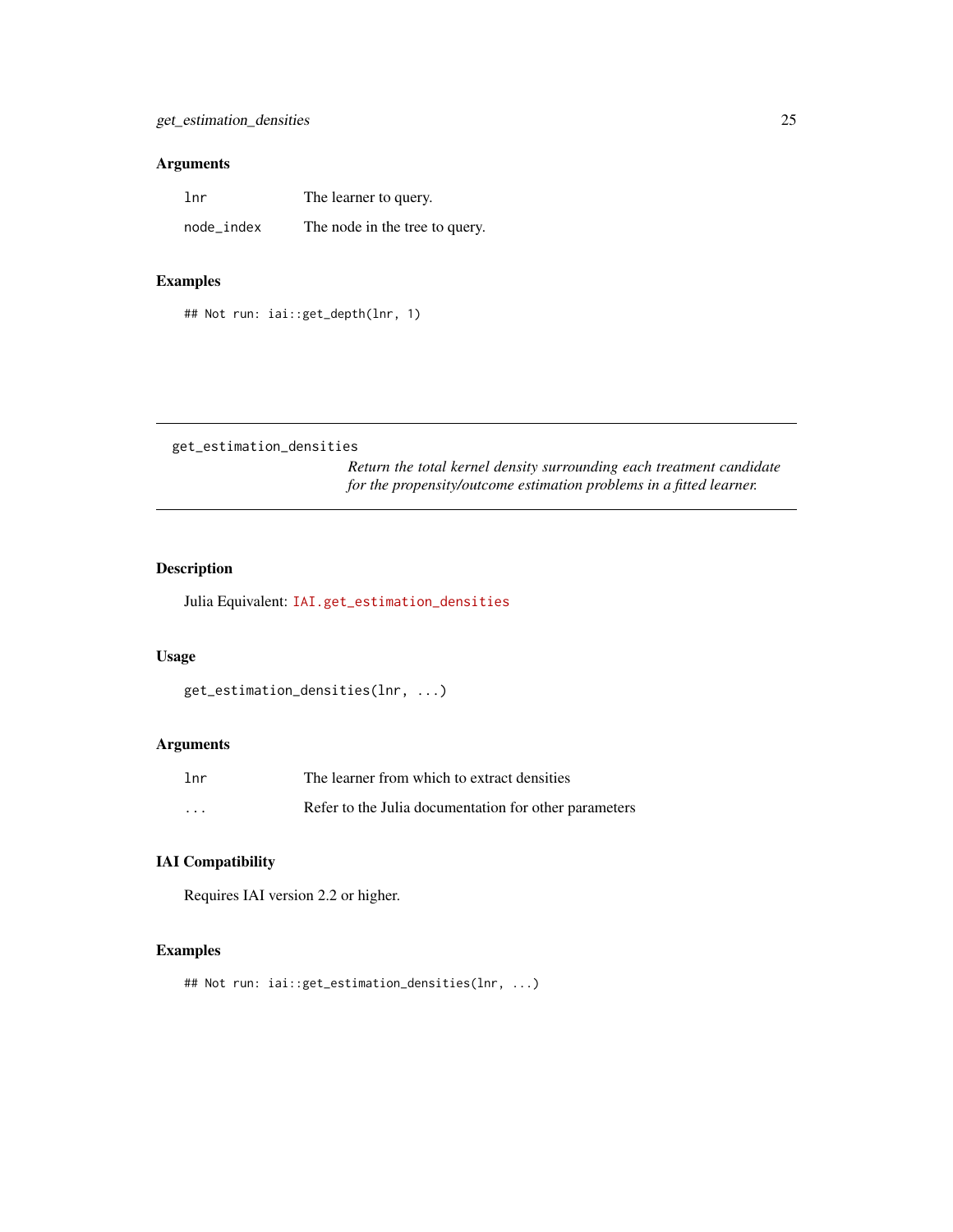<span id="page-25-0"></span>get\_features\_used *Return the names of the features used by the learner*

#### Description

Julia Equivalent: [IAI.get\\_features\\_used](https://docs.interpretable.ai/v3.0.0/IAIBase/reference/#IAI.get_features_used)

### Usage

get\_features\_used(lnr)

#### Arguments

lnr The learner to query.

# IAI Compatibility

Requires IAI version 2.2 or higher.

#### Examples

## Not run: iai::get\_features\_used(lnr)

get\_grid\_results *Return a summary of the results from the grid search*

#### Description

This function was deprecated and renamed to [get\_grid\_result\_summary()] in iai 1.5.0. This is for consistency with the IAI v2.2.0 Julia release.

# Usage

```
get_grid_results(grid)
```
#### Arguments

grid The grid search to query.

# Examples

## Not run: iai::get\_grid\_results(grid)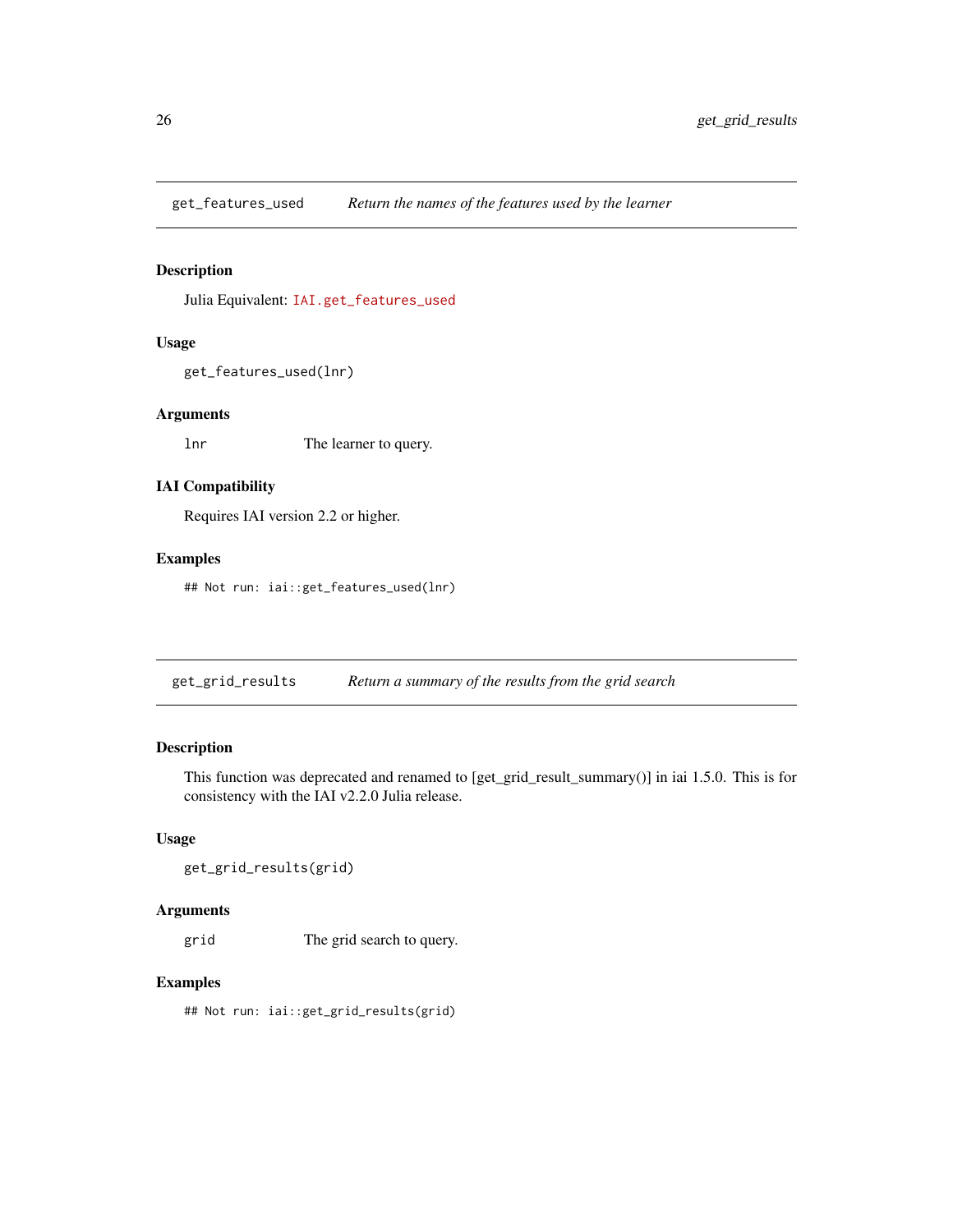<span id="page-26-0"></span>get\_grid\_result\_details

*Return a vector of lists detailing the results of the grid search*

# Description

Julia Equivalent: [IAI.get\\_grid\\_result\\_details](https://docs.interpretable.ai/v3.0.0/IAIBase/reference/#IAI.get_grid_result_details)

#### Usage

get\_grid\_result\_details(grid)

#### Arguments

grid The grid search to query.

# IAI Compatibility

Requires IAI version 2.2 or higher.

#### Examples

## Not run: iai::get\_grid\_result\_details(grid)

get\_grid\_result\_summary

*Return a summary of the results from the grid search*

#### Description

Julia Equivalent: [IAI.get\\_grid\\_result\\_summary](https://docs.interpretable.ai/v3.0.0/IAIBase/reference/#IAI.get_grid_result_summary)

#### Usage

```
get_grid_result_summary(grid)
```
#### Arguments

grid The grid search to query.

#### Examples

## Not run: iai::get\_grid\_result\_summary(grid)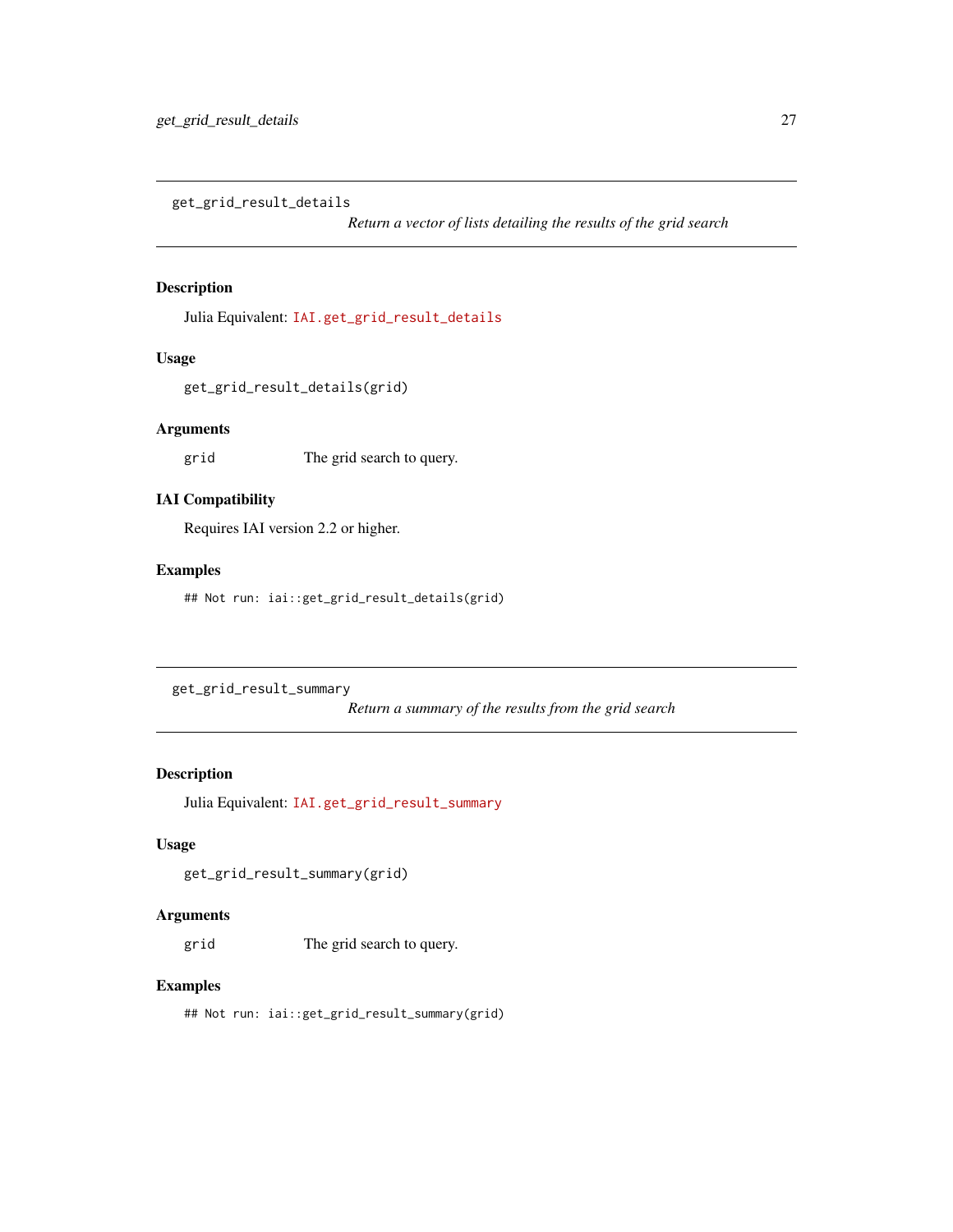<span id="page-27-0"></span>

# Description

Julia Equivalent: [IAI.get\\_learner](https://docs.interpretable.ai/v3.0.0/IAIBase/reference/#IAI.get_learner)

#### Usage

get\_learner(grid)

# Arguments

grid The grid to query.

#### Examples

## Not run: lnr <- iai::get\_learner(grid)

get\_lower\_child *Get the index of the lower child at a split node of a tree*

# Description

Julia Equivalent: [IAI.get\\_lower\\_child](https://docs.interpretable.ai/v3.0.0/IAITrees/reference/#IAI.get_lower_child)

#### Usage

get\_lower\_child(lnr, node\_index)

# Arguments

| lnr        | The learner to query.          |
|------------|--------------------------------|
| node_index | The node in the tree to query. |

# Examples

## Not run: iai::get\_lower\_child(lnr, 1)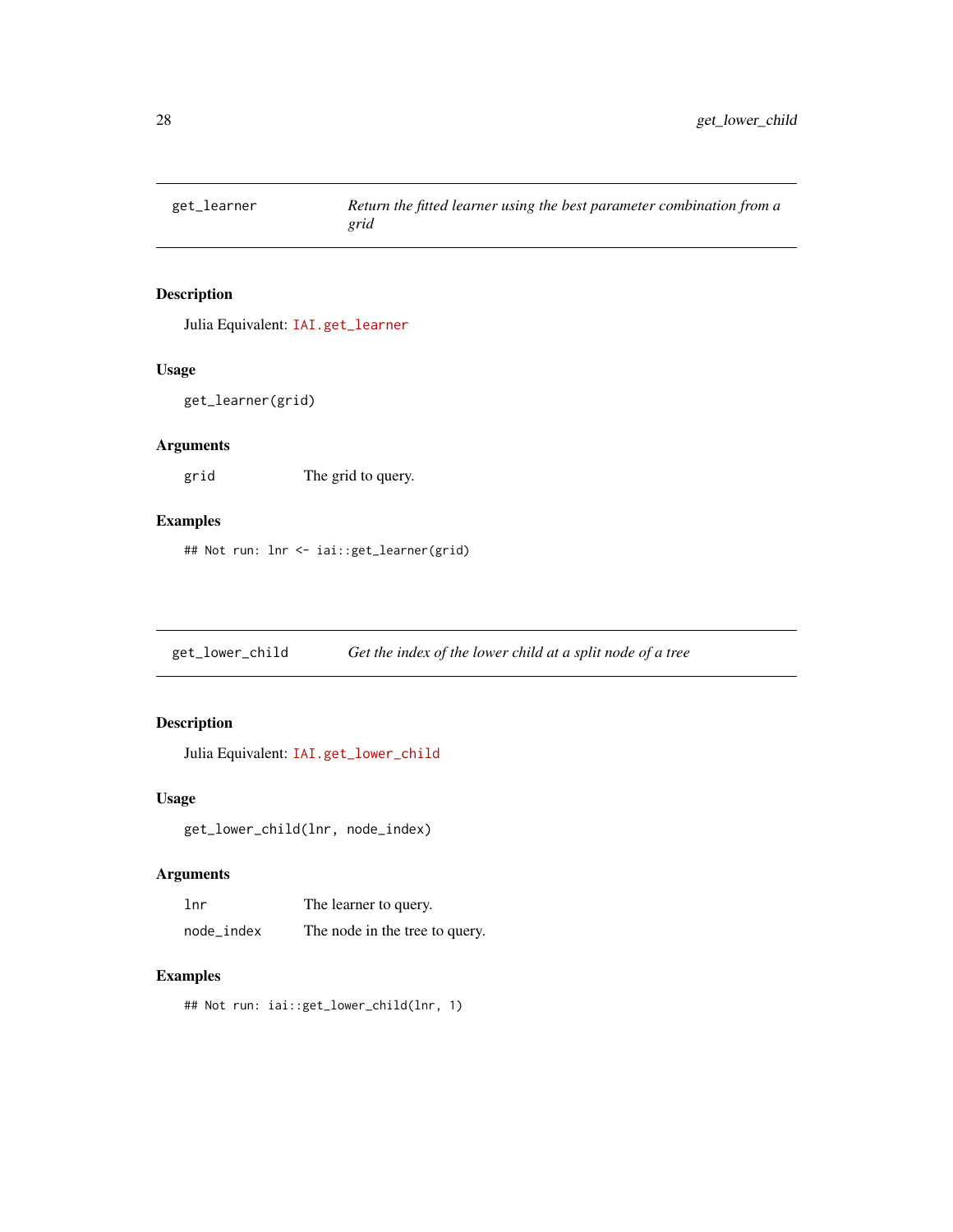<span id="page-28-0"></span>get\_machine\_id *Return the machine ID for the current computer.*

# Description

This ID ties the IAI license file to your machine.

#### Usage

```
get_machine_id()
```
# Examples

## Not run: iai::get\_machine\_id()

get\_num\_fits *Return the number of fits along the path in the trained learner*

# Description

Julia Equivalent: [IAI.get\\_num\\_fits](https://docs.interpretable.ai/v3.0.0/Heuristics/reference/#IAI.get_num_fits)

#### Usage

```
get_num_fits(lnr)
```
# Arguments

lnr The GLMNet learner to query.

# IAI Compatibility

Requires IAI version 2.1 or higher.

#### Examples

## Not run: lnr <- iai::get\_num\_fits(lnr)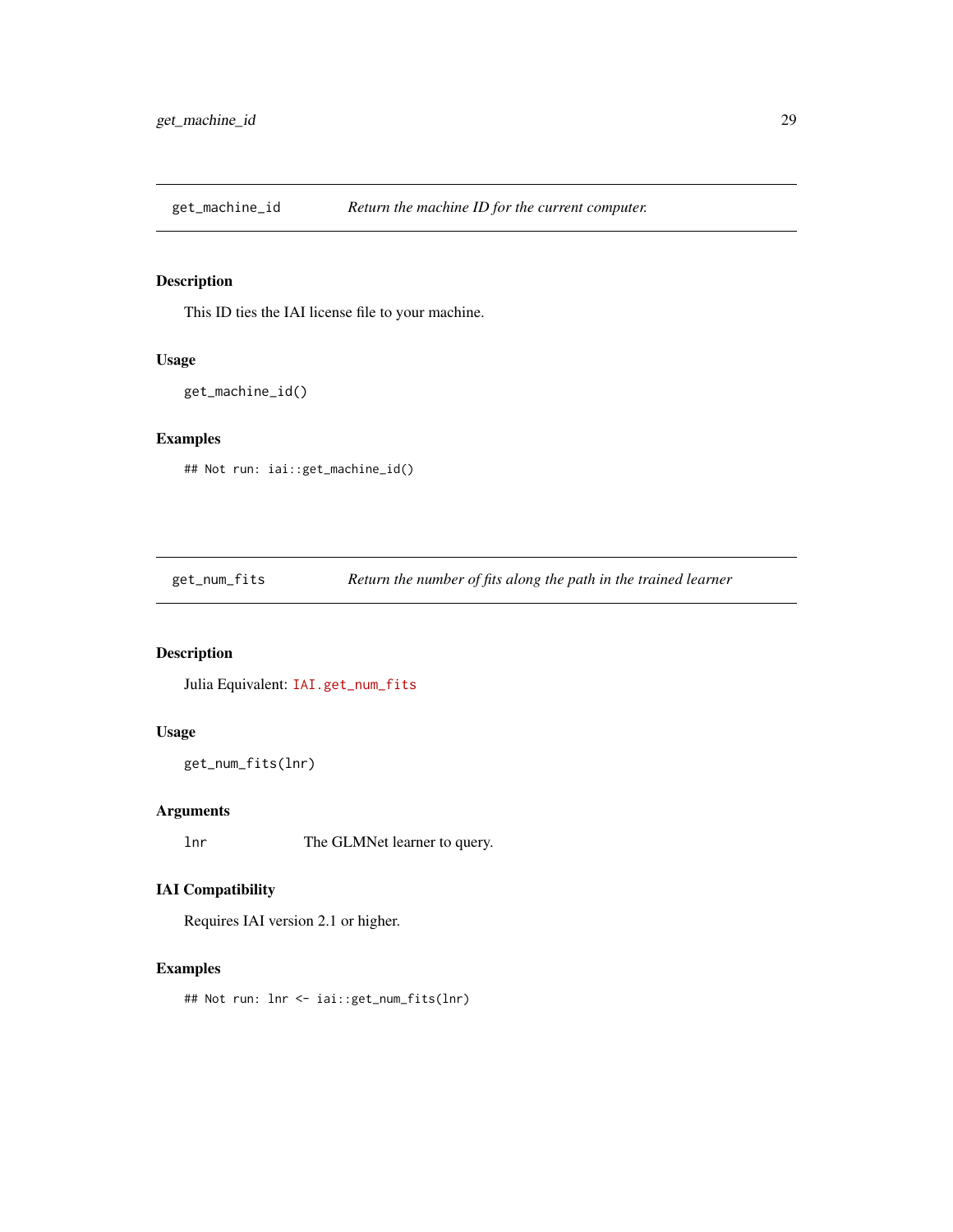<span id="page-29-0"></span>

# Description

Julia Equivalent: [IAI.get\\_num\\_nodes](https://docs.interpretable.ai/v3.0.0/IAITrees/reference/#IAI.get_num_nodes)

#### Usage

```
get_num_nodes(lnr)
```
# Arguments

lnr The learner to query.

# Examples

## Not run: iai::get\_num\_nodes(lnr)

get\_num\_samples *Get the number of training points contained in a node of a tree*

# Description

Julia Equivalent: [IAI.get\\_num\\_samples](https://docs.interpretable.ai/v3.0.0/IAITrees/reference/#IAI.get_num_samples)

#### Usage

get\_num\_samples(lnr, node\_index)

#### Arguments

| 1 <sub>nr</sub> | The learner to query.          |
|-----------------|--------------------------------|
| node_index      | The node in the tree to query. |

# Examples

## Not run: iai::get\_num\_samples(lnr, 1)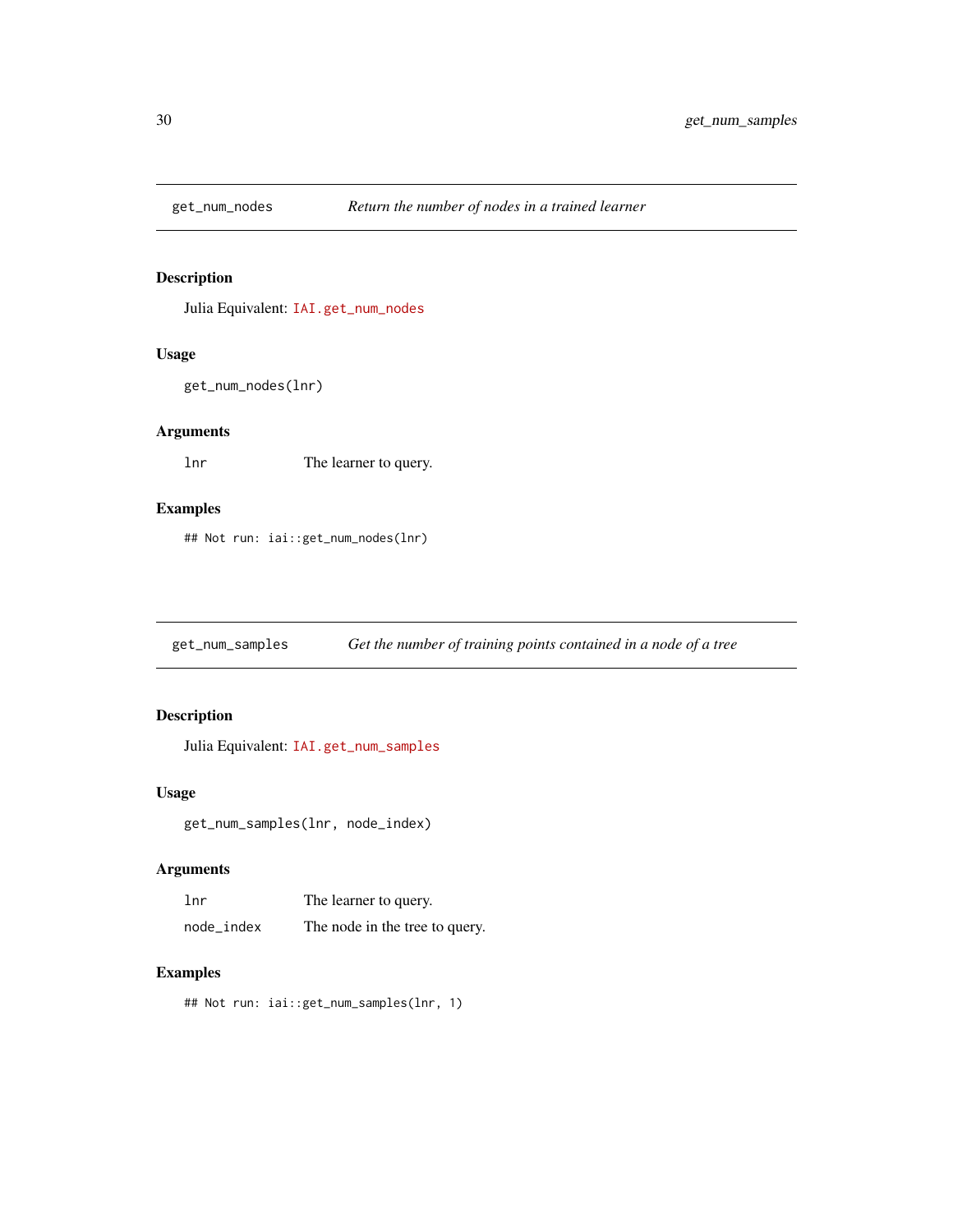<span id="page-30-0"></span>

# Description

Julia Equivalent: [IAI.get\\_params](https://docs.interpretable.ai/v3.0.0/IAIBase/reference/#IAI.get_params)

# Usage

get\_params(lnr)

# Arguments

lnr The learner to query.

# Examples

## Not run: iai::get\_params(lnr)

get\_parent *Get the index of the parent node at a node of a tree*

# Description

Julia Equivalent: [IAI.get\\_parent](https://docs.interpretable.ai/v3.0.0/IAITrees/reference/#IAI.get_parent)

# Usage

get\_parent(lnr, node\_index)

# Arguments

| 1 <sub>nr</sub> | The learner to query.          |
|-----------------|--------------------------------|
| node_index      | The node in the tree to query. |

#### Examples

## Not run: iai::get\_parent(lnr, 2)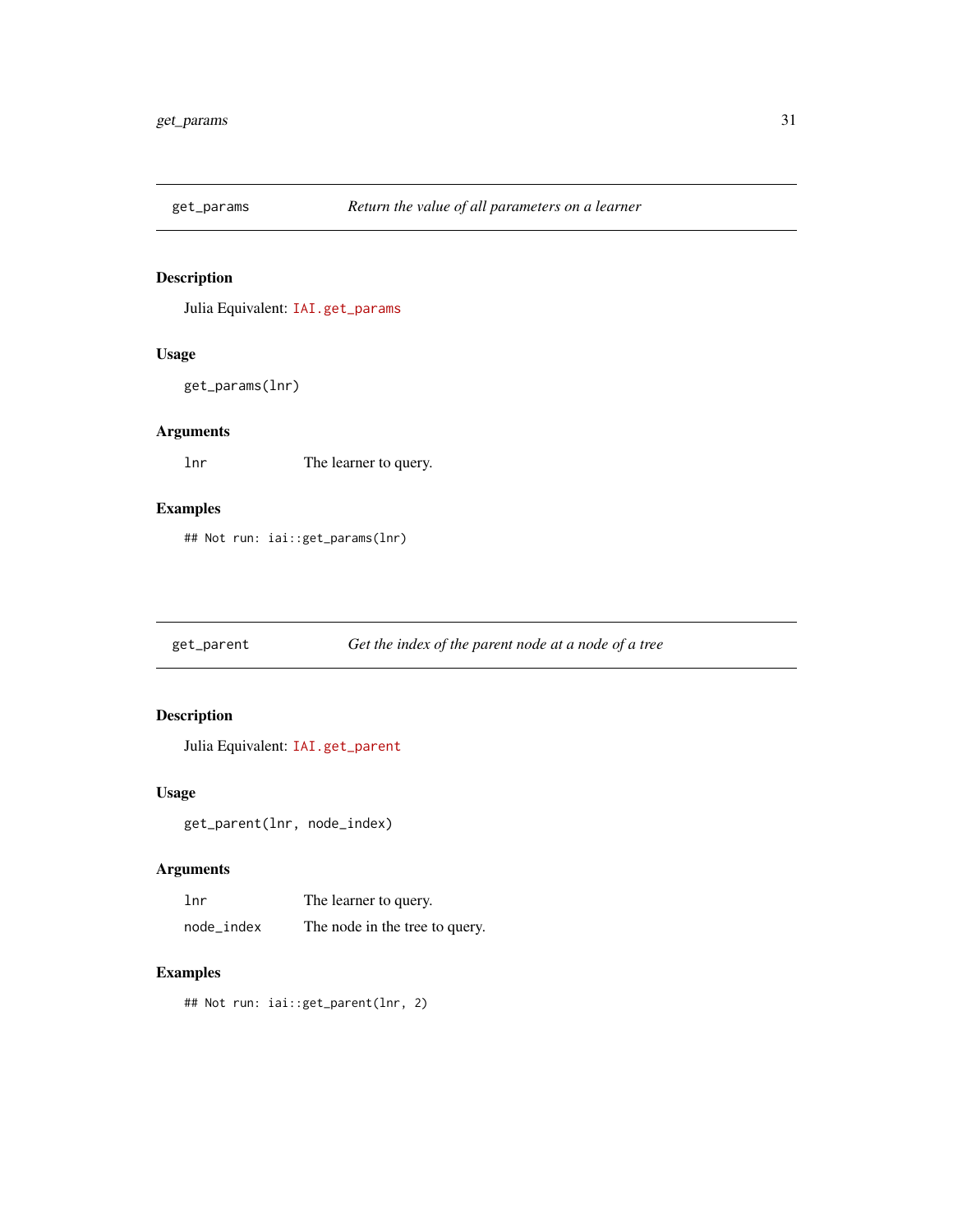<span id="page-31-0"></span>get\_policy\_treatment\_outcome

*Return the quality of the treatments at a node of a tree*

#### Description

Julia Equivalent: [IAI.get\\_policy\\_treatment\\_outcome](https://docs.interpretable.ai/v3.0.0/IAITrees/reference/#IAI.get_policy_treatment_outcome)

#### Usage

get\_policy\_treatment\_outcome(lnr, node\_index, ...)

# Arguments

| lnr                     | The learner to query.                                      |
|-------------------------|------------------------------------------------------------|
| node index              | The node in the tree to query.                             |
| $\cdot$ $\cdot$ $\cdot$ | Refer to the Julia documentation for available parameters. |

#### IAI Compatibility

Requires IAI version 2.1 or higher.

# Examples

## Not run: iai::get\_policy\_treatment\_outcome(lnr, 1)

get\_policy\_treatment\_rank

*Return the treatments ordered from most effective to least effective at a node of a tree*

# Description

Julia Equivalent: [IAI.get\\_policy\\_treatment\\_rank](https://docs.interpretable.ai/v3.0.0/IAITrees/reference/#IAI.get_policy_treatment_rank)

#### Usage

get\_policy\_treatment\_rank(lnr, node\_index, ...)

# Arguments

| 1 <sub>nr</sub> | The learner to query.                                      |
|-----------------|------------------------------------------------------------|
| node index      | The node in the tree to query.                             |
| $\cdot$         | Refer to the Julia documentation for available parameters. |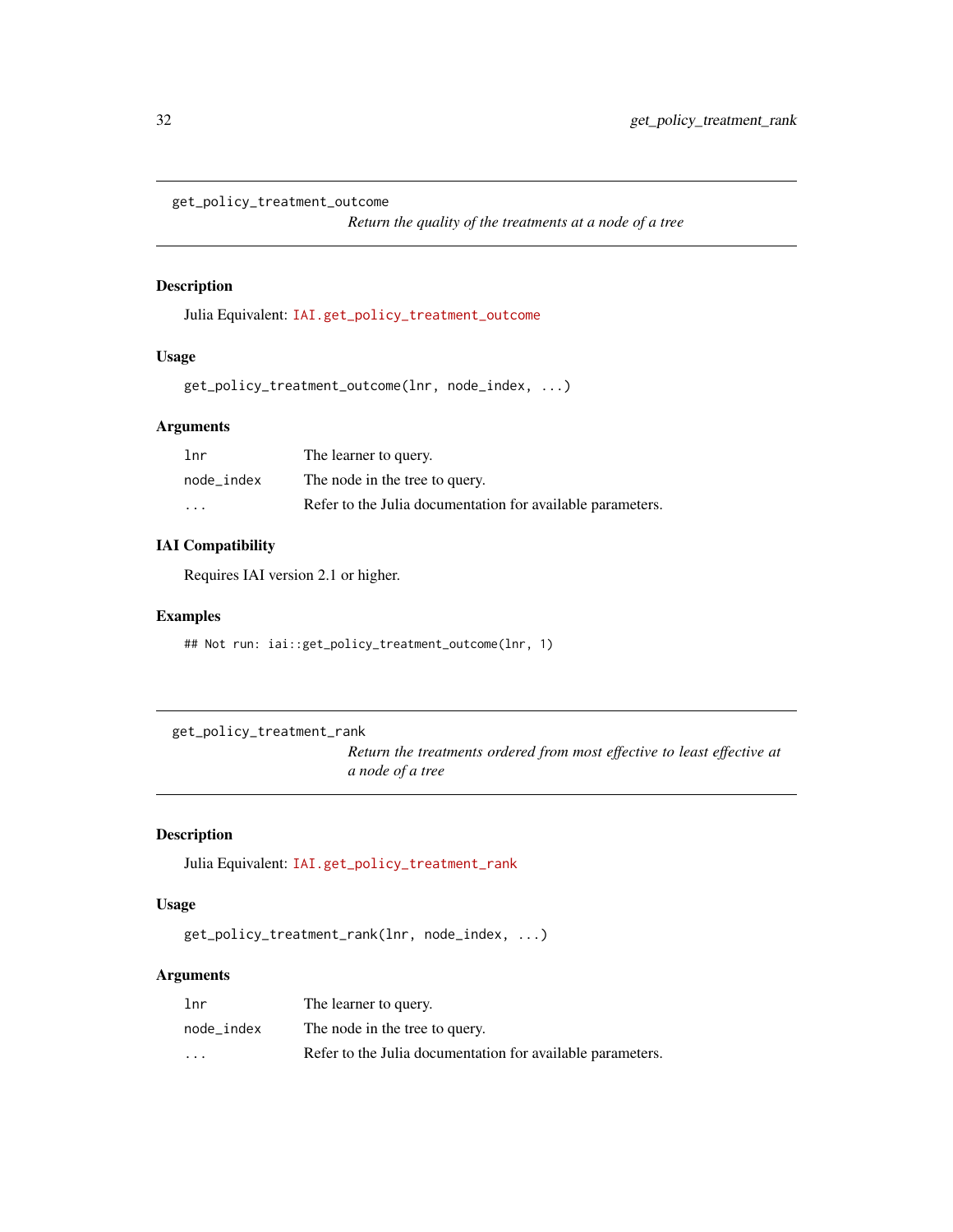<span id="page-32-0"></span>get\_prediction\_constant 33

# IAI Compatibility

Requires IAI version 2.0 or higher.

# Examples

## Not run: iai::get\_policy\_treatment\_rank(lnr, 1)

get\_prediction\_constant

*Return the constant term in the prediction in the trained learner*

# Description

Julia Equivalent: [IAI.get\\_prediction\\_constant](https://docs.interpretable.ai/v3.0.0/OptimalFeatureSelection/reference/#IAI.get_prediction_constant)

#### Usage

```
get_prediction_constant(lnr, ...)
```
# Arguments

| lnr     | The learner to query.                                                                                          |
|---------|----------------------------------------------------------------------------------------------------------------|
| $\cdot$ | If a GLMNet learner, the index of the fit in the path to query, defaulting to the<br>best fit if not supplied. |

# IAI Compatibility

Requires IAI version 1.1 or higher.

# Examples

## Not run: iai::get\_prediction\_constant(lnr)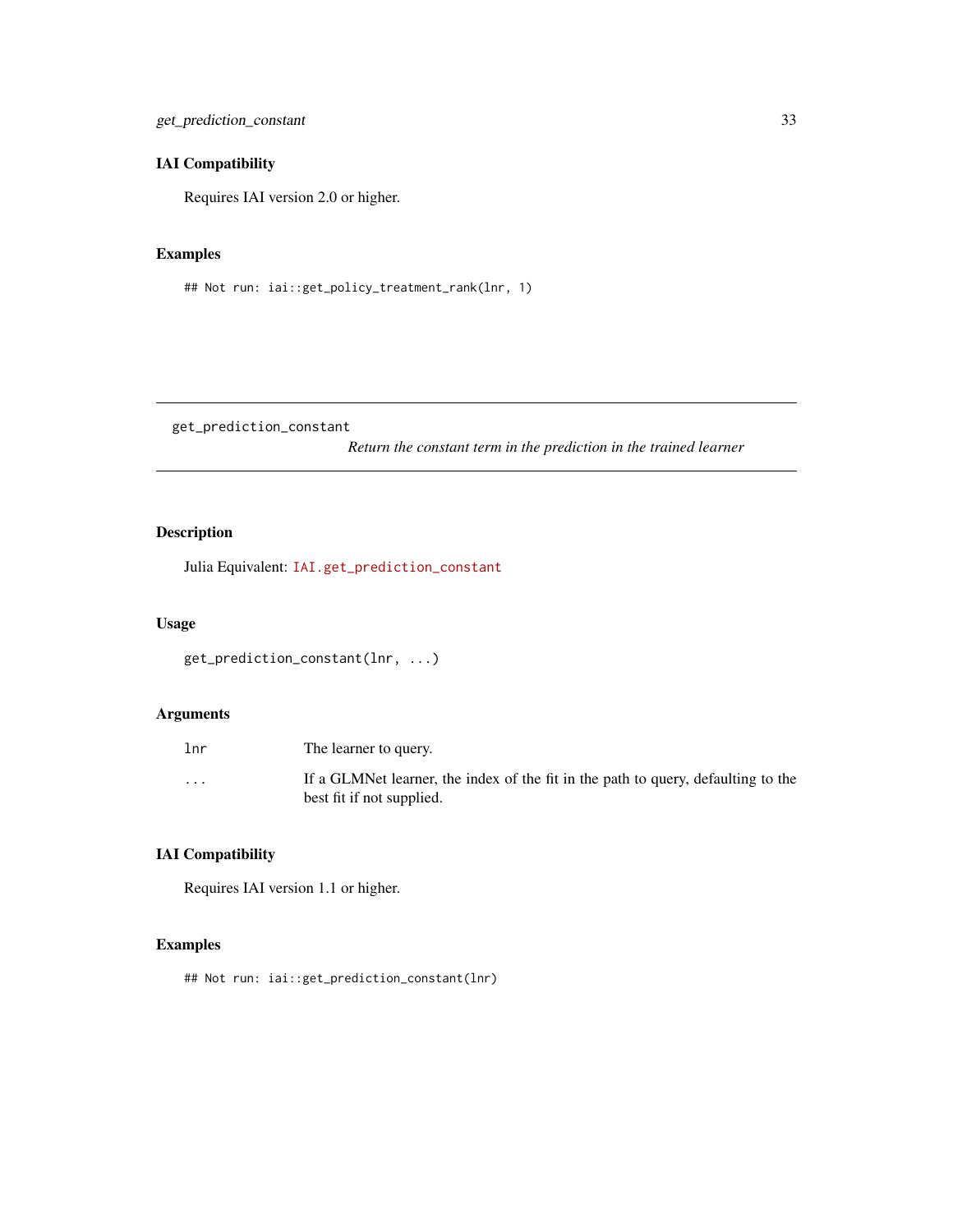```
get_prediction_weights
```
*Return the weights for numeric and categoric features used for prediction in the trained learner*

# Description

Julia Equivalent: [IAI.get\\_prediction\\_weights](https://docs.interpretable.ai/v3.0.0/OptimalFeatureSelection/reference/#IAI.get_prediction_weights)

#### Usage

```
get_prediction_weights(lnr, ...)
```
#### Arguments

| lnr                     | The learner to query.                                                                                          |
|-------------------------|----------------------------------------------------------------------------------------------------------------|
| $\cdot$ $\cdot$ $\cdot$ | If a GLMNet learner, the index of the fit in the path to query, defaulting to the<br>best fit if not supplied. |
|                         |                                                                                                                |

# IAI Compatibility

Requires IAI version 1.1 or higher.

#### Examples

## Not run: iai::get\_prediction\_weights(lnr)

```
get_prescription_treatment_rank
```
*Return the treatments ordered from most effective to least effective at a node of a tree*

#### Description

Julia Equivalent: [IAI.get\\_prescription\\_treatment\\_rank](https://docs.interpretable.ai/v3.0.0/IAITrees/reference/#IAI.get_prescription_treatment_rank)

#### Usage

get\_prescription\_treatment\_rank(lnr, node\_index, ...)

#### Arguments

| 1 <sub>nr</sub> | The learner to query.                                      |
|-----------------|------------------------------------------------------------|
| node index      | The node in the tree to query.                             |
| $\cdot$         | Refer to the Julia documentation for available parameters. |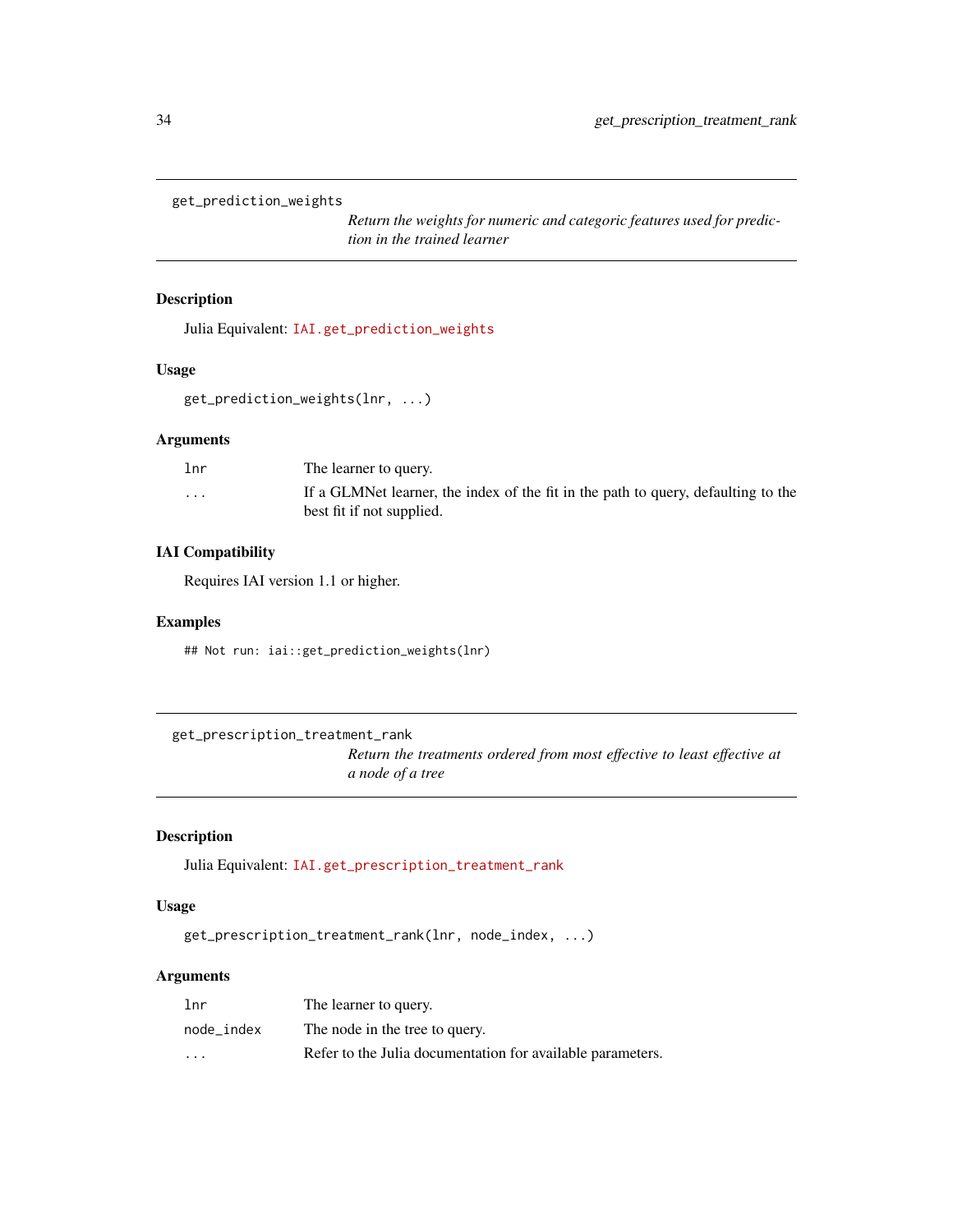#### <span id="page-34-0"></span>Examples

## Not run: iai::get\_prescription\_treatment\_rank(lnr, 1)

```
get_regression_constant
```
*Return the constant term in the regression prediction at a node of a tree*

# Description

Julia Equivalent: [IAI.get\\_regression\\_constant](https://docs.interpretable.ai/v3.0.0/IAITrees/reference/#IAITrees-API-Reference-1) (for classification, regression or prescription tree learners as appropriate)

#### Usage

get\_regression\_constant(lnr, node\_index, ...)

#### Arguments

| 1 <sub>nr</sub> | The learner to query.                              |
|-----------------|----------------------------------------------------|
| node index      | The node in the tree to query.                     |
| $\cdots$        | If a prescription problem, the treatment to query. |

#### Examples

```
## Not run:
iai::get_regression_constant(lnr, 1)
iai::get_regression_constant(lnr, 1, "A")
```
## End(Not run)

get\_regression\_weights

*Return the weights for each feature in the regression prediction at a node of a tree*

#### Description

Julia Equivalent: [IAI.get\\_regression\\_weights](https://docs.interpretable.ai/v3.0.0/IAITrees/reference/#IAITrees-API-Reference-1) (for classification, regression or prescription tree learners as appropriate)

#### Usage

```
get_regression_weights(lnr, node_index, ...)
```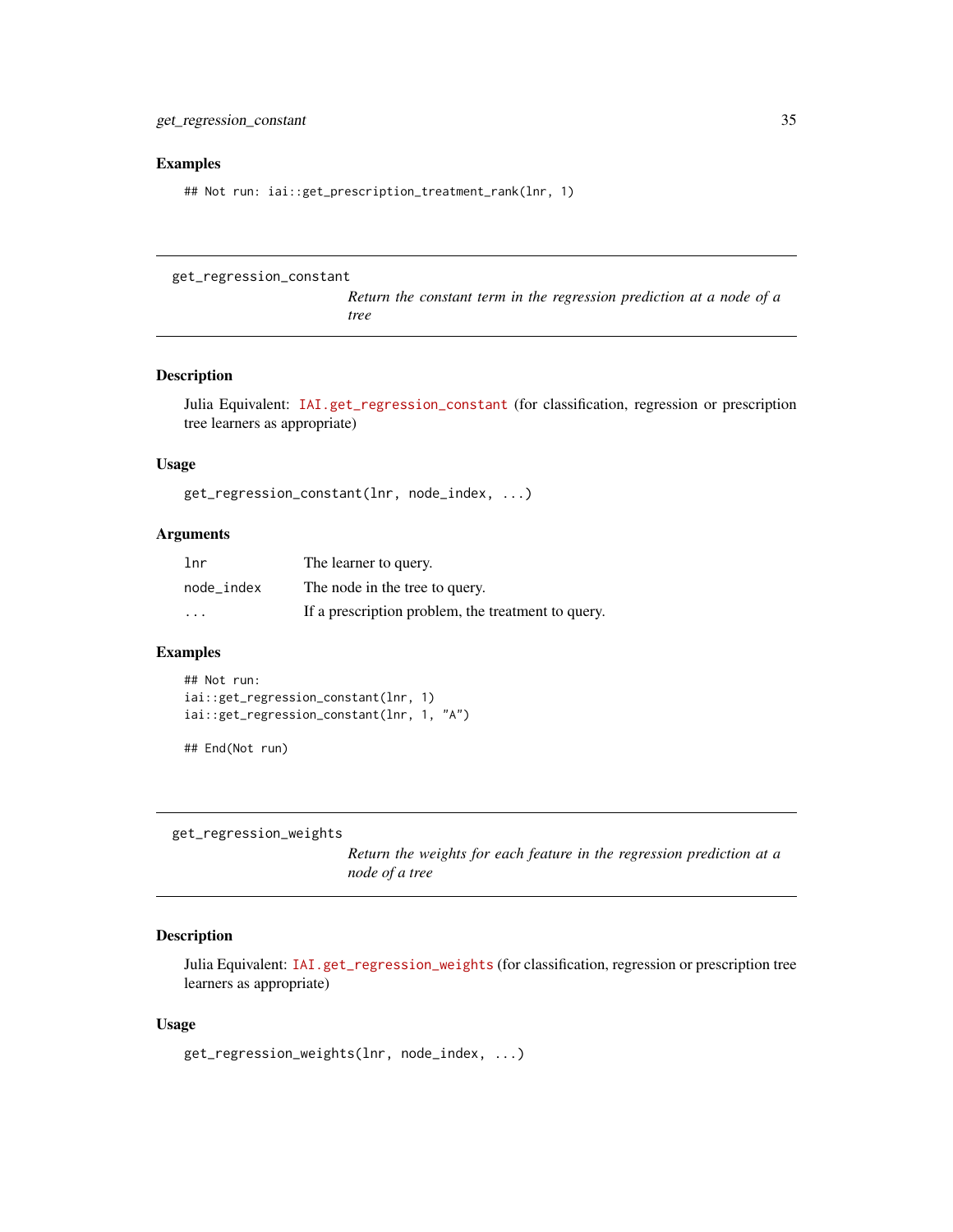#### <span id="page-35-0"></span>Arguments

| 1 <sub>nr</sub> | The learner to query.                              |
|-----------------|----------------------------------------------------|
| node index      | The node in the tree to query.                     |
| $\cdot$         | If a prescription problem, the treatment to query. |

#### Examples

```
## Not run:
iai::get_regression_weights(lnr, 1)
iai::get_regression_weights(lnr, 1, "A")
```

```
## End(Not run)
```
get\_rich\_output\_params

*Return the current global rich output parameter settings*

# Description

Julia Equivalent: [IAI.get\\_rich\\_output\\_params](https://docs.interpretable.ai/v3.0.0/IAIBase/reference/#IAI.get_rich_output_params)

# Usage

```
get_rich_output_params()
```
#### Examples

## Not run: iai::get\_rich\_output\_params()

| get_roc_curve_data |                                              |  | Extract the underlying data from an ROC curve (as re- |  |  |  |  |                                                |  |  |
|--------------------|----------------------------------------------|--|-------------------------------------------------------|--|--|--|--|------------------------------------------------|--|--|
|                    | turned                                       |  | hv                                                    |  |  |  |  | Rhrefhttps://docs.interpretable.ai/v3.0.0/IAI- |  |  |
|                    | <i>R/reference/#iai::roc curveroc_curve)</i> |  |                                                       |  |  |  |  |                                                |  |  |

# Description

The data is returned as a list with two keys: auc giving the area-under-the-curve, and coords containing a vector of lists representing each point on the curve, each with keys fpr (the false positive rate), tpr (the true positive rate) and threshold (the threshold).

#### Usage

get\_roc\_curve\_data(curve)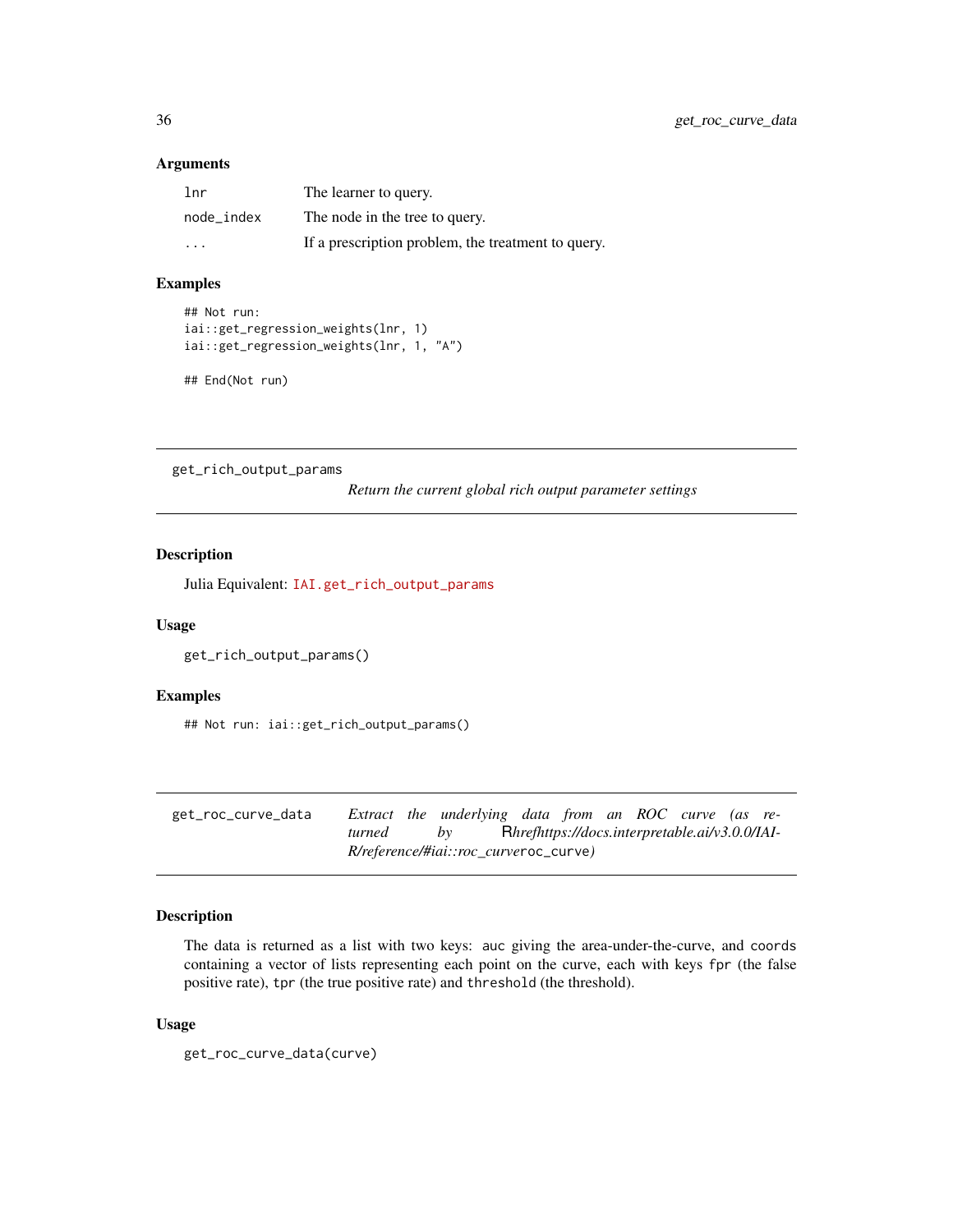# Arguments

curve The curve to query.

# Details

Julia Equivalent: [IAI.get\\_roc\\_curve\\_data](https://docs.interpretable.ai/v3.0.0/IAIBase/reference/#IAI.get_roc_curve_data)

# IAI Compatibility

Requires IAI version 2.1 or higher.

## Examples

## Not run: iai::get\_roc\_curve\_data(curve)

| get_split_categories Return the categoric/ordinal information used in the split at a node of |
|----------------------------------------------------------------------------------------------|
| a tree                                                                                       |

# Description

Julia Equivalent: [IAI.get\\_split\\_categories](https://docs.interpretable.ai/v3.0.0/IAITrees/reference/#IAI.get_split_categories)

# Usage

```
get_split_categories(lnr, node_index)
```
#### Arguments

| 1 <sub>nr</sub> | The learner to query.          |  |  |
|-----------------|--------------------------------|--|--|
| node_index      | The node in the tree to query. |  |  |

## Examples

```
## Not run: iai::get_split_categories(lnr, 1)
```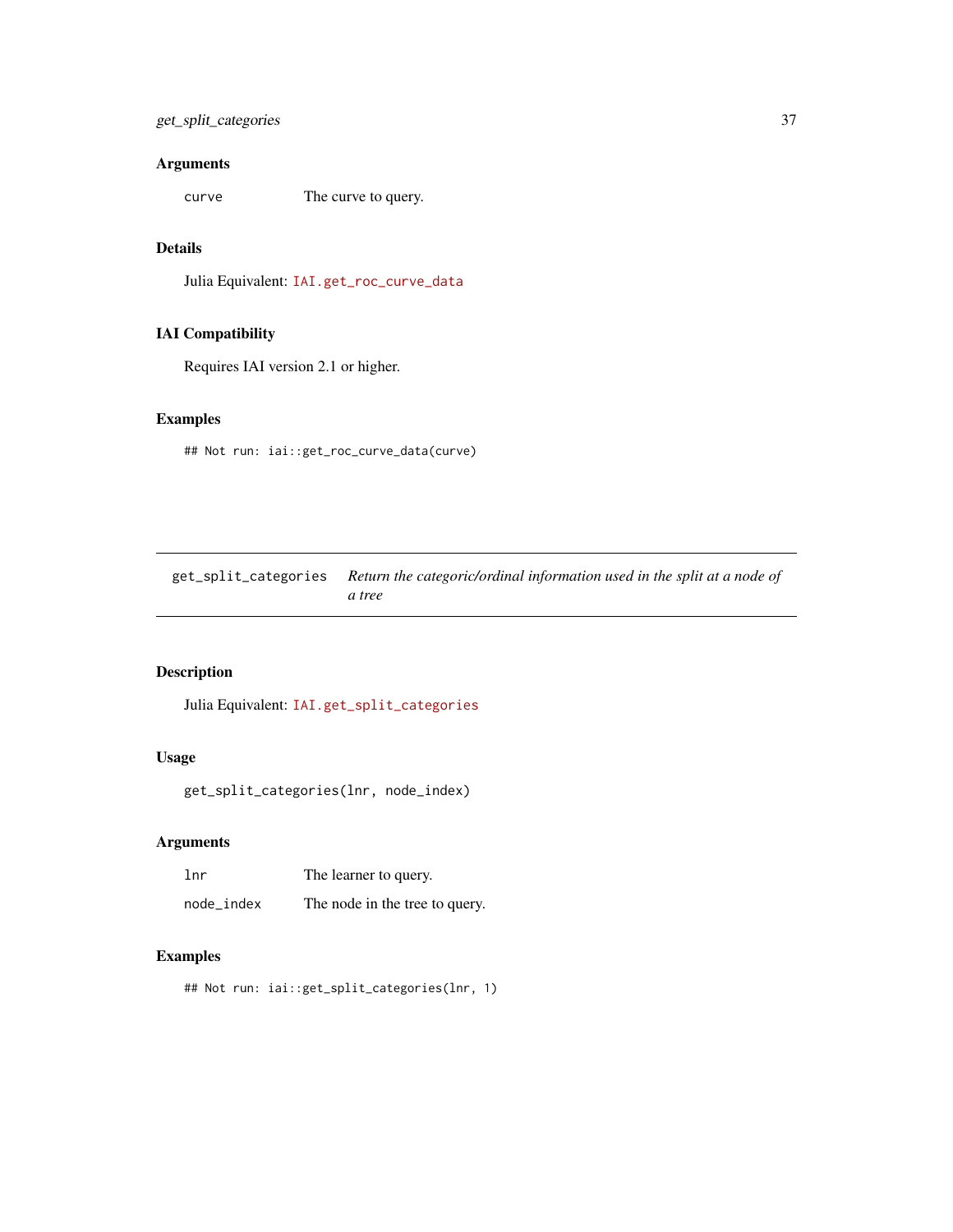get\_split\_feature *Return the feature used in the split at a node of a tree*

#### Description

Julia Equivalent: [IAI.get\\_split\\_feature](https://docs.interpretable.ai/v3.0.0/IAITrees/reference/#IAI.get_split_feature)

#### Usage

```
get_split_feature(lnr, node_index)
```
## Arguments

| lnr        | The learner to query.          |  |  |
|------------|--------------------------------|--|--|
| node_index | The node in the tree to query. |  |  |

## Examples

## Not run: iai::get\_split\_feature(lnr, 1)

get\_split\_threshold *Return the threshold used in the split at a node of a tree*

## Description

Julia Equivalent: [IAI.get\\_split\\_threshold](https://docs.interpretable.ai/v3.0.0/IAITrees/reference/#IAI.get_split_threshold)

#### Usage

get\_split\_threshold(lnr, node\_index)

#### Arguments

| 1 <sub>nr</sub> | The learner to query.          |  |  |
|-----------------|--------------------------------|--|--|
| node_index      | The node in the tree to query. |  |  |

#### Examples

## Not run: iai::get\_split\_threshold(lnr, 1)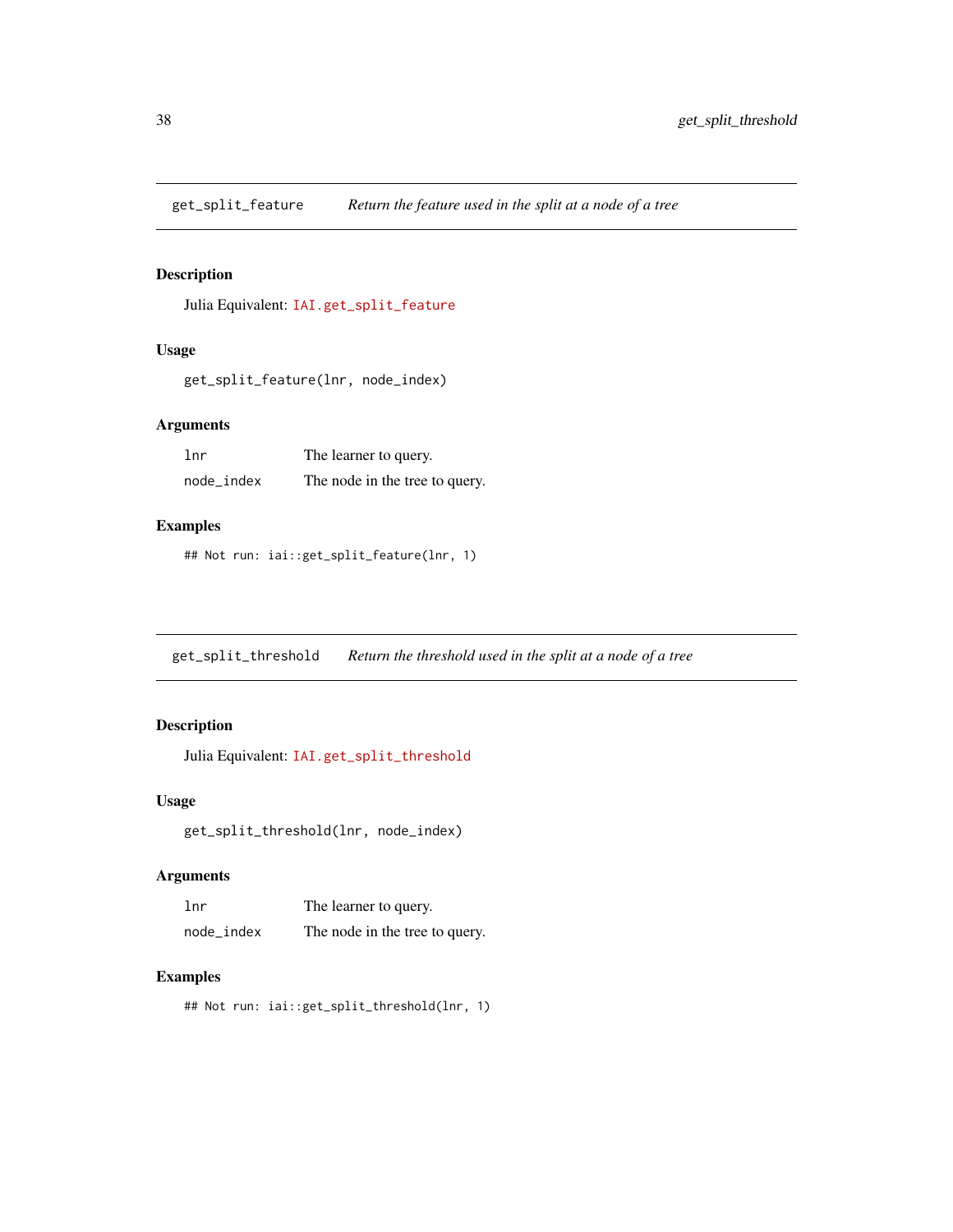get\_split\_weights *Return the weights for numeric and categoric features used in the hyperplane split at a node of a tree*

## Description

Julia Equivalent: [IAI.get\\_split\\_weights](https://docs.interpretable.ai/v3.0.0/IAITrees/reference/#IAI.get_split_weights)

#### Usage

get\_split\_weights(lnr, node\_index)

## Arguments

| lnr        | The learner to query.          |  |  |
|------------|--------------------------------|--|--|
| node_index | The node in the tree to query. |  |  |

#### Examples

## Not run: iai::get\_split\_weights(lnr, 1)

get\_stability\_results *Return the trained trees in order of increasing objective value, along with their variable importance scores for each feature*

#### Description

Julia Equivalent: [get\\_stability\\_results](https://docs.interpretable.ai/v3.0.0/IAITrees/reference/#IAI.get_stability_results)

#### Usage

get\_stability\_results(stability)

## Arguments

stability The stability analysis to query

#### IAI Compatibility

Requires IAI version 2.2 or higher.

#### Examples

## Not run: iai::get\_stability\_results(stability)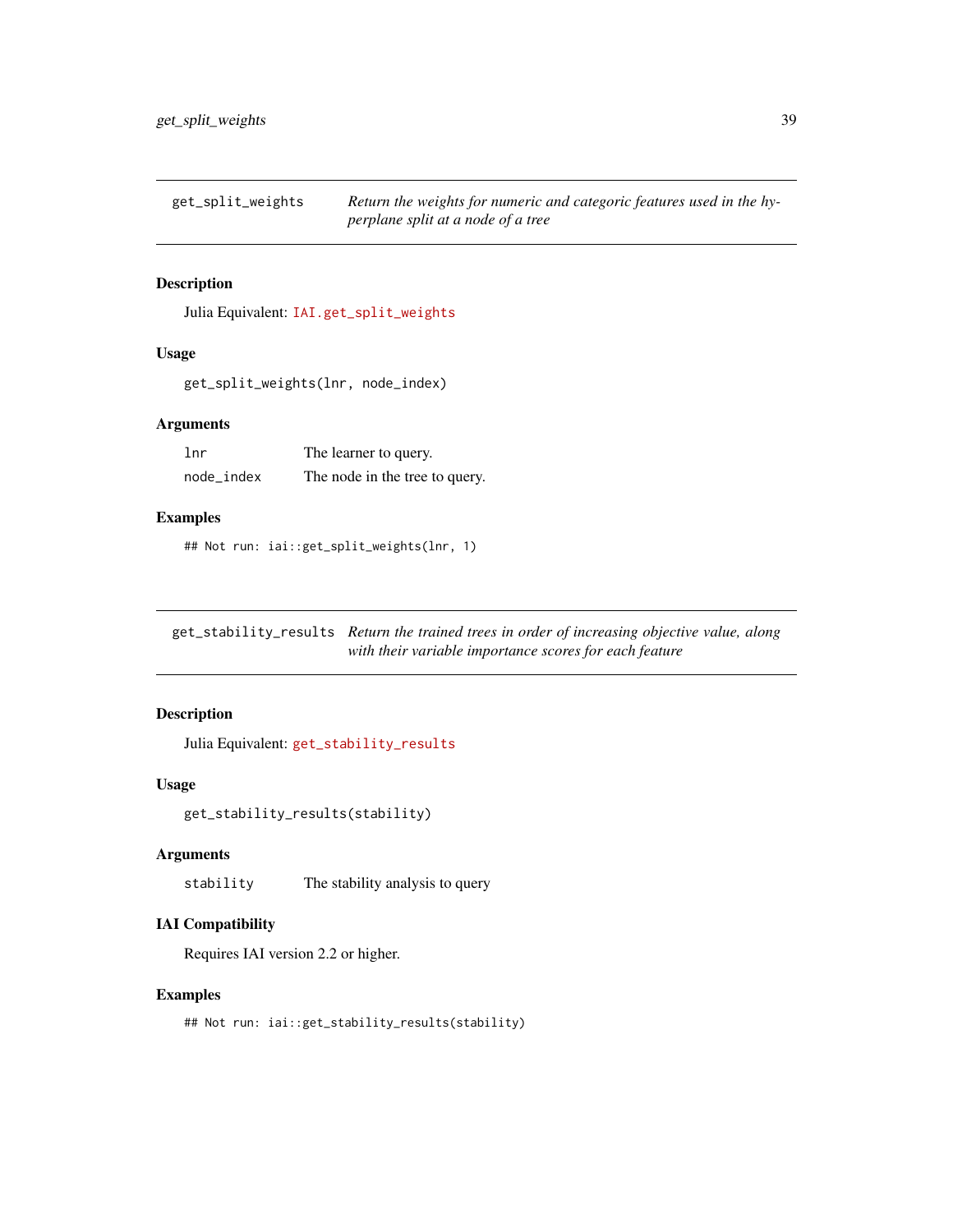get\_survival\_curve *Return the survival curve at a node of a tree*

## Description

Julia Equivalent: [IAI.get\\_survival\\_curve](https://docs.interpretable.ai/v3.0.0/IAITrees/reference/#IAI.get_survival_curve)

#### Usage

```
get_survival_curve(lnr, node_index, ...)
```
#### Arguments

| 1 <sub>nr</sub> | The learner to query.                                      |
|-----------------|------------------------------------------------------------|
| node index      | The node in the tree to query.                             |
| $\cdots$        | Refer to the Julia documentation for available parameters. |

## Examples

## Not run: iai::get\_survival\_curve(lnr, 1)

#### get\_survival\_curve\_data

*Extract the underlying data from a survival curve (as returned by* R*hrefhttps://docs.interpretable.ai/v3.0.0/IAI-R/reference/#iai::predict*predict *or* R*hrefhttps://docs.interpretable.ai/v3.0.0/IAI-R/reference/#iai::get\_survival\_curve*get\_survival\_curve*)*

## Description

The data is returned as a list with two keys: times containing the time for each breakpoint on the curve, and coefs containing the probability for each breakpoint on the curve.

#### Usage

get\_survival\_curve\_data(curve)

#### Arguments

curve The curve to query.

## Details

Julia Equivalent: [IAI.get\\_survival\\_curve\\_data](https://docs.interpretable.ai/v3.0.0/IAIBase/reference/#IAI.get_survival_curve_data)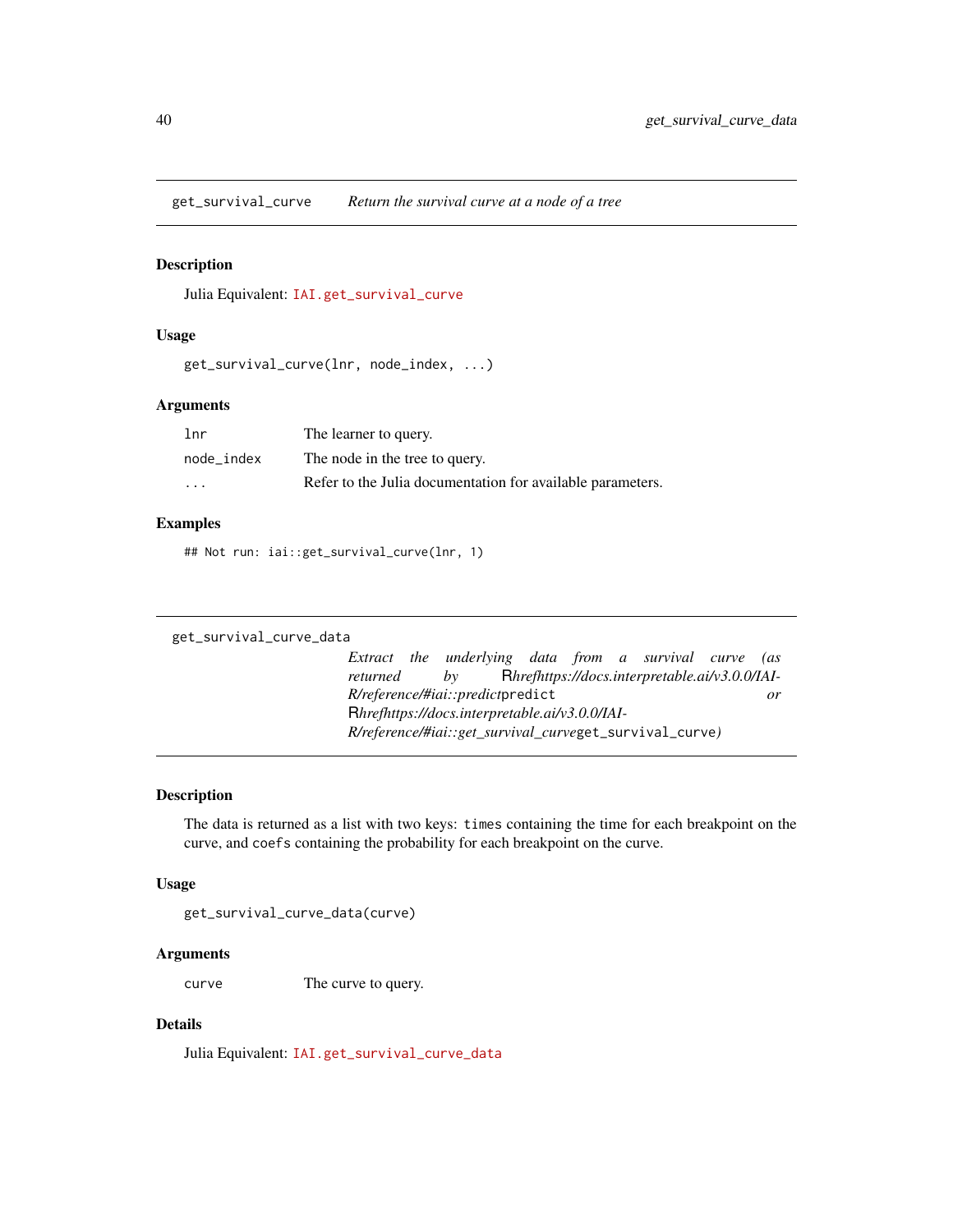#### Examples

## Not run: iai::get\_survival\_curve\_data(curve)

get\_survival\_expected\_time

*Return the predicted expected survival time at a node of a tree*

#### Description

Julia Equivalent: [IAI.get\\_survival\\_expected\\_time](https://docs.interpretable.ai/v3.0.0/IAITrees/reference/#IAI.get_survival_expected_time)

#### Usage

```
get_survival_expected_time(lnr, node_index, ...)
```
## Arguments

| 1 <sub>nr</sub> | The learner to query.                                      |
|-----------------|------------------------------------------------------------|
| node index      | The node in the tree to query.                             |
| $\cdots$        | Refer to the Julia documentation for available parameters. |

# IAI Compatibility

Requires IAI version 2.1 or higher.

#### Examples

## Not run: iai::get\_survival\_expected\_time(lnr, 1)

get\_survival\_hazard *Return the predicted hazard ratio at a node of a tree*

#### Description

Julia Equivalent: [IAI.get\\_survival\\_hazard](https://docs.interpretable.ai/v3.0.0/IAITrees/reference/#IAI.get_survival_hazard)

#### Usage

get\_survival\_hazard(lnr, node\_index, ...)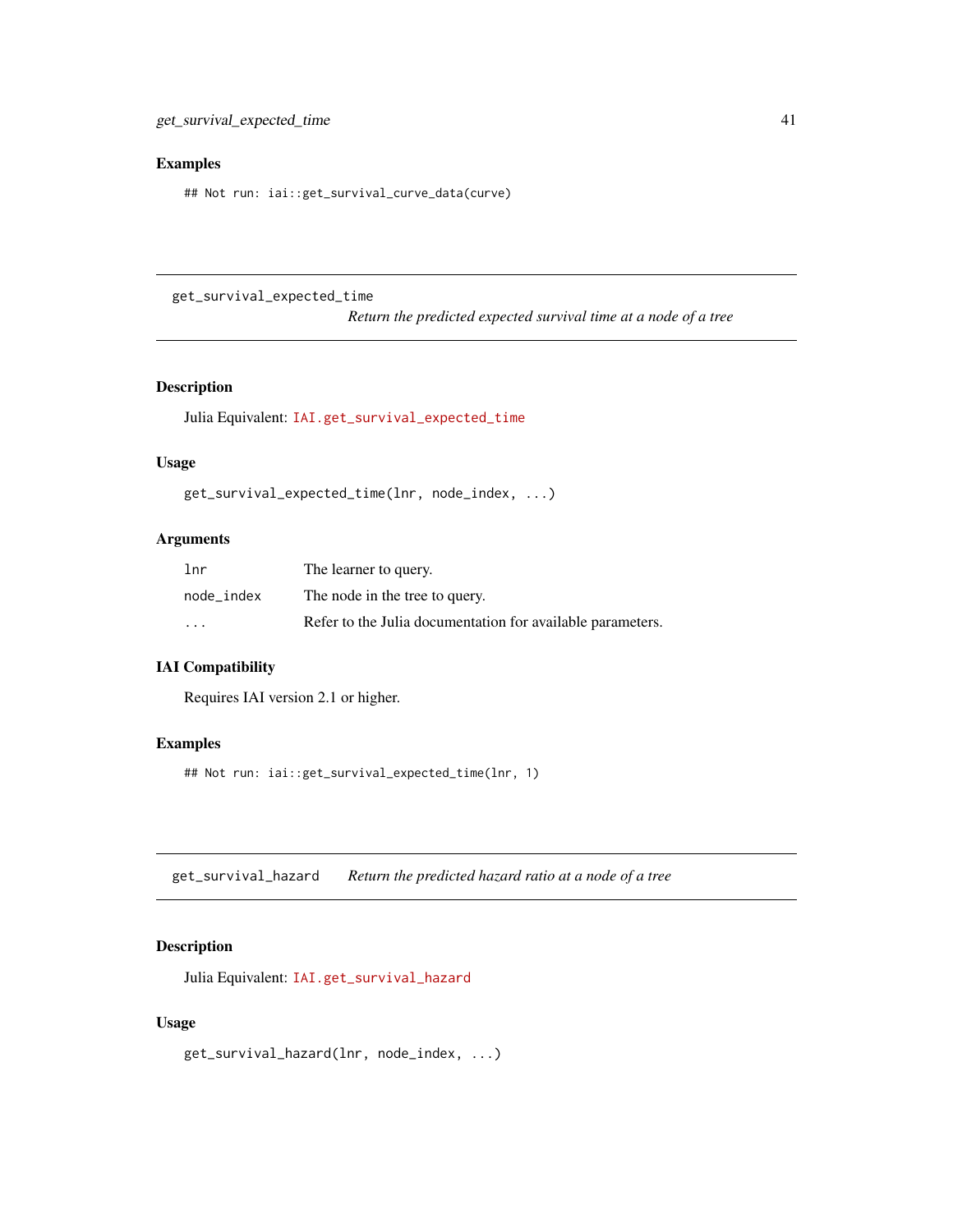# Arguments

| lnr        | The learner to query.                                      |
|------------|------------------------------------------------------------|
| node index | The node in the tree to query.                             |
| .          | Refer to the Julia documentation for available parameters. |

# IAI Compatibility

Requires IAI version 2.1 or higher.

# Examples

## Not run: iai::get\_survival\_hazard(lnr, 1)

| get_train_errors | Extract the training objective value for each candidate tree in the com- |  |  |
|------------------|--------------------------------------------------------------------------|--|--|
|                  | parison, where a lower value indicates a better solution                 |  |  |

# Description

Julia Equivalent: [get\\_train\\_errors](https://docs.interpretable.ai/v3.0.0/IAITrees/reference/#IAI.get_train_errors)

#### Usage

get\_train\_errors(similarity)

# Arguments

similarity The similarity comparison

## IAI Compatibility

Requires IAI version 2.2 or higher.

## Examples

## Not run: iai::get\_train\_errors(similarity)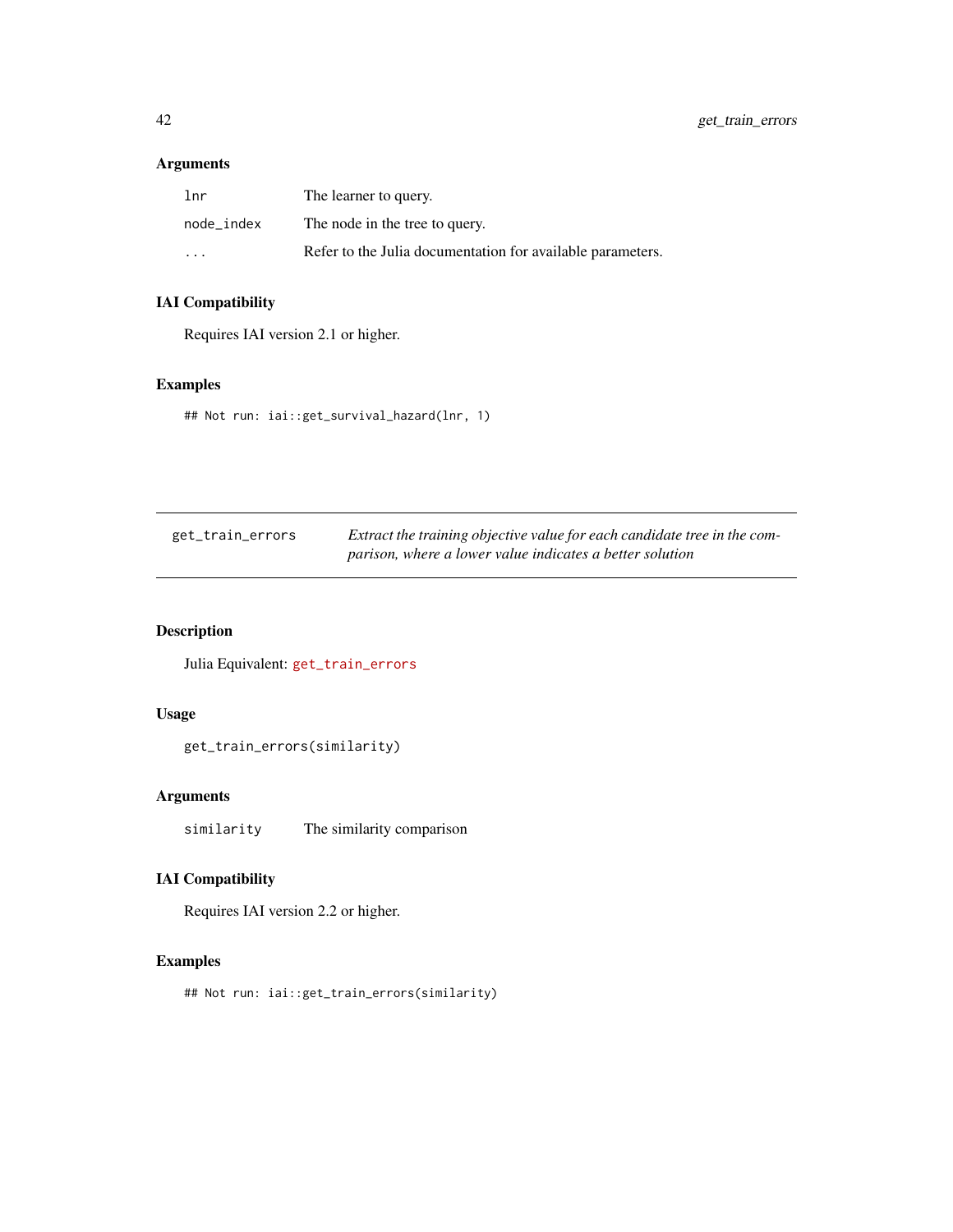get\_tree *Return a copy of the learner that uses a specific tree rather than the tree with the best training objective.*

# Description

Julia Equivalent: [get\\_tree](https://docs.interpretable.ai/v3.0.0/IAITrees/reference/#IAI.get_tree)

## Usage

get\_tree(lnr, index)

## Arguments

| lnr   | The original learner         |  |  |
|-------|------------------------------|--|--|
| index | The index of the tree to use |  |  |

## IAI Compatibility

Requires IAI version 2.2 or higher.

#### Examples

## Not run: iai::get\_tree(lnr, index)

get\_upper\_child *Get the index of the upper child at a split node of a tree*

# Description

Julia Equivalent: [IAI.get\\_upper\\_child](https://docs.interpretable.ai/v3.0.0/IAITrees/reference/#IAI.get_upper_child)

## Usage

get\_upper\_child(lnr, node\_index)

## Arguments

| lnr        | The learner to query.          |  |  |
|------------|--------------------------------|--|--|
| node_index | The node in the tree to query. |  |  |

#### Examples

## Not run: iai::get\_upper\_child(lnr, 1)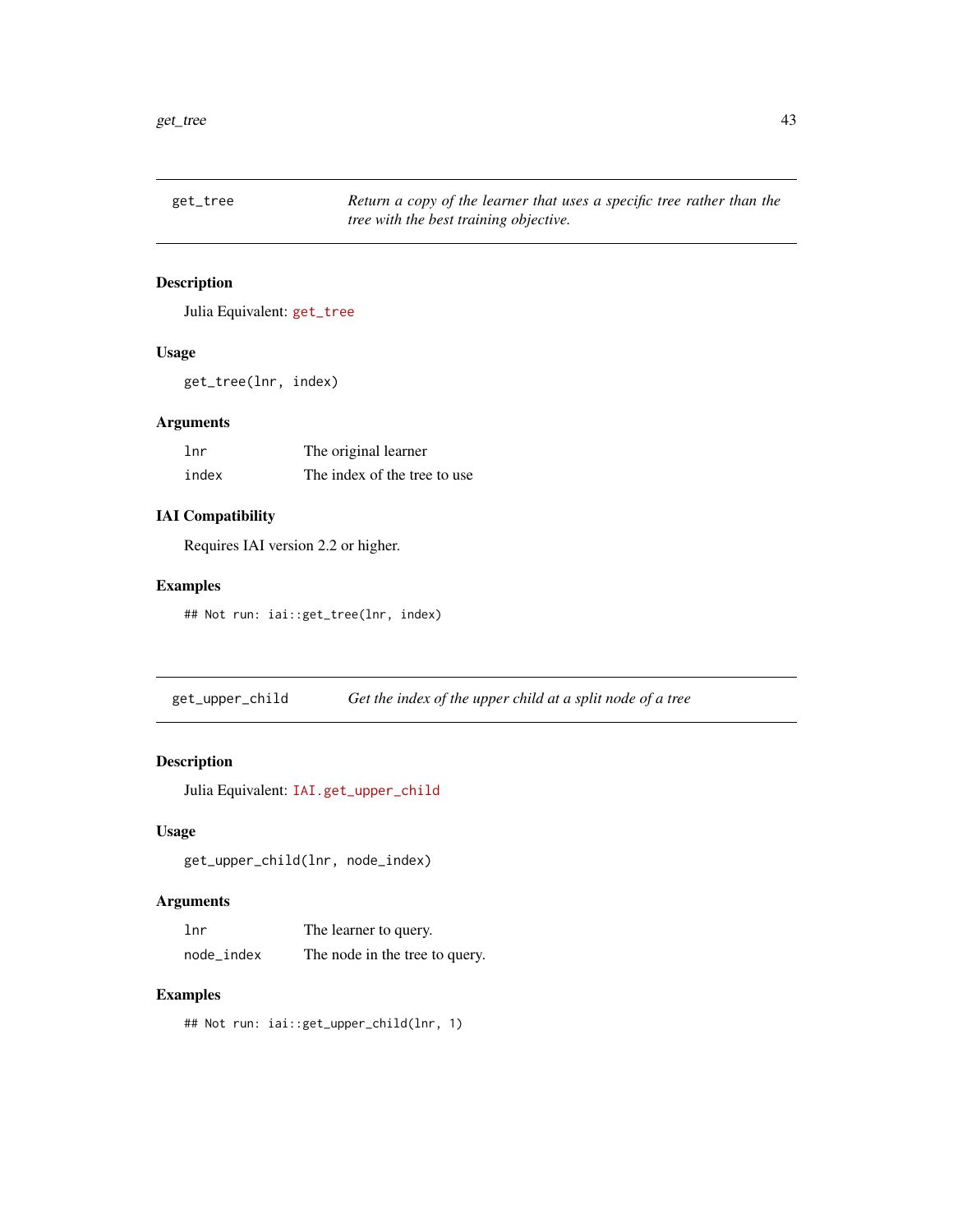glmnetcv\_classifier *Learner for training GLMNet models for classification problems with cross-validation*

## Description

Julia Equivalent: [IAI.GLMNetCVClassifier](https://docs.interpretable.ai/v3.0.0/Heuristics/reference/#IAI.GLMNetCVClassifier)

## Usage

```
glmnetcv_classifier(...)
```
## Arguments

... Use keyword arguments to set parameters on the resulting learner. Refer to the Julia documentation for available parameters.

#### IAI Compatibility

Requires IAI version 2.3 or higher.

## Examples

## Not run: lnr <- iai::glmnetcv\_classifier()

| glmnetcv_regressor | Learner for training GLMNet models for regression problems with |  |  |
|--------------------|-----------------------------------------------------------------|--|--|
|                    | cross-validation                                                |  |  |

## Description

Julia Equivalent: [IAI.GLMNetCVRegressor](https://docs.interpretable.ai/v3.0.0/Heuristics/reference/#IAI.GLMNetCVRegressor)

#### Usage

```
glmnetcv_regressor(...)
```
#### Arguments

... Use keyword arguments to set parameters on the resulting learner. Refer to the Julia documentation for available parameters.

## IAI Compatibility

Requires IAI version 2.1 or higher.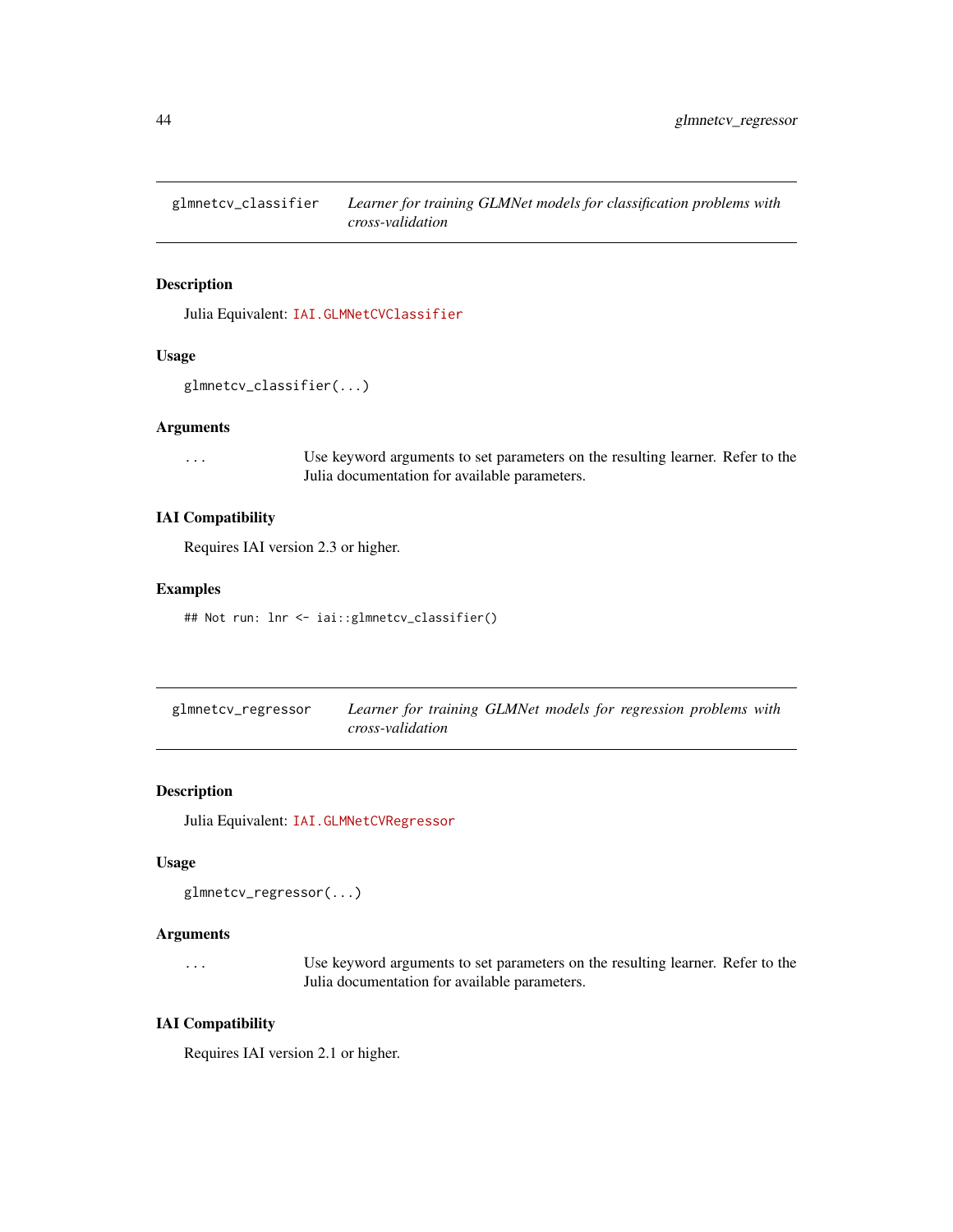## Examples

## Not run: lnr <- iai::glmnetcv\_regressor()

glmnetcv\_survival\_learner

*Learner for training GLMNet models for survival problems with crossvalidation*

#### Description

Julia Equivalent: [IAI.GLMNetCVSurvivalLearner](https://docs.interpretable.ai/v3.0.0/Heuristics/reference/#IAI.GLMNetCVSurvivalLearner)

#### Usage

```
glmnetcv_survival_learner(...)
```
#### Arguments

... Use keyword arguments to set parameters on the resulting learner. Refer to the Julia documentation for available parameters.

#### IAI Compatibility

Requires IAI version 3.0 or higher.

#### Examples

```
## Not run: lnr <- iai::glmnetcv_survival_learner()
```
grid\_search *Controls grid search over parameter combinations*

## Description

Julia Equivalent: [IAI.GridSearch](https://docs.interpretable.ai/v3.0.0/IAIBase/reference/#IAI.GridSearch)

#### Usage

grid\_search(lnr, ...)

## Arguments

| 1 <sub>nr</sub> | The learner to use when validating. |
|-----------------|-------------------------------------|
| .               | The parameters to validate over.    |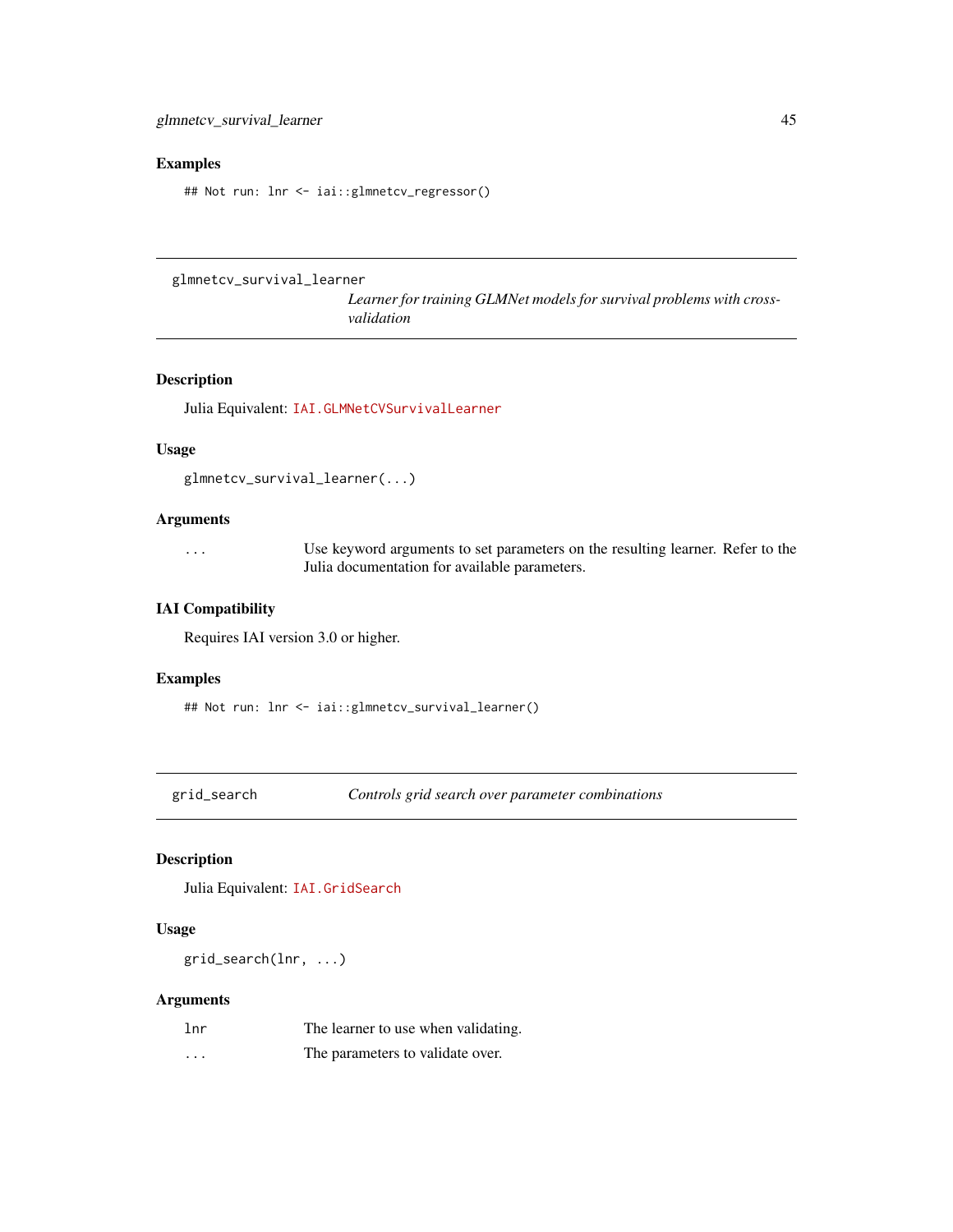## Examples

```
## Not run:
grid <- iai::grid_search(
    iai::optimal_tree_classifier(
        random_seed = 1,
    ),
    max\_depth = 1:5,
)
## End(Not run)
```
iai\_setup *Initialize Julia and the IAI package.*

## Description

This function is called automatically with default parameters the first time any 'iai' function is used in an R session. If custom parameters for Julia setup are required, this function must be called in every R session before calling other 'iai' functions.

#### Usage

iai\_setup(...)

#### Arguments

... All parameters are passed through to [JuliaCall::julia\\_setup](https://www.rdocumentation.org/packages/JuliaCall/topics/julia_setup)

#### Examples

## Not run: iai::iai\_setup()

imputation\_learner *Generic learner for imputing missing values*

## Description

Julia Equivalent: [IAI.ImputationLearner](https://docs.interpretable.ai/v3.0.0/OptImpute/reference/#IAI.ImputationLearner)

#### Usage

```
imputation_learner(method = "opt_knn", ...)
```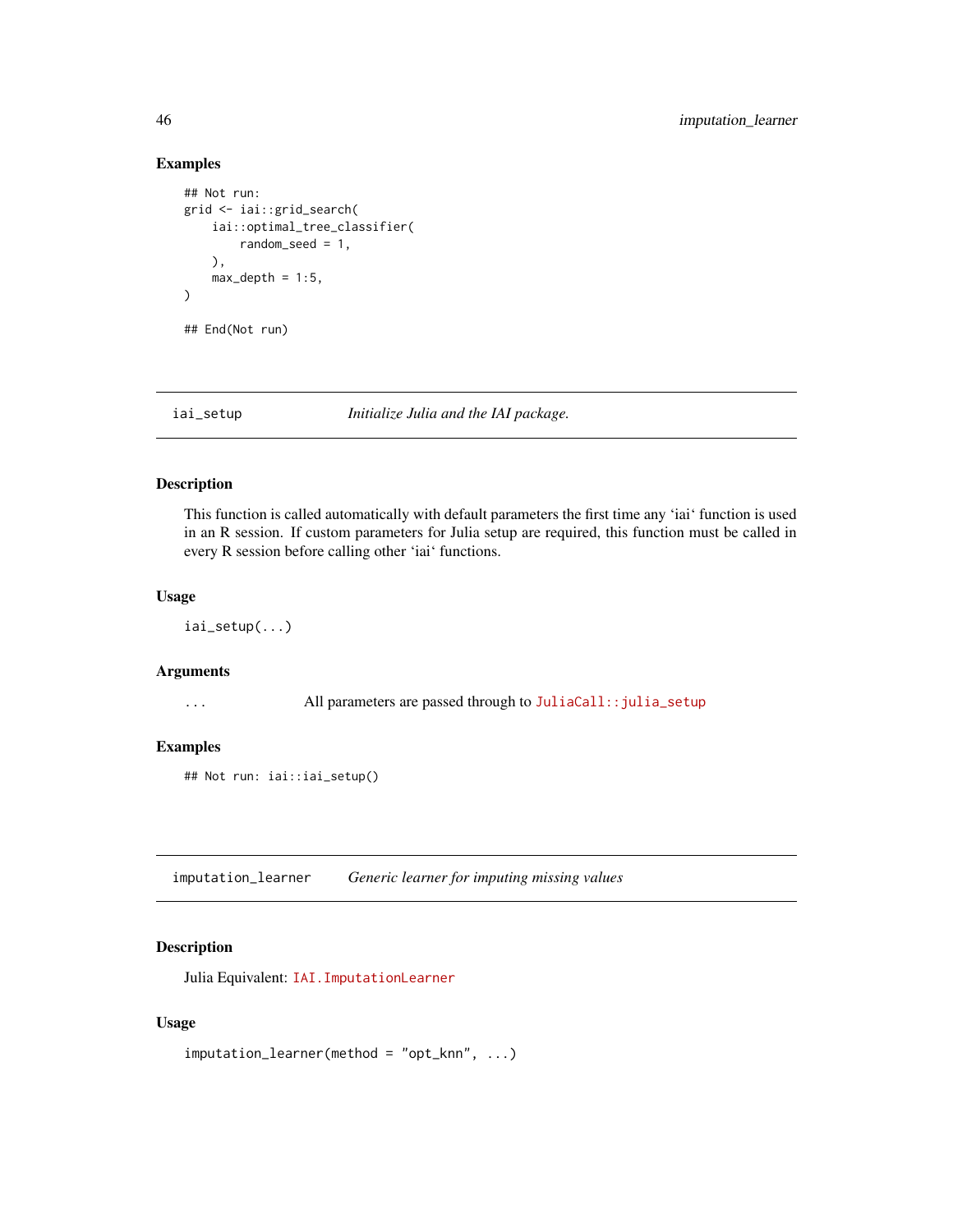#### impute that the contract of the contract of the contract of the contract of the contract of the contract of the contract of the contract of the contract of the contract of the contract of the contract of the contract of th

## Arguments

| method  | (optional) Specifies the imputation method to use.                             |
|---------|--------------------------------------------------------------------------------|
| $\cdot$ | Use keyword arguments to set parameters on the resulting learner. Refer to the |
|         | Julia documentation for available parameters.                                  |

# Examples

## Not run: lnr <- iai::imputation\_learner(method = "opt\_tree")

| impute | Impute missing values using either a specified method or through val- |
|--------|-----------------------------------------------------------------------|
|        | idation                                                               |

# Description

Julia Equivalent: [IAI.impute](https://docs.interpretable.ai/v3.0.0/OptImpute/reference/#IAI.impute)

#### Usage

 $impute(X, ...)$ 

## Arguments

|          | The dataframe in which to impute missing values.           |
|----------|------------------------------------------------------------|
| $\cdots$ | Refer to the Julia documentation for available parameters. |

#### Details

This function was deprecated in iai 1.7.0. This is for consistency with the IAI v3.0.0 Julia release.

# Examples

```
## Not run:
X <- iris
X[1, 1] <- NA
iai::impute(X)
## End(Not run)
```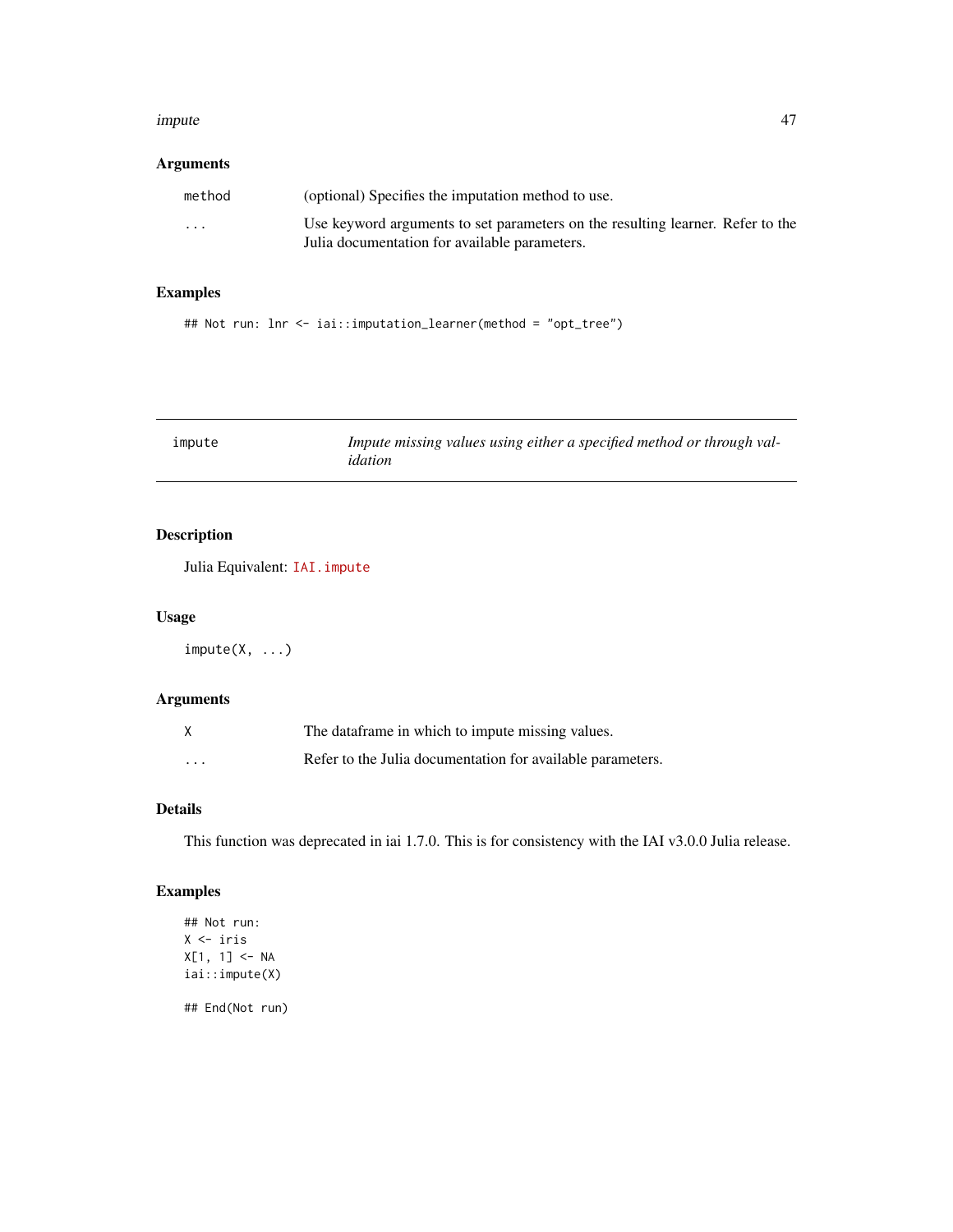## Description

Julia Equivalent: [IAI.impute\\_cv](https://docs.interpretable.ai/v3.0.0/OptImpute/reference/#IAI.impute_cv)

#### Usage

impute\_cv(X, ...)

## Arguments

|         | The dataframe in which to impute missing values.           |
|---------|------------------------------------------------------------|
| $\cdot$ | Refer to the Julia documentation for available parameters. |

#### Details

This function was deprecated in iai 1.7.0. This is for consistency with the IAI v3.0.0 Julia release.

## Examples

```
## Not run:
X <- iris
X[1, 1] <- NA
iai::importe_cv(X, list(method = c("opt_knn", "opt_tree"))## End(Not run)
```
install\_julia *Download and install Julia automatically.*

#### Description

Download and install Julia automatically.

#### Usage

```
install_julia(version = "latest", prefix = julia_default_install_dir())
```
## Arguments

| version | The version of Julia to install (e.g. "1.6.3"). Defaults to "latest", which will<br>install the most recent stable release. |
|---------|-----------------------------------------------------------------------------------------------------------------------------|
| prefix  | The directory where Julia will be installed. Defaults to a location determined by<br>rappdirs::user_data_dir.               |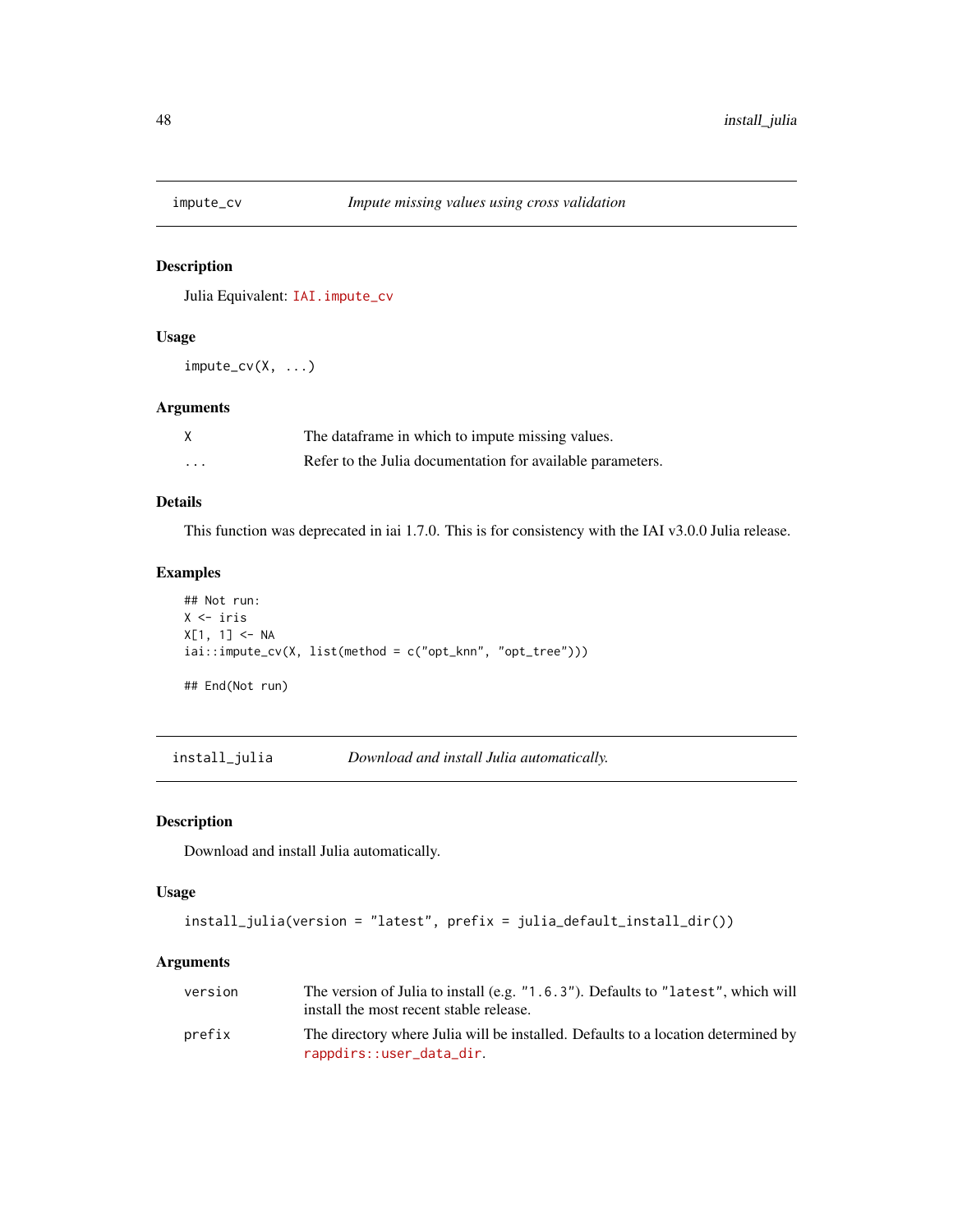## Examples

## Not run: iai::install\_julia()

install\_system\_image *Download and install the IAI system image automatically.*

# Description

Download and install the IAI system image automatically.

#### Usage

```
install_system_image(
  version = "latest",
  replace_default = F,
  prefix = sysimage_default_install_dir()
\mathcal{L}
```
#### Arguments

| version         | The version of the IAI system image to install (e.g. $"2.1.0"$ ). Defaults to                                                  |
|-----------------|--------------------------------------------------------------------------------------------------------------------------------|
|                 | "latest", which will install the most recent release.                                                                          |
| replace_default |                                                                                                                                |
|                 | Whether to replace the default Julia system image with the downloaded IAI<br>system image. Defaults to FALSE.                  |
| prefix          | The directory where the IAI system image will be installed. Defaults to a loca-<br>tion determined by rappdirs::user_data_dir. |

## Examples

## Not run: iai::install\_system\_image()

is\_categoric\_split *Check if a node of a tree applies a categoric split*

## Description

Julia Equivalent: [IAI.is\\_categoric\\_split](https://docs.interpretable.ai/v3.0.0/IAITrees/reference/#IAI.is_categoric_split)

# Usage

is\_categoric\_split(lnr, node\_index)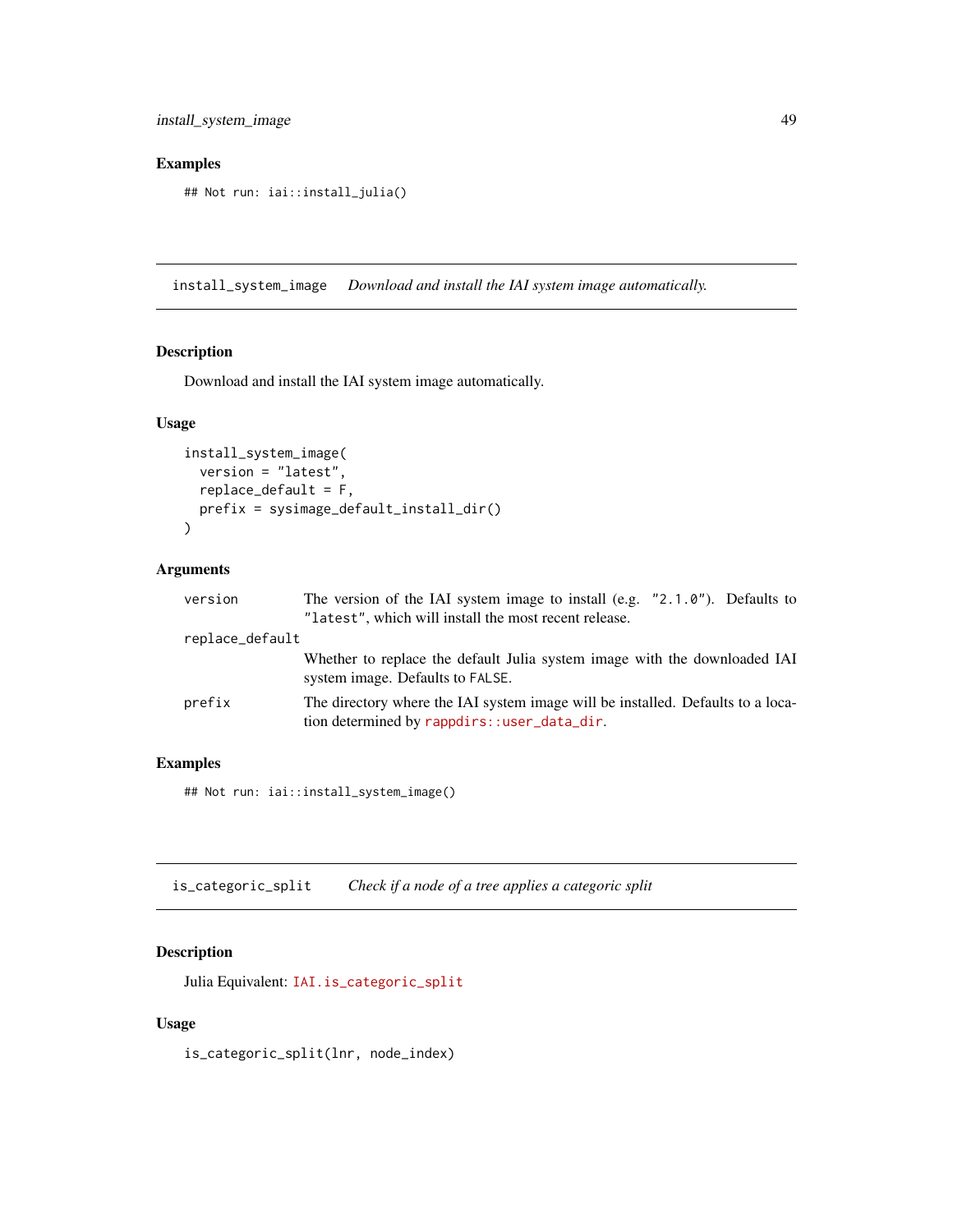#### Arguments

| 1 <sub>nr</sub> | The learner to query.          |
|-----------------|--------------------------------|
| node_index      | The node in the tree to query. |

#### Examples

```
## Not run: iai::is_categoric_split(lnr, 1)
```
is\_hyperplane\_split *Check if a node of a tree applies a hyperplane split*

## Description

Julia Equivalent: [IAI.is\\_hyperplane\\_split](https://docs.interpretable.ai/v3.0.0/IAITrees/reference/#IAI.is_hyperplane_split)

## Usage

is\_hyperplane\_split(lnr, node\_index)

#### Arguments

| lnr        | The learner to query.          |
|------------|--------------------------------|
| node_index | The node in the tree to query. |

# Examples

```
## Not run: iai::is_hyperplane_split(lnr, 1)
```
is\_leaf *Check if a node of a tree is a leaf*

# Description

Julia Equivalent: [IAI.is\\_leaf](https://docs.interpretable.ai/v3.0.0/IAITrees/reference/#IAI.is_leaf)

# Usage

is\_leaf(lnr, node\_index)

## Arguments

| lnr        | The learner to query.          |
|------------|--------------------------------|
| node index | The node in the tree to query. |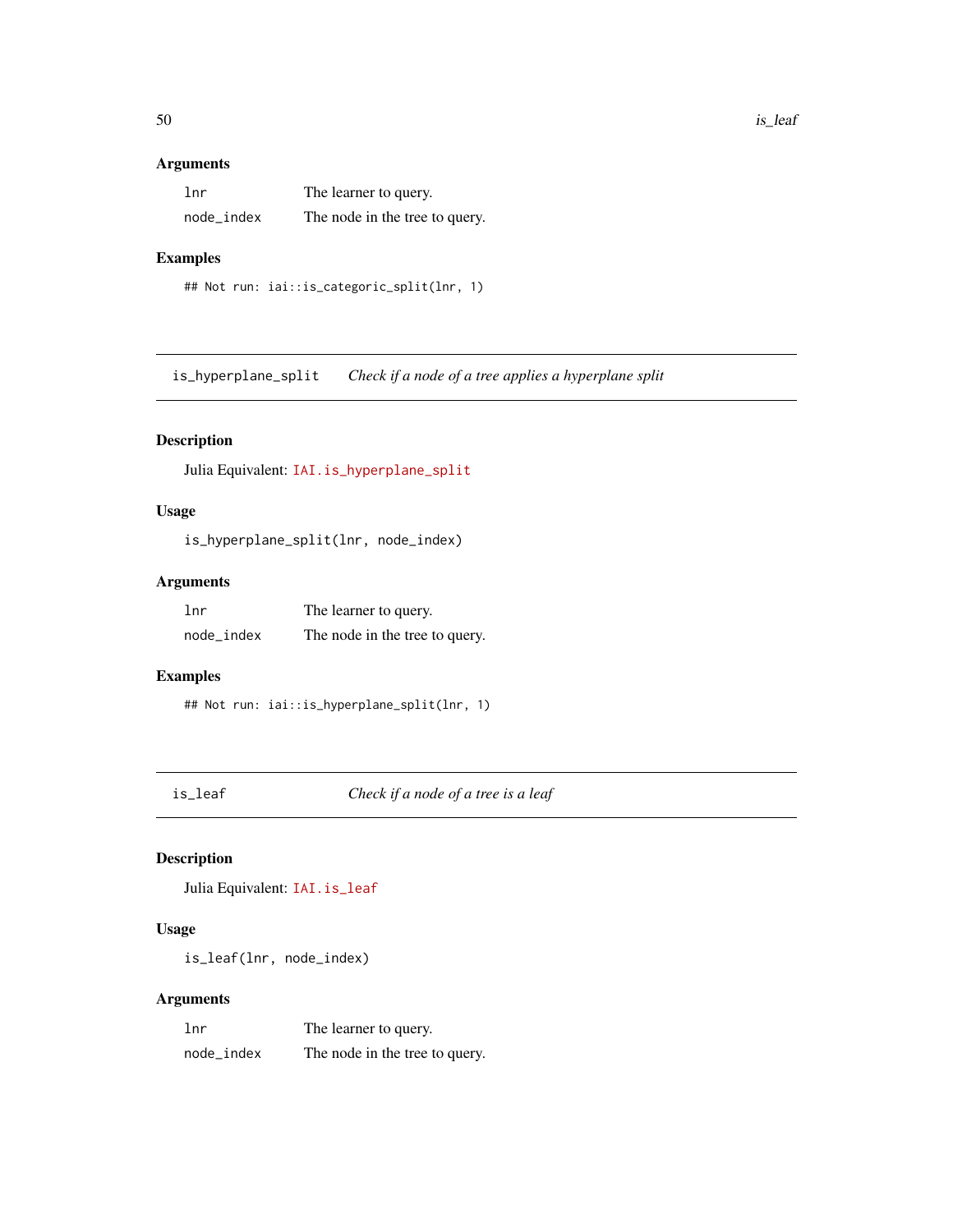## Examples

## Not run: iai::is\_leaf(lnr, 1)

is\_mixed\_ordinal\_split

*Check if a node of a tree applies a mixed ordinal/categoric split*

## Description

Julia Equivalent: [IAI.is\\_mixed\\_ordinal\\_split](https://docs.interpretable.ai/v3.0.0/IAITrees/reference/#IAI.is_mixed_ordinal_split)

# Usage

is\_mixed\_ordinal\_split(lnr, node\_index)

## Arguments

| 1nr        | The learner to query.          |
|------------|--------------------------------|
| node_index | The node in the tree to query. |

## Examples

## Not run: iai::is\_mixed\_ordinal\_split(lnr, 1)

is\_mixed\_parallel\_split

*Check if a node of a tree applies a mixed parallel/categoric split*

# Description

Julia Equivalent: [IAI.is\\_mixed\\_parallel\\_split](https://docs.interpretable.ai/v3.0.0/IAITrees/reference/#IAI.is_mixed_parallel_split)

#### Usage

```
is_mixed_parallel_split(lnr, node_index)
```
## Arguments

| 1 <sub>nr</sub> | The learner to query.          |
|-----------------|--------------------------------|
| node_index      | The node in the tree to query. |

#### Examples

## Not run: iai::is\_mixed\_parallel\_split(lnr, 1)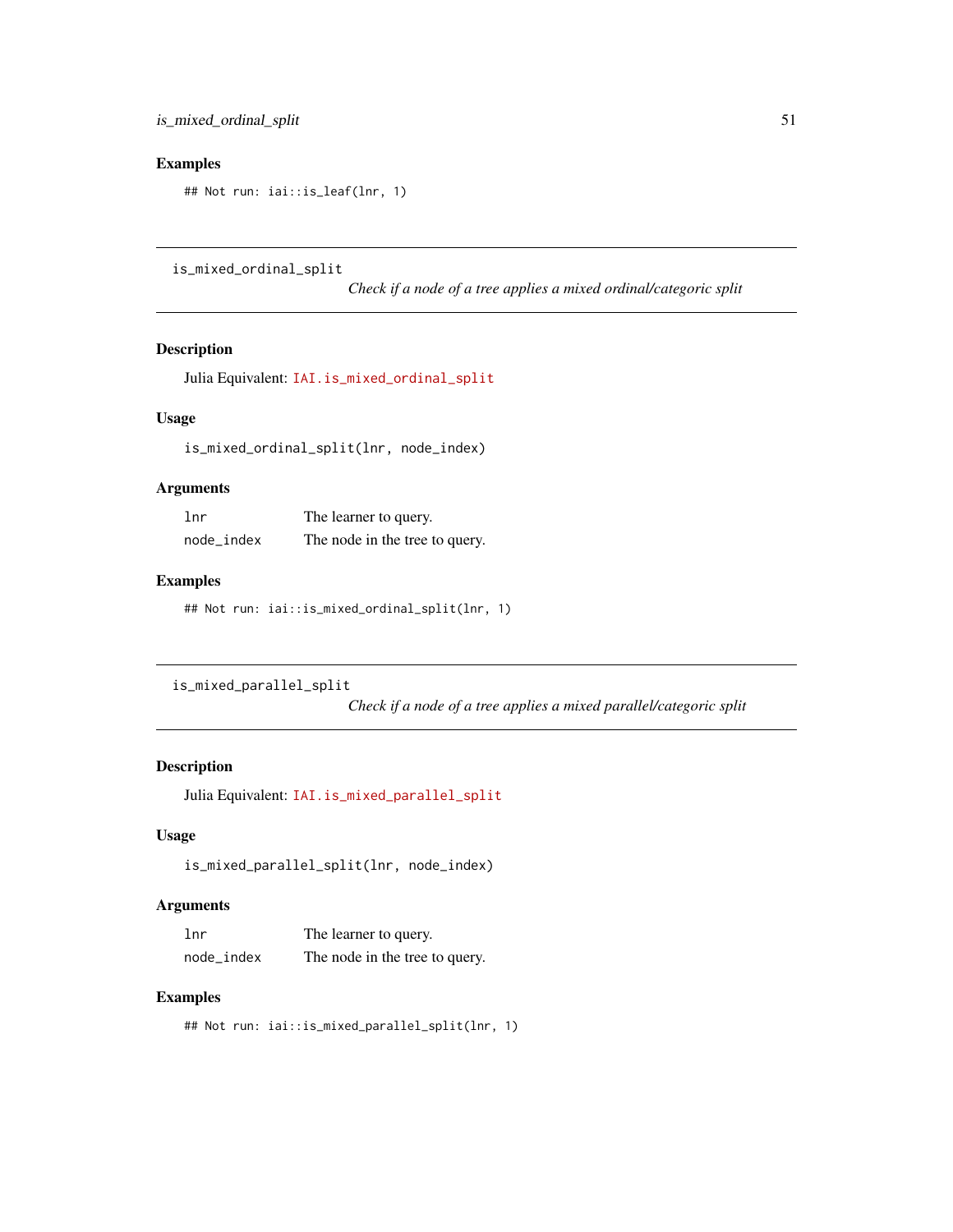is\_ordinal\_split *Check if a node of a tree applies a ordinal split*

#### Description

Julia Equivalent: [IAI.is\\_ordinal\\_split](https://docs.interpretable.ai/v3.0.0/IAITrees/reference/#IAI.is_ordinal_split)

## Usage

is\_ordinal\_split(lnr, node\_index)

## Arguments

| lnr        | The learner to query.          |
|------------|--------------------------------|
| node_index | The node in the tree to query. |

## Examples

## Not run: iai::is\_ordinal\_split(lnr, 1)

is\_parallel\_split *Check if a node of a tree applies a parallel split*

## Description

Julia Equivalent: [IAI.is\\_parallel\\_split](https://docs.interpretable.ai/v3.0.0/IAITrees/reference/#IAI.is_parallel_split)

#### Usage

```
is_parallel_split(lnr, node_index)
```
#### Arguments

| 1 <sub>nr</sub> | The learner to query.          |
|-----------------|--------------------------------|
| node_index      | The node in the tree to query. |

#### Examples

```
## Not run: iai::is_parallel_split(lnr, 1)
```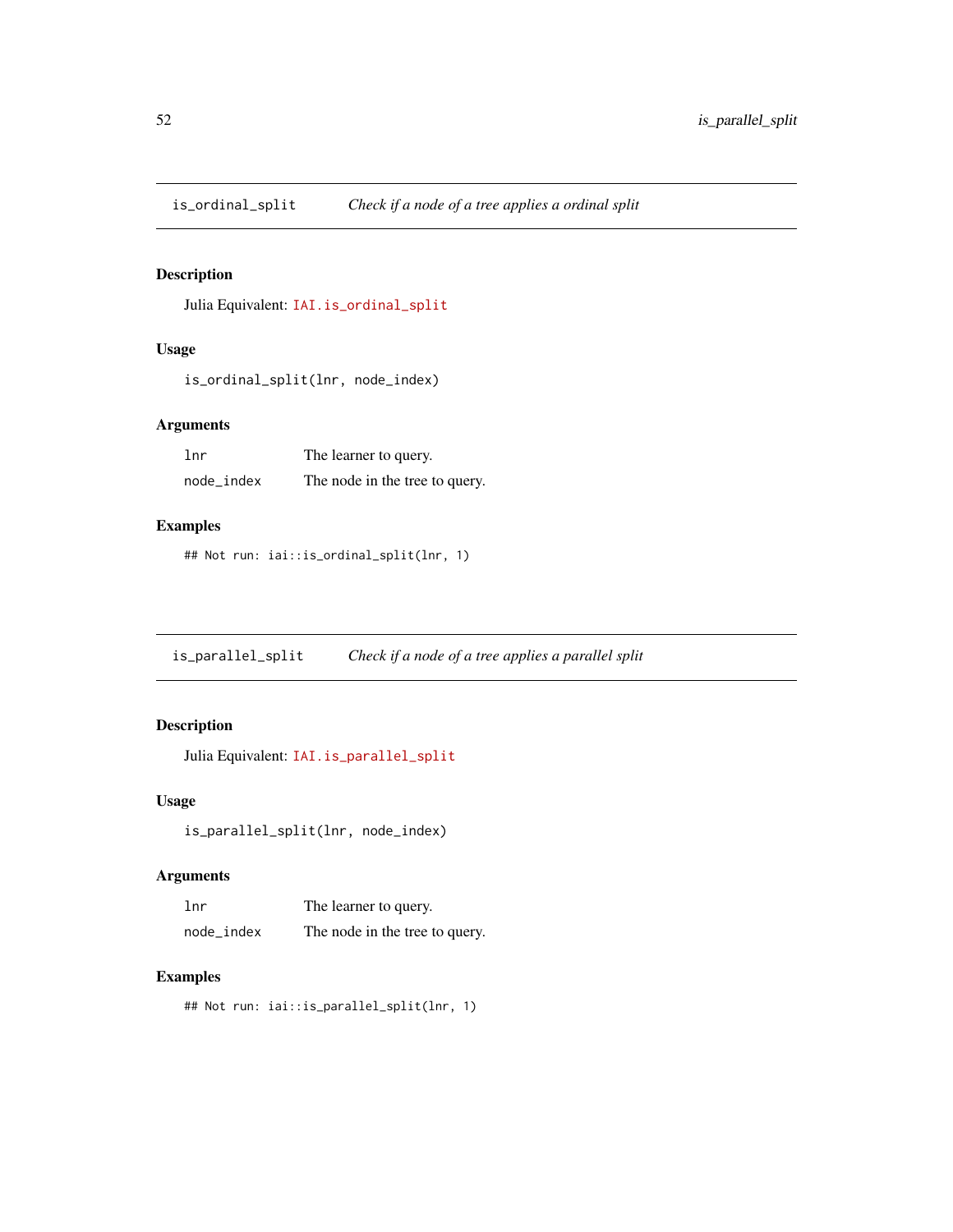mean\_imputation\_learner

*Learner for conducting mean imputation*

#### Description

Julia Equivalent: [IAI.MeanImputationLearner](https://docs.interpretable.ai/v3.0.0/OptImpute/reference/#IAI.MeanImputationLearner)

#### Usage

mean\_imputation\_learner(...)

## Arguments

... Use keyword arguments to set parameters on the resulting learner. Refer to the Julia documentation for available parameters.

## Examples

## Not run: lnr <- iai::mean\_imputation\_learner()

| missing_goes_lower | Check if points with missing values go to the lower child at a split node |
|--------------------|---------------------------------------------------------------------------|
|                    | of of a tree                                                              |

# Description

Julia Equivalent: [IAI.missing\\_goes\\_lower](https://docs.interpretable.ai/v3.0.0/IAITrees/reference/#IAI.missing_goes_lower)

#### Usage

missing\_goes\_lower(lnr, node\_index)

#### Arguments

| 1 <sub>nr</sub> | The learner to query.          |
|-----------------|--------------------------------|
| node_index      | The node in the tree to query. |

#### Examples

## Not run: iai::missing\_goes\_lower(lnr, 1)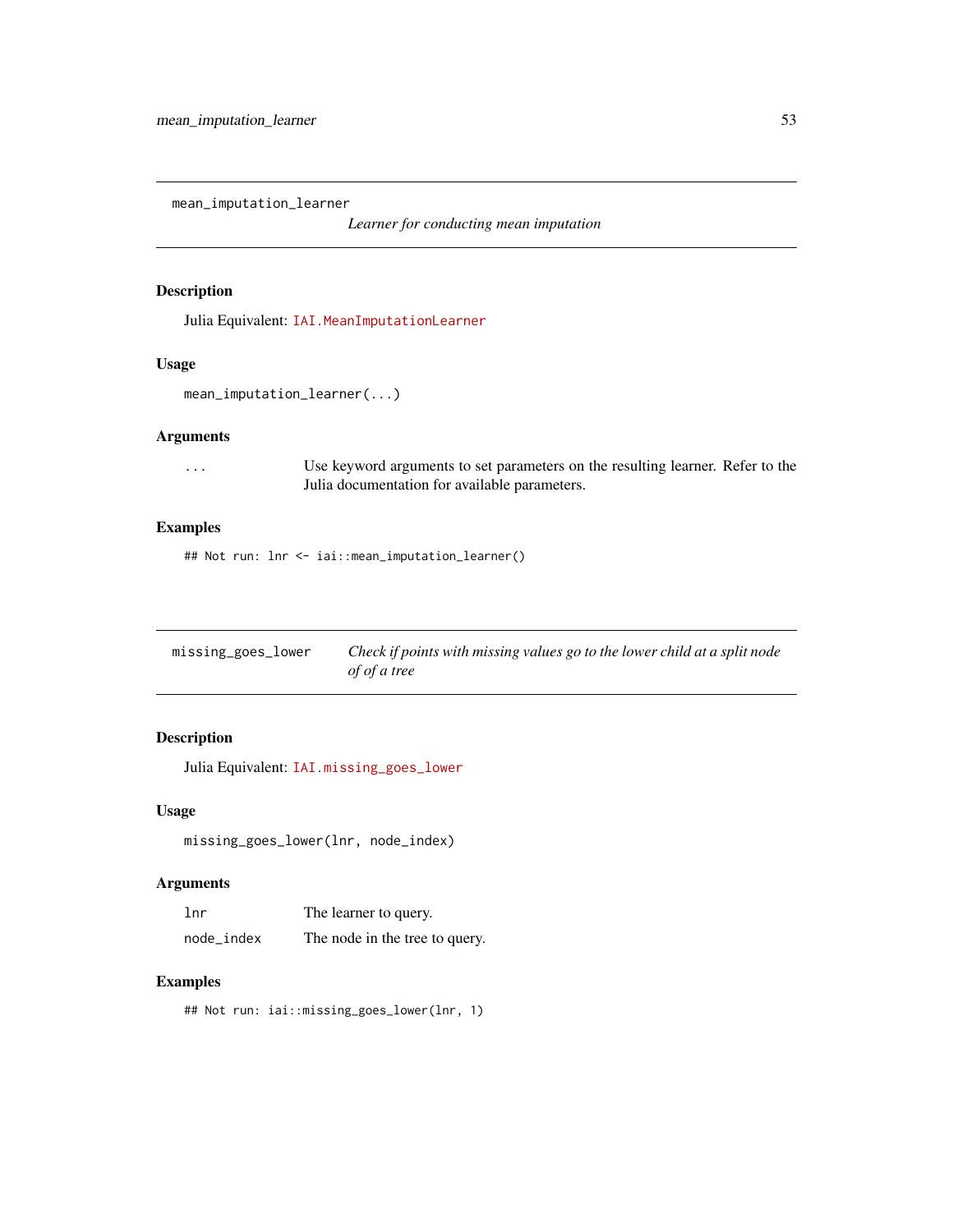## Description

Julia Equivalent: [IAI.MultiQuestionnaire](https://docs.interpretable.ai/v3.0.0/IAITrees/reference/#IAI.MultiQuestionnaire)

#### Usage

multi\_questionnaire(obj, ...)

#### Arguments

| obi      | The object controlling which method is used     |
|----------|-------------------------------------------------|
| $\cdots$ | Arguments depending on the specific method used |

multi\_questionnaire.default

*Construct an interactive questionnaire using multiple tree learners as specified by questions*

#### Description

Refer to the [documentation on advanced tree visualization](https://docs.interpretable.ai/v3.0.0/IAI-R/julia/#R-Interactive-Visualizations-1) for more information.

## Usage

```
## Default S3 method:
multi_questionnaire(obj, ...)
```
## Arguments

| obi      | The questions to visualize. Refer to the Julia documentation on multi-learner |
|----------|-------------------------------------------------------------------------------|
|          | visualizations for more information.                                          |
| $\cdots$ | Additional arguments (unused)                                                 |

# Details

Julia Equivalent: [IAI.MultiQuestionnaire](https://docs.interpretable.ai/v3.0.0/IAITrees/reference/#IAI.MultiQuestionnaire)

## IAI Compatibility

Requires IAI version 1.1 or higher.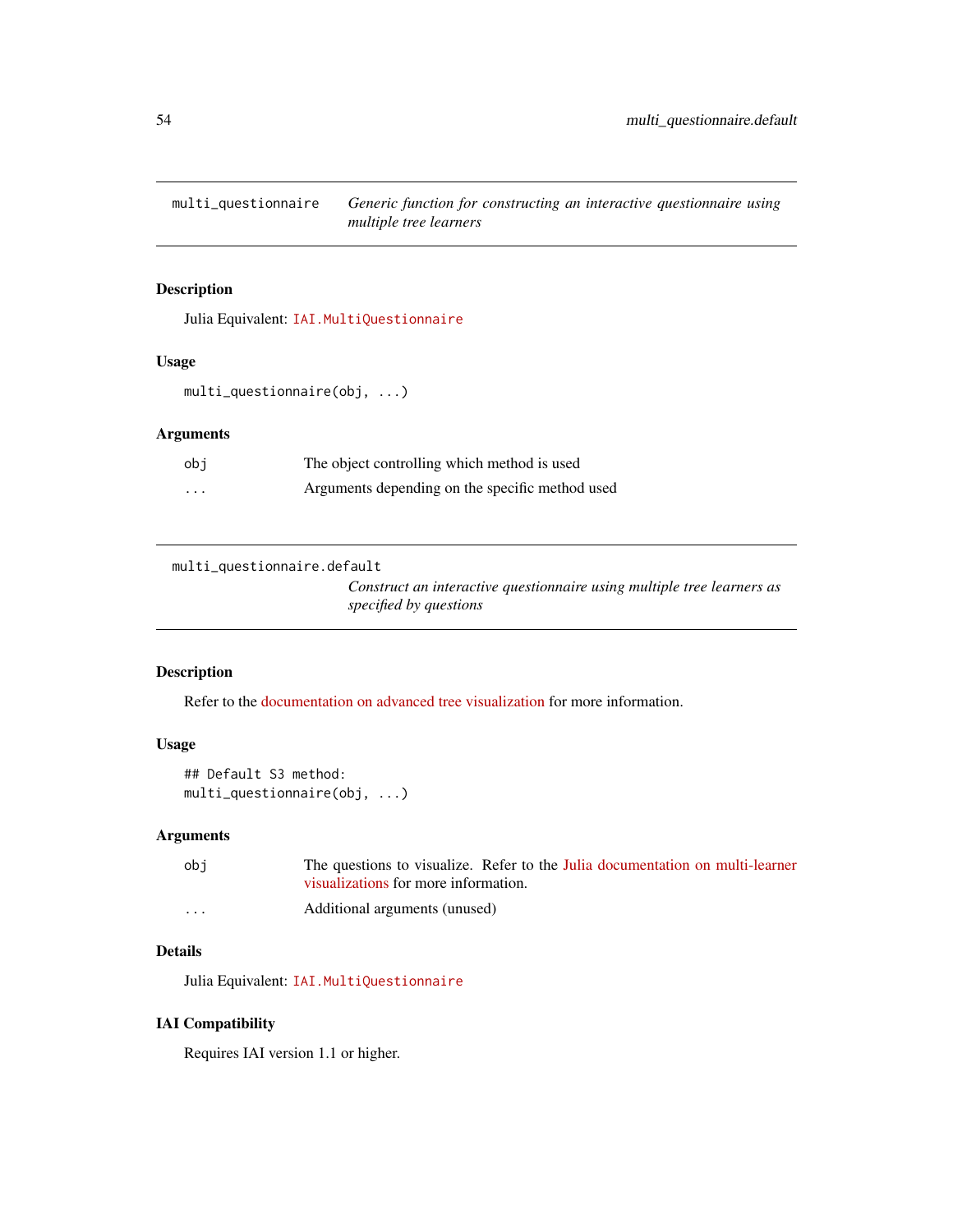# Examples

```
## Not run:
iai::multi_questionnaire(list("Questionnaire for" = list(
   "first learner" = lnr1,
   "second learner" = lnr2
)))
## End(Not run)
```
multi\_questionnaire.grid\_search

*Construct an interactive tree questionnaire using multiple tree learners from the results of a grid search*

## Description

Julia Equivalent: [IAI.MultiQuestionnaire](https://docs.interpretable.ai/v3.0.0/IAITrees/reference/#IAI.MultiQuestionnaire)

#### Usage

```
## S3 method for class 'grid_search'
multi_questionnaire(obj, ...)
```
#### Arguments

| obi      | The grid to visualize.        |
|----------|-------------------------------|
| $\cdots$ | Additional arguments (unused) |

## IAI Compatibility

Requires IAI version 2.0 or higher.

#### Examples

## Not run: iai::multi\_questionnaire(grid)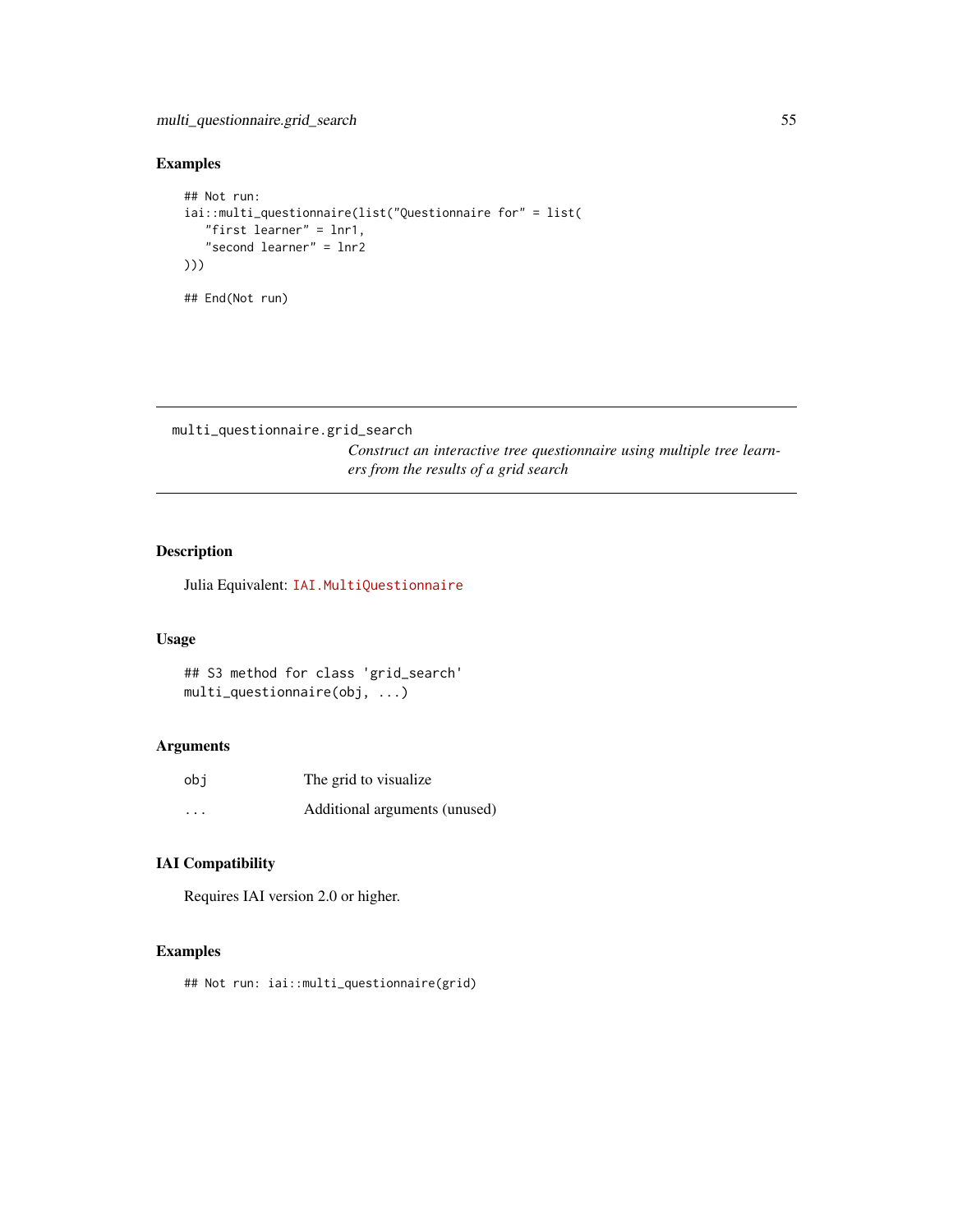## Description

Julia Equivalent: [IAI.MultiTreePlot](https://docs.interpretable.ai/v3.0.0/IAITrees/reference/#IAI.MultiTreePlot)

#### Usage

multi\_tree\_plot(obj, ...)

## Arguments

| obi      | The object controlling which method is used     |
|----------|-------------------------------------------------|
| $\cdots$ | Arguments depending on the specific method used |

multi\_tree\_plot.default

*Construct an interactive tree visualization of multiple tree learners as specified by questions*

#### Description

Refer to the [documentation on advanced tree visualization](https://docs.interpretable.ai/v3.0.0/IAI-R/julia/#R-Interactive-Visualizations-1) for more information.

## Usage

```
## Default S3 method:
multi_tree_plot(obj, ...)
```
## Arguments

| obi      | The questions to visualize. Refer to the Julia documentation on multi-learner |
|----------|-------------------------------------------------------------------------------|
|          | visualizations for more information.                                          |
| $\cdots$ | Additional arguments (unused)                                                 |

# Details

Julia Equivalent: [IAI.MultiTreePlot](https://docs.interpretable.ai/v3.0.0/IAITrees/reference/#IAI.MultiTreePlot)

## IAI Compatibility

Requires IAI version 1.1 or higher.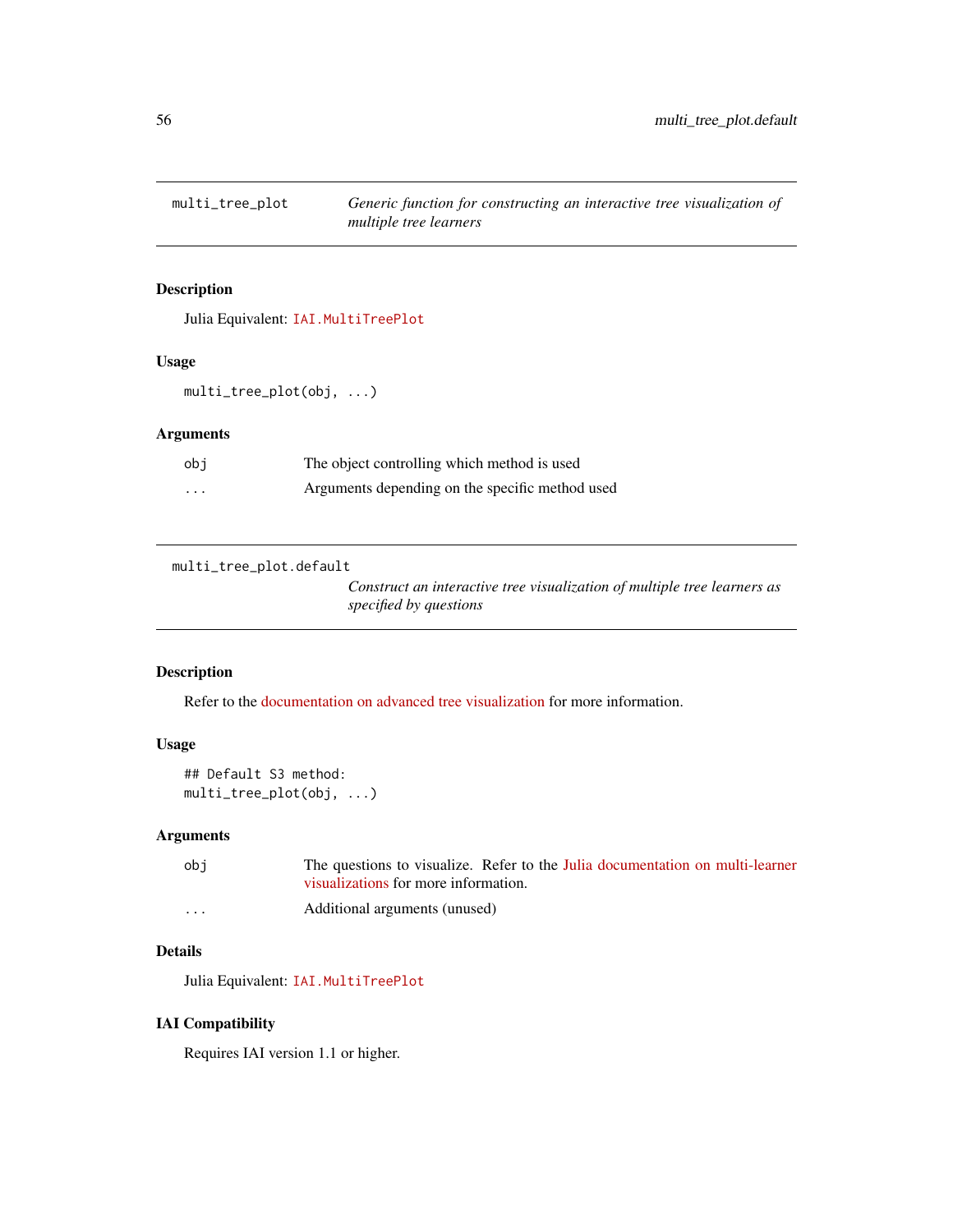# Examples

```
## Not run:
iai::multi_tree_plot(list("Visualizing" = list(
   "first learner" = lnr1,
   "second learner" = lnr2
)))
## End(Not run)
```

```
multi_tree_plot.grid_search
```
*Construct an interactive tree visualization of multiple tree learners from the results of a grid search*

## Description

Julia Equivalent: [IAI.MultiTreePlot](https://docs.interpretable.ai/v3.0.0/IAITrees/reference/#IAI.MultiTreePlot)

#### Usage

```
## S3 method for class 'grid_search'
multi_tree_plot(obj, ...)
```
#### Arguments

| obi      | The grid to visualize.        |
|----------|-------------------------------|
| $\cdots$ | Additional arguments (unused) |

## IAI Compatibility

Requires IAI version 2.0 or higher.

#### Examples

## Not run: iai::multi\_tree\_plot(grid)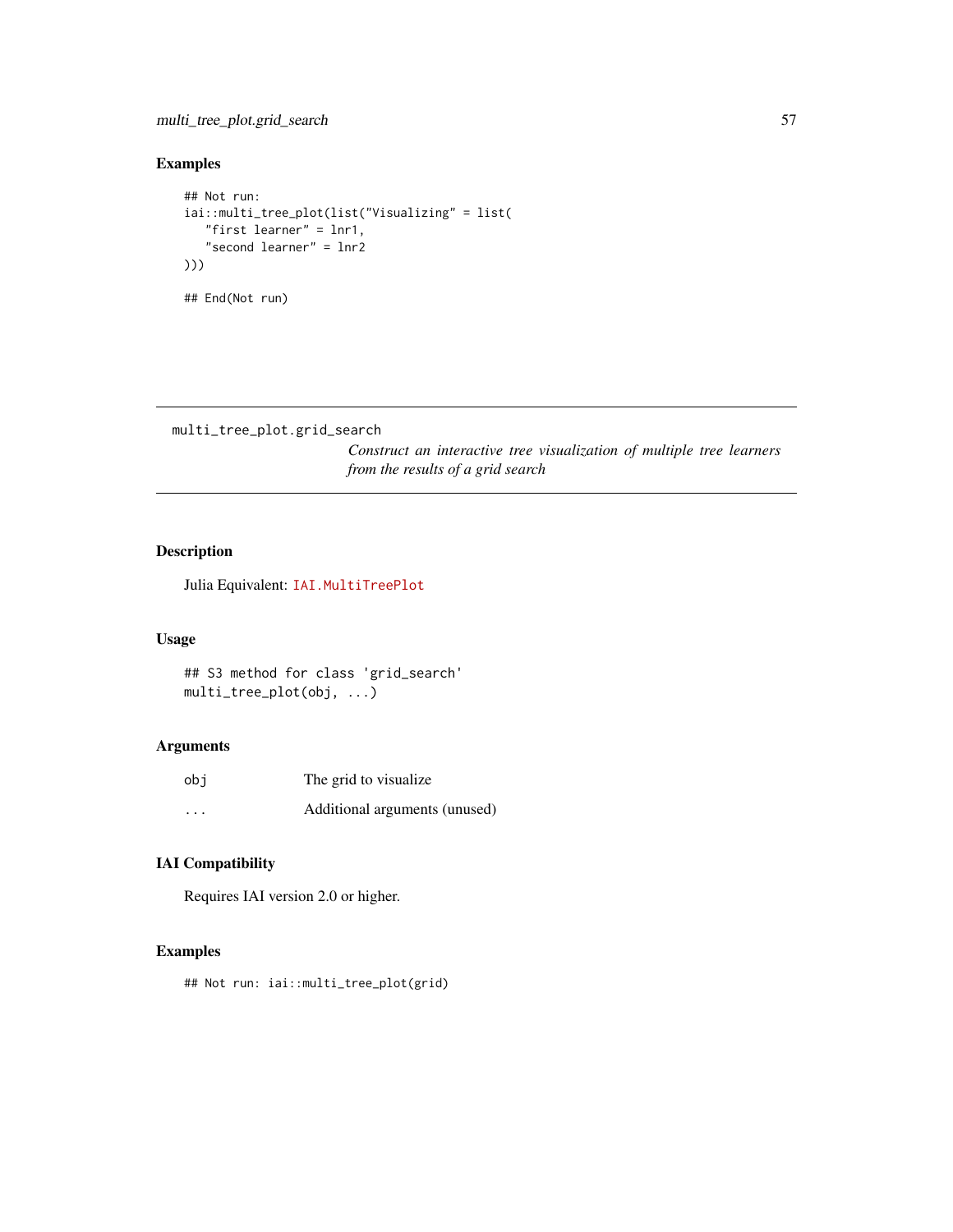numeric\_classification\_reward\_estimator

*Learner for conducting reward estimation with numeric treatments and classification outcomes*

#### Description

Julia Equivalent: [IAI.NumericClassificationRewardEstimator](https://docs.interpretable.ai/v3.0.0/RewardEstimation/reference/#IAI.NumericClassificationRewardEstimator)

#### Usage

```
numeric_classification_reward_estimator(...)
```
#### **Arguments**

... Use keyword arguments to set parameters on the resulting learner. Refer to the Julia documentation for available parameters.

#### IAI Compatibility

Requires IAI version 2.2 or higher.

#### Examples

## Not run: lnr <- iai::numeric\_classification\_reward\_estimator()

numeric\_regression\_reward\_estimator

*Learner for conducting reward estimation with numeric treatments and regression outcomes*

#### Description

Julia Equivalent: [IAI.NumericRegressionRewardEstimator](https://docs.interpretable.ai/v3.0.0/RewardEstimation/reference/#IAI.NumericRegressionRewardEstimator)

#### Usage

```
numeric_regression_reward_estimator(...)
```
#### Arguments

... Use keyword arguments to set parameters on the resulting learner. Refer to the Julia documentation for available parameters.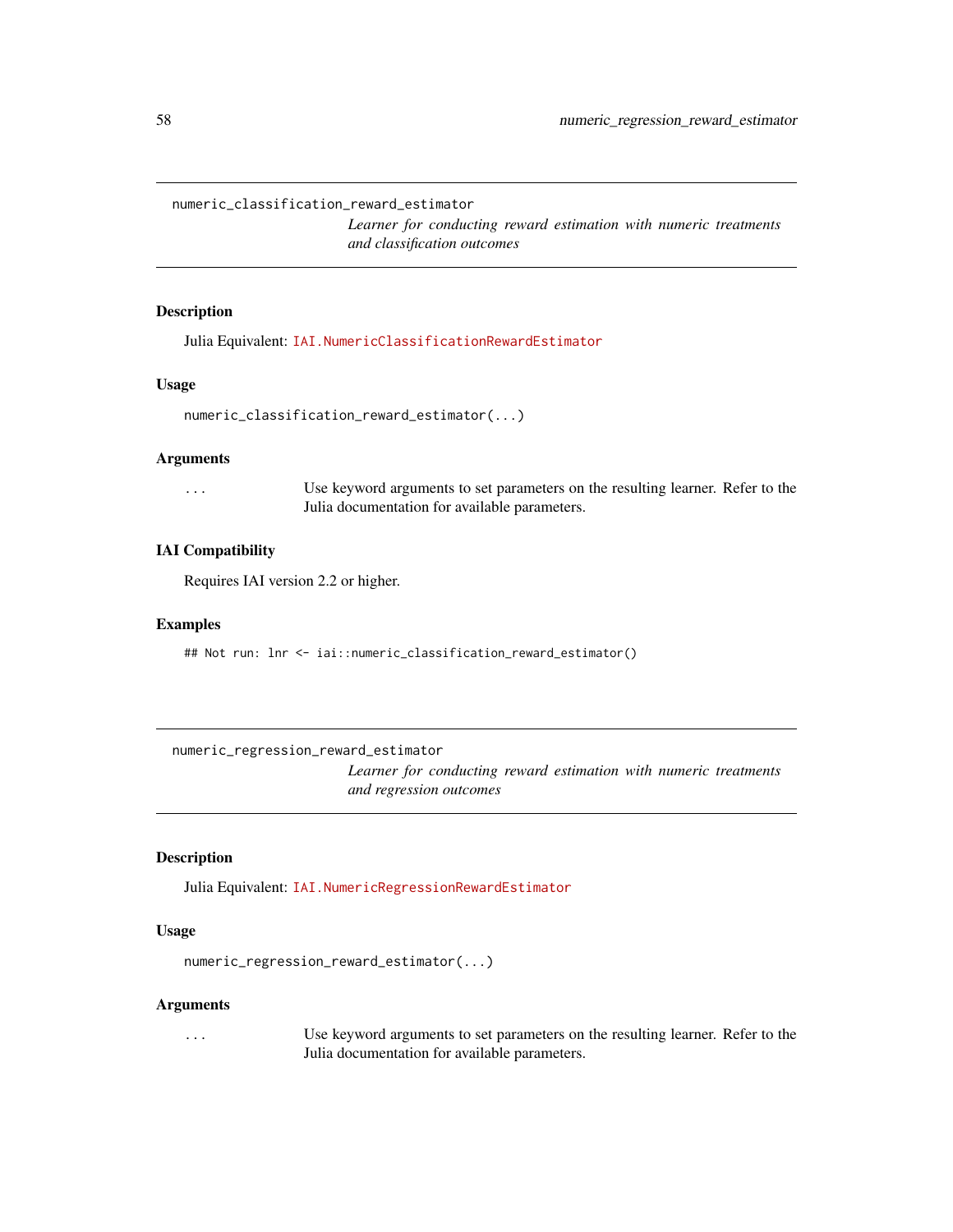#### IAI Compatibility

Requires IAI version 2.2 or higher.

#### Examples

## Not run: lnr <- iai::numeric\_regression\_reward\_estimator()

numeric\_reward\_estimator

*Learner for conducting reward estimation with numeric treatments*

#### Description

This function was deprecated in iai 1.6.0, and [numeric\_classification\_reward\_estimator()] or [numeric\_classification\_reward\_estimator()] should be used instead.

#### Usage

```
numeric_reward_estimator(...)
```
#### Arguments

... Use keyword arguments to set parameters on the resulting learner. Refer to the Julia documentation for available parameters.

#### Details

This deprecation is no longer supported as of the IAI v3 release.

#### IAI Compatibility

Requires IAI version 2.1 or 2.2.

## Examples

## Not run: lnr <- iai::numeric\_reward\_estimator()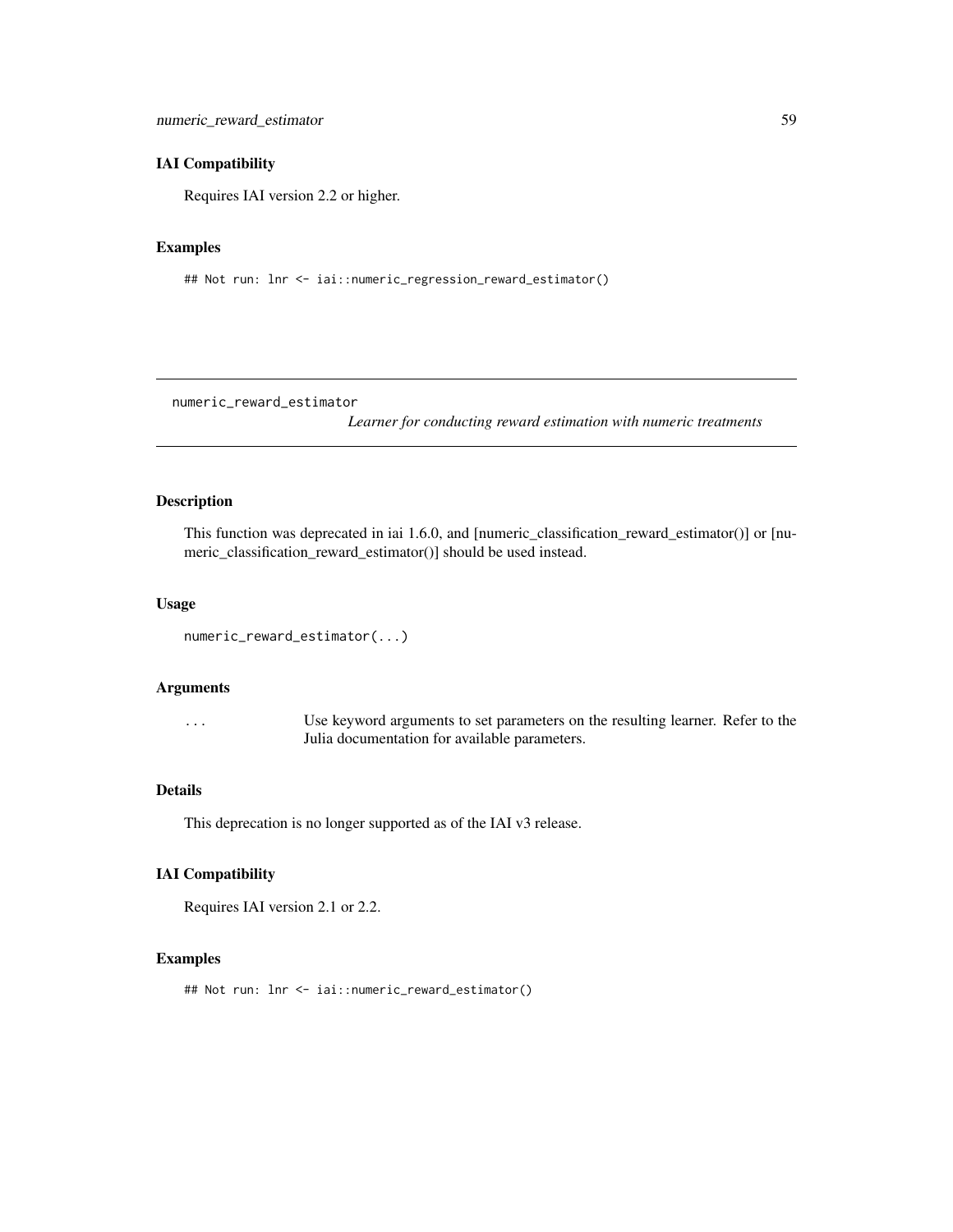numeric\_survival\_reward\_estimator

*Learner for conducting reward estimation with numeric treatments and survival outcomes*

#### Description

Julia Equivalent: [IAI.NumericSurvivalRewardEstimator](https://docs.interpretable.ai/v3.0.0/RewardEstimation/reference/#IAI.NumericSurvivalRewardEstimator)

#### Usage

```
numeric_survival_reward_estimator(...)
```
#### Arguments

... Use keyword arguments to set parameters on the resulting learner. Refer to the Julia documentation for available parameters.

#### IAI Compatibility

Requires IAI version 2.2 or higher.

#### Examples

## Not run: lnr <- iai::numeric\_survival\_reward\_estimator()

optimal\_feature\_selection\_classifier

*Learner for conducting Optimal Feature Selection on classification problems*

#### Description

Julia Equivalent: [IAI.OptimalFeatureSelectionClassifier](https://docs.interpretable.ai/v3.0.0/OptimalFeatureSelection/reference/#IAI.OptimalFeatureSelectionClassifier)

#### Usage

```
optimal_feature_selection_classifier(...)
```
#### Arguments

... Use keyword arguments to set parameters on the resulting learner. Refer to the Julia documentation for available parameters.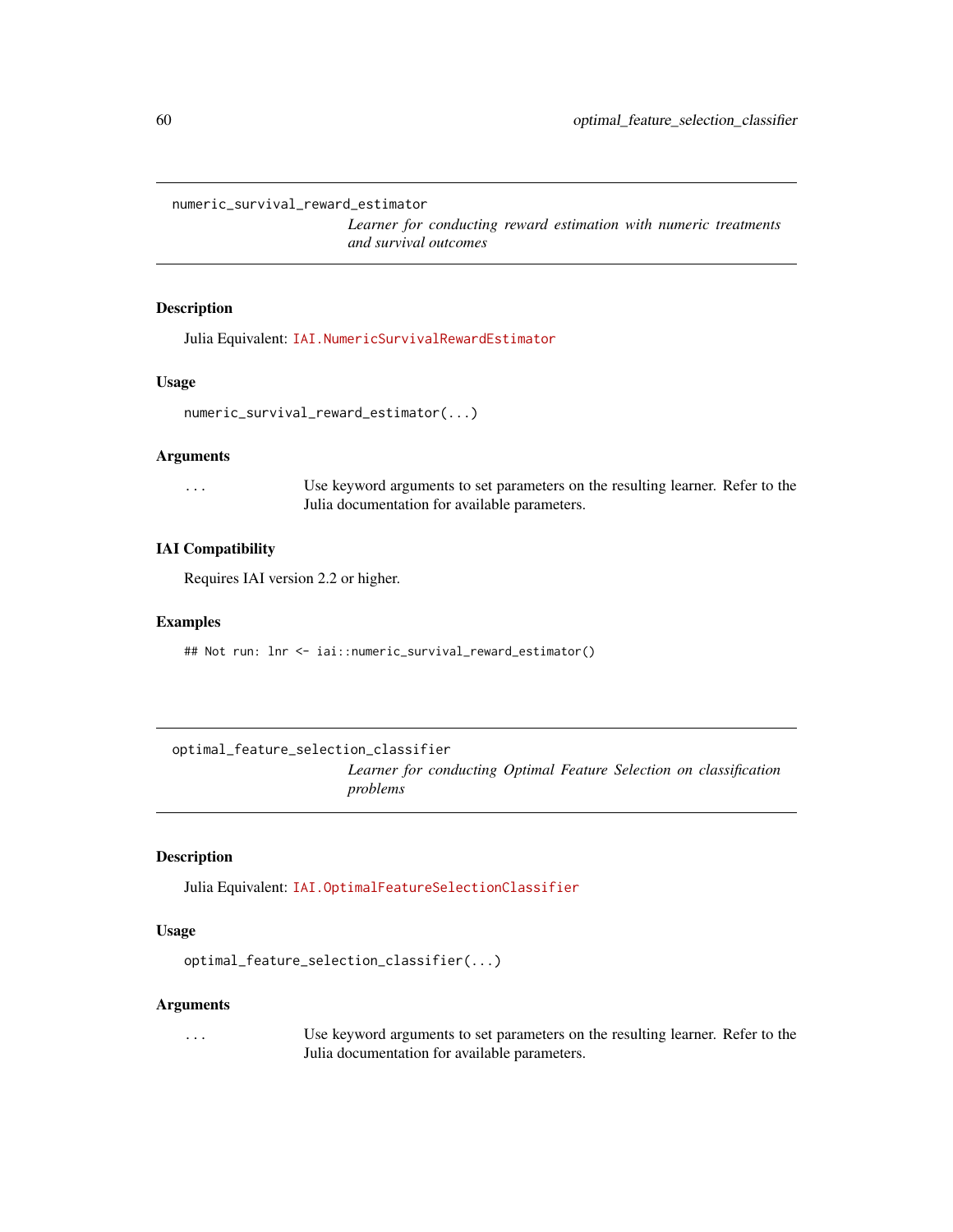#### IAI Compatibility

Requires IAI version 1.1 or higher.

## Examples

## Not run: lnr <- iai::optimal\_feature\_selection\_classifier()

optimal\_feature\_selection\_regressor *Learner for conducting Optimal Feature Selection on regression problems*

## Description

Julia Equivalent: [IAI.OptimalFeatureSelectionRegressor](https://docs.interpretable.ai/v3.0.0/OptimalFeatureSelection/reference/#IAI.OptimalFeatureSelectionRegressor)

#### Usage

```
optimal_feature_selection_regressor(...)
```
## Arguments

... Use keyword arguments to set parameters on the resulting learner. Refer to the Julia documentation for available parameters.

#### IAI Compatibility

Requires IAI version 1.1 or higher.

#### Examples

## Not run: lnr <- iai::optimal\_feature\_selection\_regressor()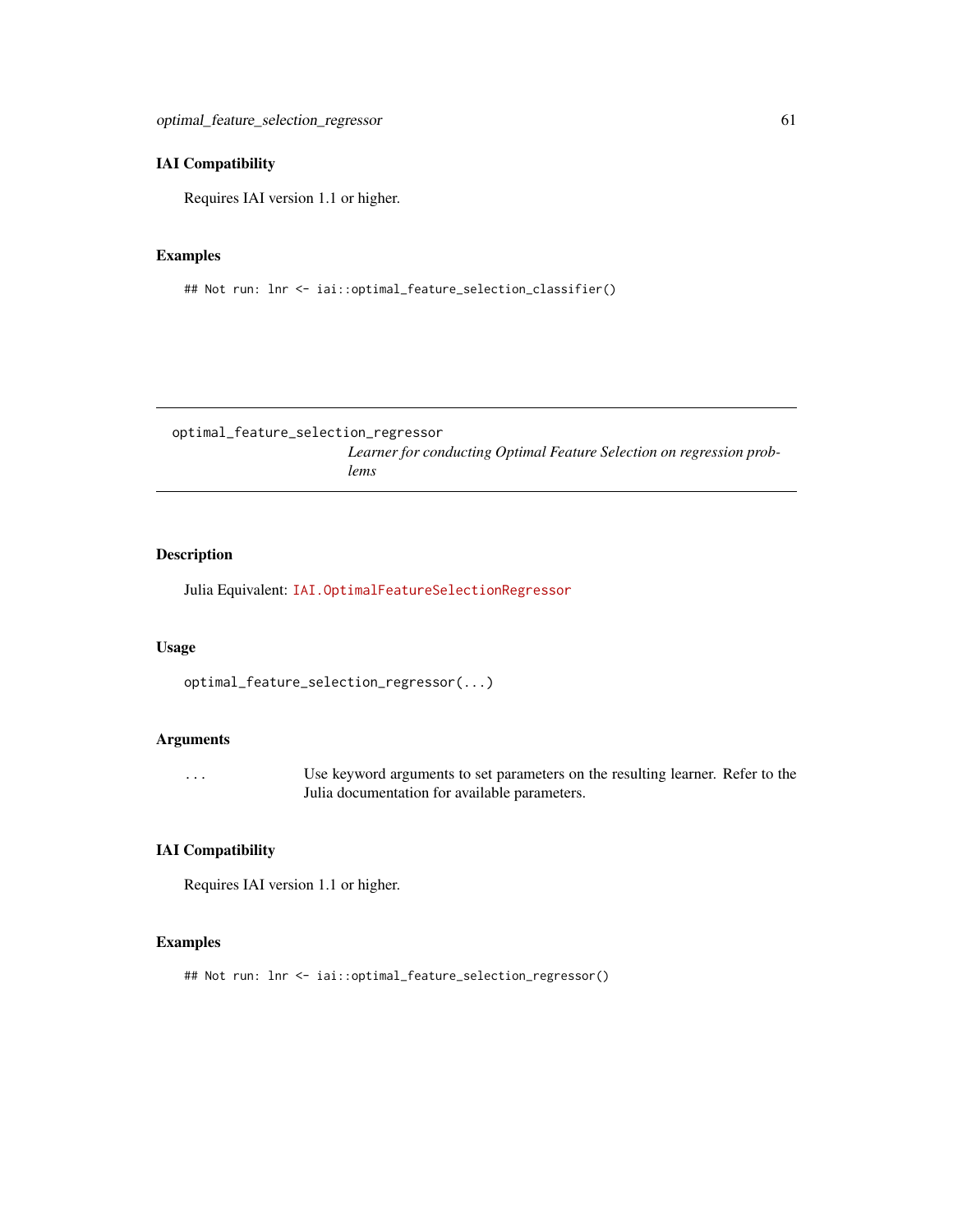```
optimal_tree_classifier
```
*Learner for training Optimal Classification Trees*

#### Description

Julia Equivalent: [IAI.OptimalTreeClassifier](https://docs.interpretable.ai/v3.0.0/OptimalTrees/reference/#IAI.OptimalTreeClassifier)

#### Usage

```
optimal_tree_classifier(...)
```
#### Arguments

... Use keyword arguments to set parameters on the resulting learner. Refer to the Julia documentation for available parameters.

# Examples

## Not run: lnr <- iai::optimal\_tree\_classifier()

```
optimal_tree_policy_maximizer
```
*Learner for training Optimal Policy Trees where the policy should aim to maximize outcomes*

## Description

Julia Equivalent: [IAI.OptimalTreePolicyMaximizer](https://docs.interpretable.ai/v3.0.0/OptimalTrees/reference/#IAI.OptimalTreePolicyMaximizer)

#### Usage

```
optimal_tree_policy_maximizer(...)
```
#### Arguments

... Use keyword arguments to set parameters on the resulting learner. Refer to the Julia documentation for available parameters.

# IAI Compatibility

Requires IAI version 2.0 or higher.

#### Examples

## Not run: lnr <- iai::optimal\_tree\_policy\_maximizer()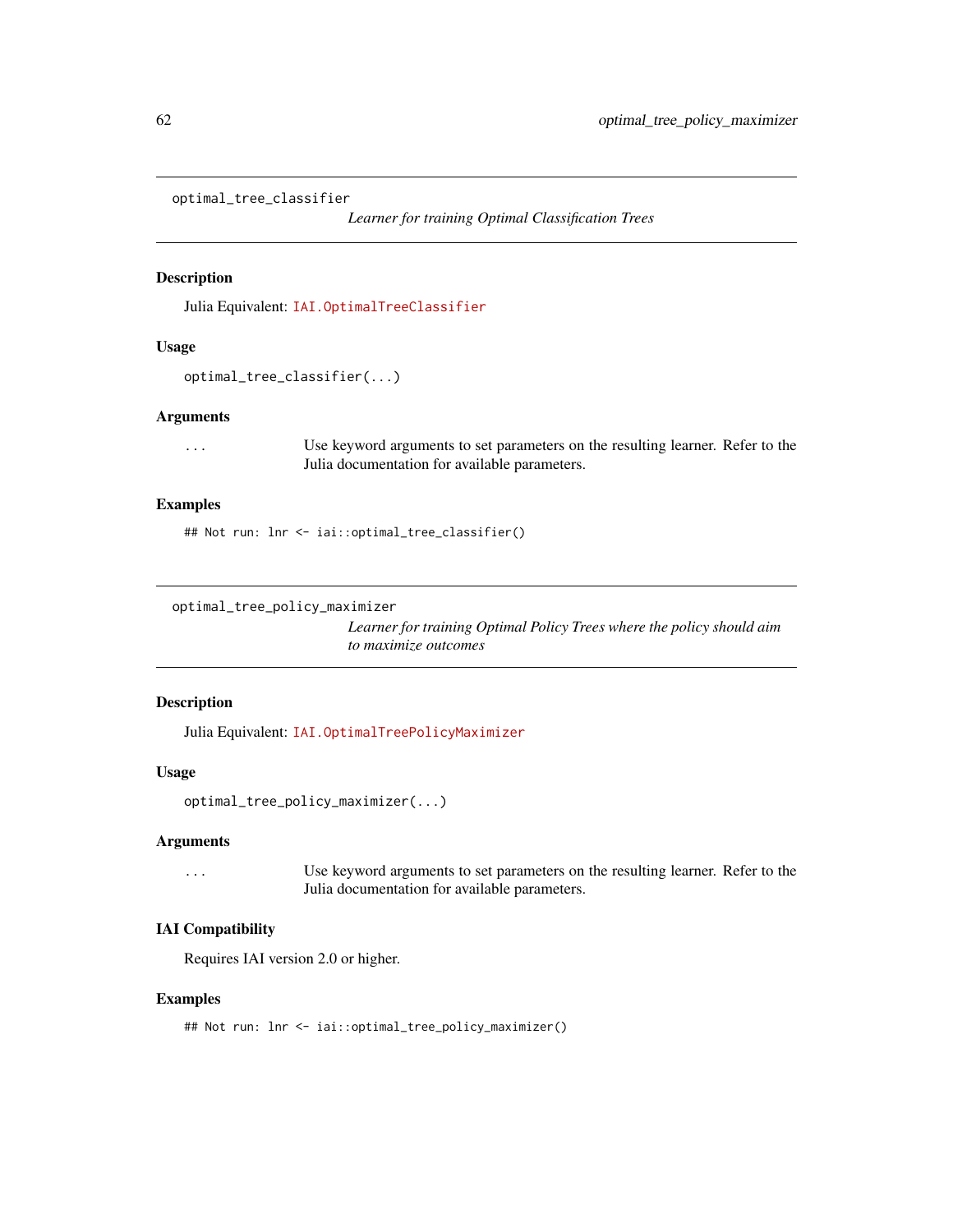optimal\_tree\_policy\_minimizer

*Learner for training Optimal Policy Trees where the policy should aim to minimize outcomes*

#### Description

Julia Equivalent: [IAI.OptimalTreePolicyMinimizer](https://docs.interpretable.ai/v3.0.0/OptimalTrees/reference/#IAI.OptimalTreePolicyMinimizer)

#### Usage

```
optimal_tree_policy_minimizer(...)
```
## Arguments

... Use keyword arguments to set parameters on the resulting learner. Refer to the Julia documentation for available parameters.

## IAI Compatibility

Requires IAI version 2.0 or higher.

#### Examples

## Not run: lnr <- iai::optimal\_tree\_policy\_minimizer()

```
optimal_tree_prescription_maximizer
```
*Learner for training Optimal Prescriptive Trees where the prescriptions should aim to maximize outcomes*

#### Description

Julia Equivalent: [IAI.OptimalTreePrescriptionMaximizer](https://docs.interpretable.ai/v3.0.0/OptimalTrees/reference/#IAI.OptimalTreePrescriptionMaximizer)

#### Usage

optimal\_tree\_prescription\_maximizer(...)

#### Arguments

... Use keyword arguments to set parameters on the resulting learner. Refer to the Julia documentation for available parameters.

#### Examples

## Not run: lnr <- iai::optimal\_tree\_prescription\_maximizer()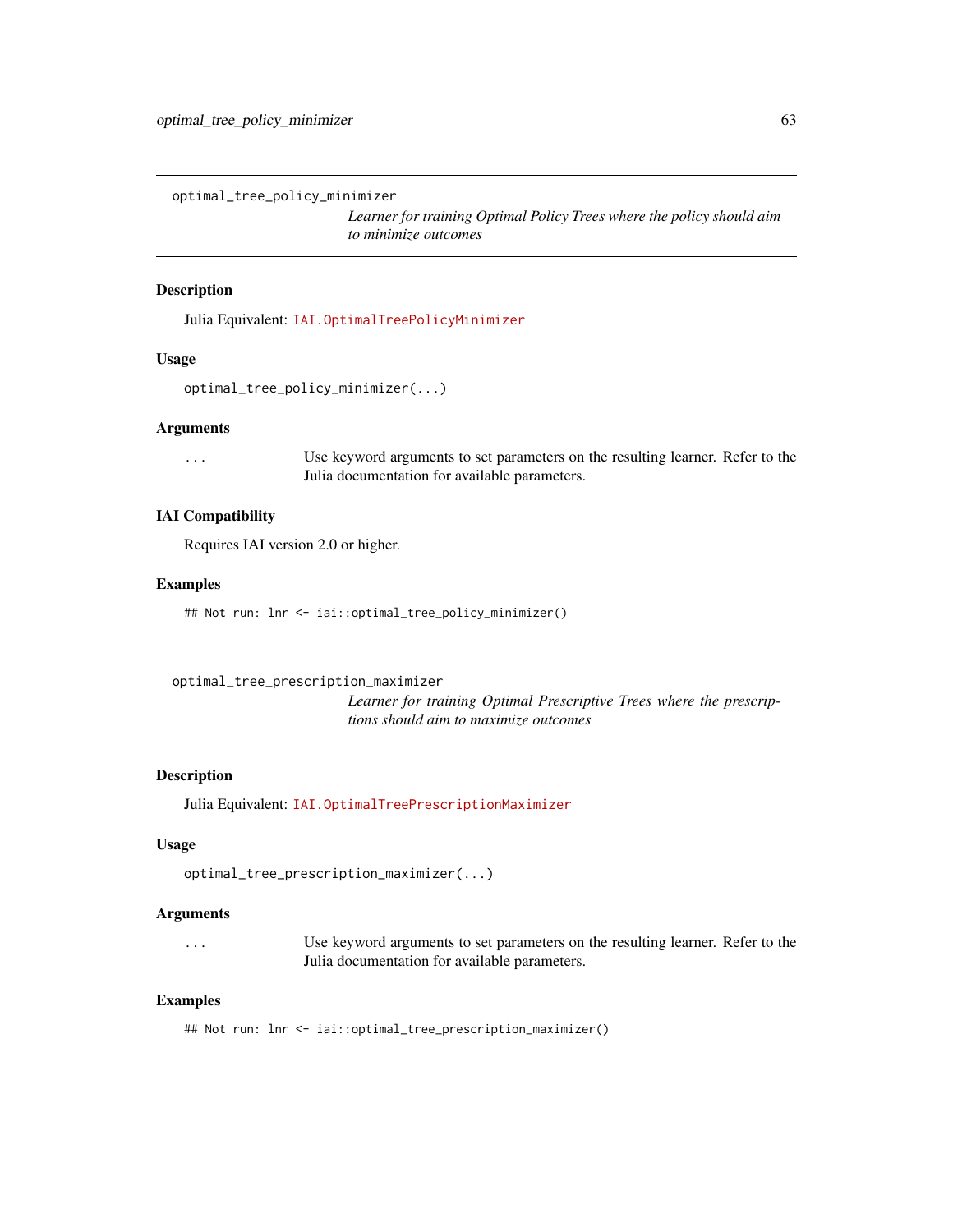optimal\_tree\_prescription\_minimizer

*Learner for training Optimal Prescriptive Trees where the prescriptions should aim to minimize outcomes*

#### Description

Julia Equivalent: [IAI.OptimalTreePrescriptionMinimizer](https://docs.interpretable.ai/v3.0.0/OptimalTrees/reference/#IAI.OptimalTreePrescriptionMinimizer)

## Usage

optimal\_tree\_prescription\_minimizer(...)

#### Arguments

... Use keyword arguments to set parameters on the resulting learner. Refer to the Julia documentation for available parameters.

#### Examples

## Not run: lnr <- iai::optimal\_tree\_prescription\_minimizer()

```
optimal_tree_regressor
```
*Learner for training Optimal Regression Trees*

## Description

Julia Equivalent: [IAI.OptimalTreeRegressor](https://docs.interpretable.ai/v3.0.0/OptimalTrees/reference/#IAI.OptimalTreeRegressor)

#### Usage

```
optimal_tree_regressor(...)
```
#### Arguments

... Use keyword arguments to set parameters on the resulting learner. Refer to the Julia documentation for available parameters.

## Examples

## Not run: lnr <- iai::optimal\_tree\_regressor()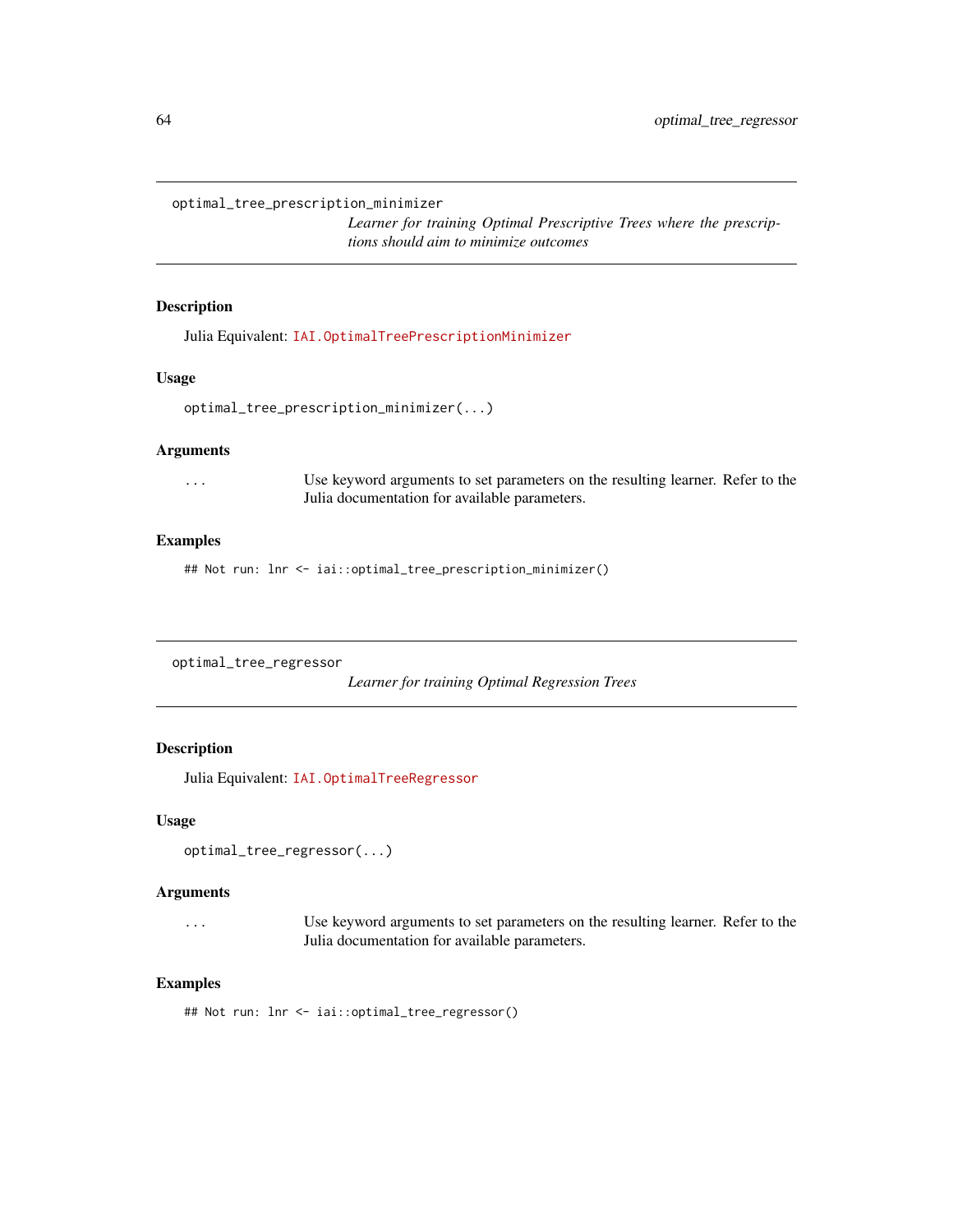<span id="page-64-0"></span>optimal\_tree\_survival\_learner

*Learner for training Optimal Survival Trees*

### Description

Julia Equivalent: [IAI.OptimalTreeSurvivalLearner](https://docs.interpretable.ai/v3.0.0/OptimalTrees/reference/#IAI.OptimalTreeSurvivalLearner)

#### Usage

```
optimal_tree_survival_learner(...)
```
#### Arguments

... Use keyword arguments to set parameters on the resulting learner. Refer to the Julia documentation for available parameters.

## Examples

## Not run: lnr <- iai::optimal\_tree\_survival\_learner()

optimal\_tree\_survivor *Learner for training Optimal Survival Trees*

#### Description

This function was deprecated and renamed to [optimal\\_tree\\_survival\\_learner\(\)](#page-64-0) in iai 1.3.0. This is for consistency with the IAI v2.0.0 Julia release.

#### Usage

```
optimal_tree_survivor(...)
```
#### Arguments

... Use keyword arguments to set parameters on the resulting learner. Refer to the Julia documentation for available parameters.

#### Examples

## Not run: lnr <- iai::optimal\_tree\_survivor()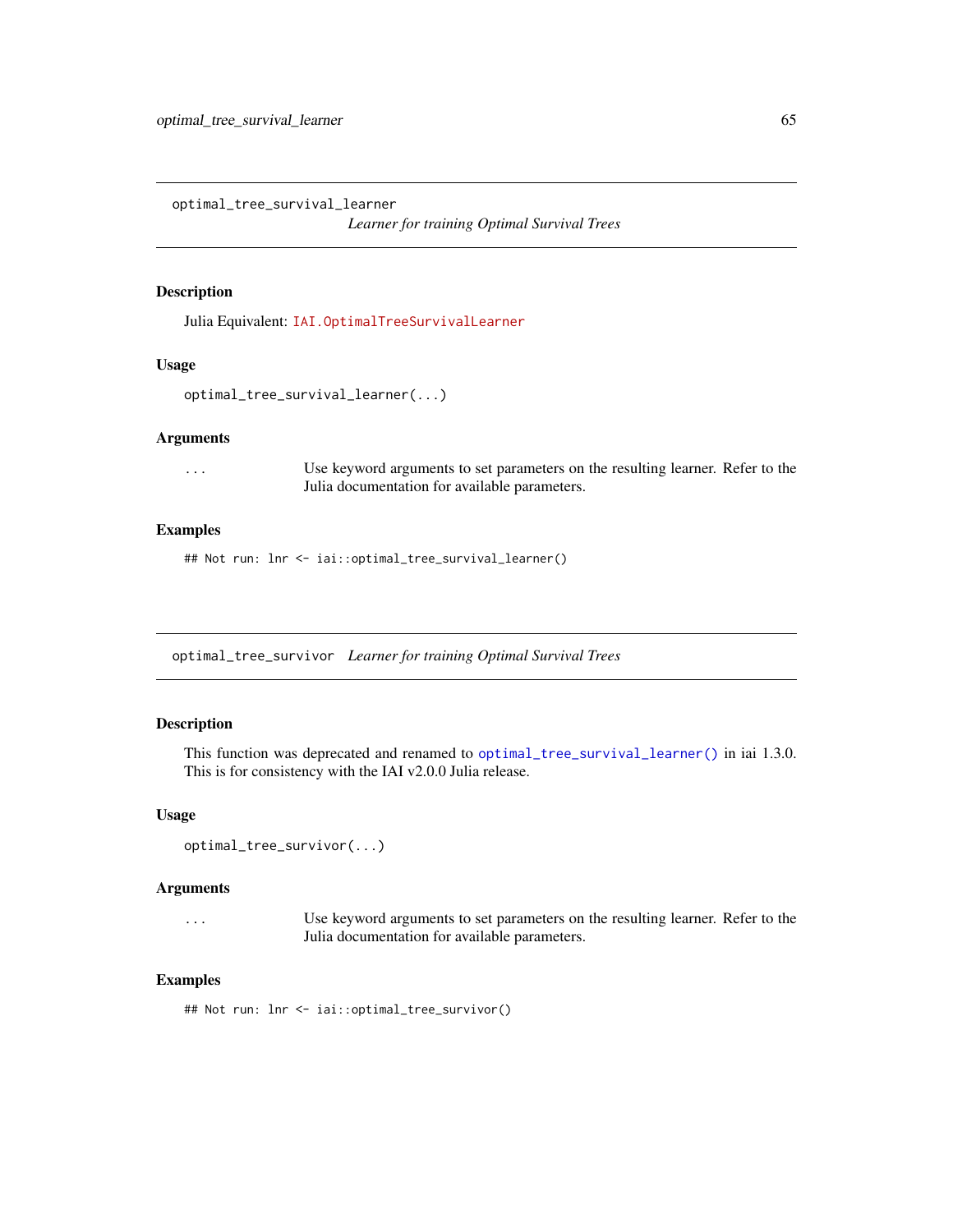opt\_knn\_imputation\_learner

*Learner for conducting optimal k-NN imputation*

#### Description

Julia Equivalent: [IAI.OptKNNImputationLearner](https://docs.interpretable.ai/v3.0.0/OptImpute/reference/#IAI.OptKNNImputationLearner)

#### Usage

```
opt_knn_imputation_learner(...)
```
#### Arguments

... Use keyword arguments to set parameters on the resulting learner. Refer to the Julia documentation for available parameters.

#### Examples

## Not run: lnr <- iai::opt\_knn\_imputation\_learner()

opt\_svm\_imputation\_learner

*Learner for conducting optimal SVM imputation*

## Description

Julia Equivalent: [IAI.OptSVMImputationLearner](https://docs.interpretable.ai/v3.0.0/OptImpute/reference/#IAI.OptSVMImputationLearner)

#### Usage

```
opt_svm_imputation_learner(...)
```
## Arguments

... Use keyword arguments to set parameters on the resulting learner. Refer to the Julia documentation for available parameters.

#### Examples

## Not run: lnr <- iai::opt\_svm\_imputation\_learner()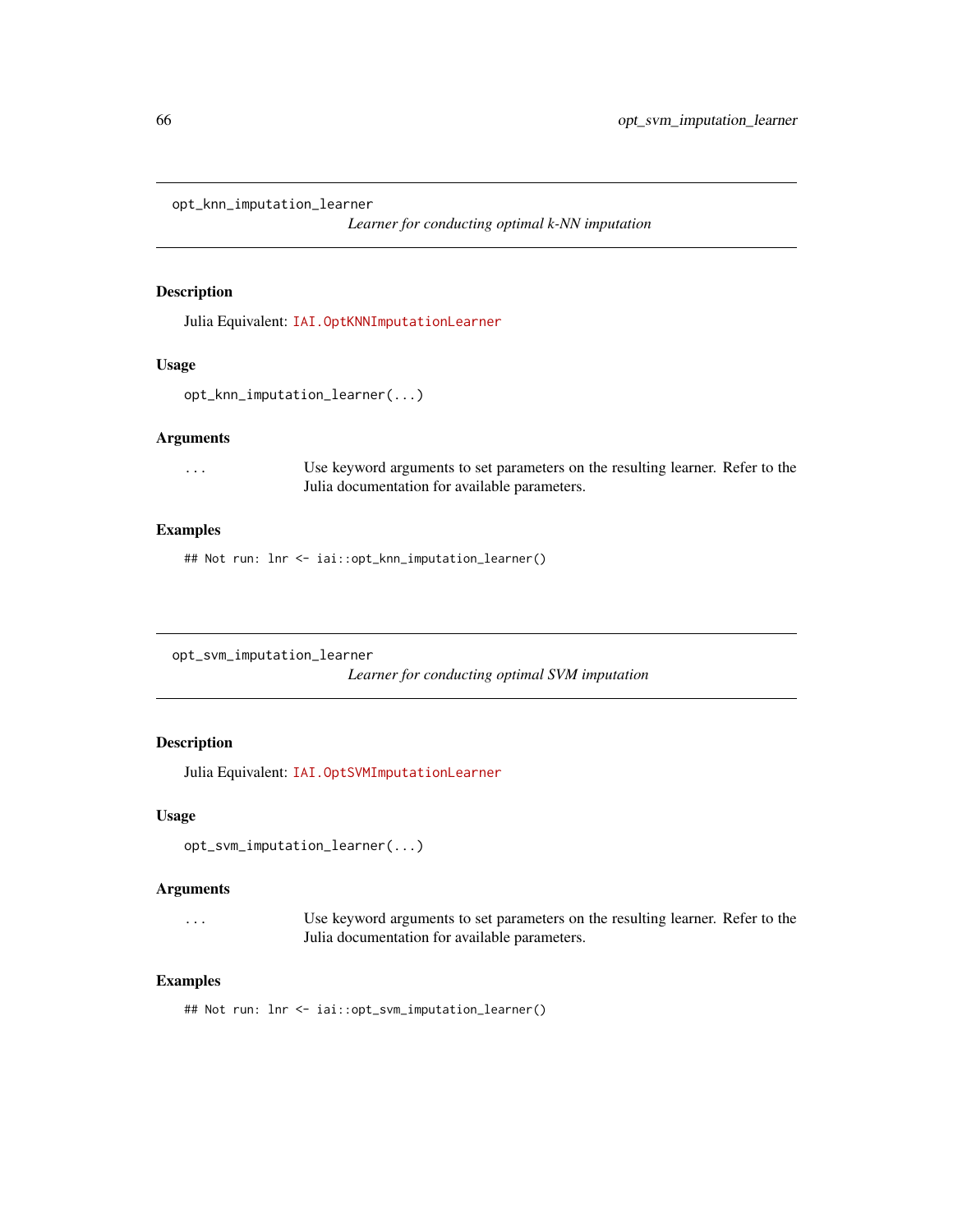opt\_tree\_imputation\_learner

*Learner for conducting optimal tree-based imputation*

## Description

Julia Equivalent: [IAI.OptTreeImputationLearner](https://docs.interpretable.ai/v3.0.0/OptImpute/reference/#IAI.OptTreeImputationLearner)

## Usage

```
opt_tree_imputation_learner(...)
```
## Arguments

... Use keyword arguments to set parameters on the resulting learner. Refer to the Julia documentation for available parameters.

## Examples

## Not run: lnr <- iai::opt\_tree\_imputation\_learner()

plot.grid\_search *Plot a grid search results for Optimal Feature Selection learners*

## Description

Plot a grid search results for Optimal Feature Selection learners

#### Usage

```
## S3 method for class 'grid_search'
plot(x, ...)
```
## Arguments

|   | The grid search to plot                                        |
|---|----------------------------------------------------------------|
| . | Additional arguments (passed to ggplot2::autoplot.grid_search) |

## IAI Compatibility

Requires IAI version 2.2 or higher.

#### Examples

## Not run: plot(grid)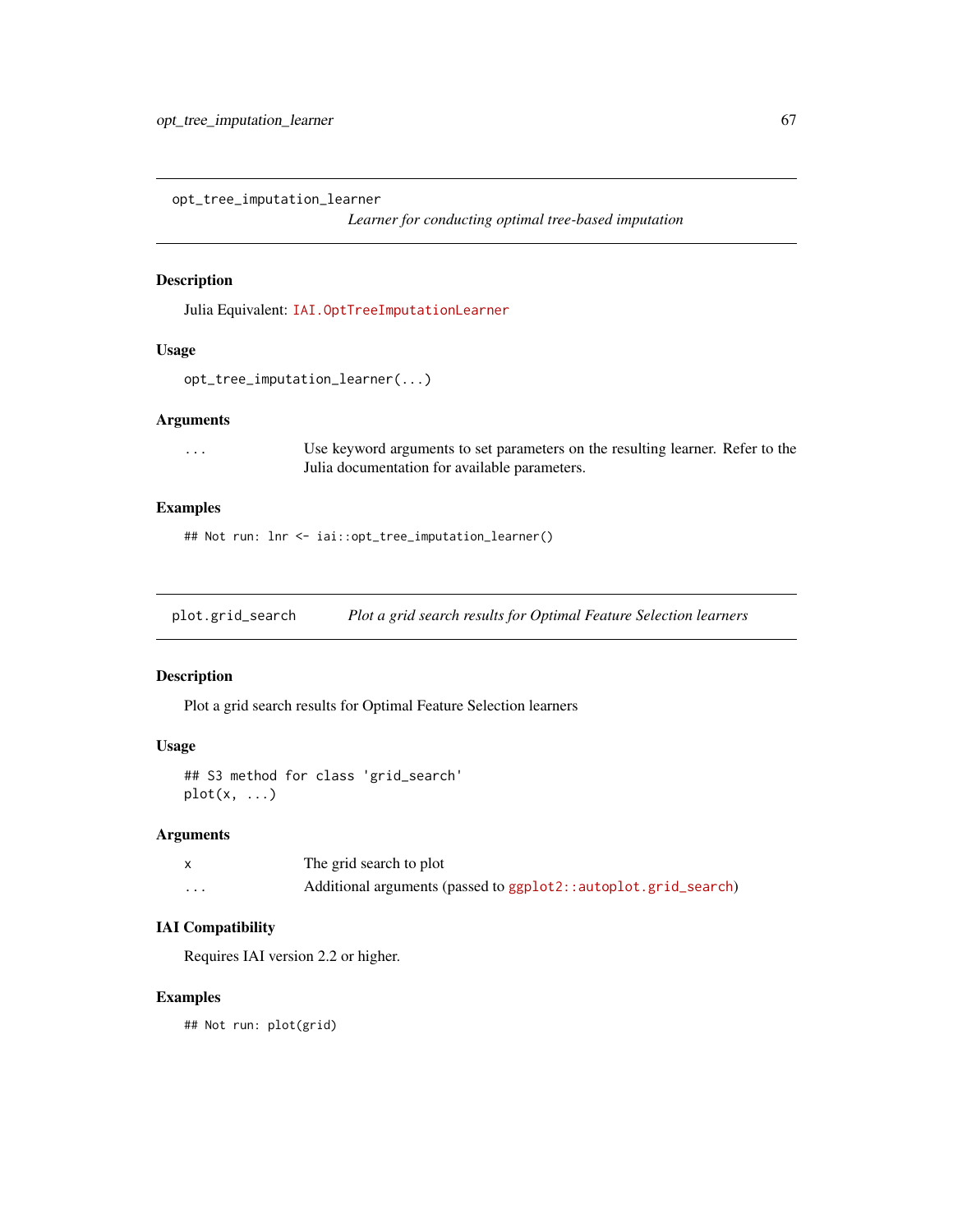plot.roc\_curve *Plot an ROC curve*

## Description

Plot an ROC curve

#### Usage

## S3 method for class 'roc\_curve'  $plot(x, \ldots)$ 

## Arguments

|          | The ROC curve to plot         |
|----------|-------------------------------|
| $\cdots$ | Additional arguments (unused) |

## IAI Compatibility

Requires IAI version 2.1 or higher.

## Examples

## Not run: plot(roc)

plot.similarity\_comparison *Plot a similarity comparison*

# Description

Plot a similarity comparison

#### Usage

## S3 method for class 'similarity\_comparison'  $plot(x, \ldots)$ 

## Arguments

|   | The similarity comparison to plot |
|---|-----------------------------------|
| . | Additional arguments (unused)     |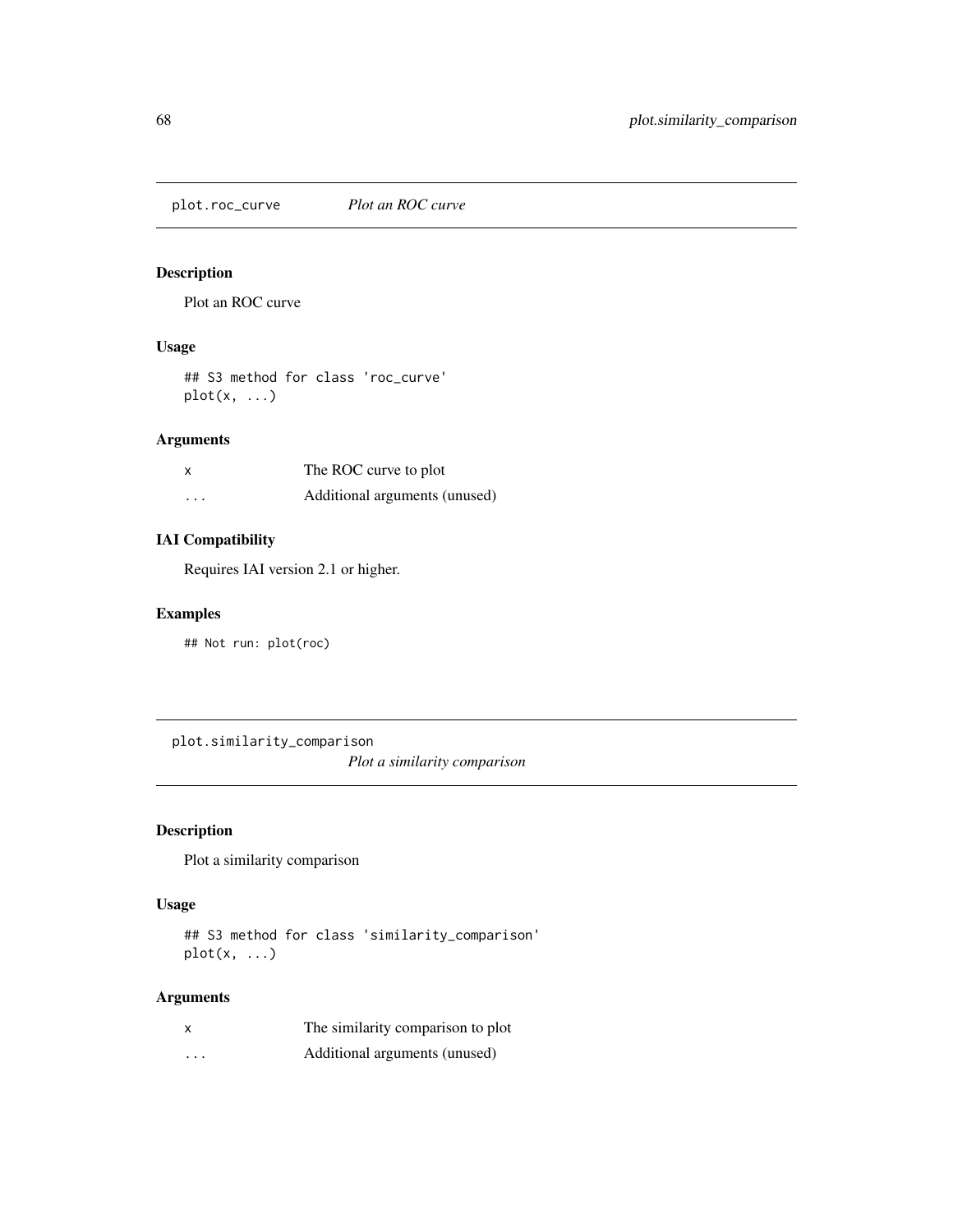plot.stability\_analysis 69

# IAI Compatibility

Requires IAI version 2.2 or higher.

## Examples

## Not run: plot(similarity)

plot.stability\_analysis *Plot a stability analysis*

# Description

Plot a stability analysis

## Usage

## S3 method for class 'stability\_analysis'  $plot(x, \ldots)$ 

## Arguments

| $\boldsymbol{\mathsf{x}}$ | The stability analysis to plot |
|---------------------------|--------------------------------|
| $\cdots$                  | Additional arguments (unused)  |

# IAI Compatibility

Requires IAI version 2.2 or higher.

## Examples

## Not run: plot(stability)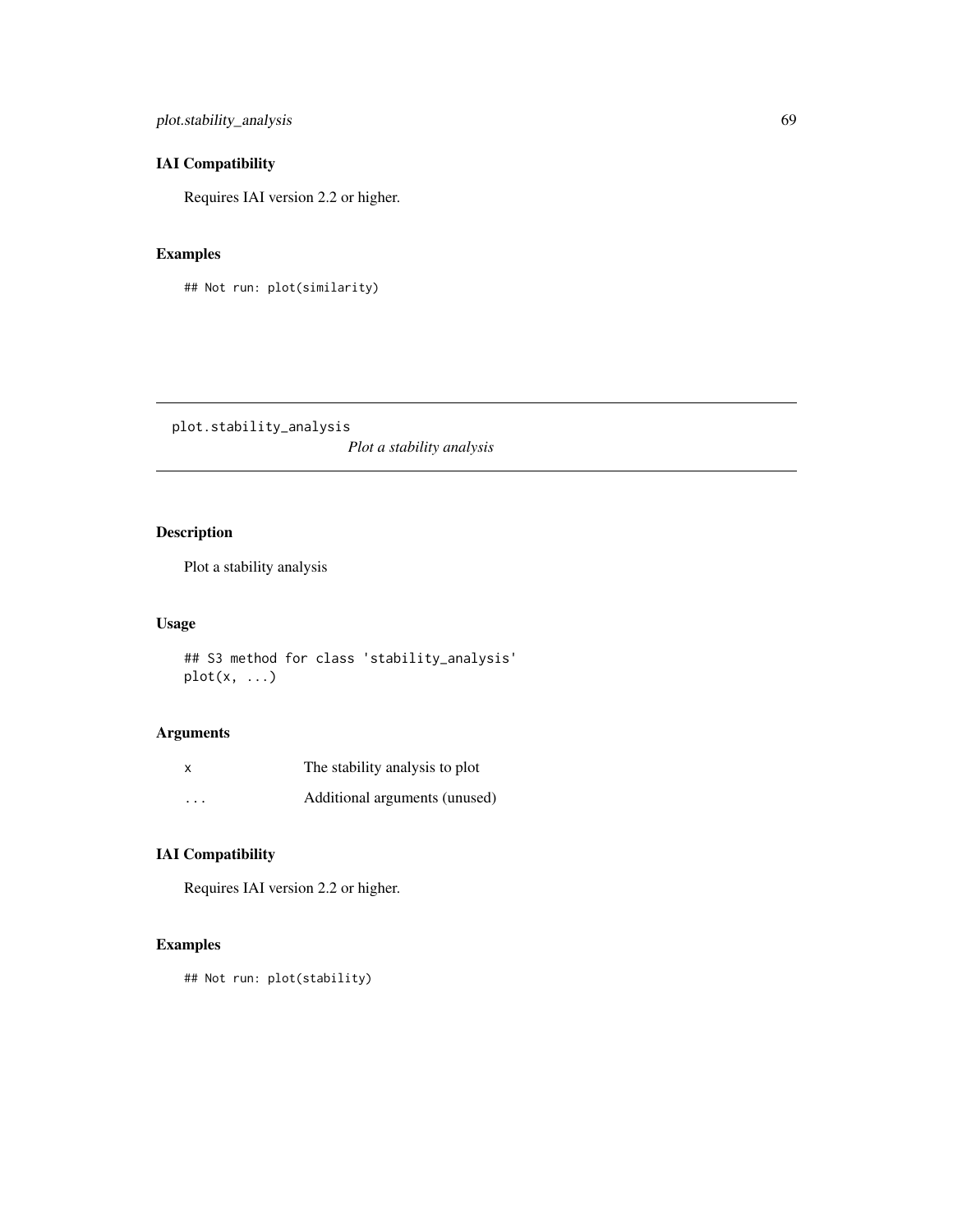## Description

Julia Equivalent: [IAI.predict](https://docs.interpretable.ai/v3.0.0/IAIBase/reference/#IAI.predict)

## Usage

predict(lnr, X, ...)

#### Arguments

| 1nr     | The learner or grid to use for prediction.                 |
|---------|------------------------------------------------------------|
| X       | The features of the data.                                  |
| $\cdot$ | Refer to the Julia documentation for available parameters. |

#### Examples

## Not run: iai::predict(lnr, X)

```
predict_expected_survival_time
```
*Return the expected survival time estimate made by a model for each point in the features.*

#### Description

Julia Equivalent: [IAI.predict\\_expected\\_survival\\_time](https://docs.interpretable.ai/v3.0.0/IAIBase/reference/#IAI.predict_expected_survival_time)

### Usage

```
predict_expected_survival_time(lnr, X, ...)
```
#### Arguments

| lnr      | The learner or grid to use for prediction.                 |
|----------|------------------------------------------------------------|
| x.       | The features of the data.                                  |
| $\cdots$ | Refer to the Julia documentation for available parameters. |

# IAI Compatibility

Requires IAI version 2.0 or higher.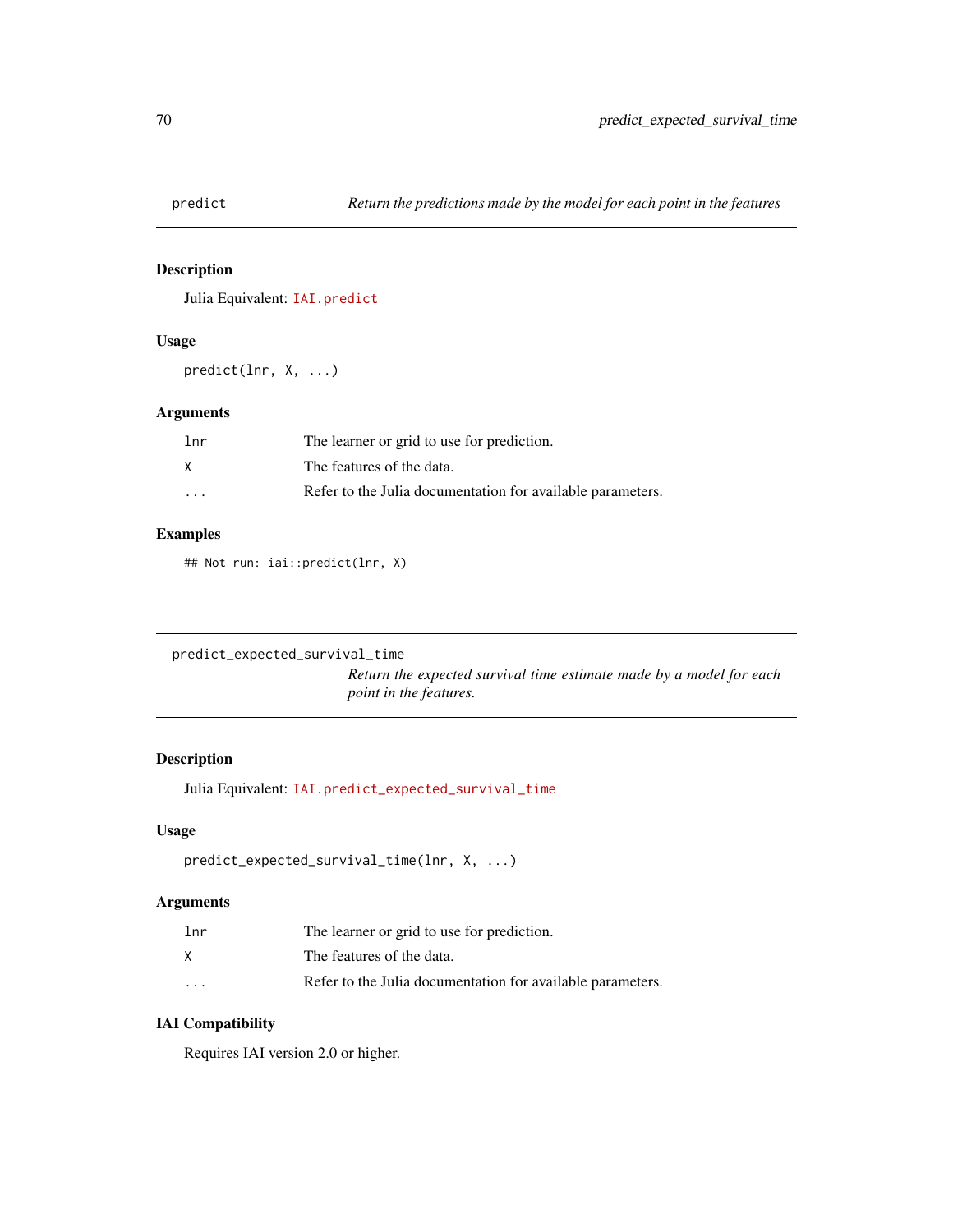## predict\_hazard 71

# Examples

## Not run: iai::predict\_expected\_survival\_time(lnr, X)

| predict_hazard | Return the fitted hazard coefficient estimate made by a model for each |
|----------------|------------------------------------------------------------------------|
|                | <i>point in the features.</i>                                          |

# Description

A higher hazard coefficient estimate corresponds to a smaller predicted survival time.

## Usage

```
predict_hazard(lnr, X, ...)
```
# Arguments

| lnr                     | The learner or grid to use for prediction.                 |
|-------------------------|------------------------------------------------------------|
| x                       | The features of the data.                                  |
| $\cdot$ $\cdot$ $\cdot$ | Refer to the Julia documentation for available parameters. |

# Details

Julia Equivalent: [IAI.predict\\_hazard](https://docs.interpretable.ai/v3.0.0/IAIBase/reference/#IAI.predict_hazard)

# IAI Compatibility

Requires IAI version 1.2 or higher.

## Examples

## Not run: iai::predict\_hazard(lnr, X)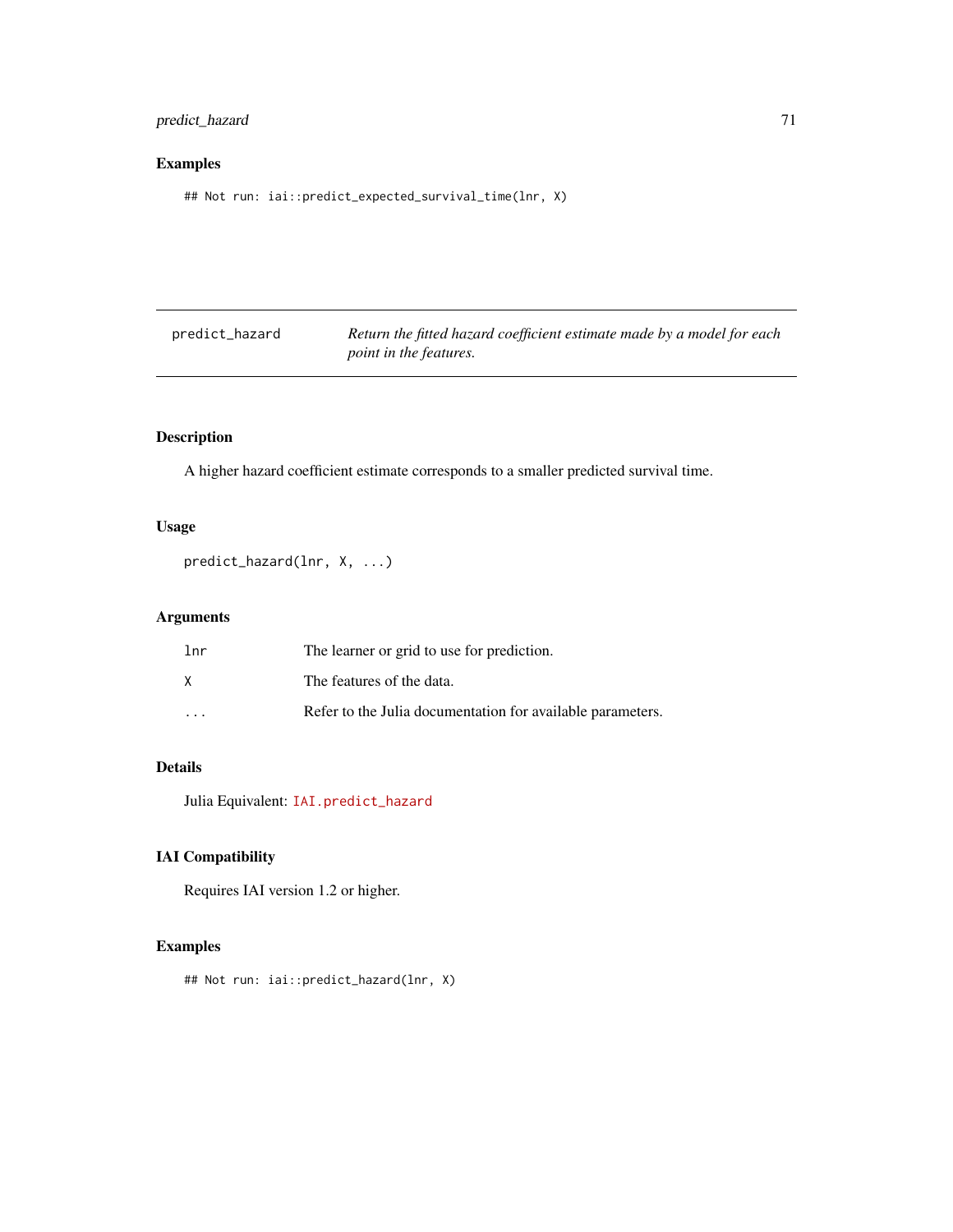# Description

Julia Equivalent: [IAI.predict\\_outcomes](https://docs.interpretable.ai/v3.0.0/IAIBase/reference/#IAIBase-API-Reference-1) (for prescription or policy learners as appropriate)

# Usage

```
predict_outcomes(lnr, X, ...)
```
## Arguments

| lnr                     | The learner or grid to use for prediction.   |
|-------------------------|----------------------------------------------|
| X                       | The features of the data.                    |
| $\cdot$ $\cdot$ $\cdot$ | For policy learners only, the reward matrix. |

## IAI Compatibility

Requires IAI version 2.0 or higher for policy learners.

## Examples

## Not run: iai::predict\_outcomes(lnr, X, ...)

| predict_proba | Return the probabilities of class membership predicted by a model for |
|---------------|-----------------------------------------------------------------------|
|               | each point in the features                                            |

# Description

Julia Equivalent: [IAI.predict\\_proba](https://docs.interpretable.ai/v3.0.0/IAIBase/reference/#IAI.predict_proba)

## Usage

predict\_proba(lnr, X)

## Arguments

| 1 <sub>nr</sub> | The learner or grid to use for prediction. |
|-----------------|--------------------------------------------|
|                 | The features of the data.                  |

## Examples

## Not run: iai::predict\_proba(lnr, X)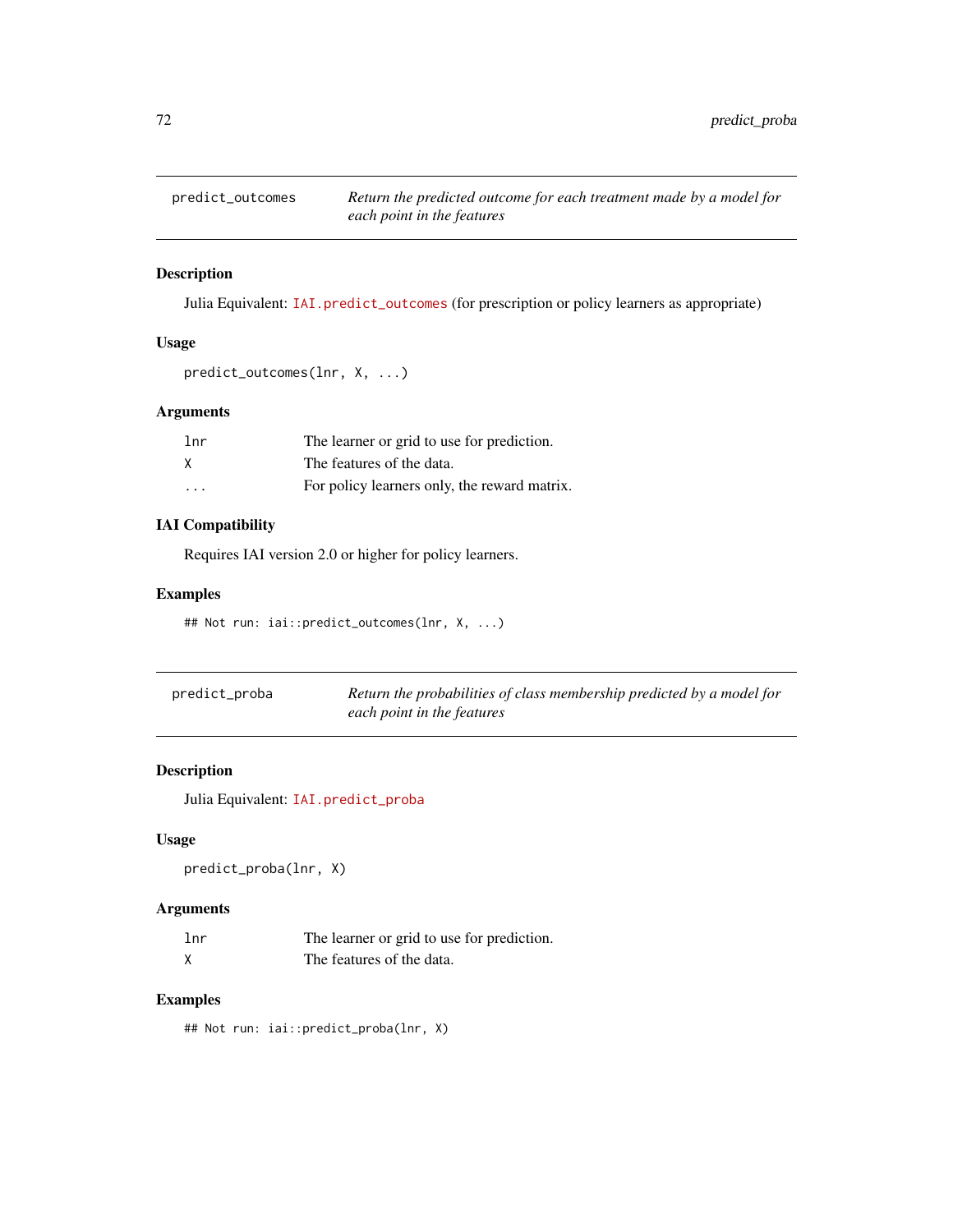<span id="page-72-0"></span>predict\_reward *Return counterfactual rewards estimated using learner parameters for each observation in the supplied data and predictions*

# Description

Julia Equivalent: [IAI.predict\\_reward](https://docs.interpretable.ai/v3.0.0/RewardEstimation/reference/#IAI.predict_reward)

#### Usage

predict\_reward(lnr, ...)

#### Arguments

| lnr                     | The learner or grid to use for estimation                                                                                    |
|-------------------------|------------------------------------------------------------------------------------------------------------------------------|
| $\cdot$ $\cdot$ $\cdot$ | Additional arguments depending on the treatment and outcome types. Refer to<br>the Julia documentation for more information. |

# IAI Compatibility

Requires IAI version 3.0 or higher.

#### Examples

## Not run: iai::predict\_reward(lnr, treatments, outcomes, predictions)

predict\_shap *Calculate SHAP values for all points in the features using the learner*

#### Description

Julia Equivalent: [IAI.predict\\_shap](https://docs.interpretable.ai/v3.0.0/Heuristics/reference/#IAI.predict_shap)

#### Usage

predict\_shap(lnr, X)

# Arguments

| 1 <sub>nr</sub> | The XGB oost learner or grid to use for prediction. |
|-----------------|-----------------------------------------------------|
|                 | The features of the data.                           |

# IAI Compatibility

Requires IAI version 2.2 or higher.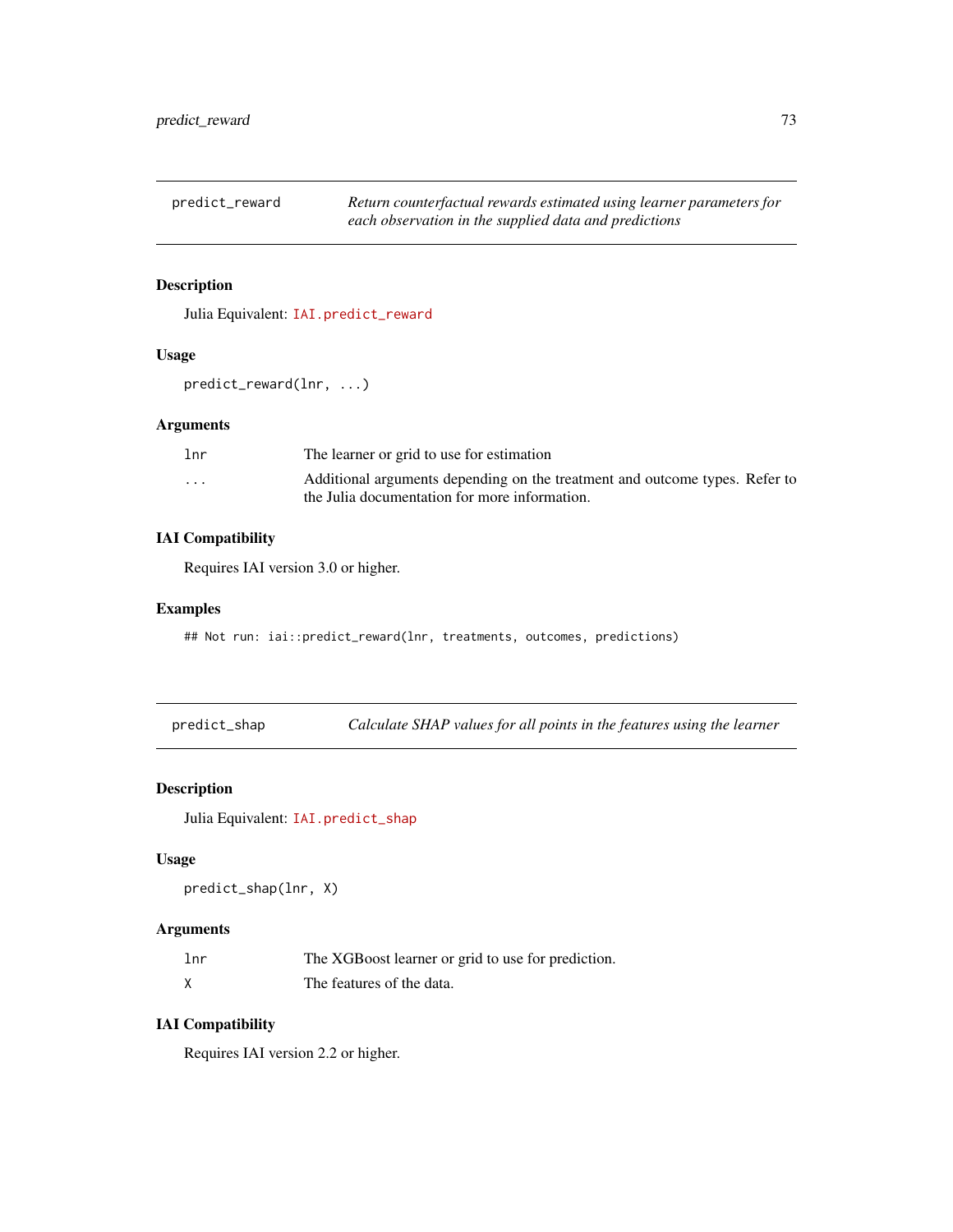<span id="page-73-0"></span>## Not run: iai::predict\_shap(lnr, X)

#### predict\_treatment\_outcome

*Return the estimated quality of each treatment in the trained model of the learner for each point in the features*

# Description

Julia Equivalent: [IAI.predict\\_treatment\\_outcome](https://docs.interpretable.ai/v3.0.0/IAIBase/reference/#IAI.predict_treatment_outcome)

#### Usage

predict\_treatment\_outcome(lnr, X)

#### Arguments

| 1 <sub>nr</sub> | The learner or grid to use for prediction. |
|-----------------|--------------------------------------------|
| X               | The features of the data.                  |

# IAI Compatibility

Requires IAI version 2.1 or higher.

# Examples

## Not run: iai::predict\_treatment\_outcome(lnr, X)

predict\_treatment\_rank

*Return the treatments in ranked order of effectiveness for each point in the features*

# Description

Julia Equivalent: [IAI.predict\\_treatment\\_rank](https://docs.interpretable.ai/v3.0.0/IAIBase/reference/#IAI.predict_treatment_rank)

#### Usage

predict\_treatment\_rank(lnr, X)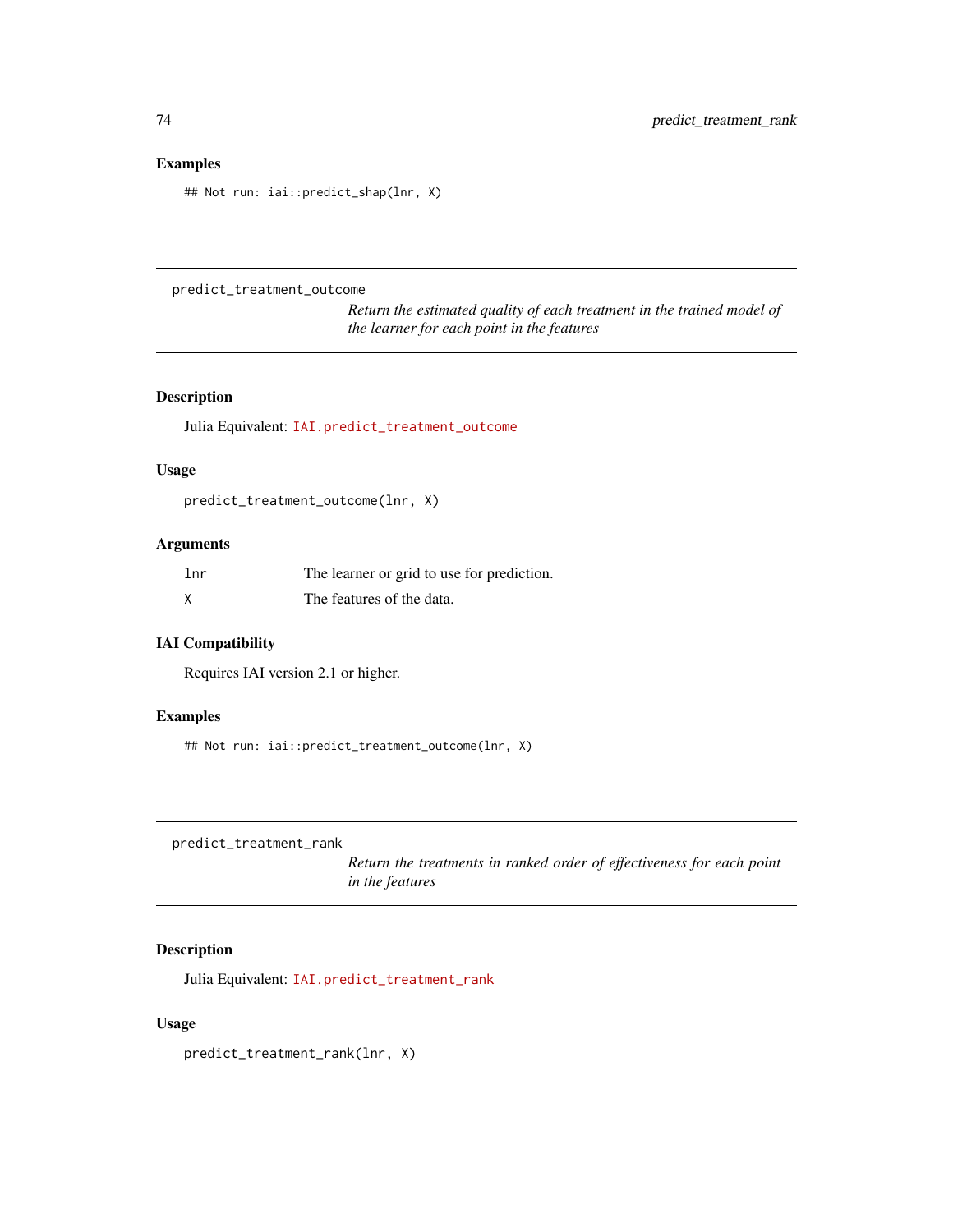# <span id="page-74-0"></span>print\_path 75

# Arguments

| 1 <sub>nr</sub> | The learner or grid to use for prediction. |
|-----------------|--------------------------------------------|
|                 | The features of the data.                  |

# IAI Compatibility

Requires IAI version 2.1 or higher.

# Examples

## Not run: iai::predict\_treatment\_rank(lnr, X)

| print_path | Print the decision path through the learner for each sample in the |
|------------|--------------------------------------------------------------------|
|            | <i>features</i>                                                    |

# Description

Julia Equivalent: [IAI.print\\_path](https://docs.interpretable.ai/v3.0.0/IAITrees/reference/#IAI.print_path)

#### Usage

print\_path(lnr, X, ...)

# Arguments

| lnr     | The learner or grid to query.                              |
|---------|------------------------------------------------------------|
| X       | The features of the data.                                  |
| $\cdot$ | Refer to the Julia documentation for available parameters. |

# Examples

```
## Not run:
iai::print_path(lnr, X)
iai::print_path(lnr, X, 1)
```
## End(Not run)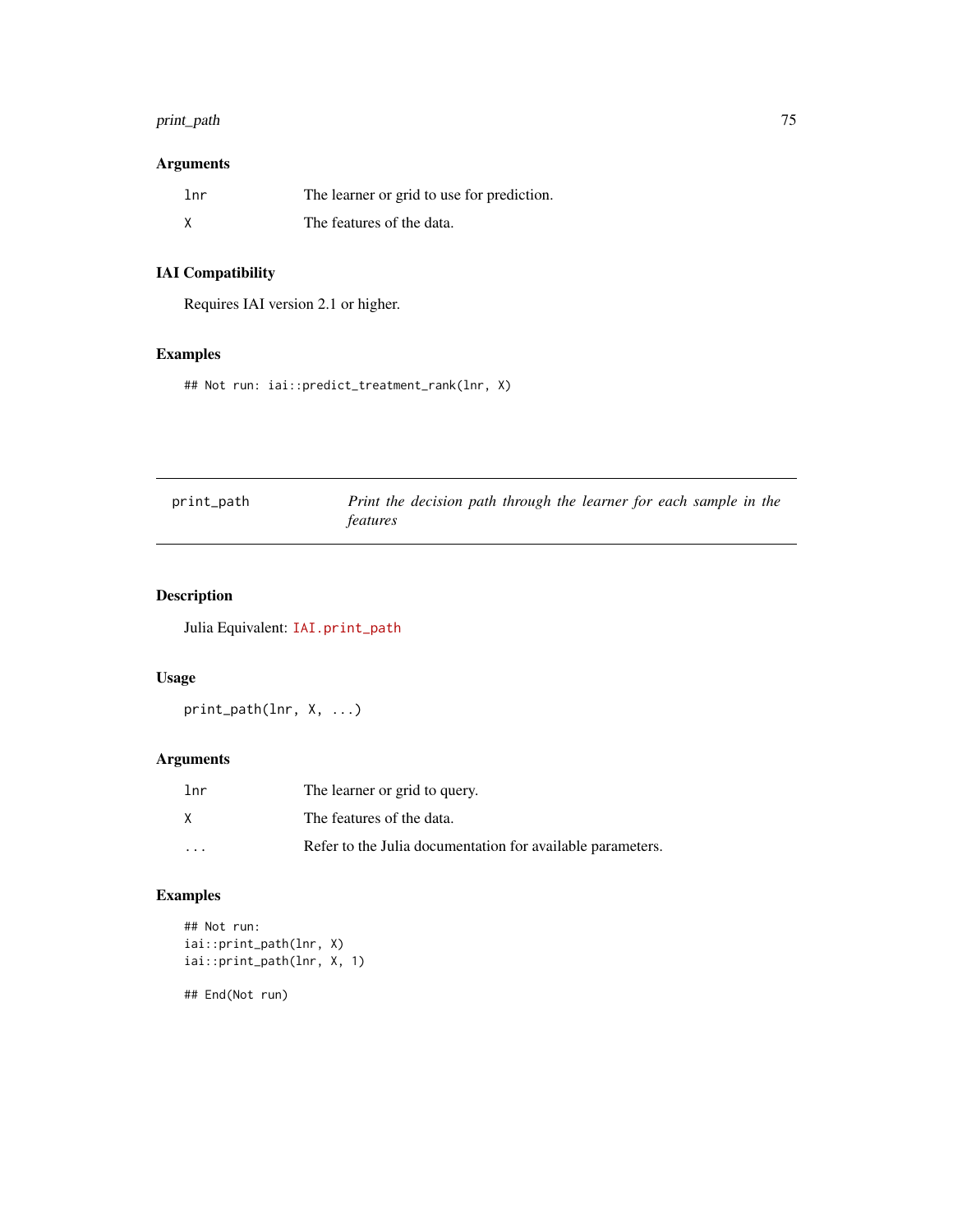<span id="page-75-0"></span>prune\_trees *Use the trained trees in a learner along with the supplied validation data to determine the best value for the 'cp' parameter and then prune the trees according to this value*

# Description

Julia Equivalent: [prune\\_trees!](https://docs.interpretable.ai/v3.0.0/OptimalTrees/reference/#IAI.prune_trees!)

#### Usage

prune\_trees(lnr, ...)

# Arguments

| lnr     | The learner to prune                                      |
|---------|-----------------------------------------------------------|
| $\cdot$ | Refer to the Julia documentation for available parameters |

# IAI Compatibility

Requires IAI version 3.0 or higher.

#### Examples

```
## Not run: iai::prune_trees(lnr, ...)
```
questionnaire *Specify an interactive questionnaire of a tree learner*

#### Description

Julia Equivalent: [IAI.Questionnaire](https://docs.interpretable.ai/v3.0.0/IAITrees/reference/#IAI.Questionnaire)

#### Usage

questionnaire(lnr, ...)

# Arguments

| lnr | The learner to visualize.                                  |
|-----|------------------------------------------------------------|
| .   | Refer to the Julia documentation for available parameters. |

# IAI Compatibility

Requires IAI version 1.1 or higher.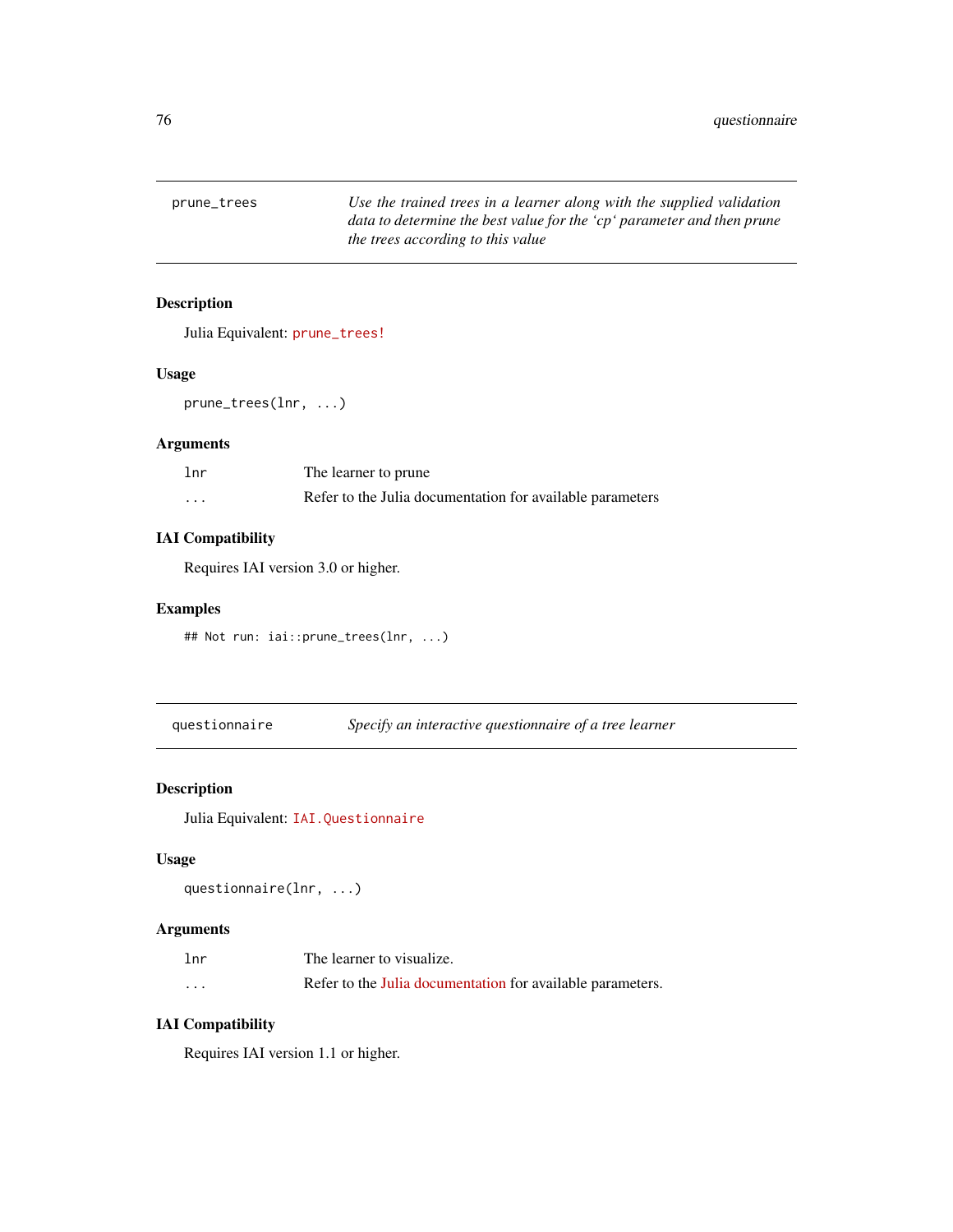<span id="page-76-0"></span>## Not run: iai::questionnaire(lnr)

random\_forest\_classifier

*Learner for training random forests for classification problems*

#### Description

Julia Equivalent: [IAI.RandomForestClassifier](https://docs.interpretable.ai/v3.0.0/Heuristics/reference/#IAI.RandomForestClassifier)

# Usage

```
random_forest_classifier(...)
```
# Arguments

... Use keyword arguments to set parameters on the resulting learner. Refer to the Julia documentation for available parameters.

#### IAI Compatibility

Requires IAI version 2.1 or higher.

#### Examples

```
## Not run: lnr <- iai::random_forest_classifier()
```
random\_forest\_regressor

*Learner for training random forests for regression problems*

# Description

Julia Equivalent: [IAI.RandomForestRegressor](https://docs.interpretable.ai/v3.0.0/Heuristics/reference/#IAI.RandomForestRegressor)

#### Usage

```
random_forest_regressor(...)
```
#### Arguments

... Use keyword arguments to set parameters on the resulting learner. Refer to the Julia documentation for available parameters.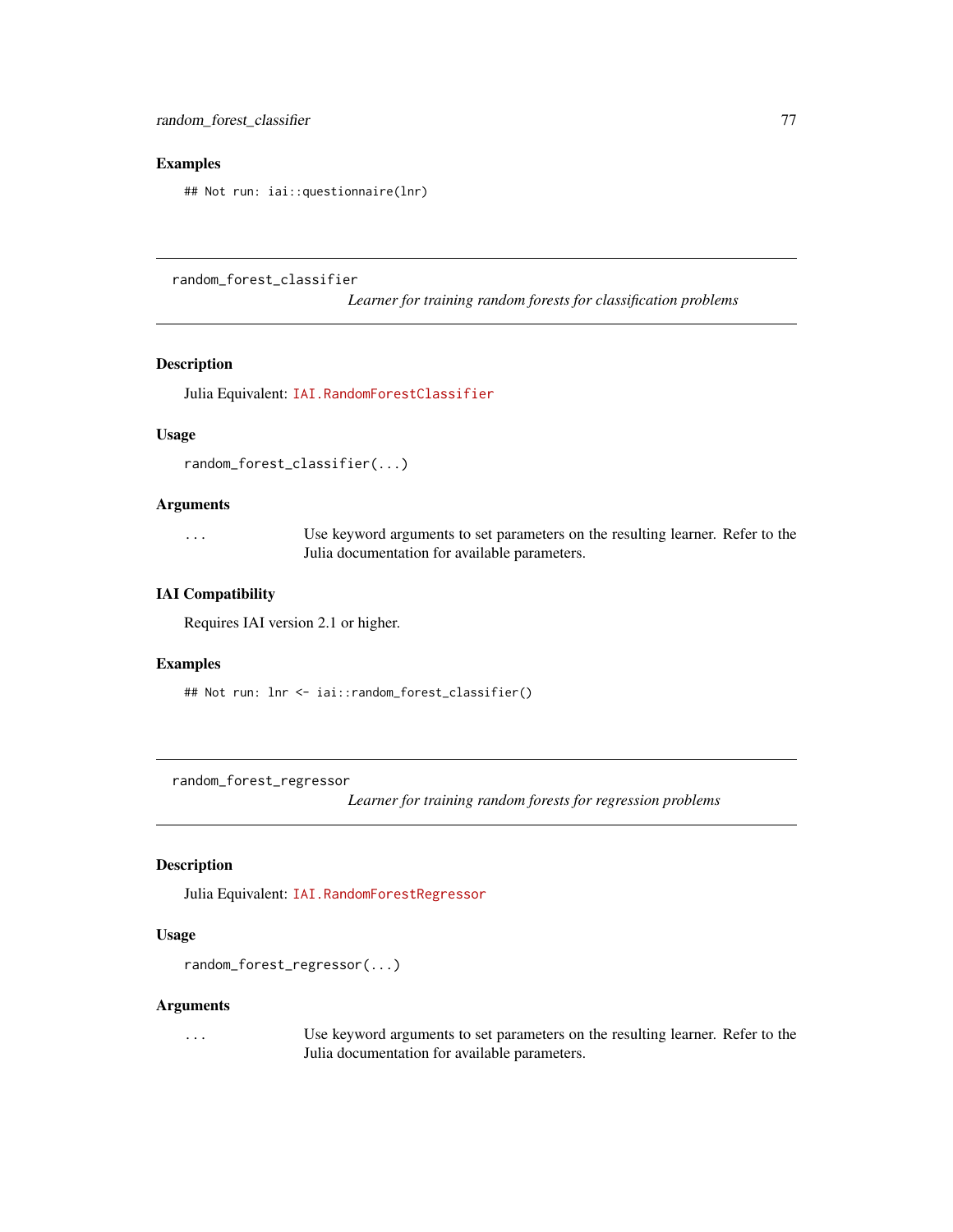#### <span id="page-77-0"></span>IAI Compatibility

Requires IAI version 2.1 or higher.

#### Examples

## Not run: lnr <- iai::random\_forest\_regressor()

random\_forest\_survival\_learner

*Learner for training random forests for survival problems*

# Description

Julia Equivalent: [IAI.RandomForestSurvivalLearner](https://docs.interpretable.ai/v3.0.0/Heuristics/reference/#IAI.RandomForestSurvivalLearner)

# Usage

```
random_forest_survival_learner(...)
```
# Arguments

... Use keyword arguments to set parameters on the resulting learner. Refer to the Julia documentation for available parameters.

# IAI Compatibility

Requires IAI version 2.2 or higher.

#### Examples

## Not run: lnr <- iai::random\_forest\_survival\_learner()

rand\_imputation\_learner

*Learner for conducting random imputation*

#### Description

Julia Equivalent: [IAI.RandImputationLearner](https://docs.interpretable.ai/v3.0.0/OptImpute/reference/#IAI.RandImputationLearner)

#### Usage

rand\_imputation\_learner(...)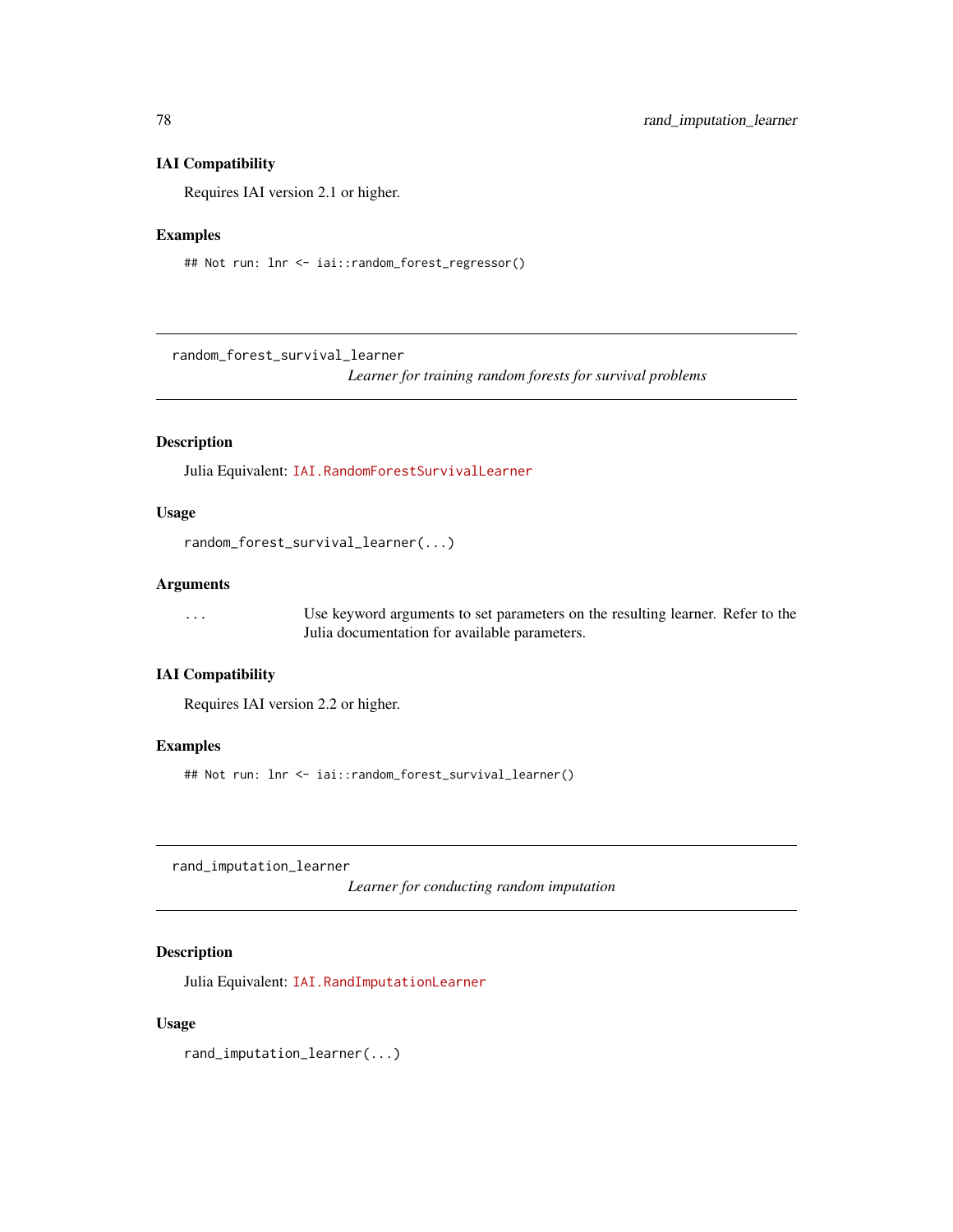#### <span id="page-78-0"></span>read\_json 79

#### Arguments

... Use keyword arguments to set parameters on the resulting learner. Refer to the Julia documentation for available parameters.

#### Examples

## Not run: lnr <- iai::rand\_imputation\_learner()

read\_json *Read in a learner or grid saved in JSON format*

#### Description

Julia Equivalent: [IAI.read\\_json](https://docs.interpretable.ai/v3.0.0/IAIBase/reference/#IAI.read_json)

#### Usage

read\_json(filename)

#### Arguments

filename The location of the JSON file.

# Examples

## Not run: obj <- iai::read\_json("out.json")

| refit leaves | Refit the models in the leaves of a trained learner using the supplied |
|--------------|------------------------------------------------------------------------|
|              | data                                                                   |

# Description

Julia Equivalent: [refit\\_leaves!](https://docs.interpretable.ai/v3.0.0/OptimalTrees/reference/#IAI.refit_leaves!)

#### Usage

refit\_leaves(lnr, ...)

| 1 <sub>nr</sub> | The learner to refit                                      |
|-----------------|-----------------------------------------------------------|
| $\cdots$        | Refer to the Julia documentation for available parameters |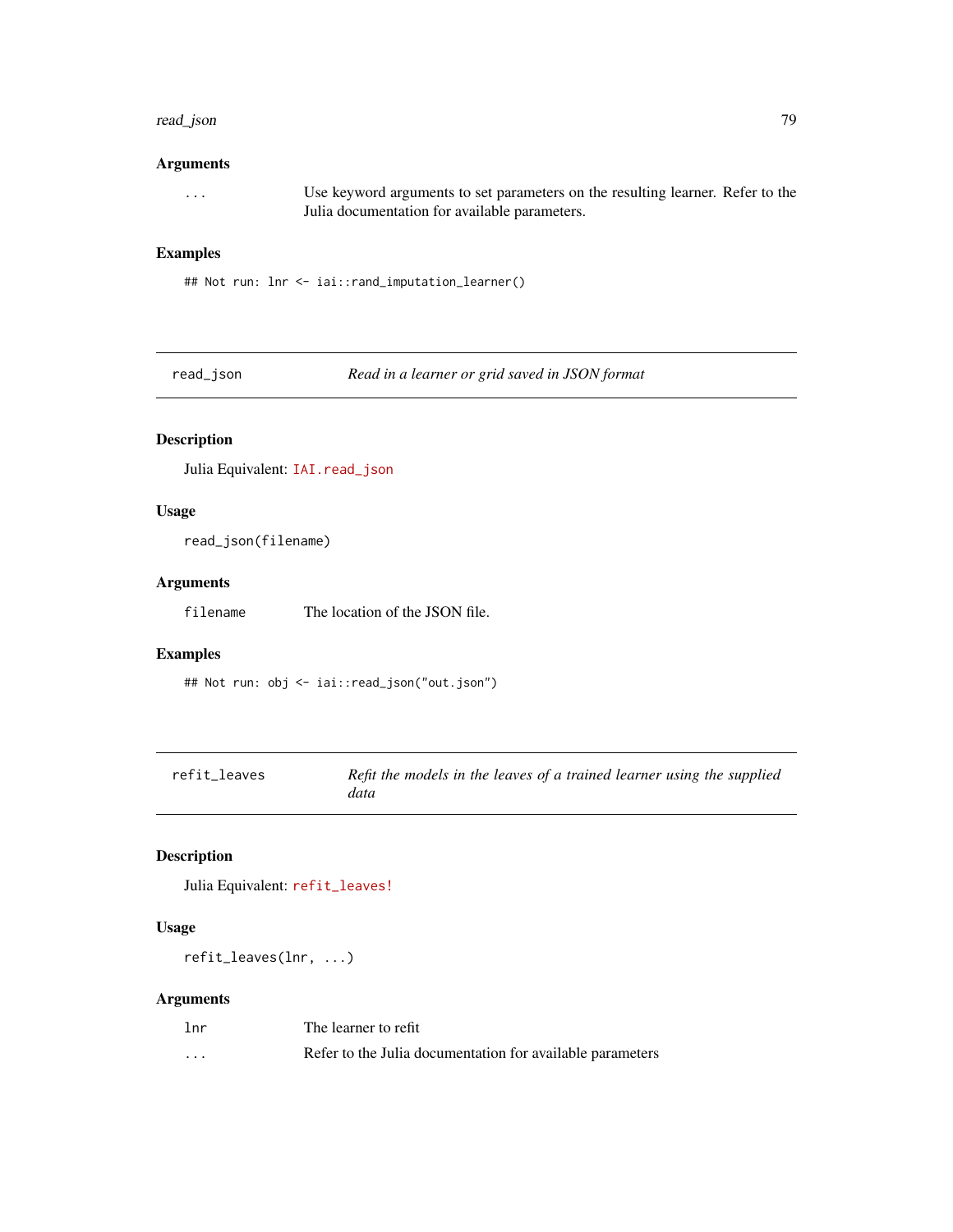#### IAI Compatibility

Requires IAI version 3.0 or higher.

#### Examples

```
## Not run: iai::refit_leaves(lnr, ...)
```
reset\_display\_label *Reset the predicted probability displayed to be that of the predicted label when visualizing a learner*

# Description

Julia Equivalent: [IAI.reset\\_display\\_label!](https://docs.interpretable.ai/v3.0.0/IAITrees/reference/#IAI.reset_display_label!)

#### Usage

reset\_display\_label(lnr)

#### Arguments

lnr The learner to modify.

#### Examples

## Not run: iai::reset\_display\_label(lnr)

reward\_estimator *Learner for conducting reward estimation with categorical treatments*

#### Description

This function was deprecated and renamed to [categorical\\_reward\\_estimator\(\)](#page-11-0) in iai 1.4.0. This is for consistency with the IAI v2.1.0 Julia release.

# Usage

```
reward_estimator(...)
```
#### Arguments

... Use keyword arguments to set parameters on the resulting learner. Refer to the Julia documentation for available parameters.

<span id="page-79-0"></span>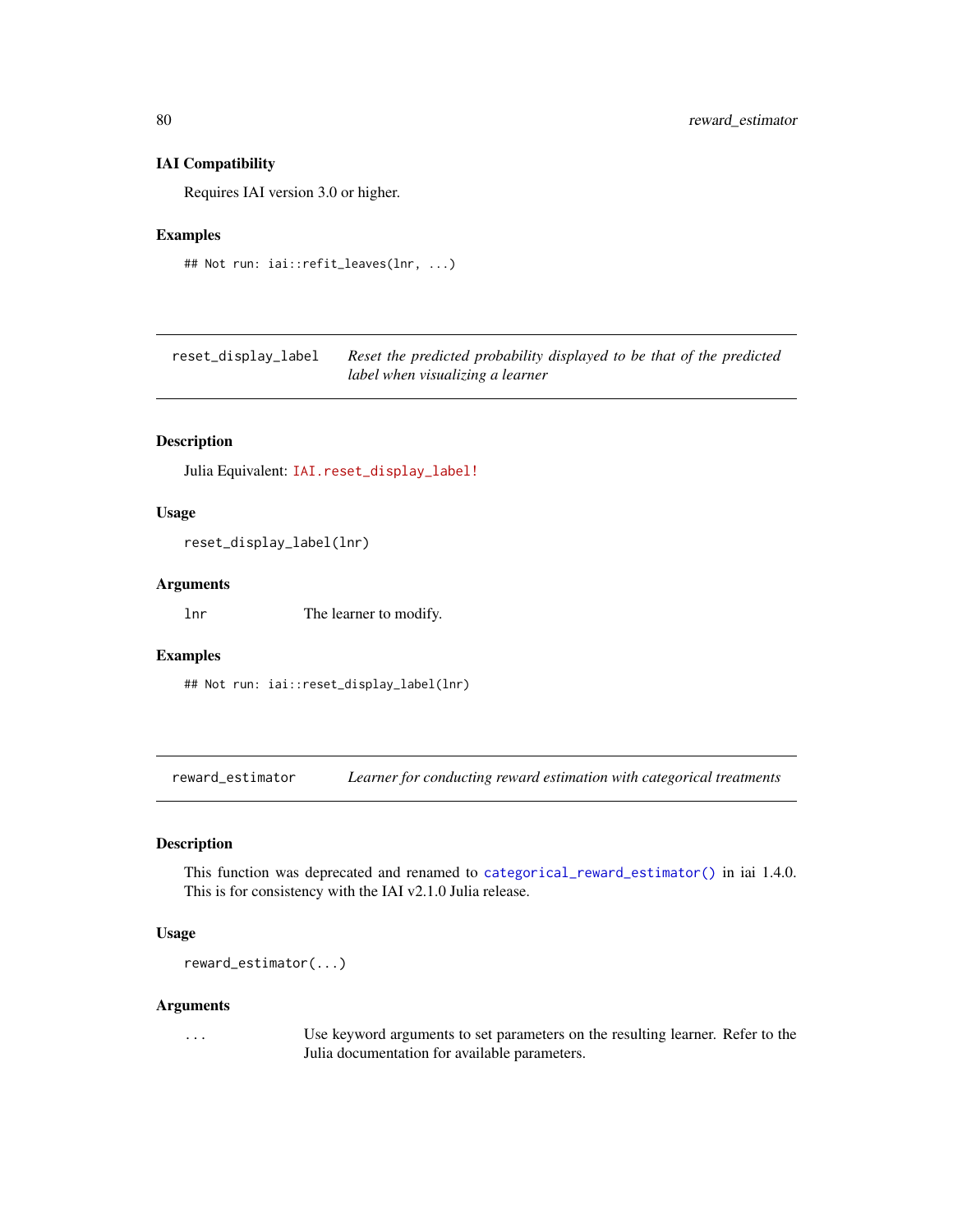#### <span id="page-80-0"></span>roc\_curve 81

# Details

This deprecation is no longer supported as of the IAI v3 release.

#### IAI Compatibility

Requires IAI version 2.2 or lower.

#### Examples

## Not run: lnr <- iai::reward\_estimator()

roc\_curve *Generic function for constructing an ROC curve*

#### Description

Julia Equivalent: [IAI.ROCCurve](https://docs.interpretable.ai/v3.0.0/IAIBase/reference/#IAI.ROCCurve)

# Usage

roc\_curve(obj, ...)

#### Arguments

| obi      | The object controlling which method is used     |
|----------|-------------------------------------------------|
| $\cdots$ | Arguments depending on the specific method used |

roc\_curve.default *Construct an ROC curve from predicted probabilities and true labels*

# Description

Julia Equivalent: [IAI.ROCCurve](https://docs.interpretable.ai/v3.0.0/IAIBase/reference/#IAI.ROCCurve)

#### Usage

```
## Default S3 method:
roc_curve(obj, y, positive_label = stop("`positive_label` is required"), ...)
```

| obi                     | The predicted probabilities for each point in the data.            |
|-------------------------|--------------------------------------------------------------------|
| v                       | The true labels of the data.                                       |
|                         | positive_label The label for which probability is being predicted. |
| $\cdot$ $\cdot$ $\cdot$ | Additional arguments (unused)                                      |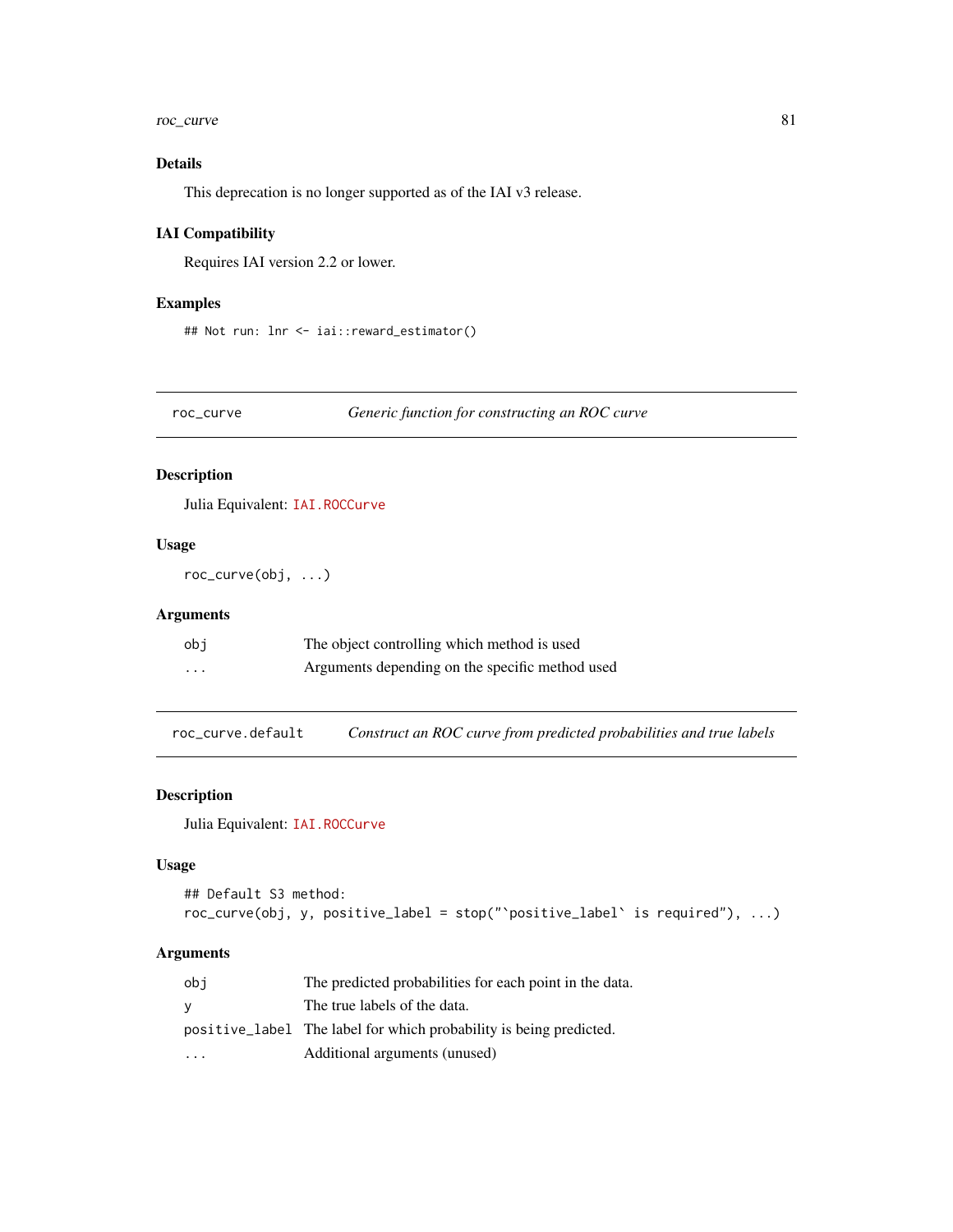#### <span id="page-81-0"></span>IAI Compatibility

Requires IAI version 2.0 or higher.

# Examples

## Not run: iai::roc\_curve(probs, y, positive\_label=positive\_label)

roc\_curve.learner *Construct an ROC curve using a trained model on the given data*

# Description

Julia Equivalent: [IAI.ROCCurve](https://docs.interpretable.ai/v3.0.0/IAIBase/reference/#IAI.ROCCurve)

#### Usage

## S3 method for class 'learner' roc\_curve(obj, X, y, ...)

# Arguments

| obi | The learner or grid to use for prediction. |
|-----|--------------------------------------------|
| X   | The features of the data.                  |
| - V | The labels of the data.                    |
|     | Additional arguments (unused)              |

#### Examples

## Not run: iai::roc\_curve(lnr, X, y)

score *Generic function for calculating scores*

# Description

Julia Equivalent: [IAI.score](https://docs.interpretable.ai/v3.0.0/IAIBase/reference/#IAI.score)

#### Usage

score(obj, ...)

| obi | The object controlling which method is used     |
|-----|-------------------------------------------------|
| .   | Arguments depending on the specific method used |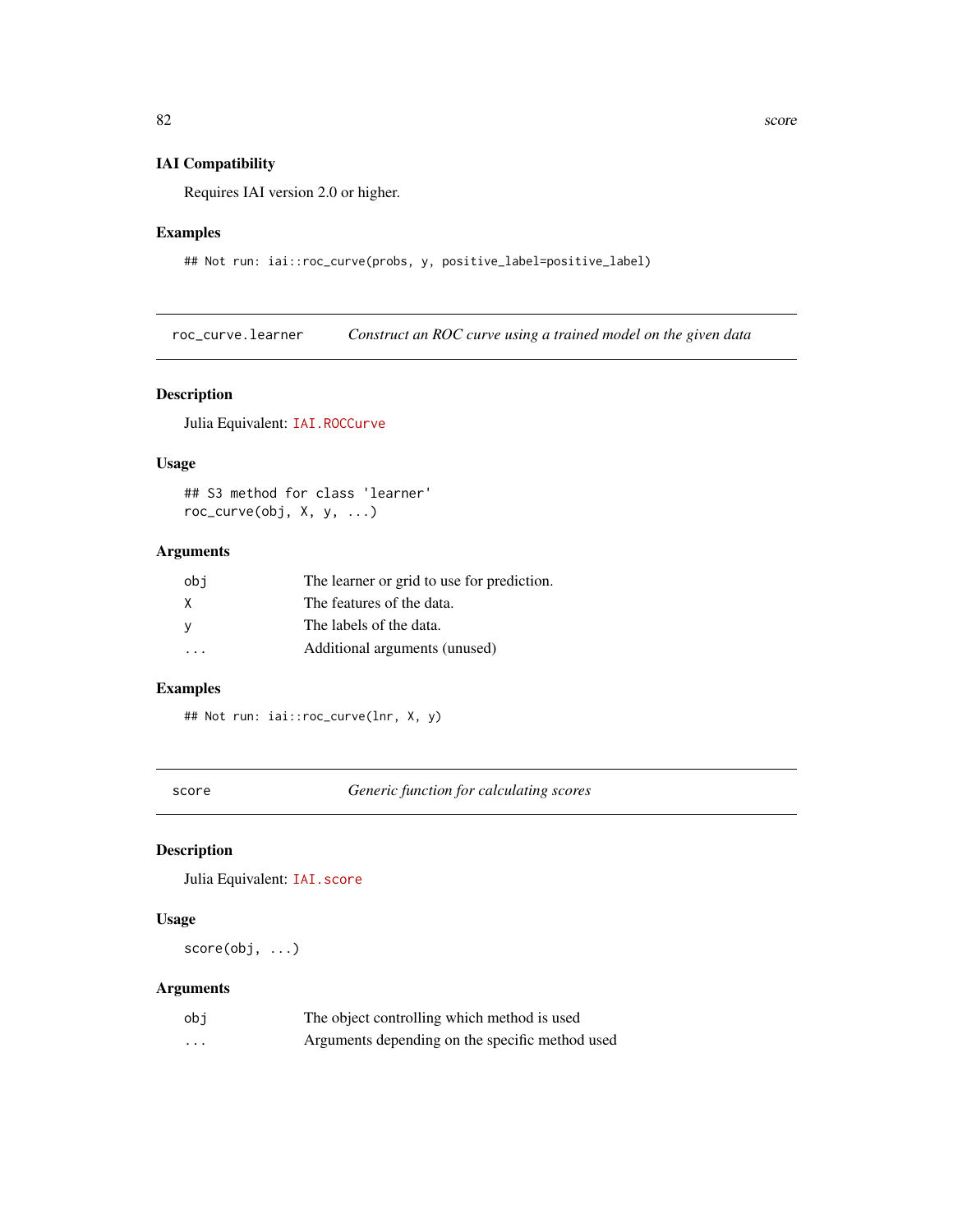<span id="page-82-0"></span>

# Description

Julia Equivalent: [IAI.score](https://docs.interpretable.ai/v3.0.0/IAIBase/reference/#IAI.score)

# Usage

## Default S3 method: score(obj, predictions, truths, ...)

# Arguments

| obi         | The type of problem.                                                                                     |
|-------------|----------------------------------------------------------------------------------------------------------|
| predictions | The predictions to evaluate.                                                                             |
| truths      | The true target values for these observations.                                                           |
| .           | Other parameters, including the criterion. Refer to the Julia documentation for<br>available parameters. |

# IAI Compatibility

Requires IAI version 2.1 or higher.

#### Examples

## Not run: iai::score("regression", y\_pred, y\_true, criterion="mse")

score.learner *Calculate the score for a model on the given data*

# Description

Julia Equivalent: [IAI.score](https://docs.interpretable.ai/v3.0.0/IAIBase/reference/#IAI.score)

# Usage

## S3 method for class 'learner' score(obj, X, ...)

| obi                     | The learner or grid to evaluate.                                                 |
|-------------------------|----------------------------------------------------------------------------------|
|                         | The features of the data.                                                        |
| $\cdot$ $\cdot$ $\cdot$ | Other parameters, including zero or more target vectors as required by the prob- |
|                         | lem type. Refer to the Julia documentation for available parameters.             |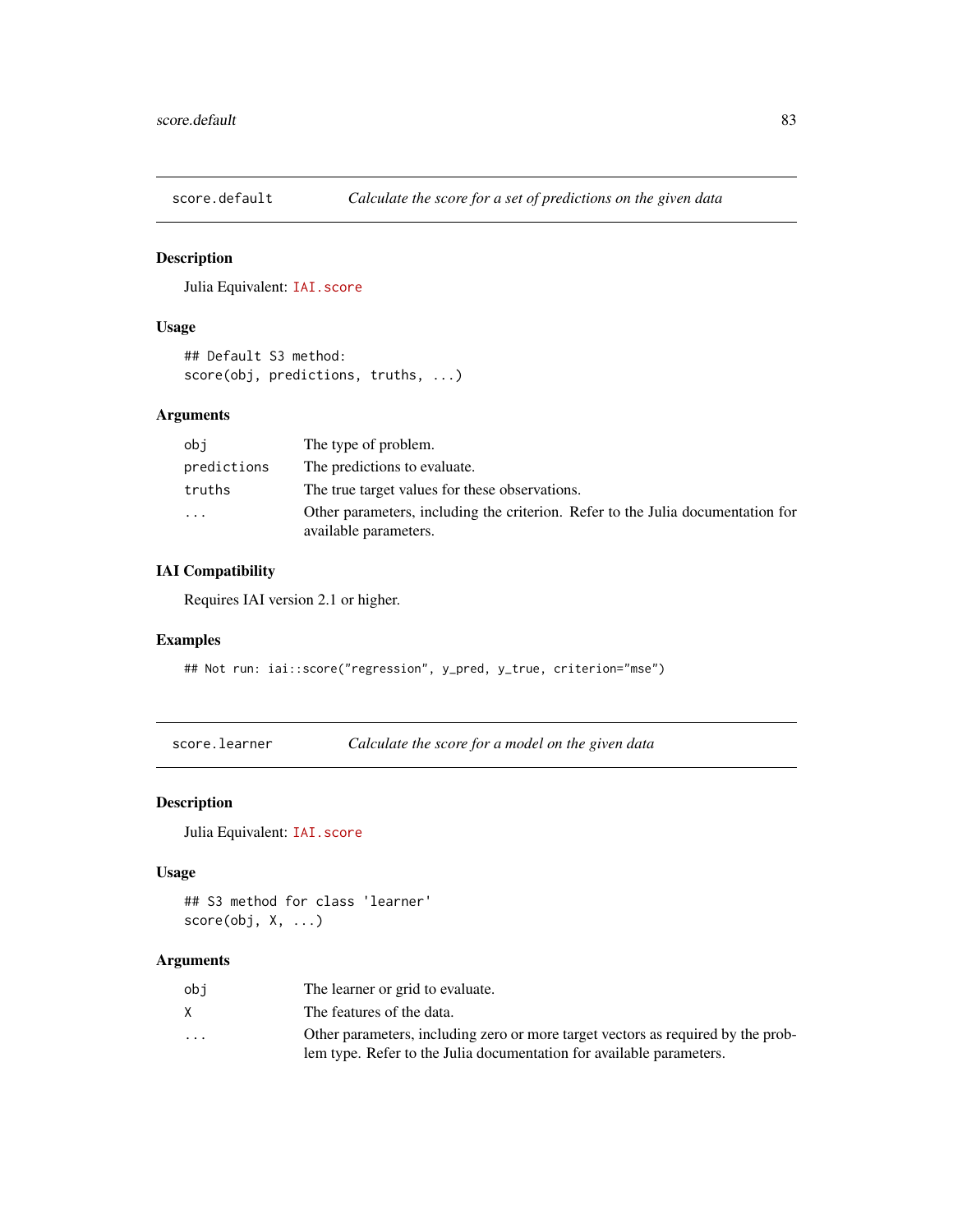```
## Not run: iai::score(obj, X, y)
```
set\_display\_label *Show the probability of a specified label when visualizing a learner*

# Description

```
Julia Equivalent: IAI.set_display_label!
```
# Usage

```
set_display_label(lnr, display_label)
```
#### Arguments

| 1 <sub>nr</sub> | The learner to modify.                     |
|-----------------|--------------------------------------------|
| display_label   | The label for which to show probabilities. |

#### Examples

## Not run: iai::set\_display\_label(lnr, "A")

set\_julia\_seed *Set the random seed in Julia*

#### Description

Julia Equivalent: [Random.seed!](https://docs.julialang.org/en/v1/stdlib/Random/index.html#Random.seed!)

# Usage

set\_julia\_seed(seed)

#### Arguments

seed The seed to set

#### Examples

## Not run: iai::set\_julia\_seed(1)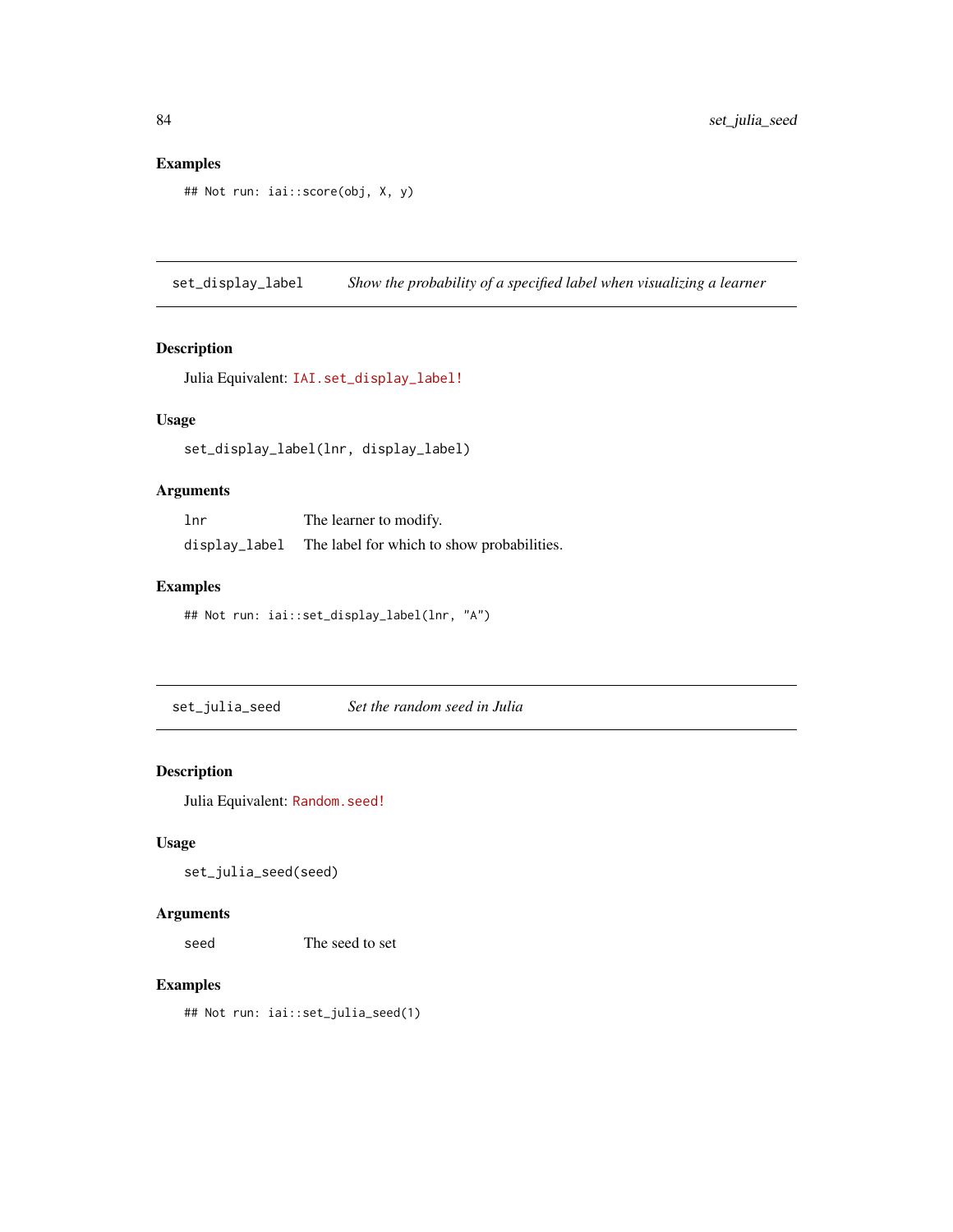<span id="page-84-0"></span>

# Description

Julia Equivalent: [IAI.set\\_params!](https://docs.interpretable.ai/v3.0.0/IAIBase/reference/#IAI.set_params!)

# Usage

set\_params(lnr, ...)

#### Arguments

| 1 <sub>nr</sub> | The learner to modify.                |
|-----------------|---------------------------------------|
| .               | The parameters to set on the learner. |

# Examples

## Not run: iai::set\_params(lnr, random\_seed = 1)

```
set_reward_kernel_bandwidth
```
*Save a new reward kernel bandwidth inside a learner, and return new reward predictions generated using this bandwidth for the original data used to train the learner.*

# Description

Julia Equivalent: [IAI.set\\_reward\\_kernel\\_bandwidth!](https://docs.interpretable.ai/v3.0.0/RewardEstimation/reference/#IAI.set_reward_kernel_bandwidth!)

# Usage

```
set_reward_kernel_bandwidth(lnr, ...)
```
# Arguments

| 1 <sub>nr</sub> | The learner to modify                                      |
|-----------------|------------------------------------------------------------|
| .               | Refer to the Julia documentation for available parameters. |

# IAI Compatibility

Requires IAI version 2.2 or higher.

#### Examples

```
## Not run: iai::set_reward_kernel_bandwidth(lnr, ...)
```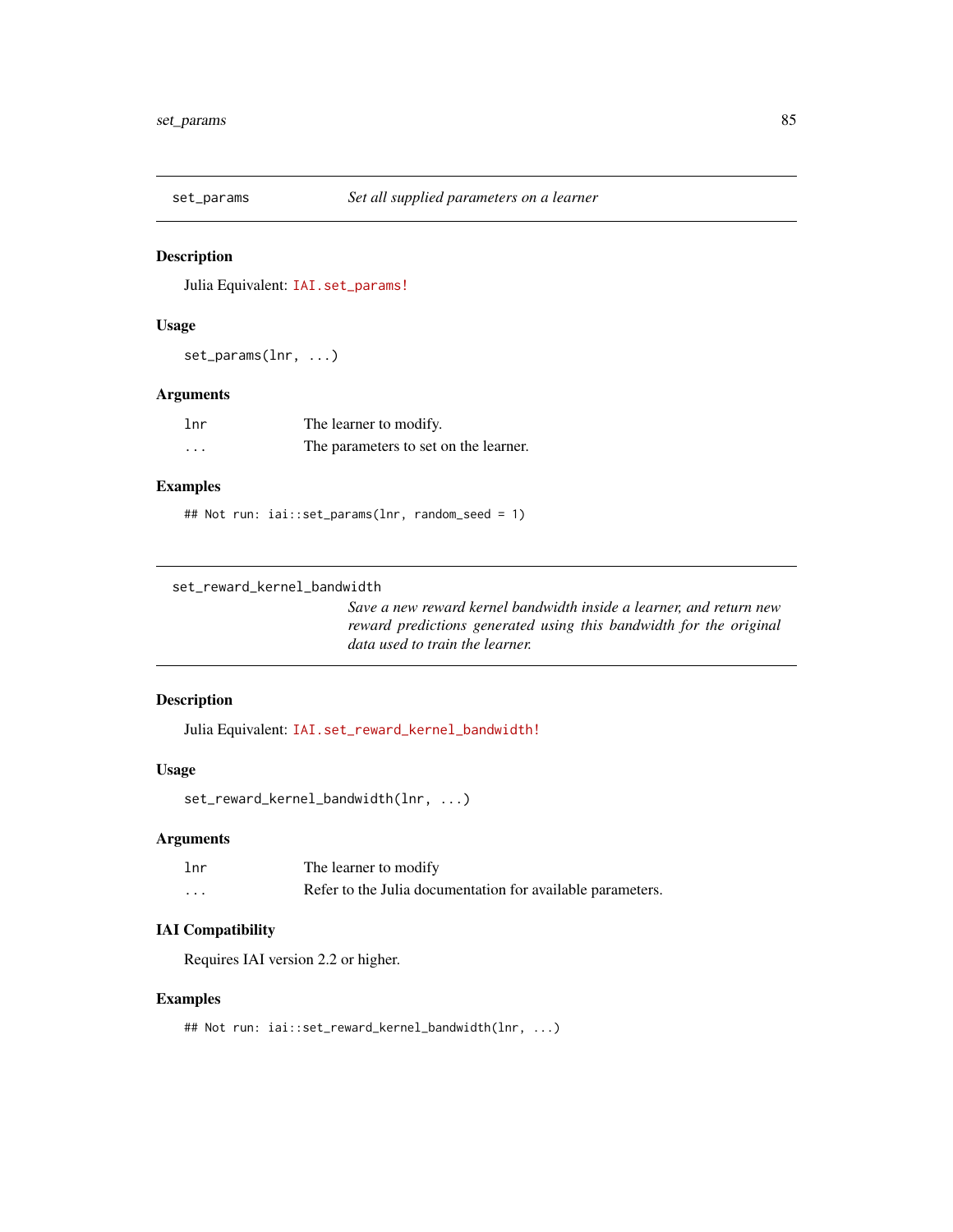<span id="page-85-0"></span>set\_rich\_output\_param *Sets a global rich output parameter*

# Description

Julia Equivalent: [IAI.set\\_rich\\_output\\_param!](https://docs.interpretable.ai/v3.0.0/IAIBase/reference/#IAI.set_rich_output_param!)

# Usage

set\_rich\_output\_param(key, value)

#### Arguments

| kev   | The parameter to set. |
|-------|-----------------------|
| value | The value to set      |

# Examples

## Not run: iai::set\_rich\_output\_param("simple\_layout", TRUE)

| set threshold | For a binary classification problem, update the the predicted labels  |
|---------------|-----------------------------------------------------------------------|
|               | in the leaves of the learner to predict a label only if the predicted |
|               | probability is at least the specified threshold.                      |

# Description

Julia Equivalent: [IAI.set\\_threshold!](https://docs.interpretable.ai/v3.0.0/IAITrees/reference/#IAI.set_threshold!)

#### Usage

```
set_threshold(lnr, label, threshold, ...)
```
# Arguments

| 1 <sub>nr</sub> | The learner to modify.                                            |
|-----------------|-------------------------------------------------------------------|
| label           | The referenced label.                                             |
| threshold       | The probability threshold above which label will be be predicted. |
| $\cdot$         | Refer to the Julia documentation for available parameters.        |

# Examples

## Not run: iai::set\_threshold(lnr, "A", 0.4)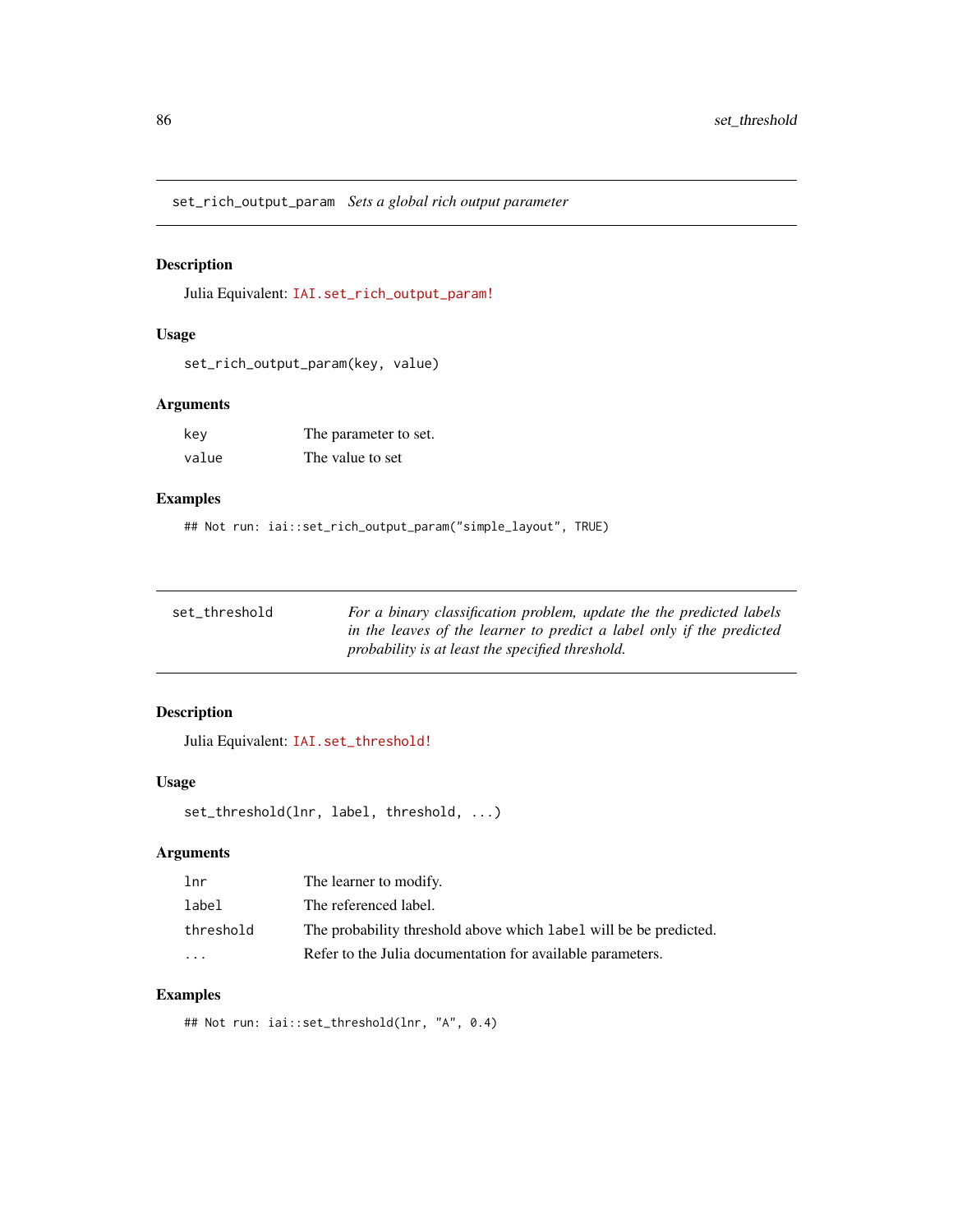<span id="page-86-0"></span>show\_in\_browser *Show interactive visualization of an object (such as a learner or curve) in the default browser*

#### Description

Julia Equivalent: [IAI.show\\_in\\_browser](https://docs.interpretable.ai/v3.0.0/IAIBase/reference/#IAI.show_in_browser)

#### Usage

```
show_in_browser(obj, ...)
```
# Arguments

| obi     | The object to visualize.                                   |
|---------|------------------------------------------------------------|
| $\cdot$ | Refer to the Julia documentation for available parameters. |

# IAI Compatibility

Showing a grid search requires IAI version 2.0 or higher.

#### Examples

```
## Not run: iai::show_in_browser(lnr)
```

| show_questionnaire | Show an interactive questionnaire based on a learner in default |  |
|--------------------|-----------------------------------------------------------------|--|
|                    | <i>browser</i>                                                  |  |

# Description

Julia Equivalent: [IAI.show\\_questionnaire](https://docs.interpretable.ai/v3.0.0/IAITrees/reference/#IAI.show_questionnaire)

#### Usage

```
show_questionnaire(lnr, ...)
```
# Arguments

| lnr                     | The learner or grid to visualize.                          |
|-------------------------|------------------------------------------------------------|
| $\cdot$ $\cdot$ $\cdot$ | Refer to the Julia documentation for available parameters. |

# IAI Compatibility

Showing a grid search requires IAI version 2.0 or higher.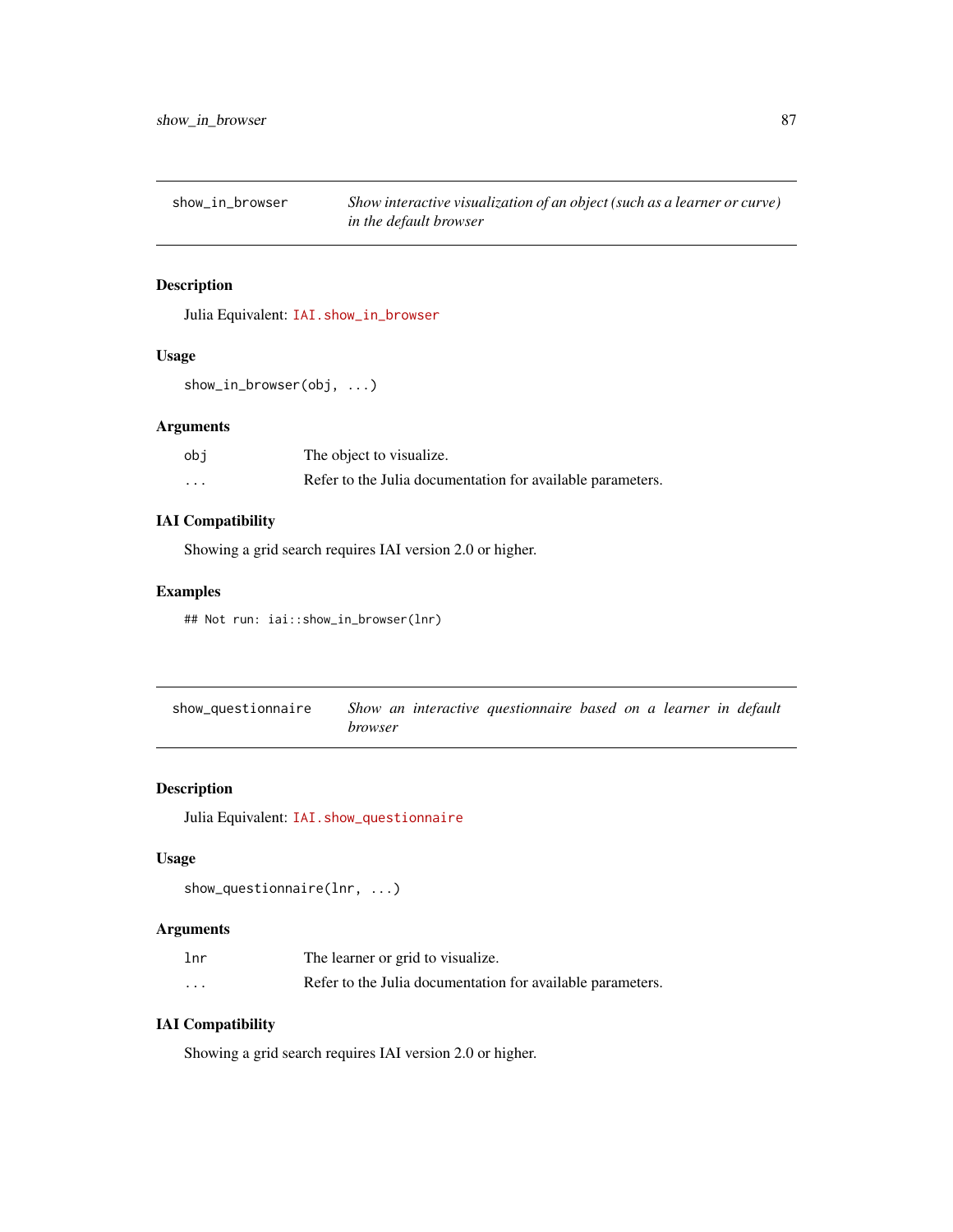<span id="page-87-0"></span>## Not run: iai::show\_questionnaire(lnr)

similarity\_comparison *Conduct a similarity comparison between the final tree in a learner and all trees in a new learner to consider the tradeoff between training performance and similarity to the original tree*

# Description

Refer to the [documentation on tree stability](https://docs.interpretable.ai/v3.0.0/IAITrees/stability/#Tree-Stability-1) for more information.

#### Usage

similarity\_comparison(lnr, new\_lnr, deviations)

# Arguments

| lnr        | The original learner                                                     |
|------------|--------------------------------------------------------------------------|
| new lnr    | The new learner                                                          |
| deviations | The deviation between the original tree and each tree in the new learner |

#### Details

Julia Equivalent: [SimilarityComparison](https://docs.interpretable.ai/v3.0.0/IAITrees/reference/#IAI.SimilarityComparison)

#### IAI Compatibility

Requires IAI version 2.2 or higher.

#### Examples

## Not run: iai::similarity\_comparison(lnr, new\_lnr, deviations)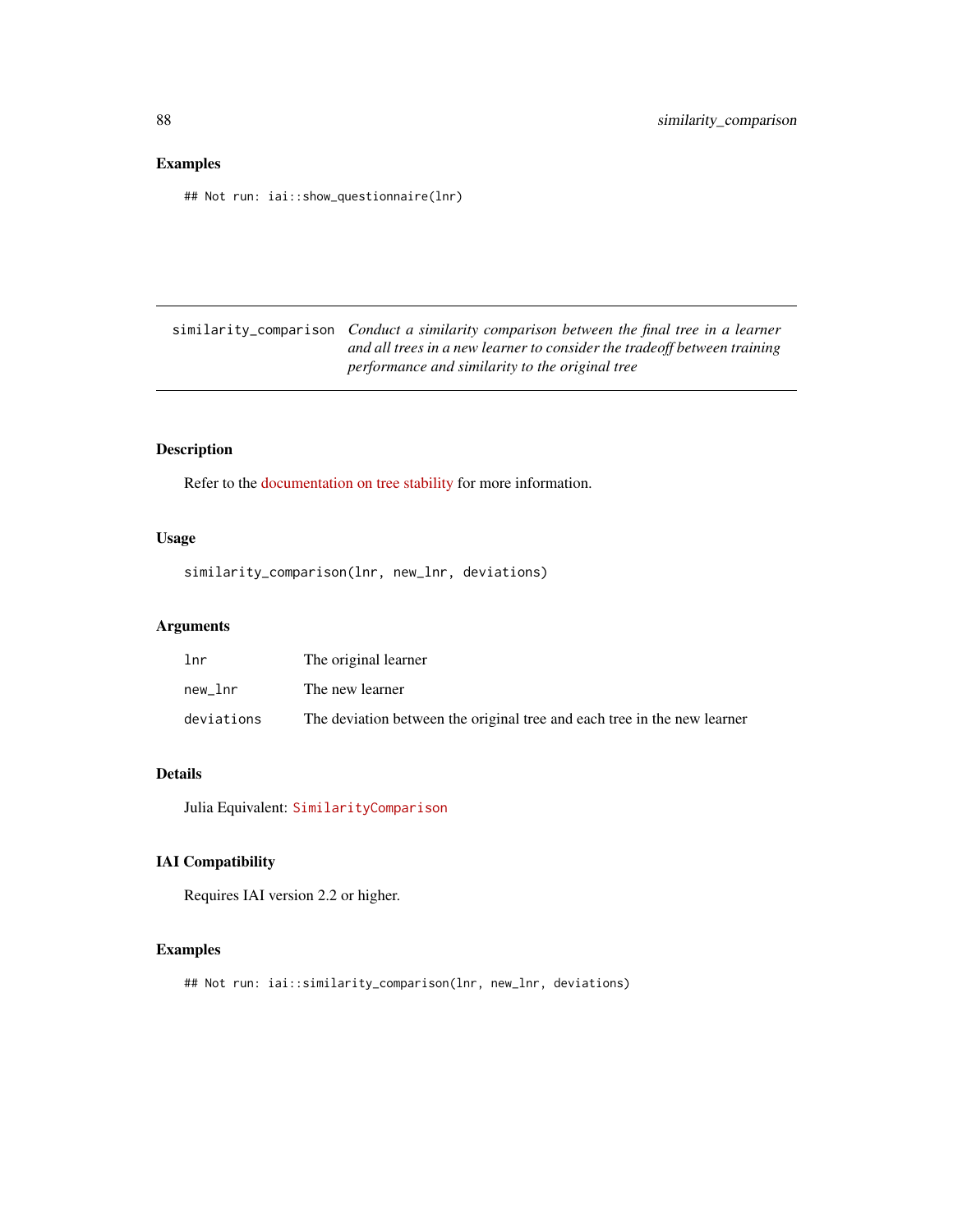<span id="page-88-0"></span>single\_knn\_imputation\_learner

*Learner for conducting heuristic k-NN imputation*

# Description

Julia Equivalent: [IAI.SingleKNNImputationLearner](https://docs.interpretable.ai/v3.0.0/OptImpute/reference/#IAI.SingleKNNImputationLearner)

#### Usage

```
single_knn_imputation_learner(...)
```
# Arguments

... Use keyword arguments to set parameters on the resulting learner. Refer to the Julia documentation for available parameters.

# Examples

## Not run: lnr <- iai::single\_knn\_imputation\_learner()

| split_data | Split the data into training and test datasets |
|------------|------------------------------------------------|
|            |                                                |

# Description

Julia Equivalent: [IAI.split\\_data](https://docs.interpretable.ai/v3.0.0/IAIBase/reference/#IAI.split_data)

#### Usage

```
split_data(task, X, ...)
```

| task    | The type of problem.                                                                                                                                     |
|---------|----------------------------------------------------------------------------------------------------------------------------------------------------------|
| X       | The features of the data.                                                                                                                                |
| $\cdot$ | Other parameters, including zero or more target vectors as required by the prob-<br>lem type. Refer to the Julia documentation for available parameters. |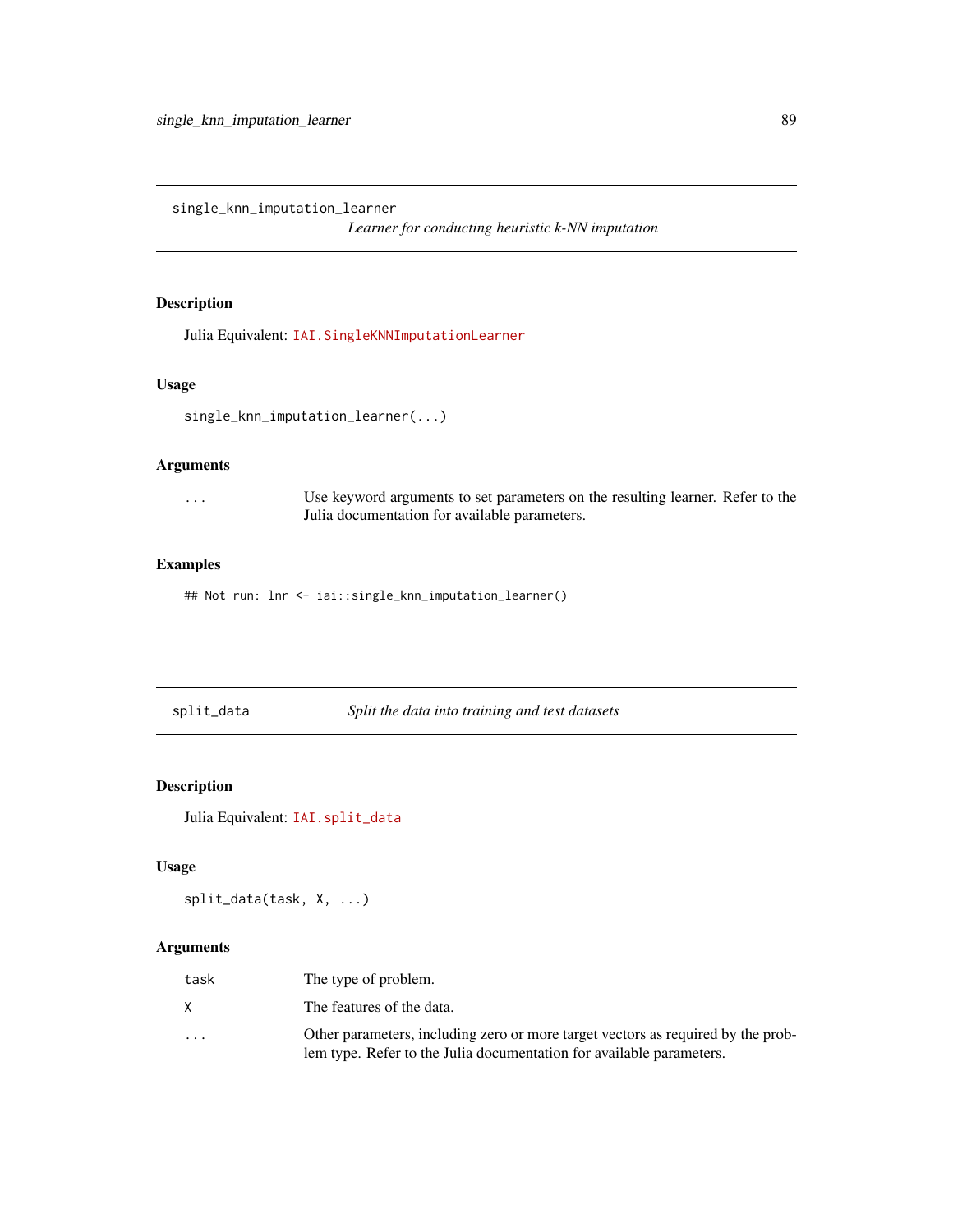```
## Not run:
X \leftarrow \text{iris}[, 1:4]y <- iris$Species
split <- iai::split_data("classification", X, y, train_proportion = 0.75)
train_X <- split$train$X
train_y <- split$train$y
test_X <- split$test$X
test_y <- split$test$y
## End(Not run)
```
stability\_analysis *Conduct a stability analysis of the trees in a tree learner*

# Description

Refer to the [documentation on tree stability](https://docs.interpretable.ai/v3.0.0/IAITrees/stability/#Tree-Stability-1) for more information.

#### Usage

```
stability_analysis(lnr, ...)
```
#### Arguments

| lnr      | The original learner                                |
|----------|-----------------------------------------------------|
| $\cdots$ | Additional arguments (refer to Julia documentation) |

# Details

Julia Equivalent: [StabilityAnalysis](https://docs.interpretable.ai/v3.0.0/IAITrees/reference/#IAI.StabilityAnalysis)

# IAI Compatibility

Requires IAI version 2.2 or higher.

#### Examples

```
## Not run: iai::stability_analysis(lnr, ...)
```
<span id="page-89-0"></span>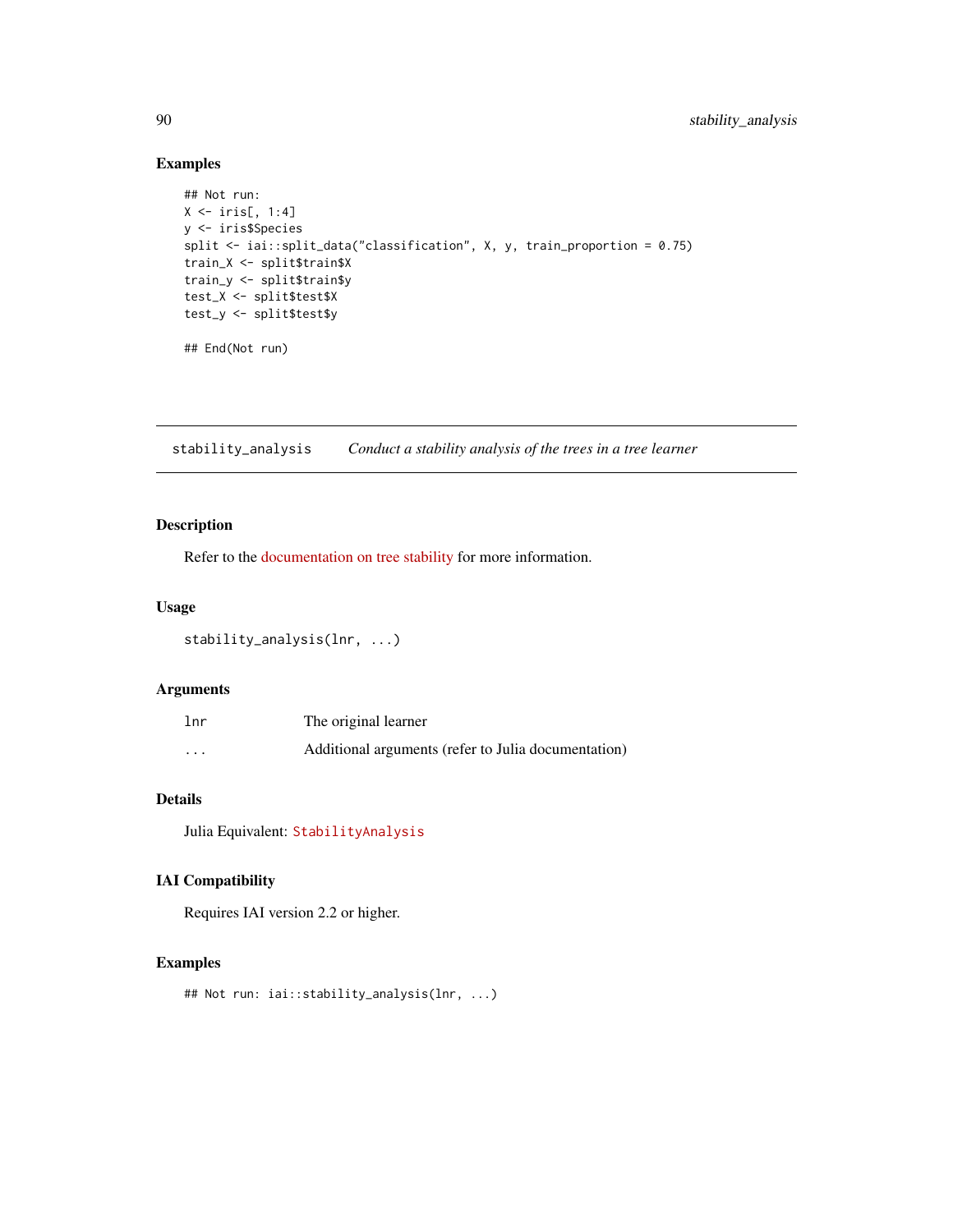<span id="page-90-0"></span>

# Description

Julia Equivalent: [IAI.transform](https://docs.interpretable.ai/v3.0.0/IAIBase/reference/#IAI.transform)

# Usage

transform(lnr, X)

# Arguments

| 1 <sub>nr</sub> | The learner or grid to use for imputation |
|-----------------|-------------------------------------------|
| $\times$        | The features of the data.                 |

#### Examples

## Not run: iai::transform(lnr, X)

| transform_and_expand | Transform features with a trained imputation learner and create adap- |
|----------------------|-----------------------------------------------------------------------|
|                      | tive indicator features to encode the missing pattern                 |

# Description

Julia Equivalent: [IAI.transform\\_and\\_expand](https://docs.interpretable.ai/v3.0.0/OptImpute/reference/#IAI.transform_and_expand)

# Usage

```
transform_and_expand(lnr, X, ...)
```
# Arguments

| 1 <sub>nr</sub> | The learner to use for imputation.                         |
|-----------------|------------------------------------------------------------|
| X               | The data frame in which to impute missing values.          |
| $\cdots$        | Refer to the Julia documentation for available parameters. |

# IAI Compatibility

Requires IAI version 3.0 or higher.

# Examples

```
## Not run: lnr <- iai::transform_and_expand(lnr, X, type = "finite")
```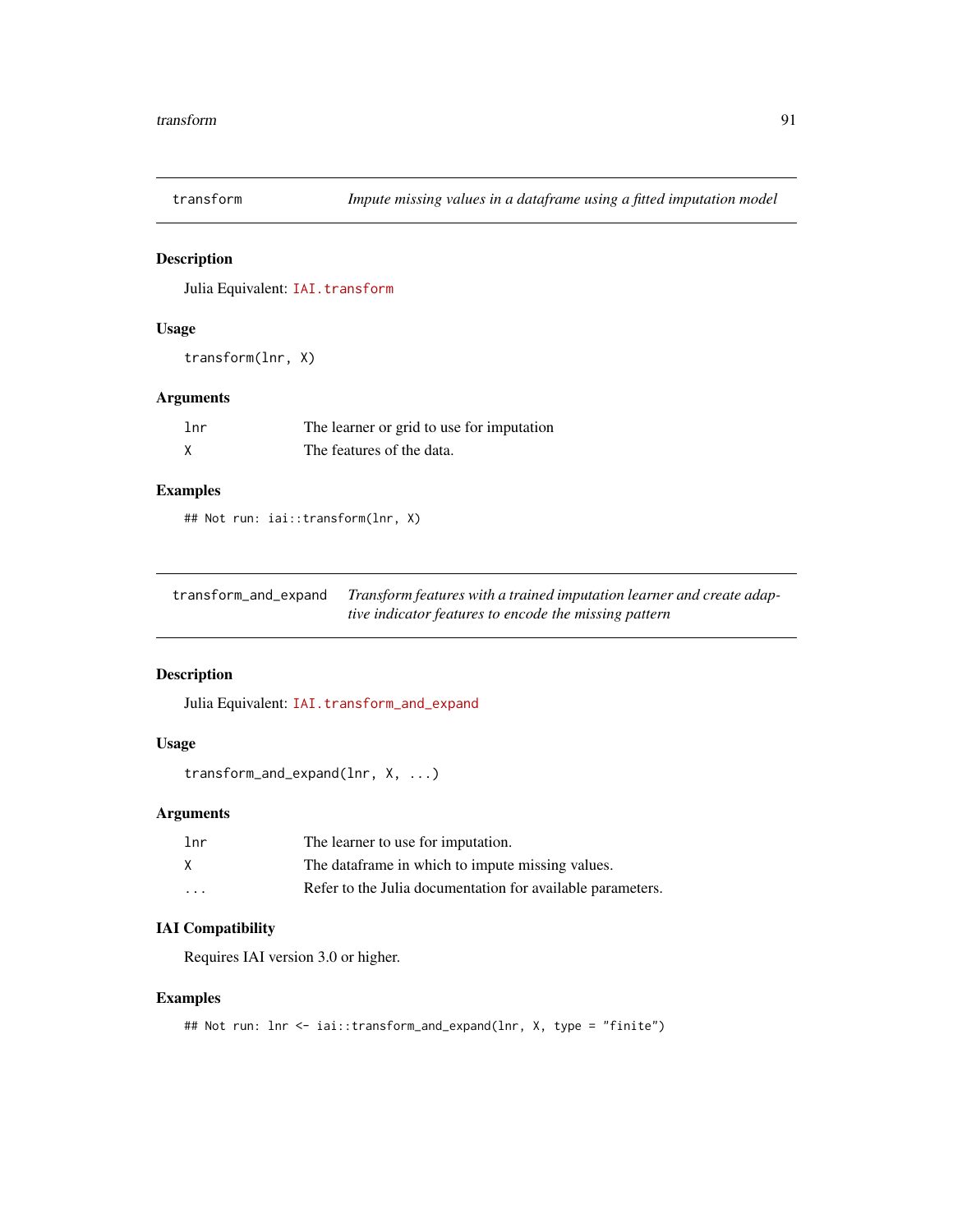<span id="page-91-0"></span>

# Description

Julia Equivalent: [IAI.TreePlot](https://docs.interpretable.ai/v3.0.0/IAITrees/reference/#IAI.TreePlot)

#### Usage

tree\_plot(lnr, ...)

#### Arguments

| 1 <sub>nr</sub> | The learner to visualize.                                                     |
|-----------------|-------------------------------------------------------------------------------|
| $\cdots$        | Refer to the Julia documentation on advanced tree visualization for available |
|                 | parameters.                                                                   |

# IAI Compatibility

Requires IAI version 1.1 or higher.

# Examples

## Not run: iai::tree\_plot(lnr)

tune\_reward\_kernel\_bandwidth

*Conduct the reward kernel bandwidth tuning procedure for a range of starting bandwidths and return the final tuned values.*

# Description

Julia Equivalent: [IAI.tune\\_reward\\_kernel\\_bandwidth](https://docs.interpretable.ai/v3.0.0/RewardEstimation/reference/#IAI.tune_reward_kernel_bandwidth)

# Usage

tune\_reward\_kernel\_bandwidth(lnr, ...)

| 1 <sub>nr</sub> | The learner to use for tuning the bandwidth           |
|-----------------|-------------------------------------------------------|
| $\cdot$         | Refer to the Julia documentation for other parameters |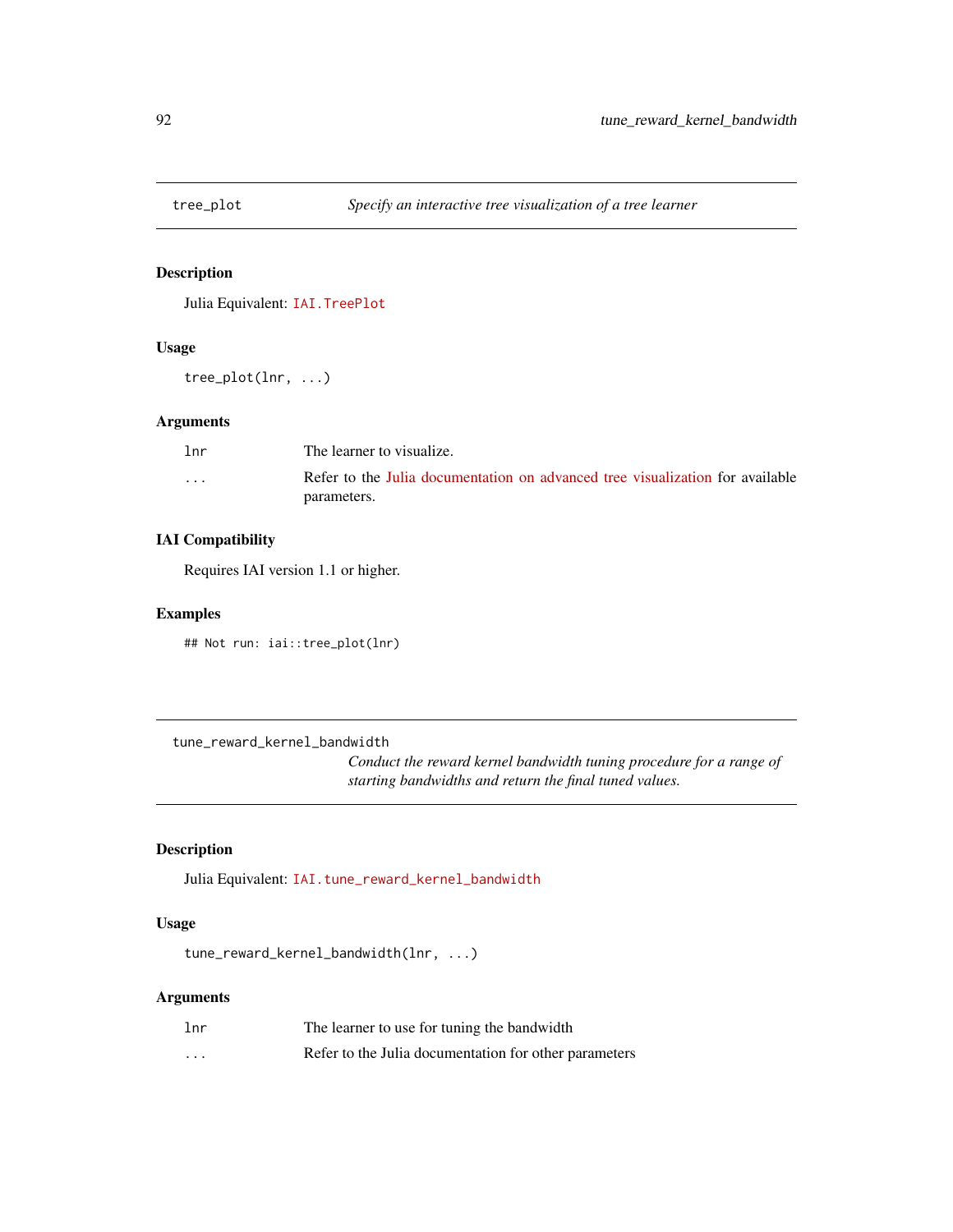# <span id="page-92-0"></span>variable\_importance 93

#### IAI Compatibility

Requires IAI version 2.2 or higher.

#### Examples

## Not run: iai::tune\_reward\_kernel\_bandwidth(lnr, ...)

| variable_importance | Generate a ranking of the variables in the learner according to their |
|---------------------|-----------------------------------------------------------------------|
|                     | importance during training. The results are normalized so that they   |
|                     | sum to one.                                                           |

# Description

Julia Equivalent: [IAI.variable\\_importance](https://docs.interpretable.ai/v3.0.0/IAIBase/reference/#IAI.variable_importance)

#### Usage

```
variable_importance(lnr, ...)
```
#### Arguments

| lnr      | The learner to query.                                      |
|----------|------------------------------------------------------------|
| $\cdots$ | Refer to the Julia documentation for available parameters. |

#### Examples

## Not run: iai::variable\_importance(lnr, ...)

```
variable_importance_similarity
```
*Calculate similarity between the final tree in a tree learner with all trees in new tree learner using variable importance scores.*

# Description

Julia Equivalent: [variable\\_importance\\_similarity](https://docs.interpretable.ai/v3.0.0/IAITrees/reference/#IAI.variable_importance_similarity)

#### Usage

variable\_importance\_similarity(lnr, new\_lnr, ...)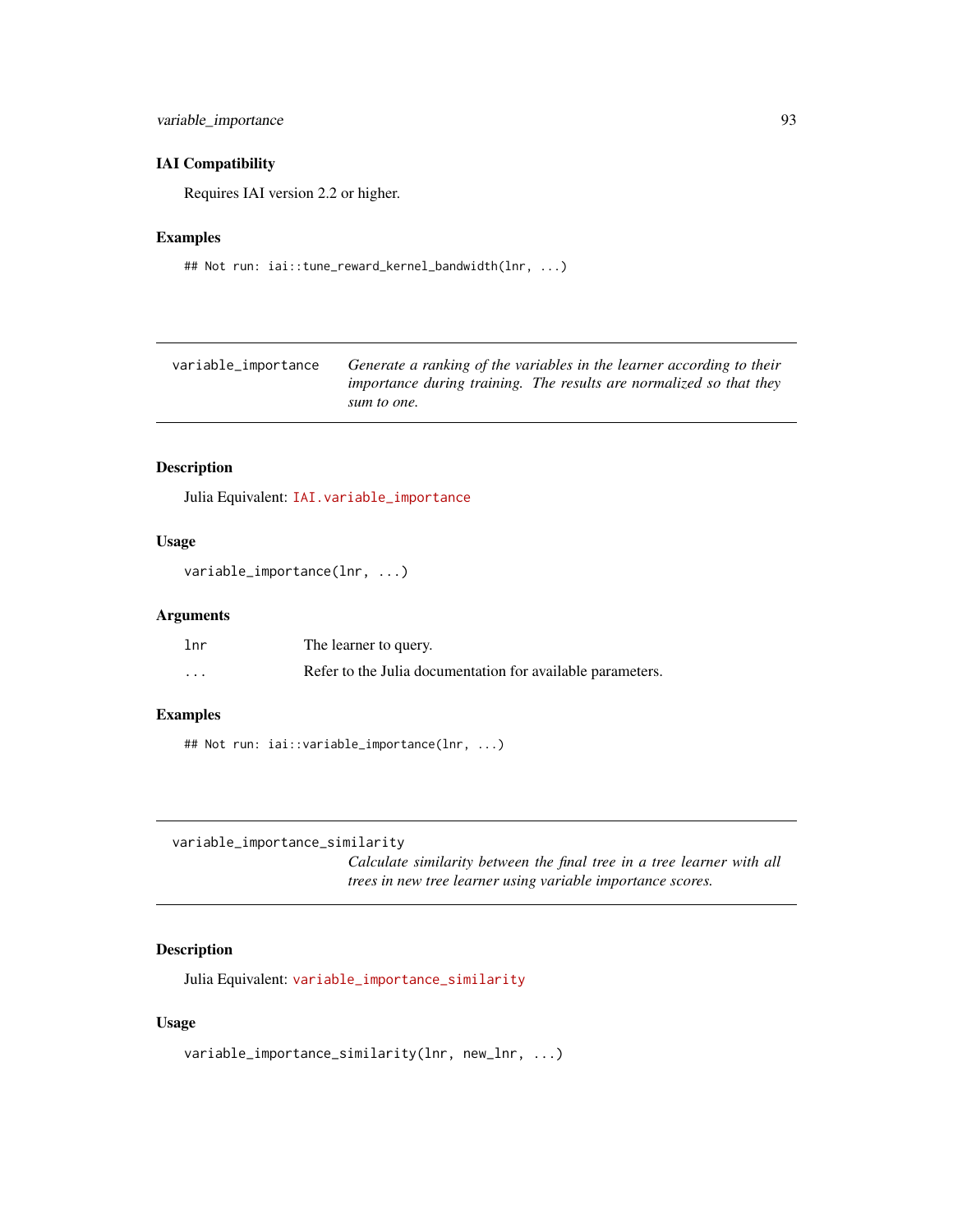# <span id="page-93-0"></span>Arguments

| lnr                     | The original learner                                |
|-------------------------|-----------------------------------------------------|
| new lnr                 | The new learner                                     |
| $\cdot$ $\cdot$ $\cdot$ | Additional arguments (refer to Julia documentation) |

# IAI Compatibility

Requires IAI version 2.2 or higher.

# Examples

## Not run: iai::variable\_importance\_similarity(lnr, new\_lnr)

write\_booster *Write the internal booster saved in the learner to file*

# Description

Julia Equivalent: [IAI.write\\_booster](https://docs.interpretable.ai/v3.0.0/Heuristics/reference/#IAI.write_booster)

#### Usage

write\_booster(filename, lnr)

# Arguments

| filename        | Where to save the output.                       |
|-----------------|-------------------------------------------------|
| 1 <sub>nr</sub> | The XGBoost learner with the booster to output. |

# IAI Compatibility

Requires IAI version 2.1 or higher.

# Examples

## Not run: iai::write\_booster(file.path(tempdir(), "out.json"), lnr)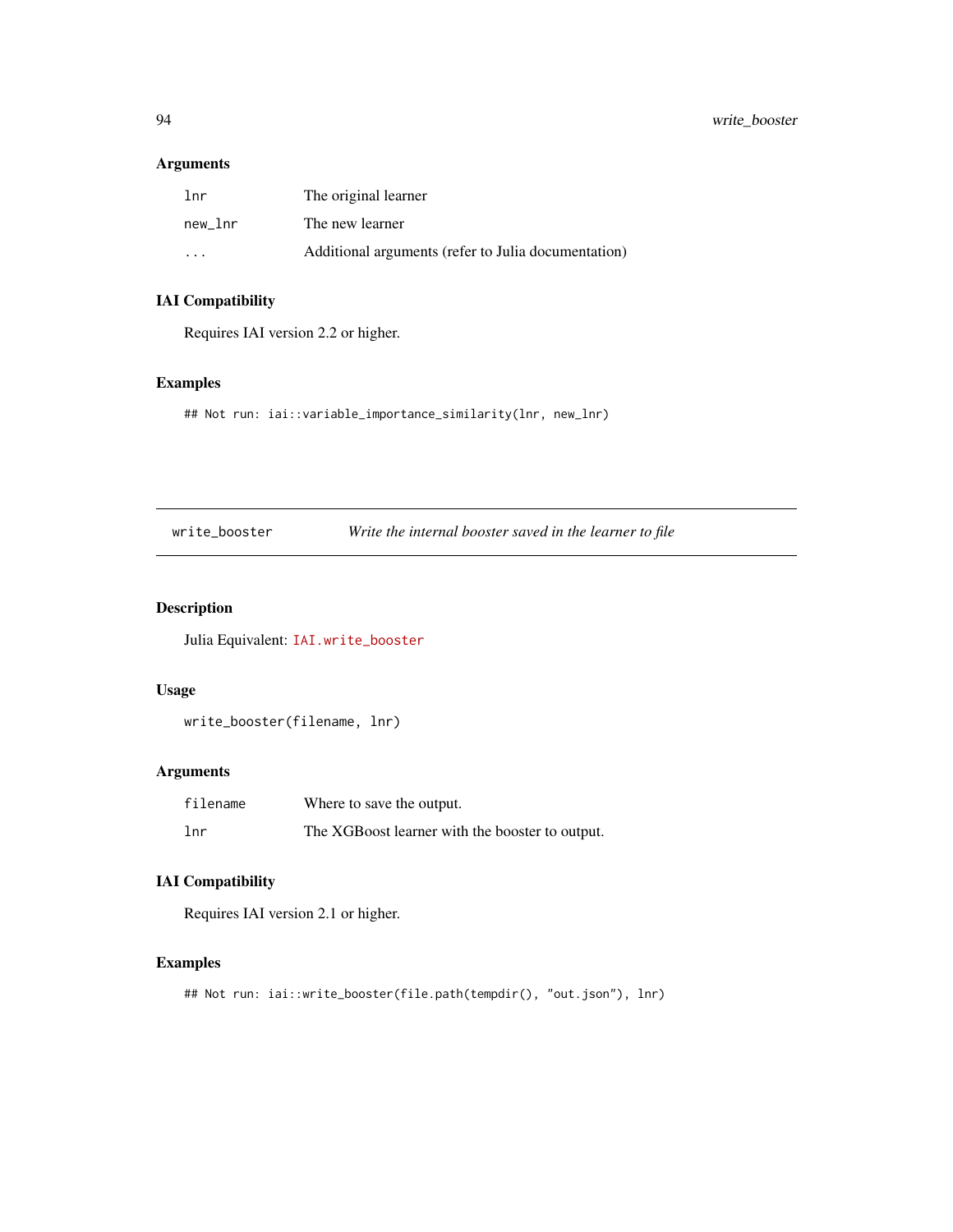<span id="page-94-0"></span>

# Description

Julia Equivalent: [IAI.write\\_dot](https://docs.interpretable.ai/v3.0.0/IAITrees/reference/#IAI.write_dot)

#### Usage

```
write_dot(filename, lnr, ...)
```
# Arguments

| filename | Where to save the output.                                  |
|----------|------------------------------------------------------------|
| lnr      | The learner to output.                                     |
| $\cdot$  | Refer to the Julia documentation for available parameters. |

# Examples

## Not run: iai::write\_dot(file.path(tempdir(), "tree.dot"), lnr)

| write_html | Output a learner as an interactive browser visualization in HTML for- |
|------------|-----------------------------------------------------------------------|
|            | mat                                                                   |

# Description

Julia Equivalent: [IAI.write\\_html](https://docs.interpretable.ai/v3.0.0/IAITrees/reference/#IAI.write_html)

#### Usage

```
write_html(filename, lnr, ...)
```
# Arguments

| filename             | Where to save the output.                                  |
|----------------------|------------------------------------------------------------|
| lnr                  | The learner or grid to output.                             |
| $\ddot{\phantom{0}}$ | Refer to the Julia documentation for available parameters. |

# IAI Compatibility

Outputting a grid search requires IAI version 2.0 or higher.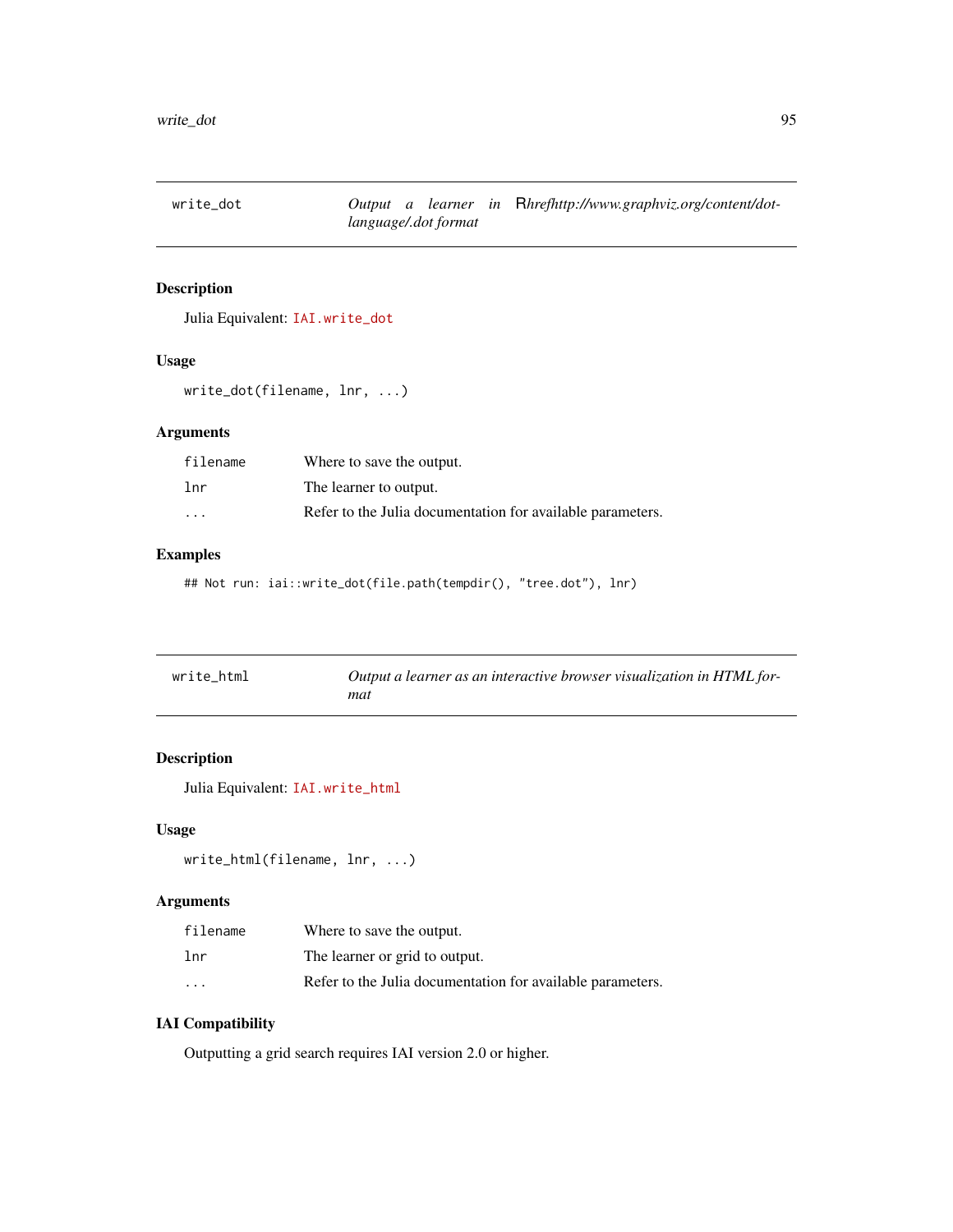```
## Not run: iai::write_html(file.path(tempdir(), "tree.html"), lnr)
```
write\_json *Output a learner or grid in JSON format*

# Description

Julia Equivalent: [IAI.write\\_json](https://docs.interpretable.ai/v3.0.0/IAIBase/reference/#IAI.write_json)

# Usage

write\_json(filename, obj, ...)

# Arguments

| filename                | Where to save the output.                                  |
|-------------------------|------------------------------------------------------------|
| obi                     | The learner or grid to output.                             |
| $\cdot$ $\cdot$ $\cdot$ | Refer to the Julia documentation for available parameters. |

# Examples

## Not run: iai::write\_json(file.path(tempdir(), "out.json"), obj)

write\_pdf *Output a learner as a PDF image*

# Description

Julia Equivalent: [IAI.write\\_pdf](https://docs.interpretable.ai/v3.0.0/IAITrees/reference/#IAI.write_pdf)

# Usage

write\_pdf(filename, lnr, ...)

| filename | Where to save the output.                                  |
|----------|------------------------------------------------------------|
| lnr      | The learner to output.                                     |
| $\cdots$ | Refer to the Julia documentation for available parameters. |

<span id="page-95-0"></span>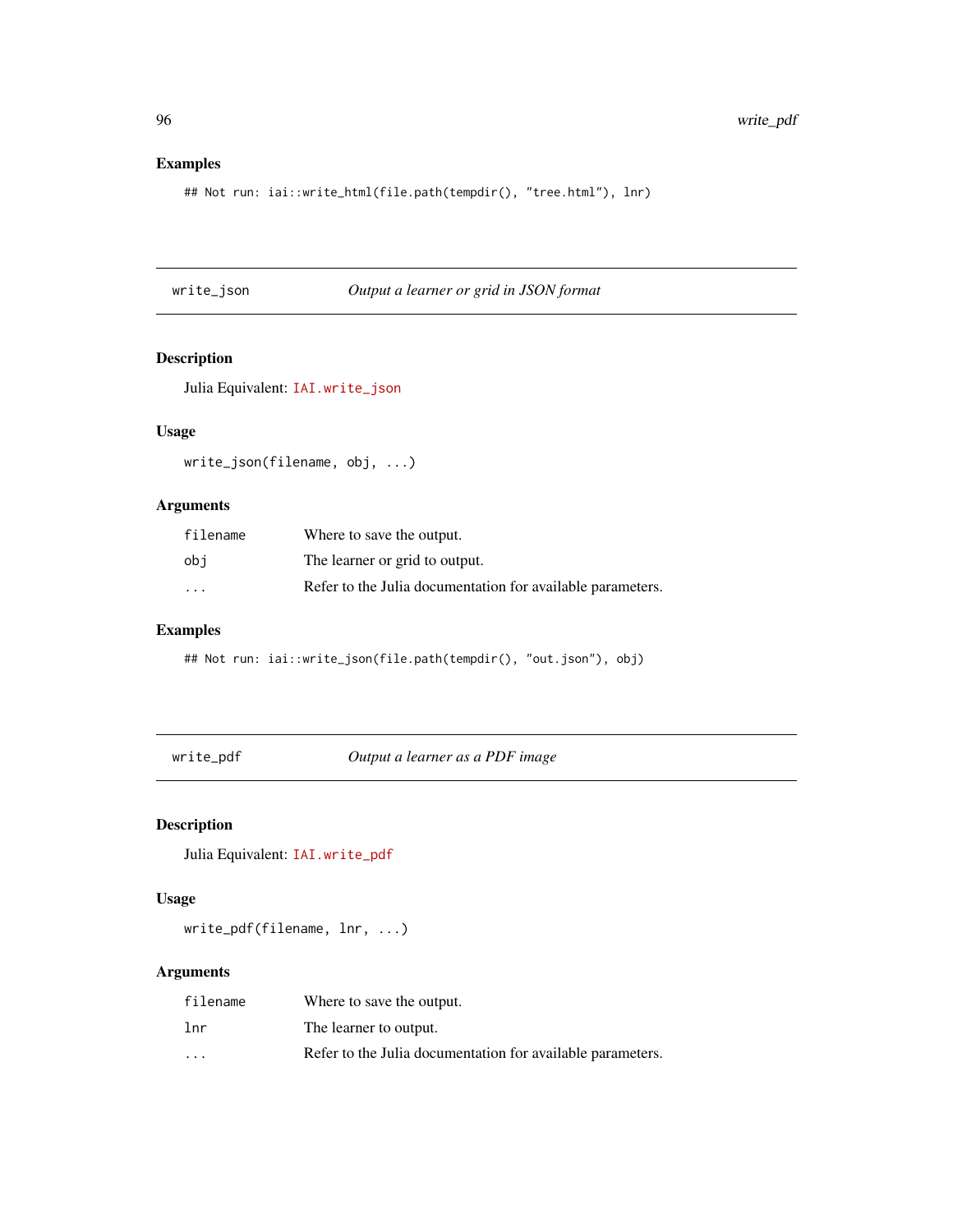# <span id="page-96-0"></span>write\_png 97

#### IAI Compatibility

Requires IAI version 2.1 or higher.

# Examples

```
## Not run: iai::write_pdf(file.path(tempdir(), "tree.pdf"), lnr)
```
write\_png *Output a learner as a PNG image*

# Description

Julia Equivalent: [IAI.write\\_png](https://docs.interpretable.ai/v3.0.0/IAITrees/reference/#IAI.write_png)

#### Usage

write\_png(filename, lnr, ...)

# Arguments

| filename | Where to save the output.                                  |
|----------|------------------------------------------------------------|
| lnr      | The learner to output.                                     |
| $\cdot$  | Refer to the Julia documentation for available parameters. |

#### Examples

```
## Not run: iai::write_png(file.path(tempdir(), "tree.png"), lnr)
```
write\_questionnaire *Output a learner as an interactive questionnaire in HTML format*

#### Description

Julia Equivalent: [IAI.write\\_questionnaire](https://docs.interpretable.ai/v3.0.0/IAITrees/reference/#IAI.write_questionnaire)

#### Usage

```
write_questionnaire(filename, lnr, ...)
```

| filename                | Where to save the output.                                  |
|-------------------------|------------------------------------------------------------|
| 1 <sub>nr</sub>         | The learner or grid to output.                             |
| $\cdot$ $\cdot$ $\cdot$ | Refer to the Julia documentation for available parameters. |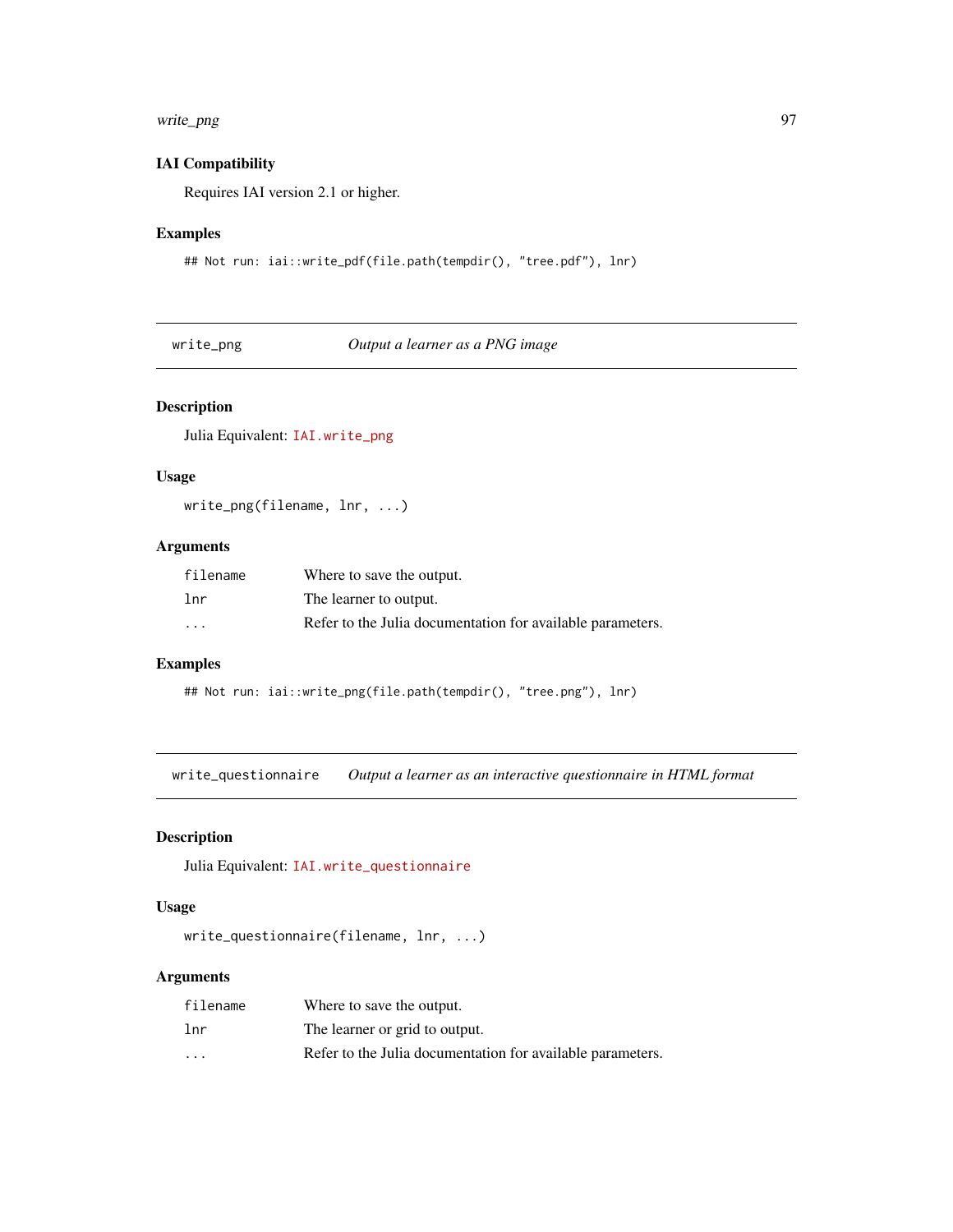# IAI Compatibility

Outputting a grid search requires IAI version 2.0 or higher.

# Examples

## Not run: iai::write\_questionnaire(file.path(tempdir(), "questionnaire.html"), lnr)

# write\_svg *Output a learner as a SVG image*

# Description

Julia Equivalent: [IAI.write\\_svg](https://docs.interpretable.ai/v3.0.0/IAITrees/reference/#IAI.write_svg)

# Usage

```
write_svg(filename, lnr, ...)
```
# Arguments

| filename        | Where to save the output.                                  |
|-----------------|------------------------------------------------------------|
| 1 <sub>nr</sub> | The learner to output.                                     |
| $\cdot$         | Refer to the Julia documentation for available parameters. |

# IAI Compatibility

Requires IAI version 2.1 or higher.

#### Examples

```
## Not run: iai::write_svg(file.path(tempdir(), "tree.svg"), lnr)
```
<span id="page-97-0"></span>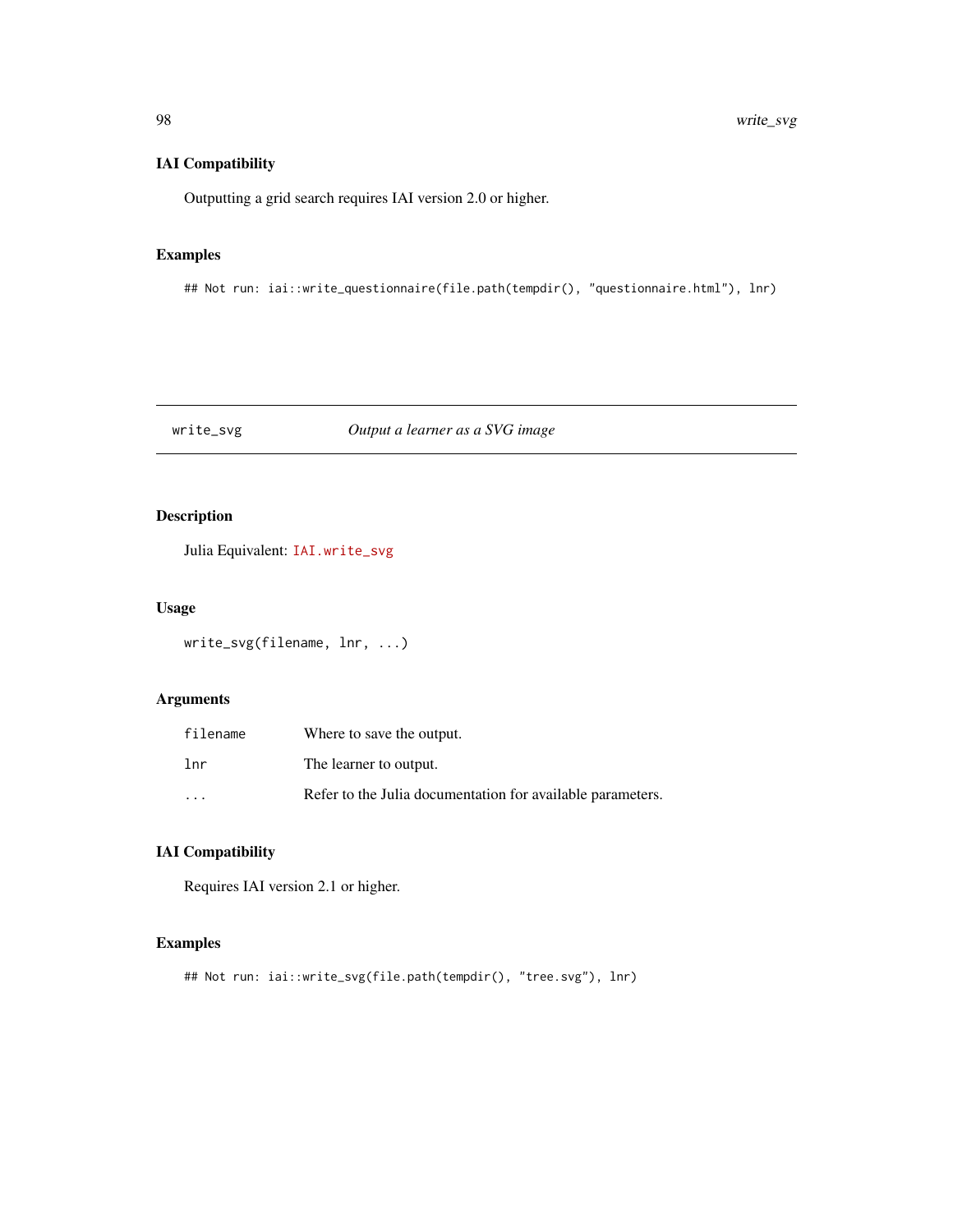<span id="page-98-0"></span>xgboost\_classifier *Learner for training XGBoost models for classification problems*

#### Description

Julia Equivalent: [IAI.XGBoostClassifier](https://docs.interpretable.ai/v3.0.0/Heuristics/reference/#IAI.XGBoostClassifier)

#### Usage

```
xgboost_classifier(...)
```
#### Arguments

... Use keyword arguments to set parameters on the resulting learner. Refer to the Julia documentation for available parameters.

# IAI Compatibility

Requires IAI version 2.1 or higher.

#### Examples

## Not run: lnr <- iai::xgboost\_classifier()

xgboost\_regressor *Learner for training XGBoost models for regression problems*

#### Description

Julia Equivalent: [IAI.XGBoostRegressor](https://docs.interpretable.ai/v3.0.0/Heuristics/reference/#IAI.XGBoostRegressor)

#### Usage

```
xgboost_regressor(...)
```
#### Arguments

... Use keyword arguments to set parameters on the resulting learner. Refer to the Julia documentation for available parameters.

# IAI Compatibility

Requires IAI version 2.1 or higher.

#### Examples

## Not run: lnr <- iai::xgboost\_regressor()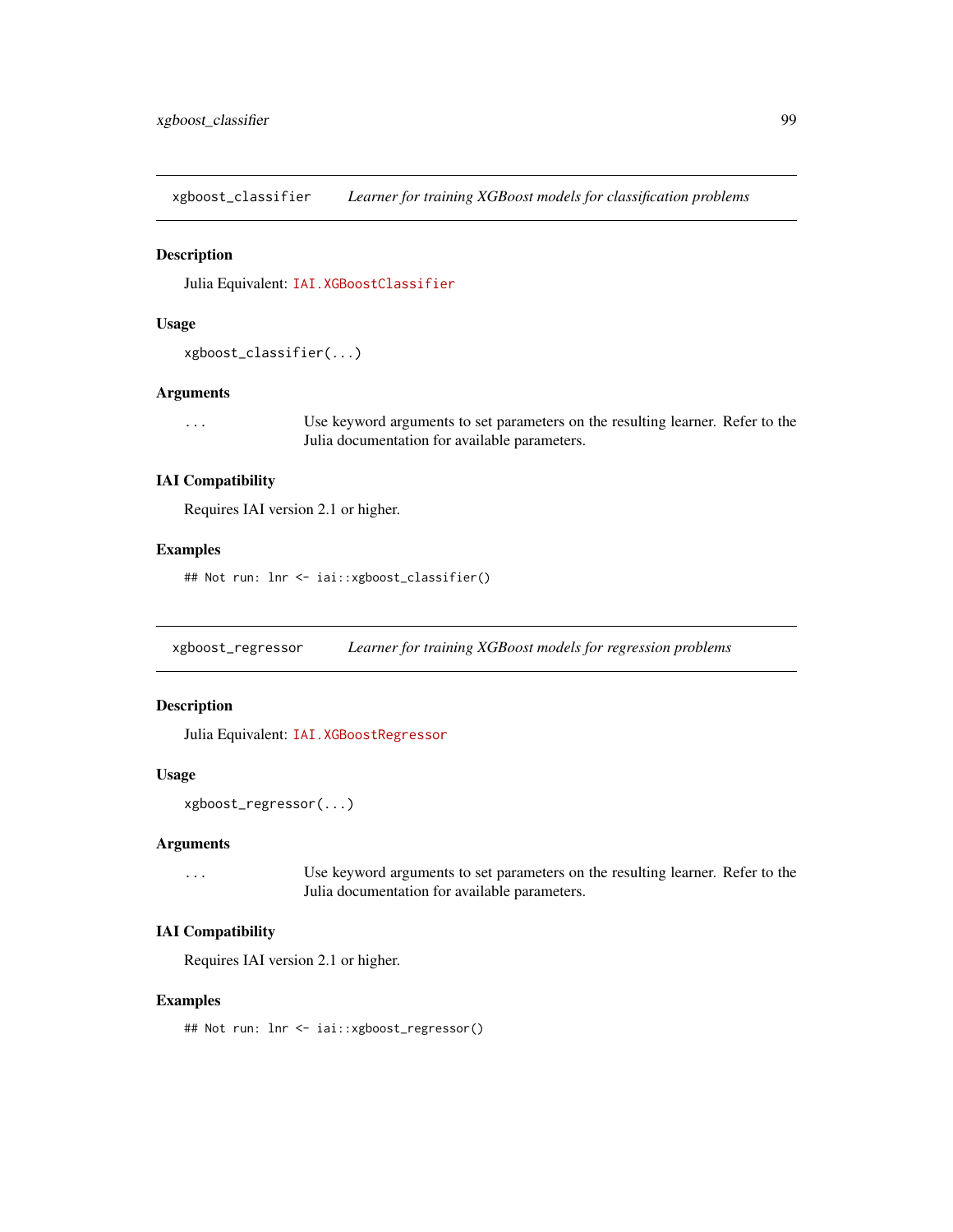<span id="page-99-0"></span>xgboost\_survival\_learner

*Learner for training XGBoost models for survival problems*

#### Description

Julia Equivalent: [IAI.XGBoostSurvivalLearner](https://docs.interpretable.ai/v3.0.0/Heuristics/reference/#IAI.XGBoostSurvivalLearner)

#### Usage

```
xgboost_survival_learner(...)
```
#### Arguments

... Use keyword arguments to set parameters on the resulting learner. Refer to the Julia documentation for available parameters.

#### IAI Compatibility

Requires IAI version 2.2 or higher.

#### Examples

## Not run: lnr <- iai::xgboost\_survival\_learner()

zero\_imputation\_learner

*Learner for conducting zero-imputation*

#### Description

Julia Equivalent: [IAI.ZeroImputationLearner](https://docs.interpretable.ai/v3.0.0/OptImpute/reference/#IAI.ZeroImputationLearner)

# Usage

```
zero_imputation_learner(...)
```
#### Arguments

... Use keyword arguments to set parameters on the resulting learner. Refer to the Julia documentation for available parameters.

# IAI Compatibility

Requires IAI version 3.0 or higher.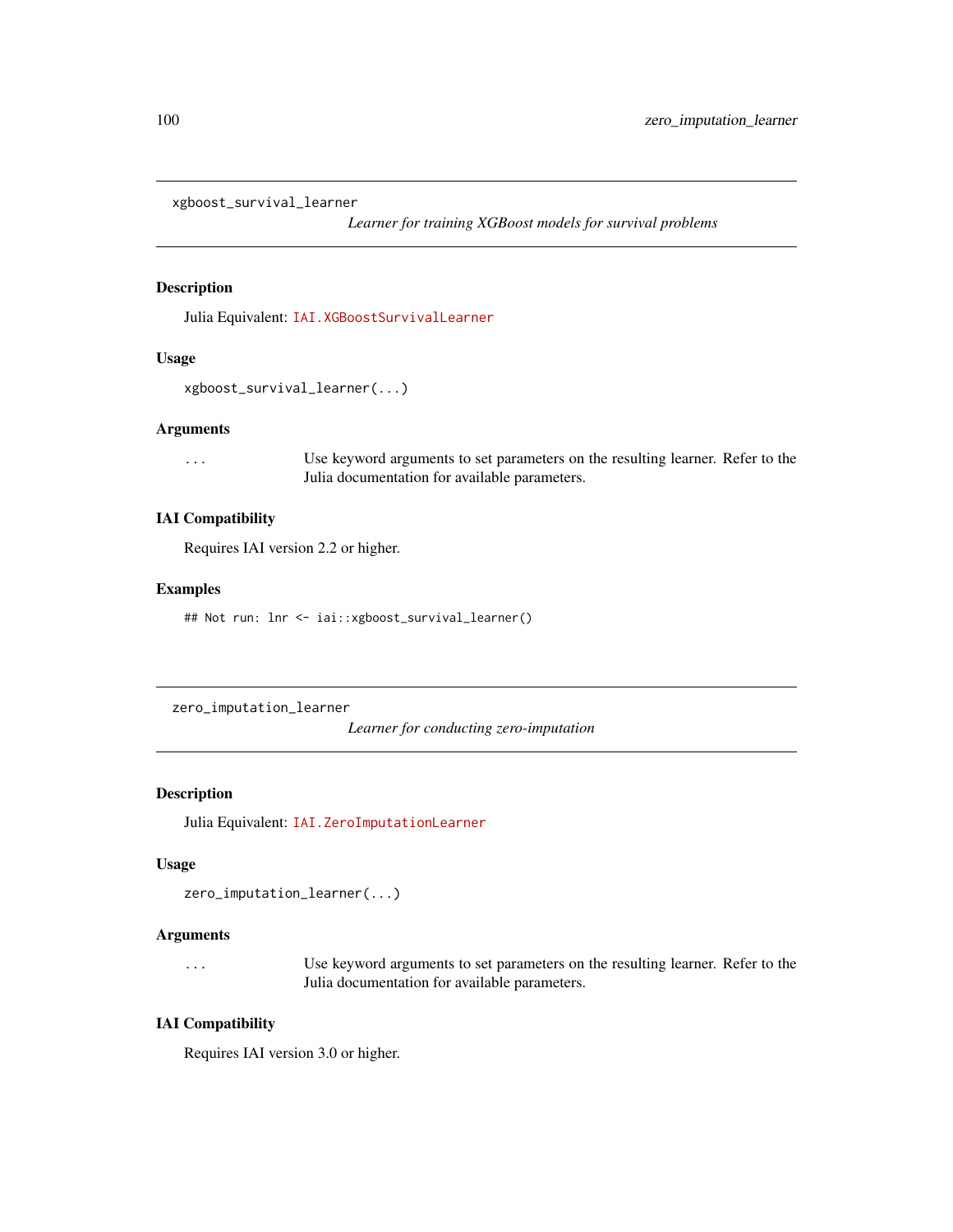## Not run: lnr <- iai::zero\_imputation\_learner()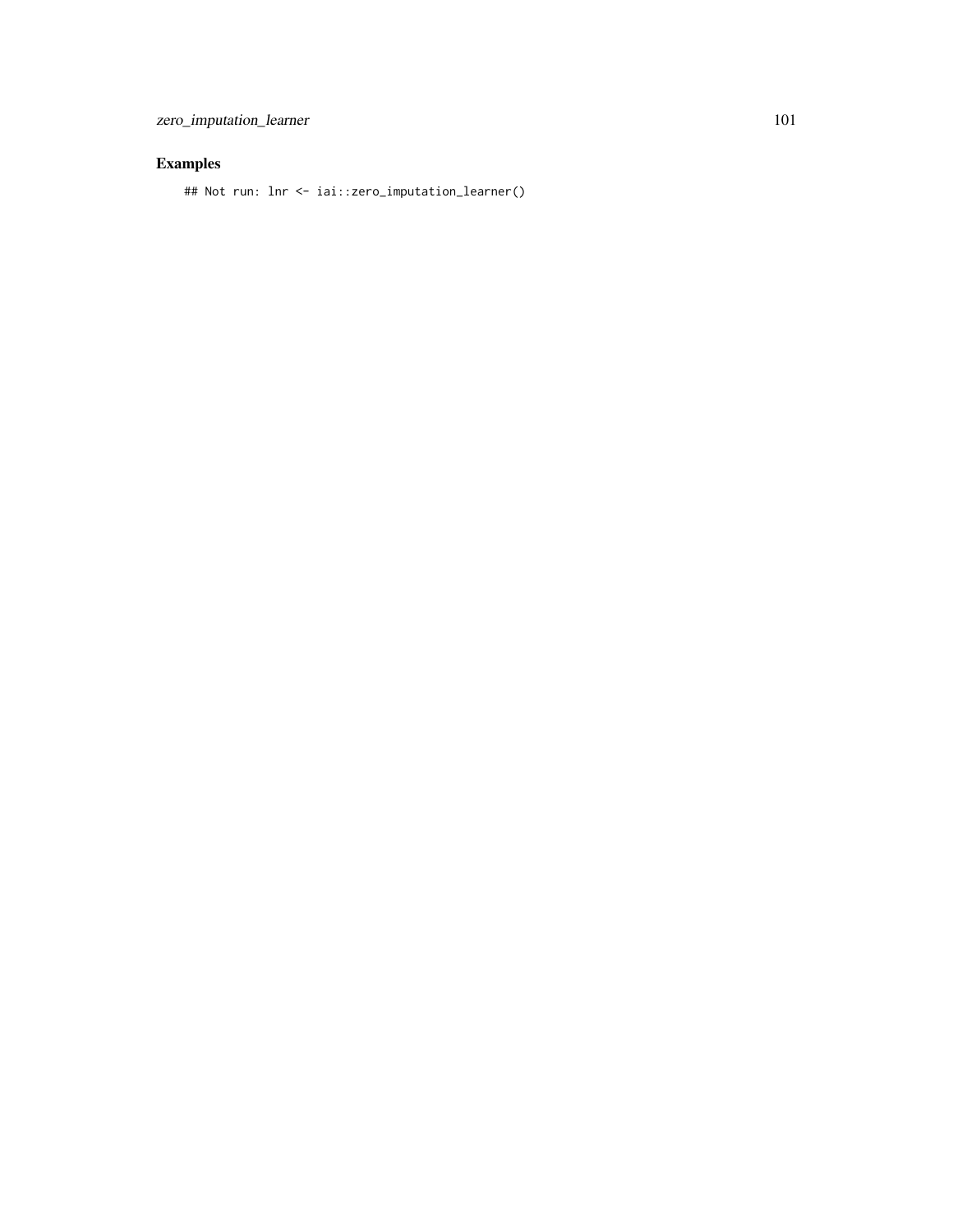# **Index**

add\_julia\_processes, [5](#page-4-0) all\_treatment\_combinations, [6](#page-5-0) apply, [6](#page-5-0) apply\_nodes, [7](#page-6-0) as.mixeddata, [7](#page-6-0) autoplot.grid\_search, [8](#page-7-0) autoplot.roc\_curve, [9](#page-8-0) autoplot.similarity\_comparison, [9](#page-8-0) autoplot.stability\_analysis, [10](#page-9-0) categorical\_classification\_reward\_estimator, [11](#page-10-0) categorical\_regression\_reward\_estimator, [11](#page-10-0) categorical\_reward\_estimator, [12](#page-11-1) categorical\_reward\_estimator(), *[80](#page-79-0)* categorical\_survival\_reward\_estimator, [13](#page-12-0) cleanup\_installation, [13](#page-12-0) clone, [14](#page-13-0) convert\_treatments\_to\_numeric, [14](#page-13-0) copy\_splits\_and\_refit\_leaves, [15](#page-14-0) decision\_path, [15](#page-14-0)

```
delete_rich_output_param, 16
```
equal\_propensity\_estimator, [16](#page-15-0)

fit, [17](#page-16-0) fit\_and\_expand, [18](#page-17-0) fit\_cv, [18](#page-17-0) fit\_predict, [19](#page-18-0) fit\_transform, [20](#page-19-0) fit\_transform\_cv, [20](#page-19-0)

get\_best\_params, [21](#page-20-0) get\_classification\_label, [22](#page-21-0) get\_classification\_proba, [22](#page-21-0) get\_cluster\_assignments, [23](#page-22-0) get\_cluster\_details, [23](#page-22-0) get\_cluster\_distances, [24](#page-23-0)

get\_depth, [24](#page-23-0) get\_estimation\_densities, [25](#page-24-0) get\_features\_used, [26](#page-25-0) get\_grid\_result\_details, [27](#page-26-0) get\_grid\_result\_summary, [27](#page-26-0) get\_grid\_results, [26](#page-25-0) get\_learner, [28](#page-27-0) get\_lower\_child, [28](#page-27-0) get\_machine\_id, [29](#page-28-0) get\_num\_fits, [29](#page-28-0) get\_num\_nodes, [30](#page-29-0) get\_num\_samples, [30](#page-29-0) get\_params, [31](#page-30-0) get\_parent, [31](#page-30-0) get\_policy\_treatment\_outcome, [32](#page-31-0) get\_policy\_treatment\_rank, [32](#page-31-0) get\_prediction\_constant, [33](#page-32-0) get\_prediction\_weights, [34](#page-33-0) get\_prescription\_treatment\_rank, [34](#page-33-0) get\_regression\_constant, [35](#page-34-0) get\_regression\_weights, [35](#page-34-0) get\_rich\_output\_params, [36](#page-35-0) get\_roc\_curve\_data, [36](#page-35-0) get\_split\_categories, [37](#page-36-0) get\_split\_feature, [38](#page-37-0) get\_split\_threshold, [38](#page-37-0) get\_split\_weights, [39](#page-38-0) get\_stability\_results, [39](#page-38-0) get\_survival\_curve, [40](#page-39-0) get\_survival\_curve\_data, [40](#page-39-0) get\_survival\_expected\_time, [41](#page-40-0) get\_survival\_hazard, [41](#page-40-0) get\_train\_errors, [42](#page-41-0) get\_tree, [43](#page-42-0) get\_upper\_child, [43](#page-42-0) glmnetcv\_classifier, [44](#page-43-0) glmnetcv\_regressor, [44](#page-43-0) glmnetcv\_survival\_learner, [45](#page-44-0) grid\_search, [45](#page-44-0)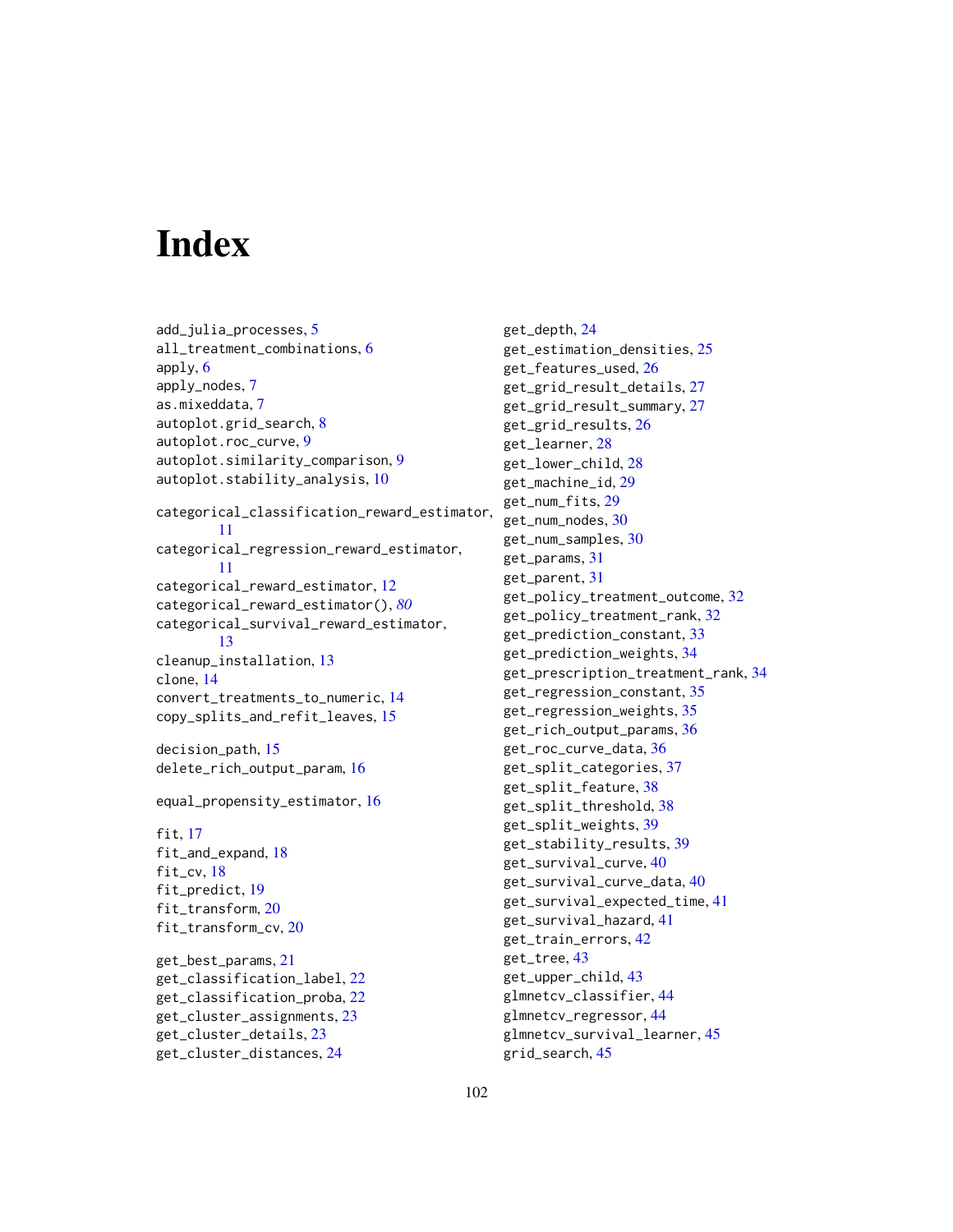#### INDEX  $103$

```
iai_setup, 46
imputation_learner, 46
impute, 47
impute_cv, 48
install_julia, 13, 48
install_system_image, 13, 49
is_categoric_split, 49
is_hyperplane_split, 50
is_leaf, 50
is_mixed_ordinal_split, 51
is_mixed_parallel_split, 51
is_ordinal_split, 52
is_parallel_split, 52
mean_imputation_learner, 53
missing_goes_lower, 53
multi_questionnaire, 54
multi_questionnaire.default, 54
multi_questionnaire.grid_search, 55
multi_tree_plot, 56
multi_tree_plot.default, 56
multi_tree_plot.grid_search, 57
numeric_classification_reward_estimator,
        58
numeric_regression_reward_estimator,
        58
numeric_reward_estimator, 59
numeric_survival_reward_estimator, 60
opt_knn_imputation_learner, 66
opt_svm_imputation_learner, 66
opt_tree_imputation_learner, 67
optimal_feature_selection_classifier,
        60
optimal_feature_selection_regressor,
        61
optimal_tree_classifier, 62
optimal_tree_policy_maximizer, 62
optimal_tree_policy_minimizer, 63
optimal_tree_prescription_maximizer,
        63
optimal_tree_prescription_minimizer,
        64
optimal_tree_regressor, 64
optimal_tree_survival_learner, 65
optimal_tree_survival_learner(), 65
optimal_tree_survivor, 65
```
plot.grid\_search, [67](#page-66-0)

plot.roc\_curve, [68](#page-67-0) plot.similarity\_comparison, [68](#page-67-0) plot.stability\_analysis, [69](#page-68-0) predict, [70](#page-69-0) predict\_expected\_survival\_time, [70](#page-69-0) predict\_hazard, [71](#page-70-0) predict\_outcomes, [72](#page-71-0) predict\_proba, [72](#page-71-0) predict\_reward, [73](#page-72-0) predict\_shap, [73](#page-72-0) predict\_treatment\_outcome, [74](#page-73-0) predict\_treatment\_rank, [74](#page-73-0) print\_path, [75](#page-74-0) prune\_trees, [76](#page-75-0)

#### questionnaire, [76](#page-75-0)

rand\_imputation\_learner, [78](#page-77-0) random\_forest\_classifier, [77](#page-76-0) random\_forest\_regressor, [77](#page-76-0) random\_forest\_survival\_learner, [78](#page-77-0) read\_json, [79](#page-78-0) refit\_leaves, [79](#page-78-0) reset\_display\_label, [80](#page-79-0) reward\_estimator, [80](#page-79-0) roc\_curve, [81](#page-80-0) roc\_curve.default, [81](#page-80-0) roc\_curve.learner, [82](#page-81-0)

score, [82](#page-81-0) score.default, [83](#page-82-0) score.learner, [83](#page-82-0) set\_display\_label, [84](#page-83-0) set\_julia\_seed, [84](#page-83-0) set\_params, [85](#page-84-0) set\_reward\_kernel\_bandwidth, [85](#page-84-0) set\_rich\_output\_param, [86](#page-85-0) set\_threshold, [86](#page-85-0) show\_in\_browser, [87](#page-86-0) show\_questionnaire, [87](#page-86-0) similarity\_comparison, [88](#page-87-0) single\_knn\_imputation\_learner, [89](#page-88-0) split\_data, [89](#page-88-0) stability\_analysis, [90](#page-89-0)

transform, [91](#page-90-0) transform\_and\_expand, [91](#page-90-0) tree\_plot, [92](#page-91-0) tune\_reward\_kernel\_bandwidth, [92](#page-91-0)